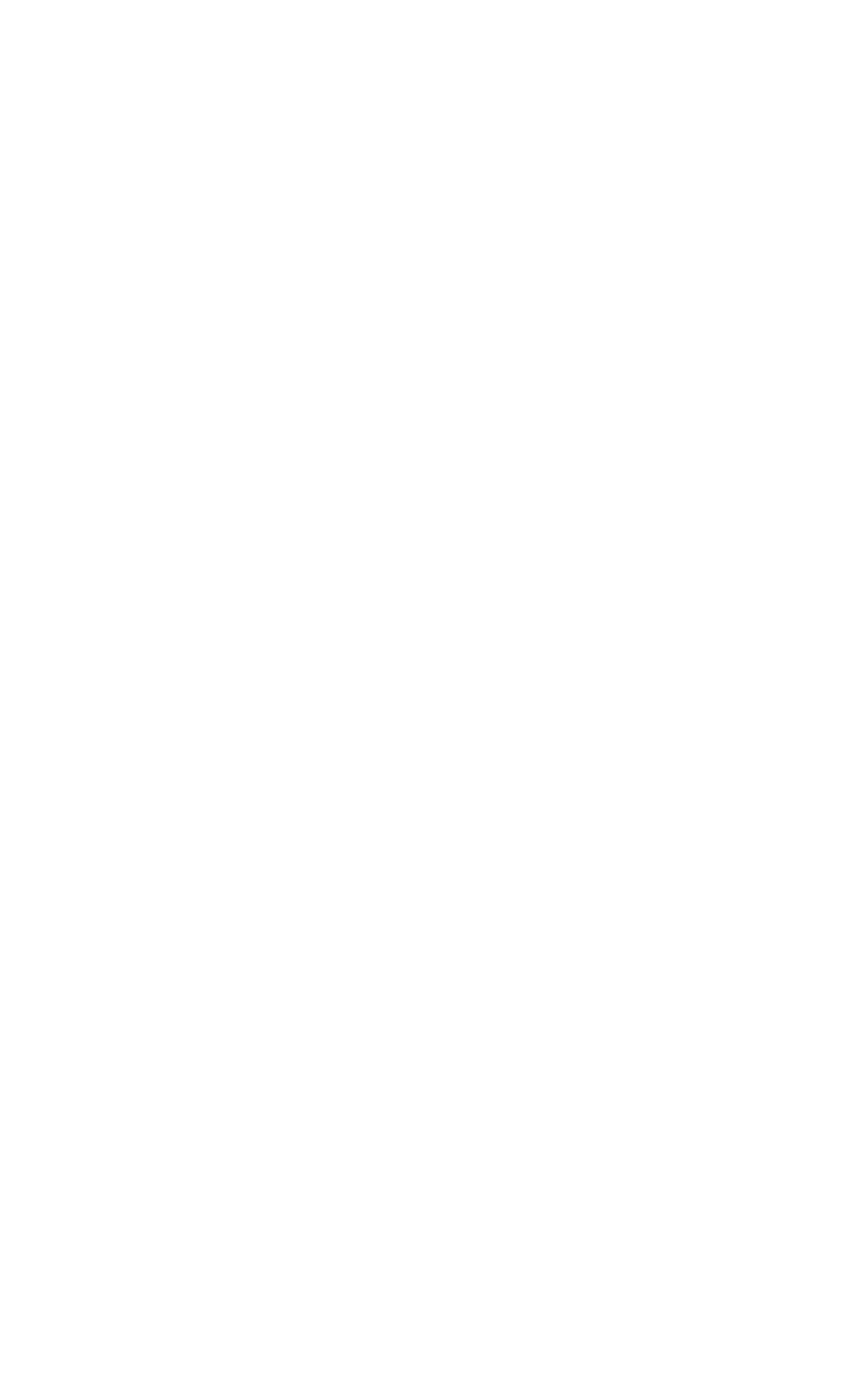# **The Word God's Principle for the Universe**

# **By Bryce L. Pico Life Abundant Ministries**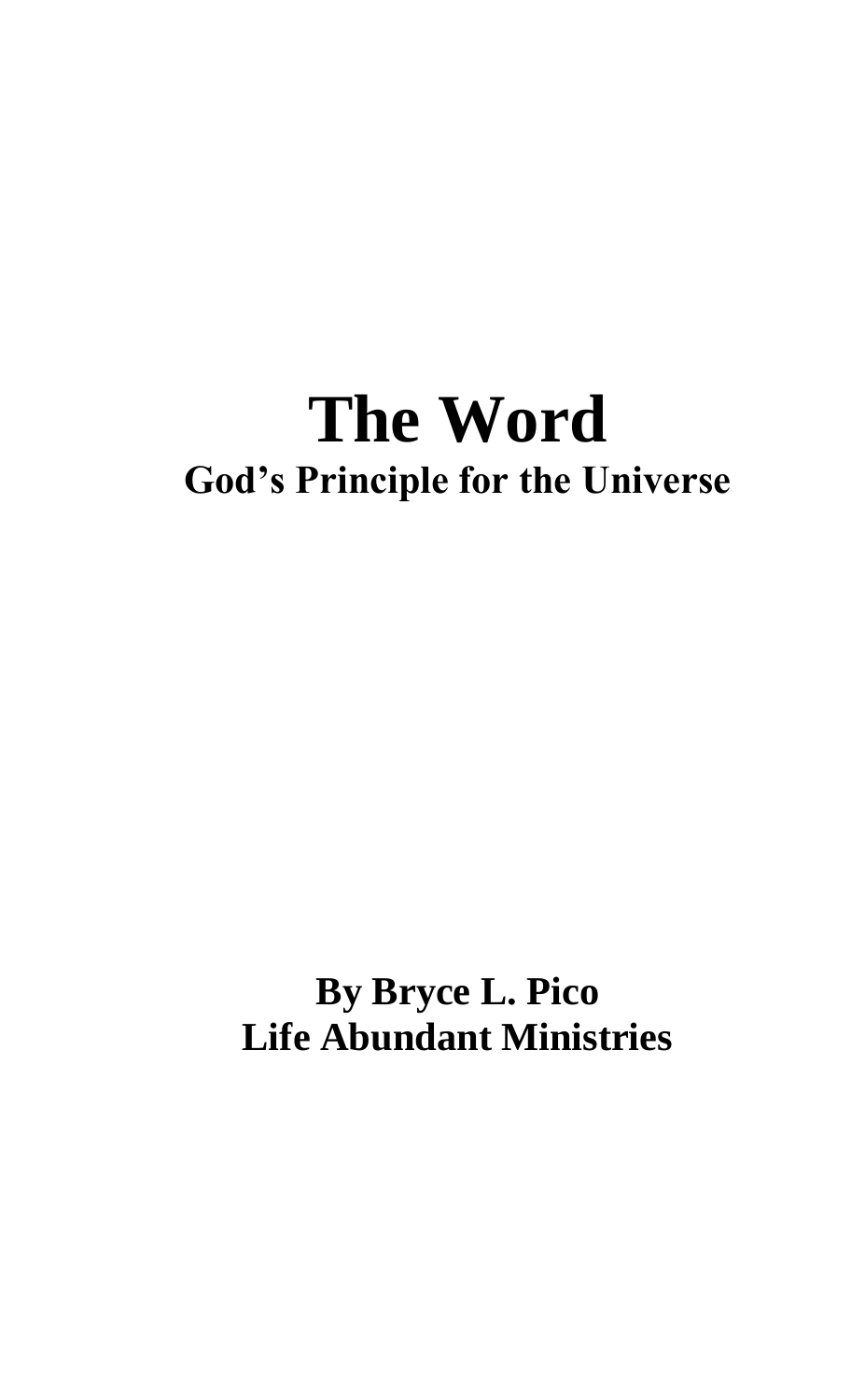Unless otherwise indicated, all Bible quotations are from the King James Version.

Copyright 2018, Life Abundant Ministries

Mail correspondence to: Life Abundant Ministries 4357 East Dansville Road Webberville, MI 48892

Email correspondence to: [info@life-abundant.org](mailto:info@life-abundant.org)

Visit our website at: [www.life-abundant.org](http://www.life-abundant.org/)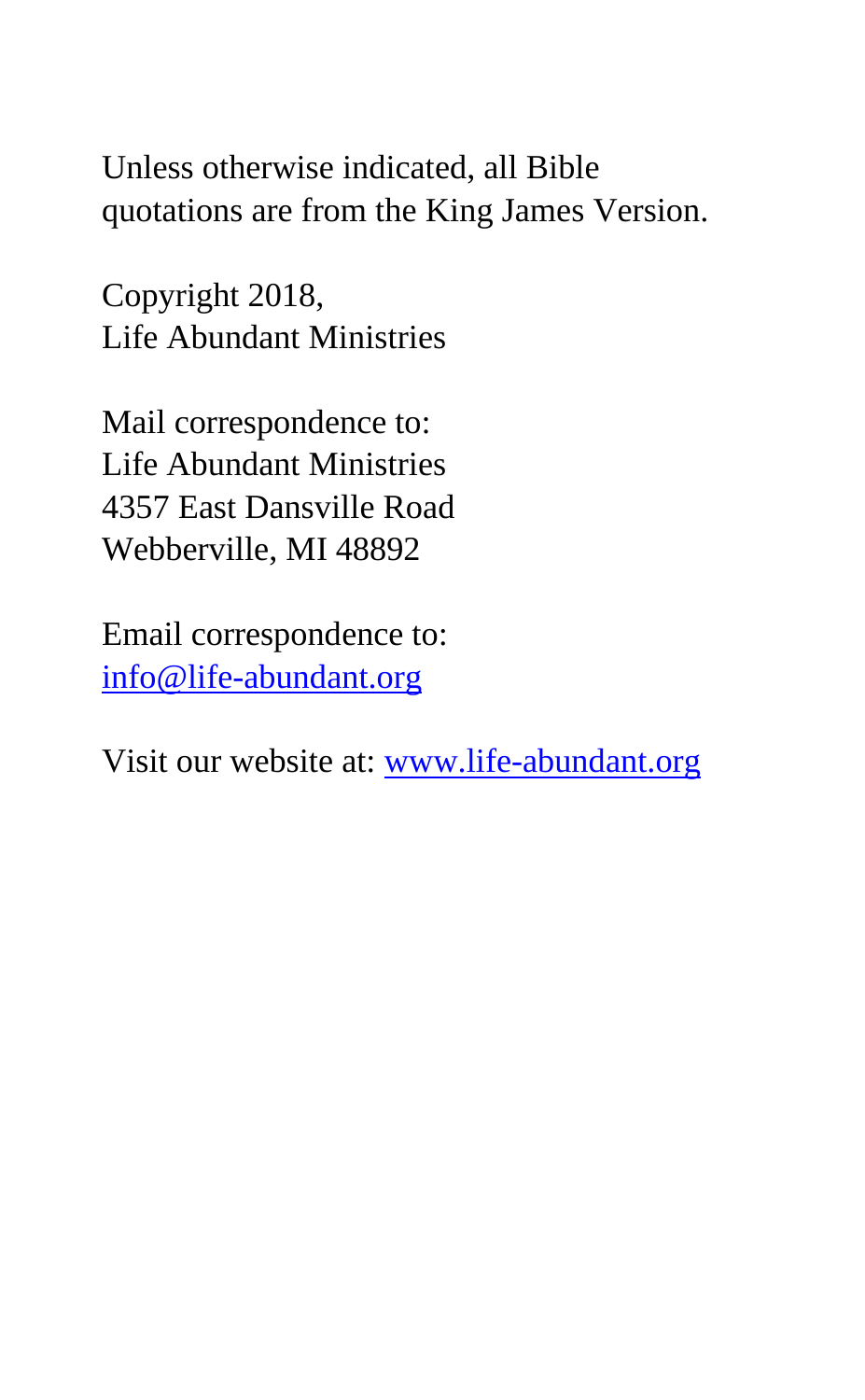# **Contents**

| Chapter 2 The Word Is Creative  12  |
|-------------------------------------|
| Chapter 3 The Word Makes Order  20  |
|                                     |
| Chapter 5 The Word of the Lord  39  |
| Chapter 6 Saying the Same Things 49 |
|                                     |
|                                     |
| Chapter 9 The Word of the Father 80 |
| Chapter 10 Jesus is the Word 89     |
|                                     |
| Chapter 12 The Word Is Seed 113     |
| Chapter 13 Sowing the Word 125      |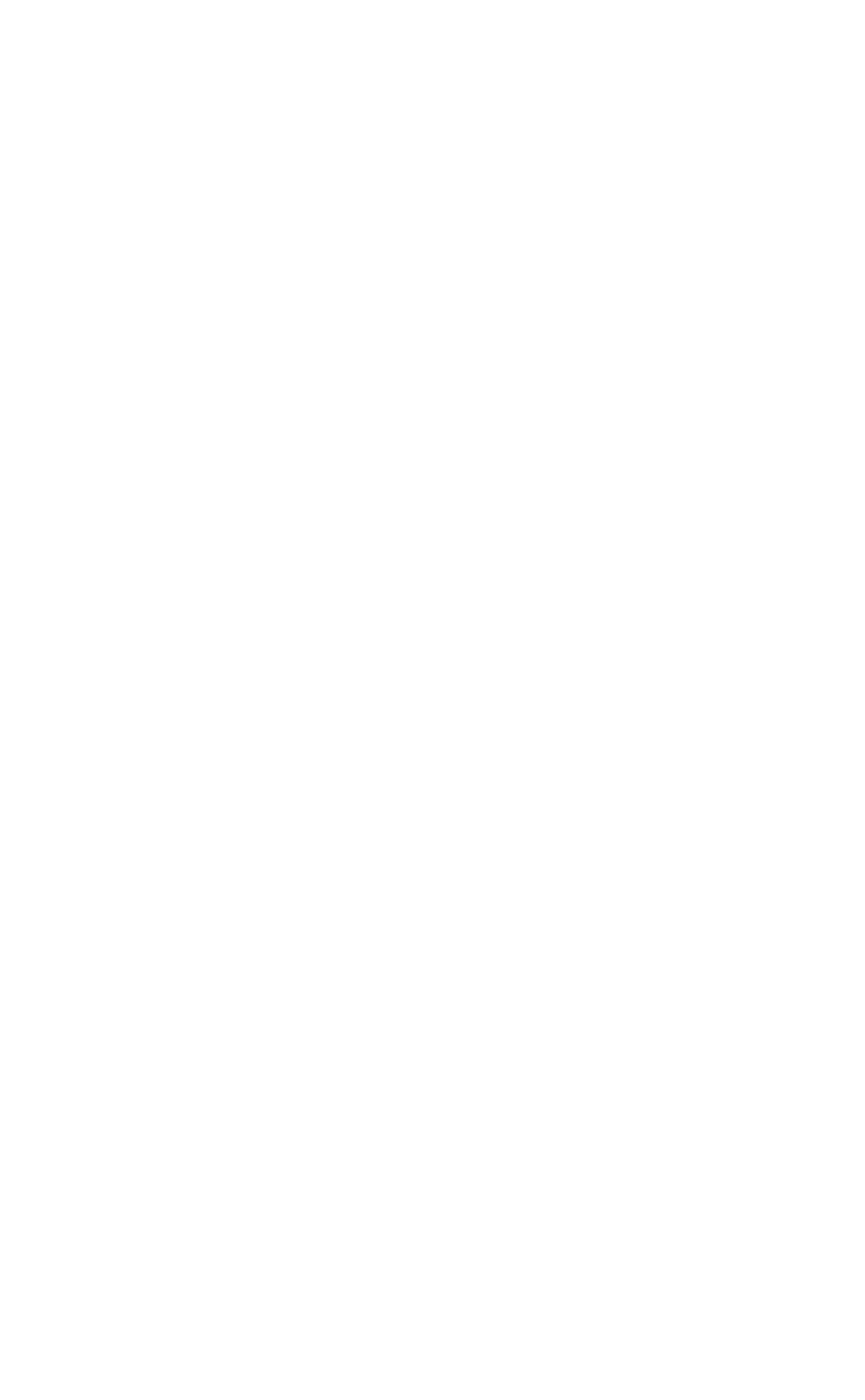# **Introduction**

As a sat with my wife, Rachael, in church one Sunday, it began to dawn on me what I had truly been missing.

Existence had become drudgery. My career was going nowhere. My family was straining under the weight of poverty. My spiritual life had dried up. Our own ministry was suffering.

Typically, church was uneventful. Worship ended up just being buffer time so we could get to church late. The messages didn't keep my interest and I often found my mind drifting elsewhere – sometimes to sleep. I wasn't a very good Christian, much less a useful minister of the Gospel.

But that day, things felt different. I know I shouldn't be led by my feelings, but worship had drawn me into the Father's presence like few times before. Rachael told me later, "I looked over, and you were even raising your hands!" The atmosphere of praise offered a sweet-smelling sacrifice to the Lord, and I joined in.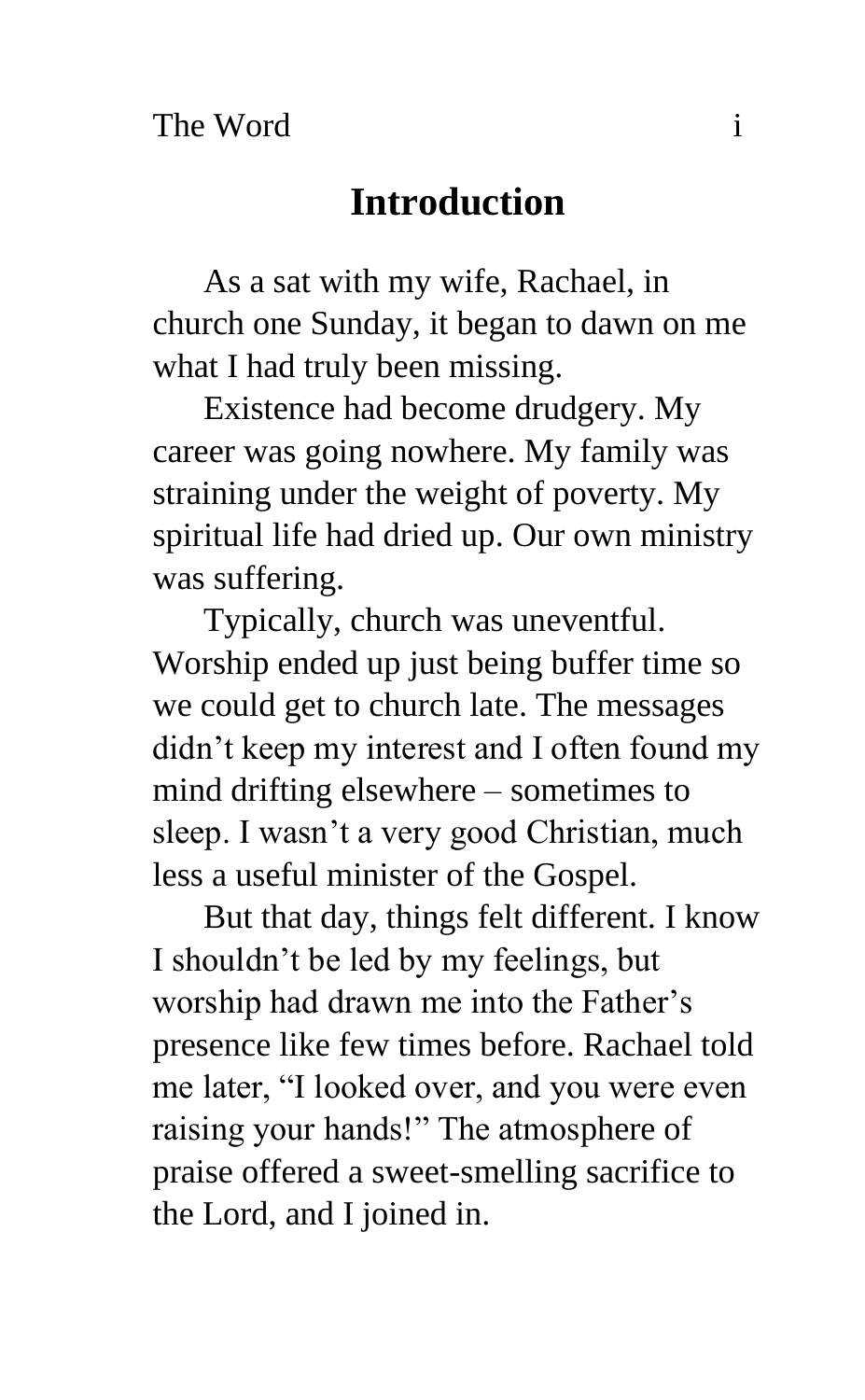Once the guest speaker took the stage to preach and teach, I was ready to receive. For the first time in a long time, I was hungry to hear a sermon. The minister fed us scripture after scripture, and kept us on the edge of our seats wanting more. I didn't expect what happened next.

In the middle of the best church experience I'd had in years, this man of God, whom I'd admired from afar, stood 10 feet in front of me and cut me down to size.

"What the world doesn't need is my opinion," he said. "What it needs is the Word of God."

Maybe he didn't realize he was speaking to me, but I took it as a personal message from the Lord. Until that moment, I would have taken anything that man would have said as the "gospel truth." And, really, why wouldn't I?

Before me was a man who was raised in one of the most pre-eminent ministry families in the world and was readily welcomed as a guest speaker in the most important churches and Bible schools in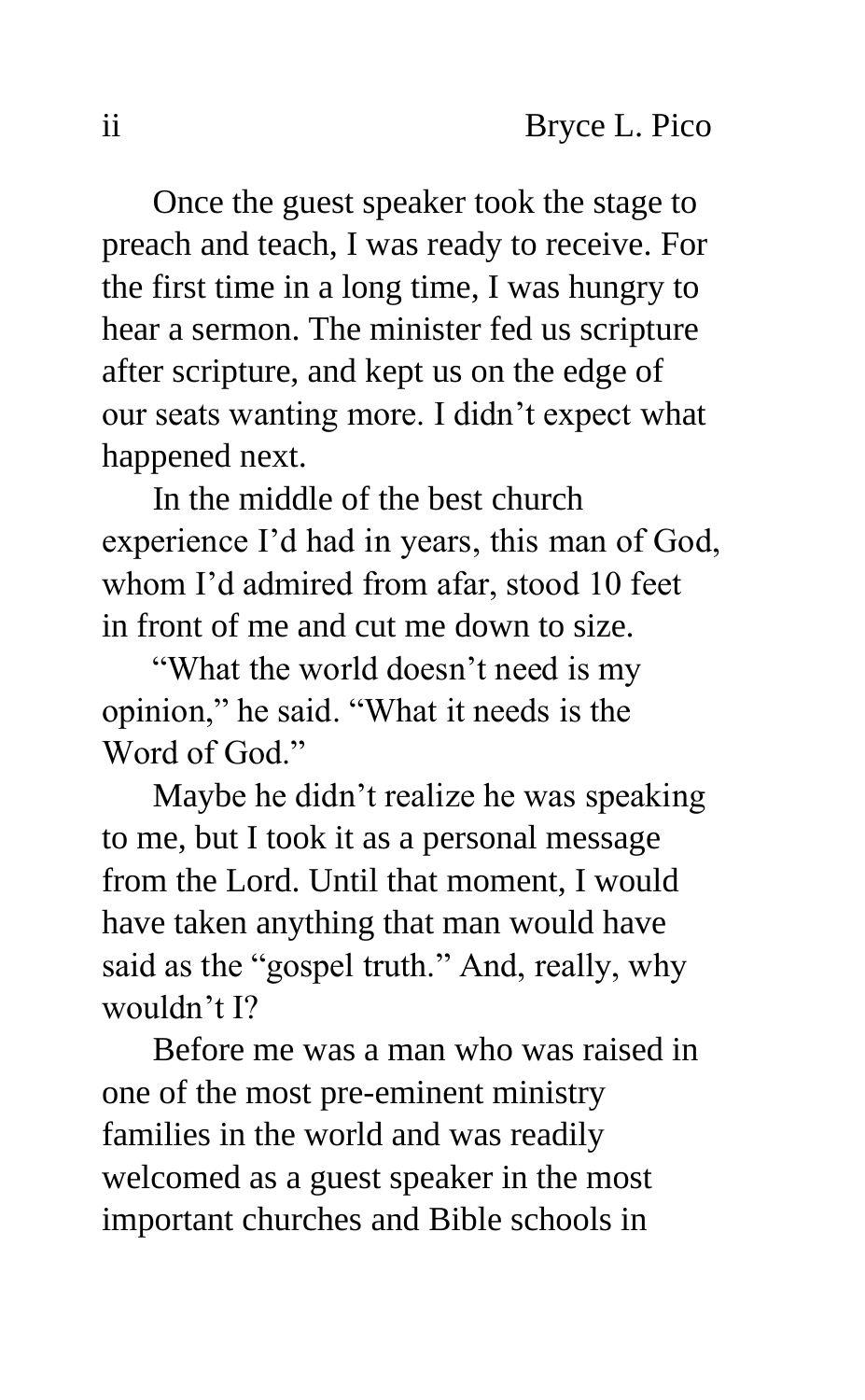America. His wife (who led the worship that so moved me) was a woman who was trained in one of the most impactful faith churches in the nation and had released multiple worship albums. Together, they built a successful ministry, created a globally broadcast television show, were raising a beautiful family, and appeared to be the models of Godly living.

Yet, here they were saying that they had nothing to offer separate from the Word of God. With everything I learned in my Christian life, my response should have been, "Well, duh!" But those words – "the Word" – caught me off guard.

I have always been a bright and talented person. That's not bragging, because I have the chops to prove it. I earned two graduate degrees and spent many years as a professional writer and editor. I studied multiple languages and was lauded as a gifted teacher. Yet, all of it meant nothing.

In reality, I was making decisions and living life like my unsaved neighbors. Some may say I was doing an even worse job than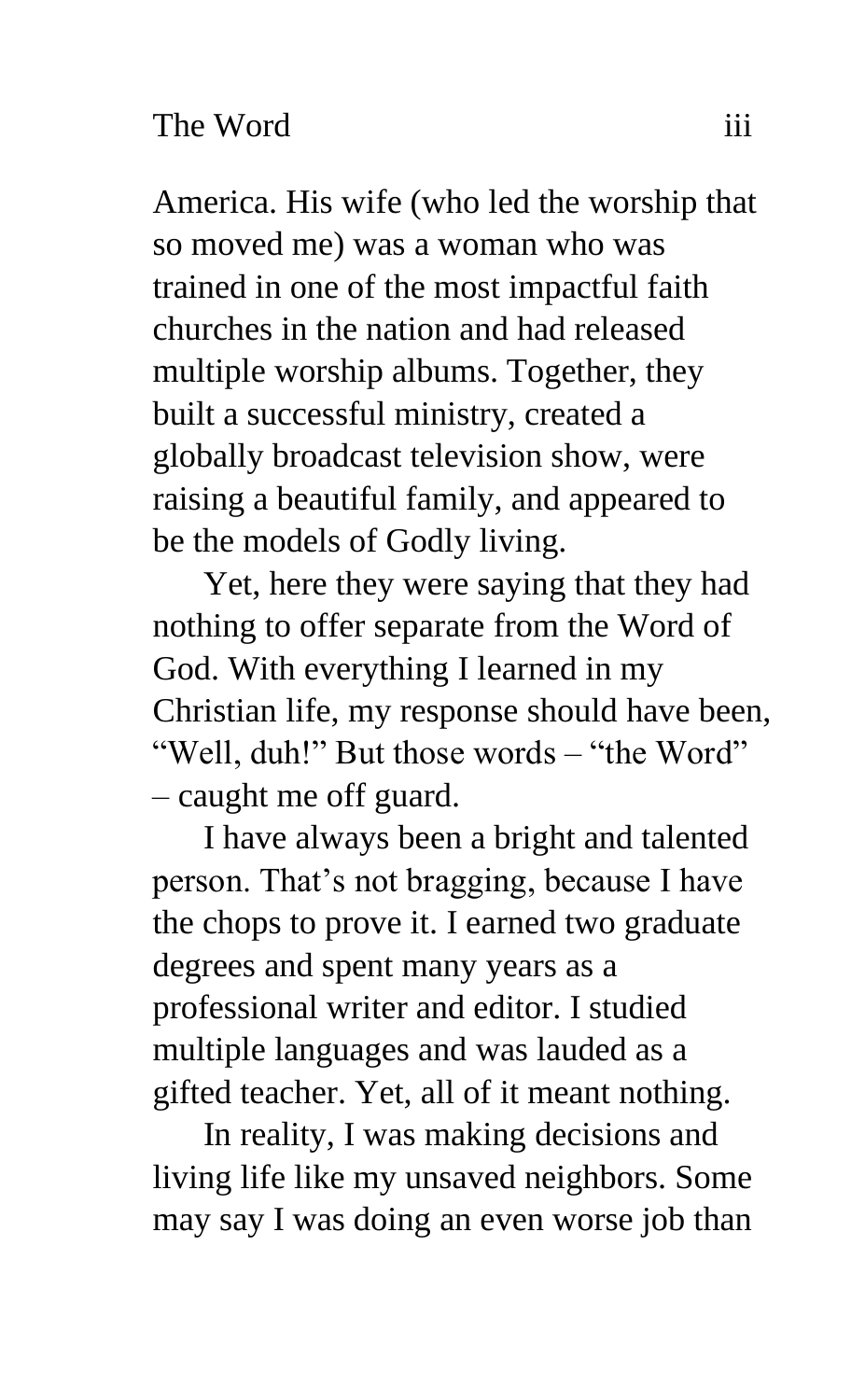they were. After years of trying to act like an adult, I was failing miserably.

All the decisions I had made, based on my own research and experience had led to misery. Despite all the time spent on trying to be successful, I was only falling farther behind. Too many sleepless nights, spent worrying about money or our next move as a family, left me exhausted and in poor health (physically, mentally, and emotionally).

Where was I going wrong? Why couldn't I make the right decisions? Why were we failing as a family and a ministry?

It all came back to that one statement: "What the world needs is the Word of God."

In this book, we will explore why the Word is so important, not just to our spiritual lives, but to our very existence. Responding correctly, in faith, to the Word of God makes the difference between success and failure.

Jesus said of man, "of the abundance of the heart his mouth speaks" (Luke 6:45). What was coming out of my mouth was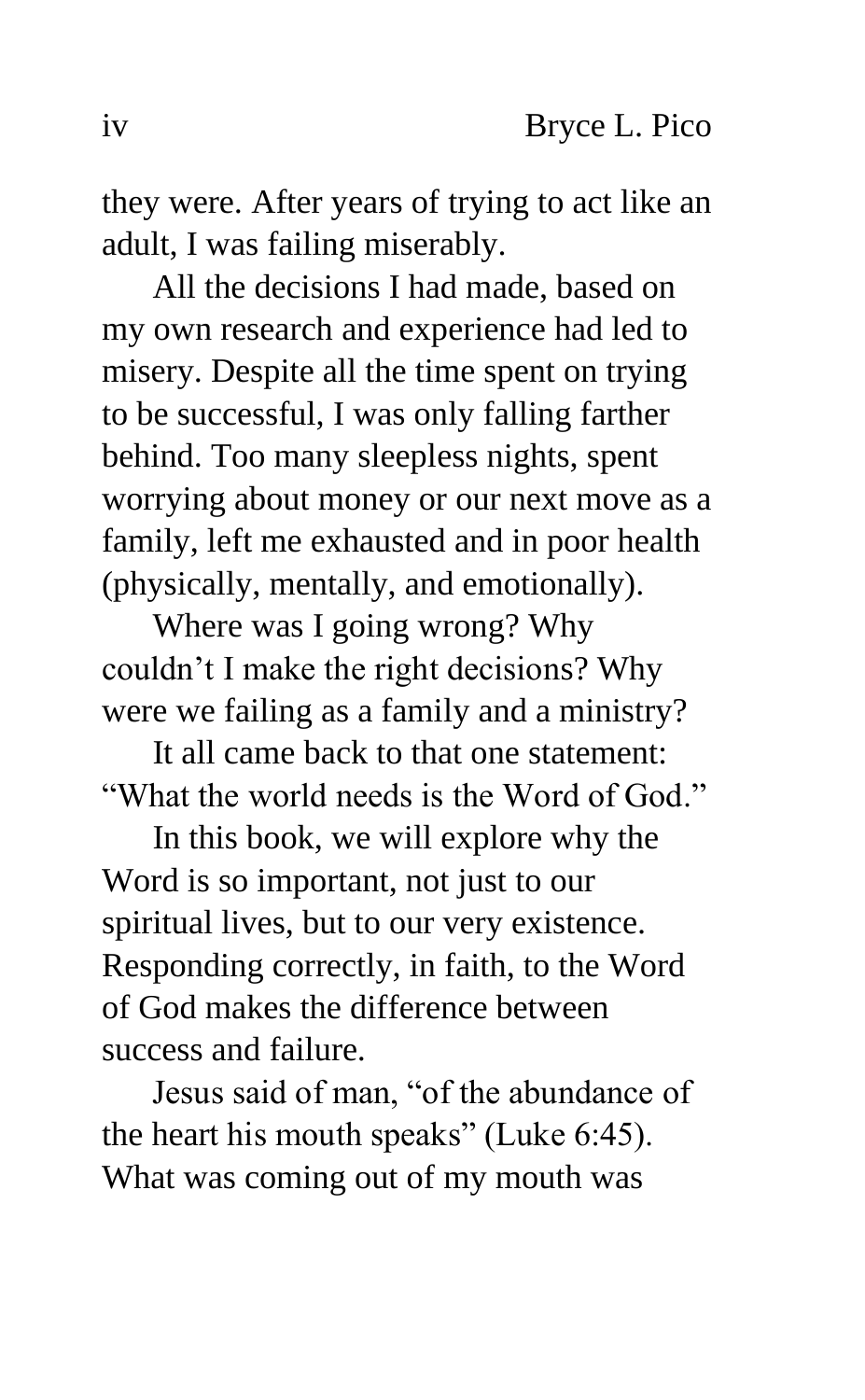from my heart, and it wasn't the Word of God. I knew something needed to change.

The decision Rachael and I made that day redirected the course of our lives. We made a commitment to put the Word first place in our hearts. The results seemed to be slow in coming, but what we didn't realize is we were sowing seeds of faith. By making the commitment, we opened ourselves to the endless possibilities and limitless life of God.

You don't need to be a renowned scholar or deeply spiritual person to understand the Word. You just need to make a commitment to accept what it states. I heard a powerful minister once say that people with amazing testimonies are not necessarily faith giants, they are "ordinary people who read the Word of God and believed it was true."

According to Jesus, faith as small as a mustard seed can move mountains (Matthew 17:20). With the same amount faith, you can see the Word create a whole new world for you and those you love.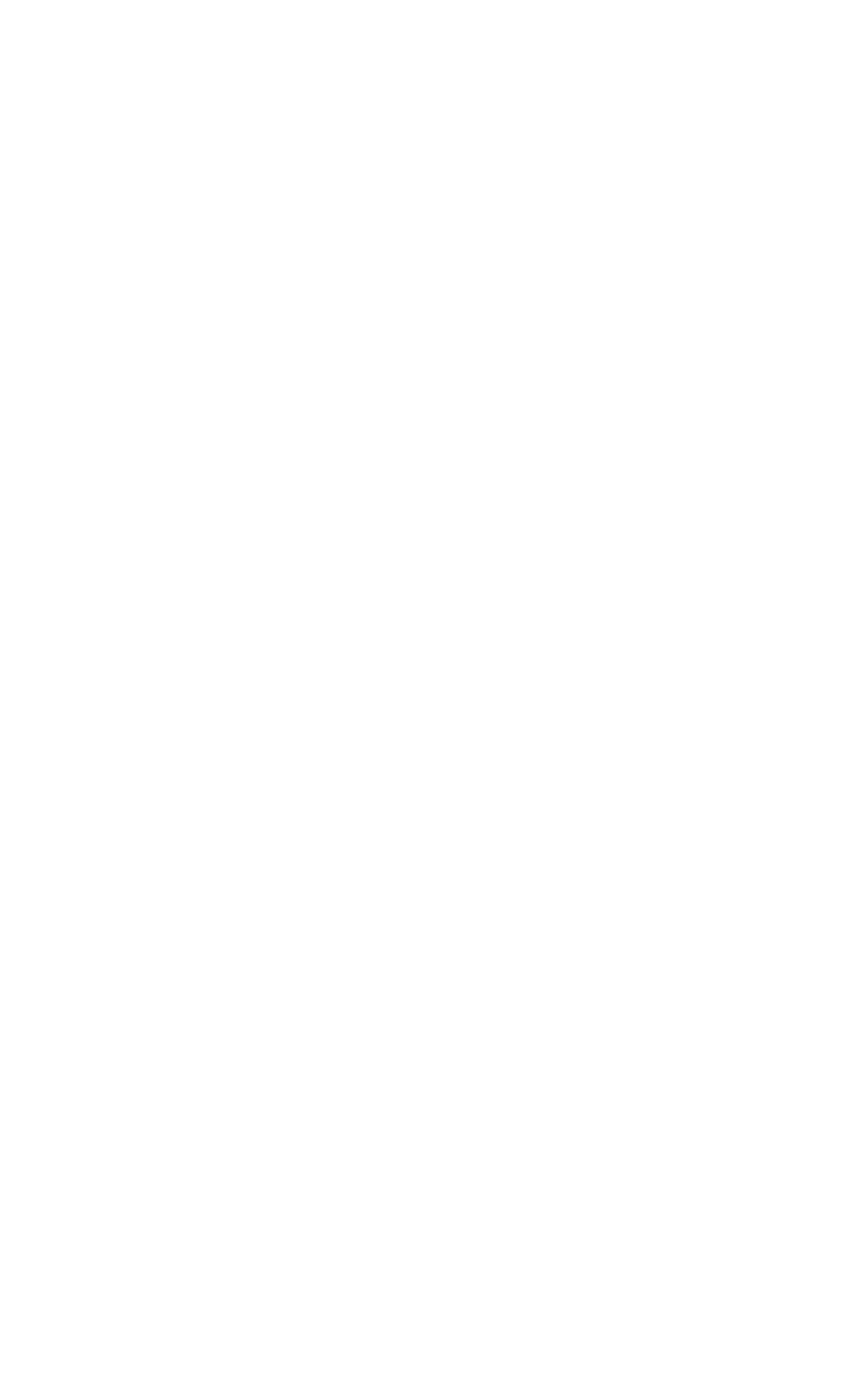# **Chapter 1 What Is the Word?**

<span id="page-12-0"></span>*For as the rain cometh down, and the snow from heaven, and returneth not thither, but watereth the earth, and maketh it bring forth and bud, that it may give seed to the sower, and bread to the eater: So shall my word be that goeth forth out of my mouth: it shall not return unto me void, but it shall accomplish that which I please, and it shall prosper in the thing whereto I sent it.*

*- Isaiah 55:10-11*

Whether or not you have ever gone to church, you may have heard the term "Word of God" used as another name for the Bible – the book about God and His people. How you understand the use of "word" says a lot about how you understand the world.

Likely, most of us understand "word" as a grouping of letters used in communication (written, spoken, or otherwise) that can be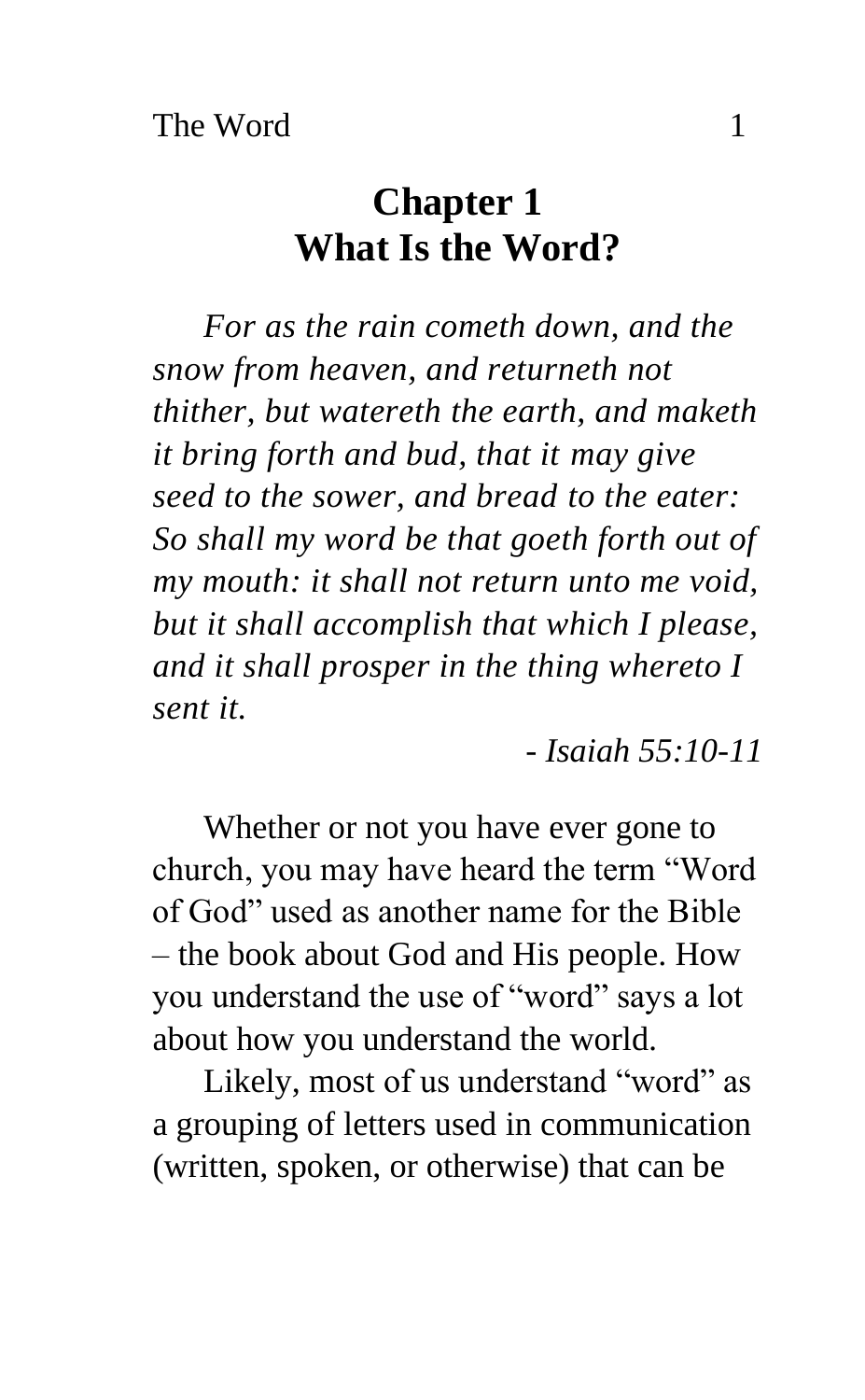used to deliver concepts and ideas, or describe a physical object.

From the time a child can point or grunt, he is trying to get a grasp of what is going on and who is responsible for it. Once that child figures out a certain sound or gesture will get him something, he has discovered a word. Often, parents will allow "baby talk" for a short time, but they will at some point start emphasizing proper use of words – especially at the dinner table or in front of company. As a child learns words from his parents, true communication begins.

A word can mean a number of other things, as well.

#### **Proverbs 4:1-5**

1 Hear, ye children, the instruction of a father, and attend to know understanding. 2 For I give you good doctrine, forsake ye not my law.

3 For I was my father's son, tender and only beloved in the sight of my mother. 4 He taught me also, and said unto me, Let thine heart retain my words: keep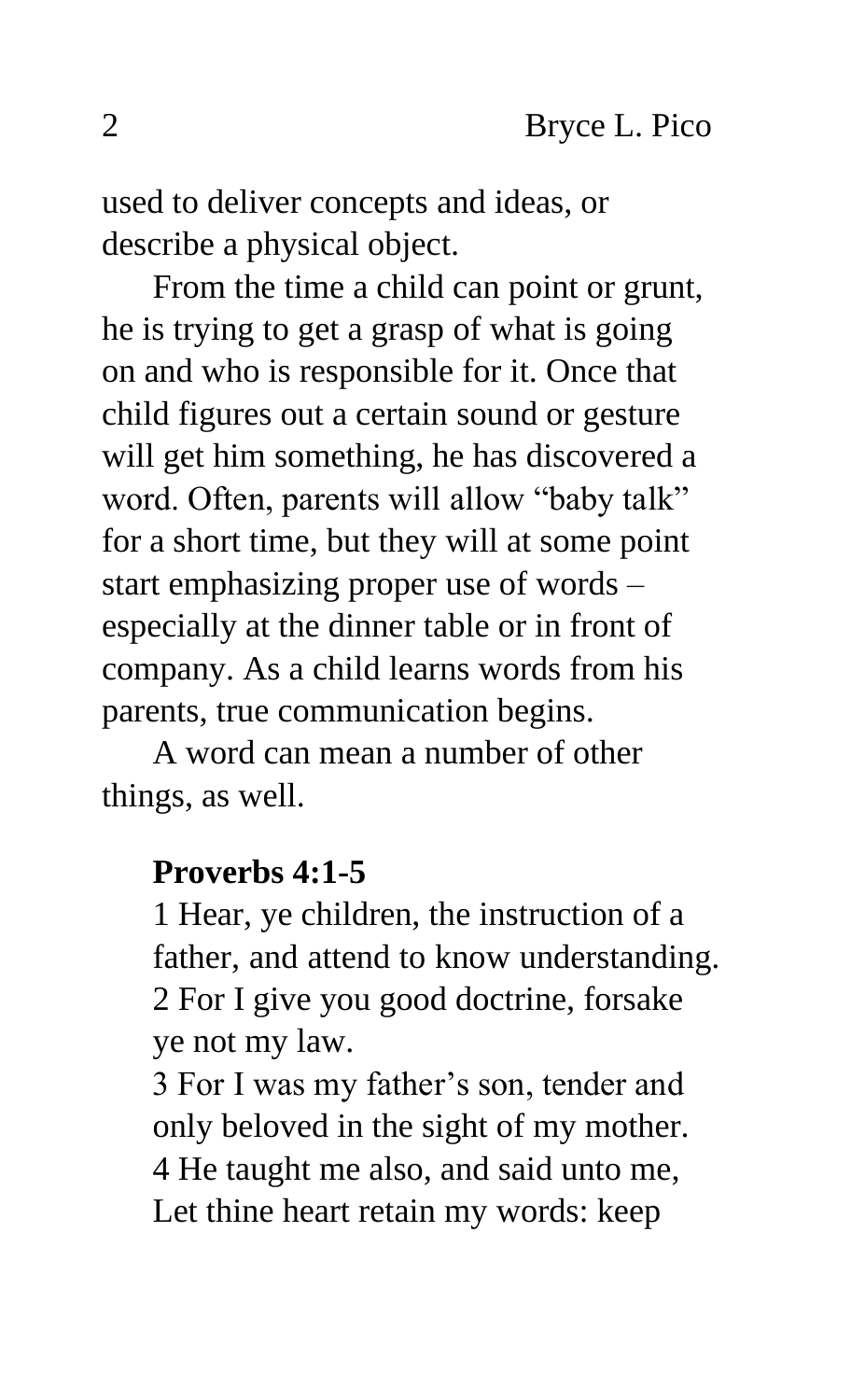my commandments, and live.

5 Get wisdom, get understanding: forget it not; neither decline from the words of my mouth.

As a person grows and takes on responsibility, certain discussions take place for the sake of learning or correction. Maybe a boss has asked to "have a word with you." While this creates a sense of dread for some people, it should not always be taken as negative. To "have a word" with someone just indicates a desire for close and meaningful communication, away from other listeners. Often, it involves both parties opening up to each other in a more profound way than they otherwise would in a public setting. "A word" may simply be an intimate and important conversation.

#### **1 Kings 18:21**

21 And Elijah came unto all the people, and said, How long halt ye between two opinions? if the Lord be God, follow him: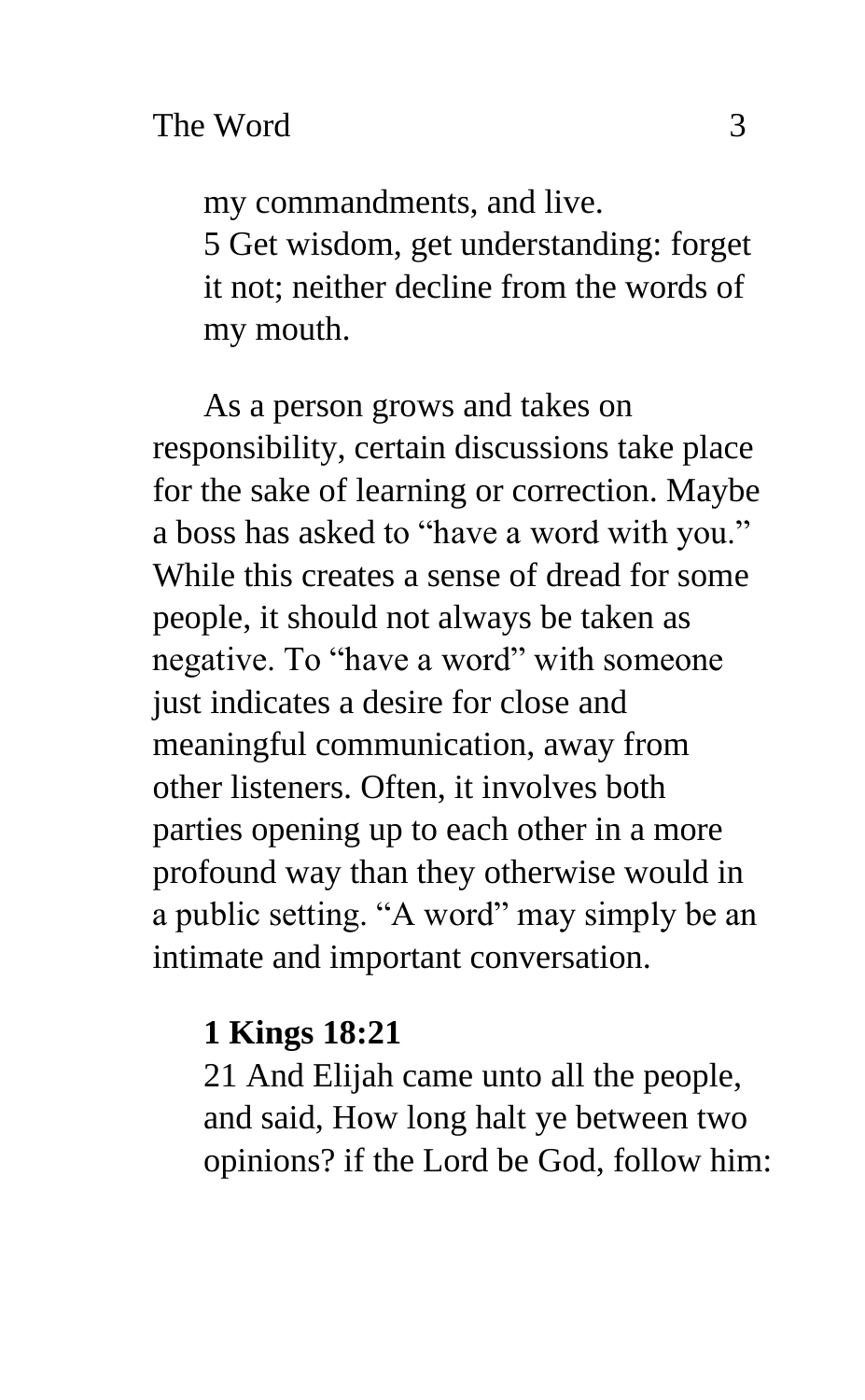but if Baal, then follow him. And the people answered him not a word.

If you have watched a television "news" program featuring politicians or social activists, you may have heard the host allow someone to have "the last word" before the show breaks for an advertisement. Unfortunately, that does not mean the person will stop speaking, but it does mean that the debate is coming to a close. This use of "word" refers to a declaration of fact (or, at least, someone's version of the facts).

# **Galatians 3:13-15**

13 Christ hath redeemed us from the curse of the law, being made a curse for us: for it is written, Cursed is every one that hangeth on a tree:

14 That the blessing of Abraham might come on the Gentiles through Jesus Christ; that we might receive the promise of the Spirit through faith. 15 Brethren, I speak after the manner of men; Though it be but a man's covenant,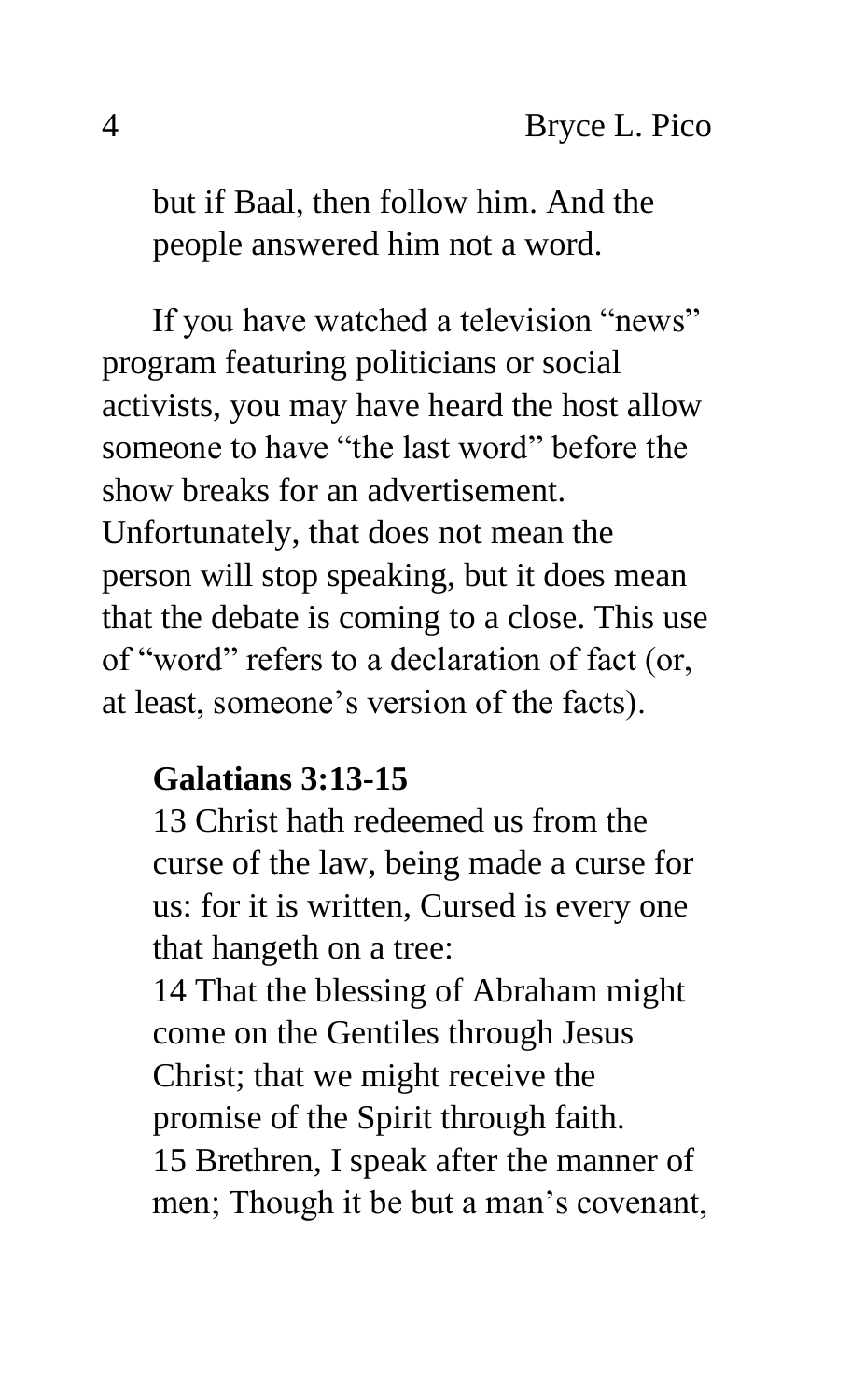yet if it be confirmed, no man disannulleth, or addeth thereto.

You may have heard it said that "a man's word is his bond" or "a man is only as good as his word." There was a time when, if a man said, "I give you *my word*," then a person could count on that man doing as he said. Handshake agreements based on someone's word were better than legally binding – no contract was needed. If a man said he would do something, he would do it no matter the circumstances. In these cases, a "word" was a promise.

A word provides structure to a person's understanding of reality. A word is something spoken clearly and explicitly. A word requires attention and a response. A word, once revealed, cannot be revoked.

If you have a Christian background, you learn very early about the "Word" in relation to God. A minister may hold up the Bible and declare to a congregation that the Word is "the final authority" or should "be first place in your life."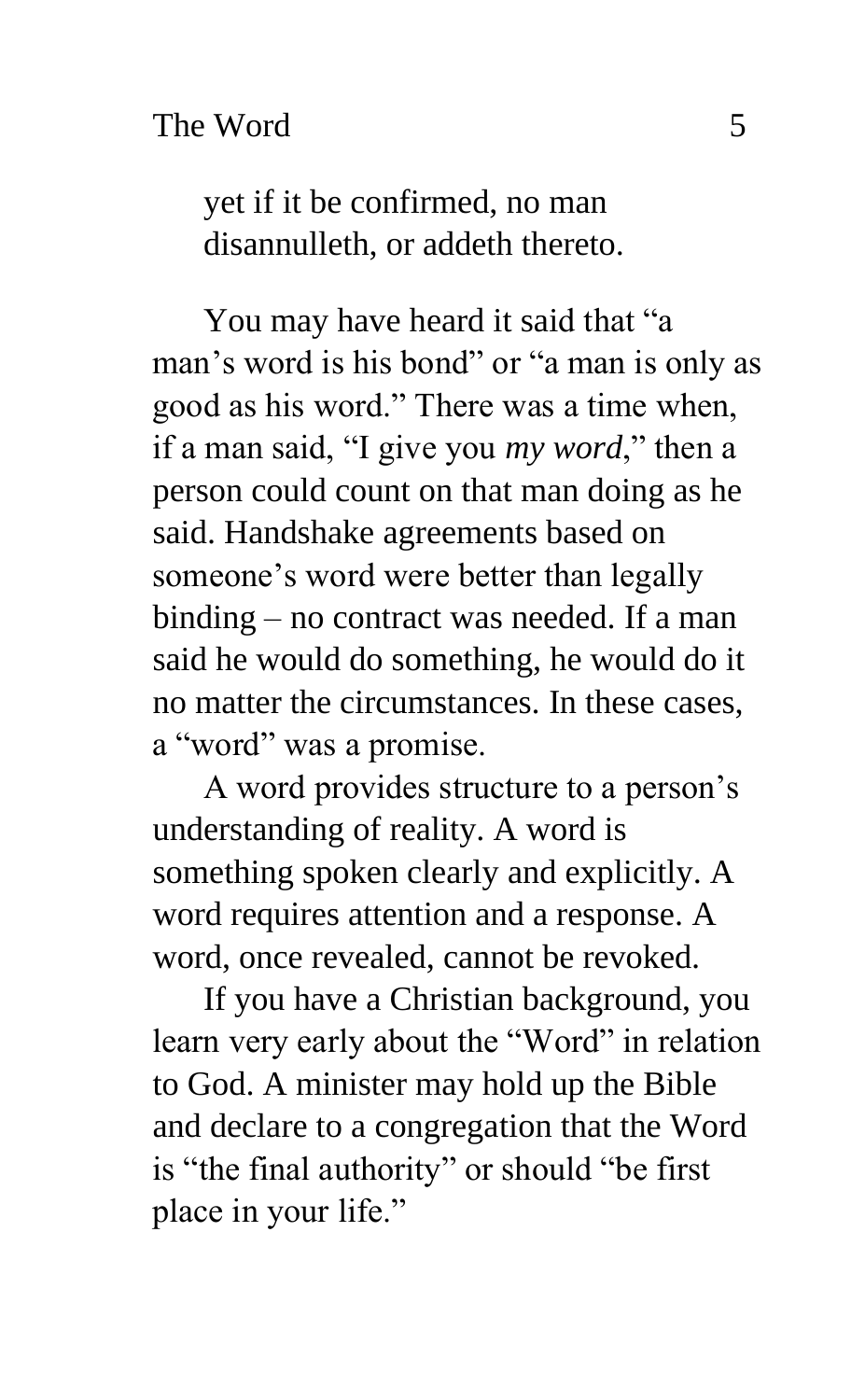#### **Proverbs 4:20-22**

20 My son, attend to my words; incline thine ear unto my sayings.

21 Let them not depart from thine eyes; keep them in the midst of thine heart. 22 For they are life unto those that find them, and health to all their flesh.

#### **Joshua 1:8**

8 This book of the law shall not depart out of thy mouth; but thou shalt meditate therein day and night, that thou mayest observe to do according to all that is written therein: for then thou shalt make thy way prosperous, and then thou shalt have good success.

Knowing the language, culture, customs, and history of a time and place will help us better understand the people who lived then and there. In this case, we can know a lot more about the Bible. The Bible translations we have today were taken from documents written in two ancient languages: the Old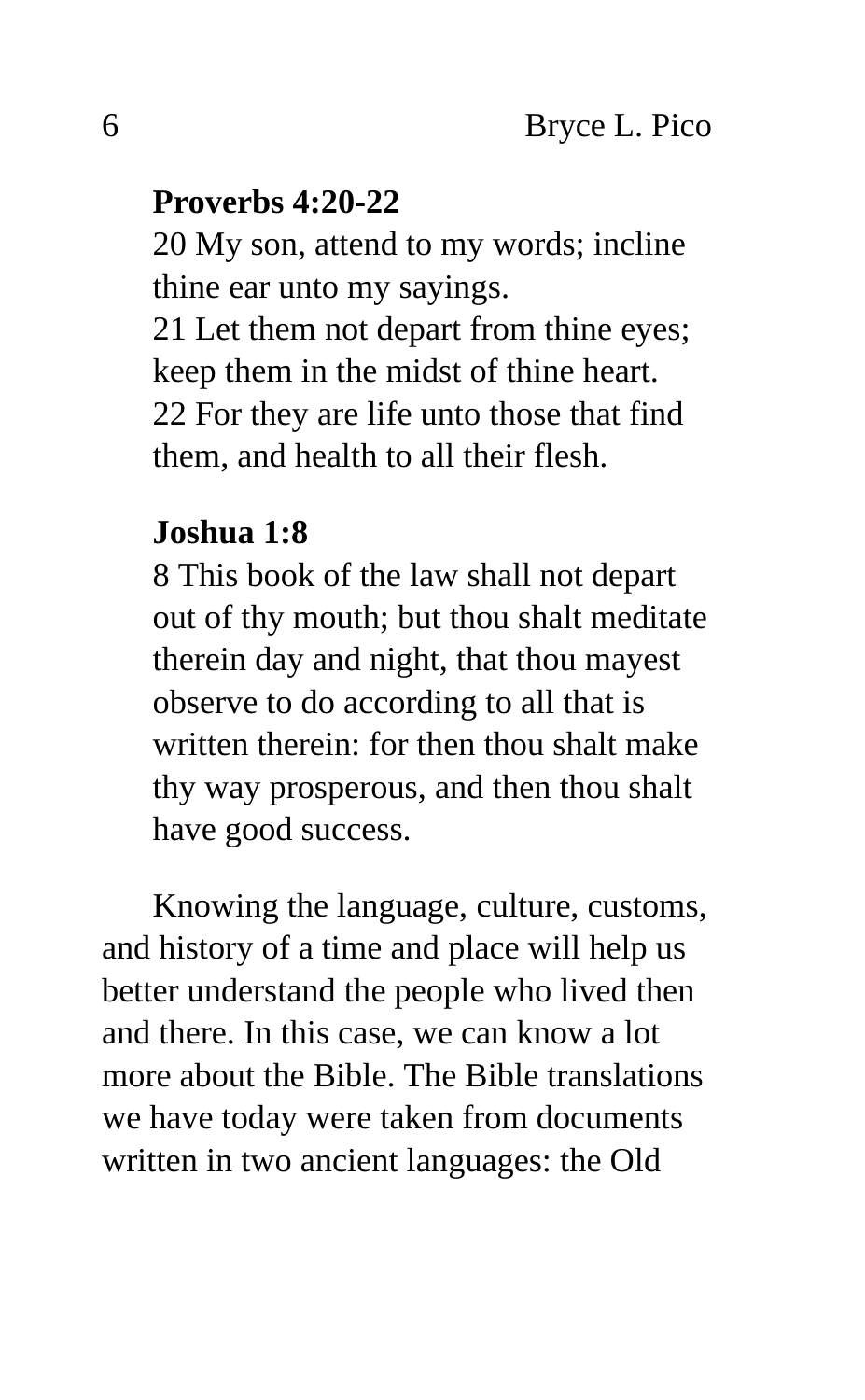Testament in Hebrew and the New Testament in Greek.

You don't have to have to be fluent in ancient languages to have a deep and meaningful relationship with God. But I don't think any of us will fully know our benefits until we dig deeper in our study of the Bible, which was provided to us by God to reveal His plans to us.

If you had an insurance policy and suffered a loss, it would behoove you to know your benefits. I have heard many horror stories about people who didn't fully understand that to which they were entitled. I have been fortunate enough to work with agents and adjustors who were honest and forthright, but not every company is interested in restoring a person's property to its full original state.

I once heard of a woman whose husband had been in a terrible automobile accident. The man was on the brink of death in the hospital, and doctors were working feverishly to save his life. The wife, distraught and alone, waited outside the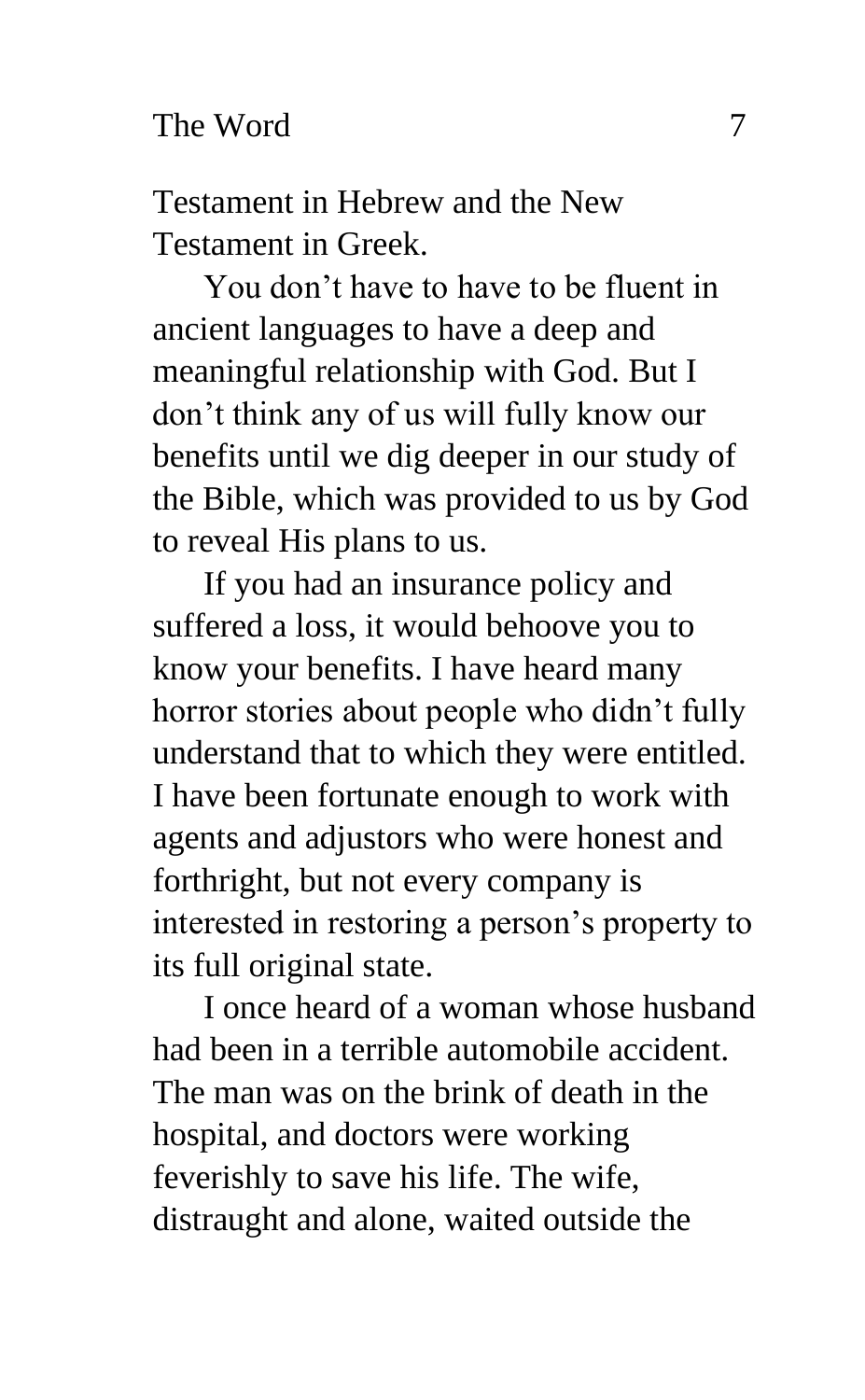operating room for any news on her husband's condition. She was approached by a man who had some papers he claimed she needed to sign before any treatment could continue. Assuming he was a representative of the hospital, the woman signed the documents, believing her approval was necessary to continue life-saving procedures.

Thankfully, the husband came through surgery and recovered, but the family was stuck with a staggering medical bill. The person who approached the wife in the waiting room with documents was the representative of an insurance company. The woman had unknowingly agreed to a settlement and signed away their claim on the accident, releasing the company from its obligation to cover medical expenses.

Obviously shaken by the circumstances, the woman had not taken the time to review the papers thoroughly. If she had done so – or if someone nearby had the presence of mind to step in and assist her – the bill would have been covered and the family could have concentrated on recovery with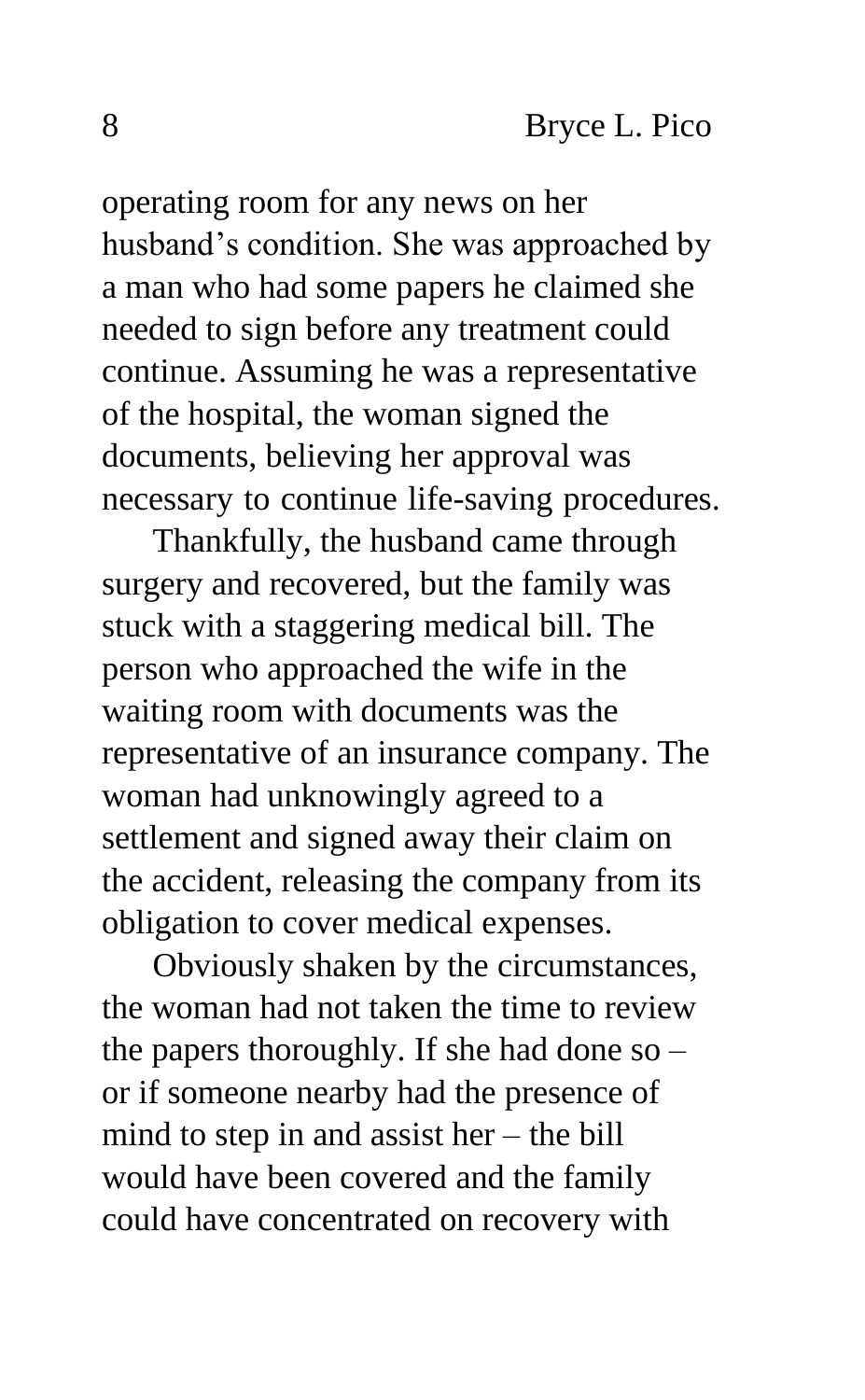peace of mind. Instead, their pain and suffering were exacerbated by a party who took advantage of their distress and "lack of knowledge" (Hosea 4:6).

This is why people hire lawyers to sort through the density of legal agreements and help them to understand their rights and benefits. Likewise, God – through Jesus – has gifted His church with those who will help His people learn about Him and grow.

### **Ephesians 4:11-14**

11 And he gave some, apostles; and some, prophets; and some, evangelists; and some, pastors and teachers;

12 For the perfecting of the saints, for the work of the ministry, for the edifying of the body of Christ:

13 Till we all come in the unity of the faith, and of the knowledge of the Son of God, unto a perfect man, unto the measure of the stature of the fullness of Christ:

14 That we henceforth be no more children, tossed to and fro, and carried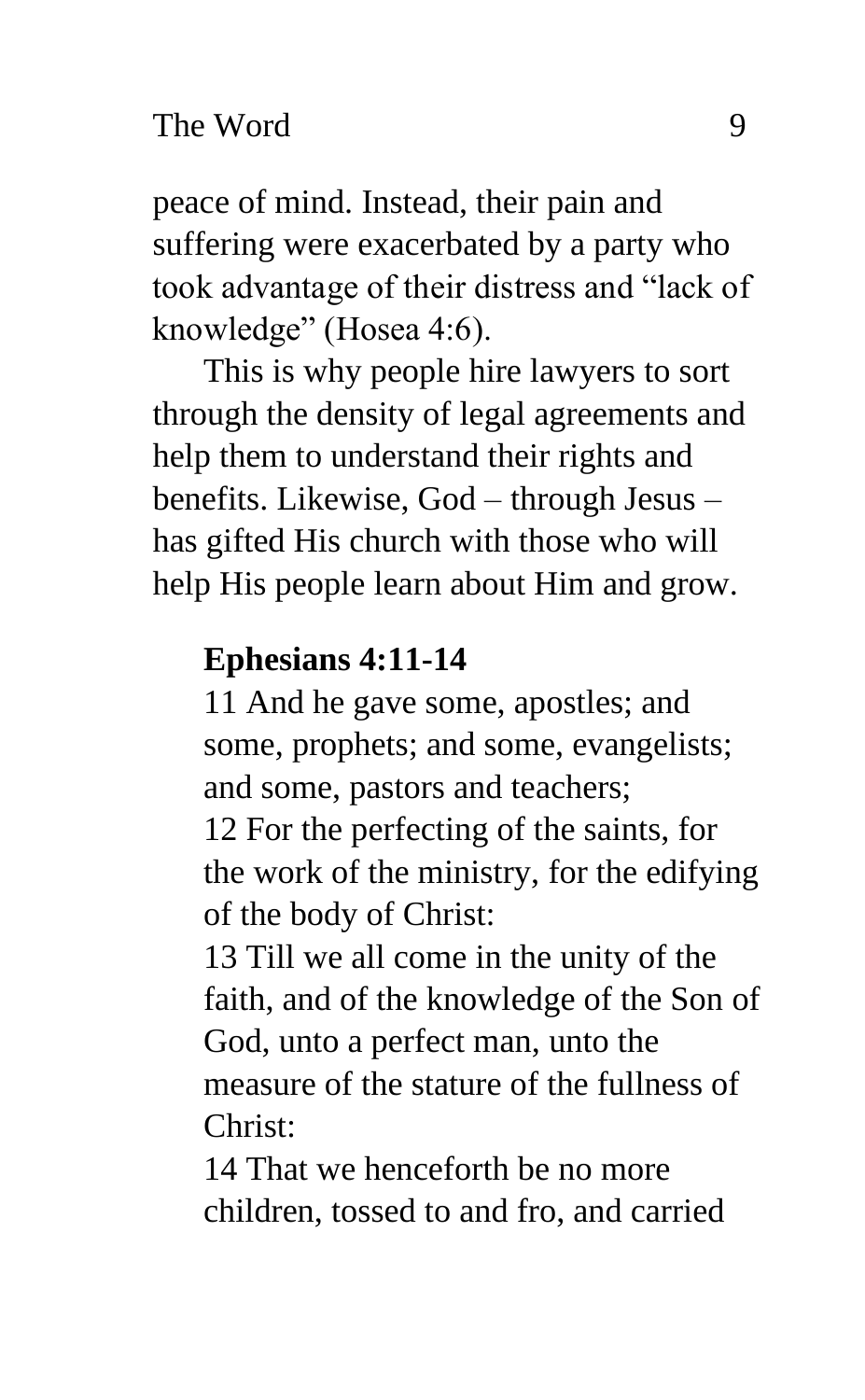about with every wind of doctrine, by the sleight of men, and cunning craftiness, whereby they lie in wait to deceive

Knowing more about God and what He has communicated to us is essential if we are to be successful at life.

### **2 Timothy 3:14-17**

14 But continue thou in the things which thou hast learned and hast been assured of, knowing of whom thou hast learned them;

15 And that from a child thou hast known the holy scriptures, which are able to make thee wise unto salvation through faith which is in Christ Jesus. 16 All scripture is given by inspiration of God, and is profitable for doctrine, for reproof, for correction, for instruction in righteousness:

17 That the man of God may be perfect, thoroughly furnished unto all good works.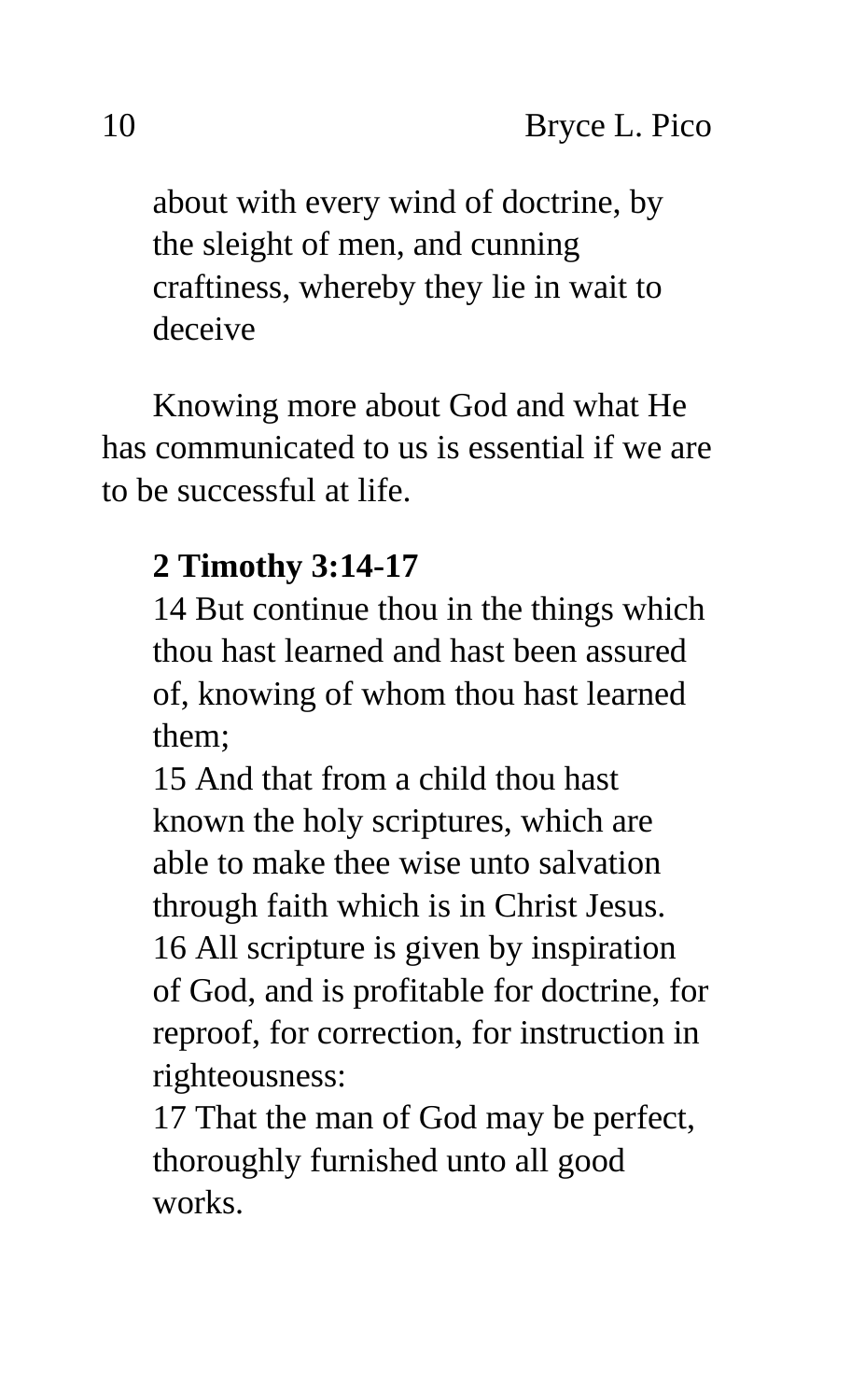The Word 11

Well, how did we get here? And, how do we really discover the meaning of the Word? Maybe we should start at the beginning.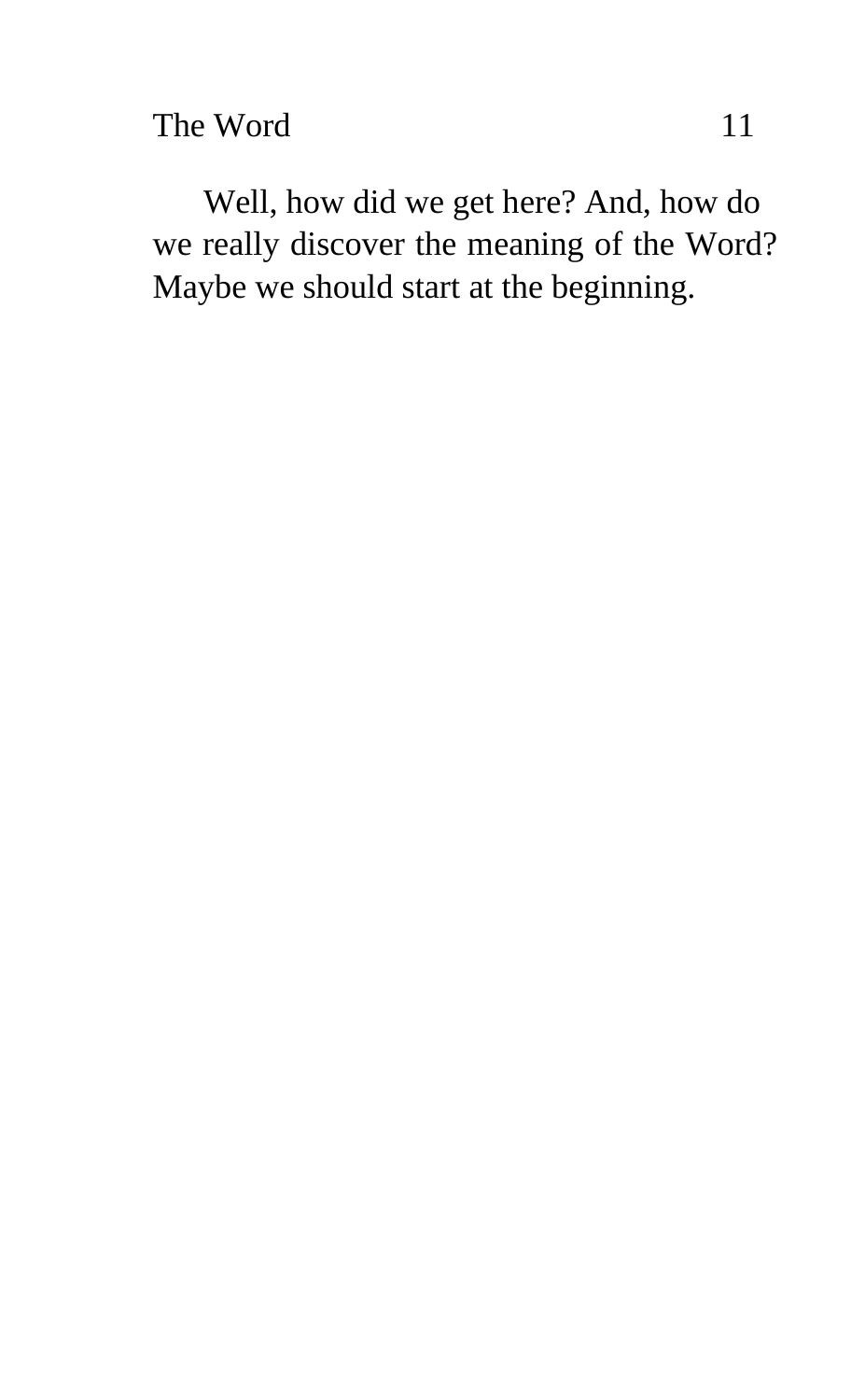# <span id="page-23-0"></span>**Chapter 2 The Word Is Creative**

*In the beginning God created the heaven and the earth. And the earth was without form, and void; and darkness was upon the face of the deep. And the Spirit of God moved upon the face of the waters. And God said, Let there be light: and there was light. And God saw the light, that it was good: and God divided the light from the darkness.*

*- Genesis 1:1-4*

These days, there is no escaping the flood of information that flows into our lives. Radio, television, the Internet, and people barrage us with words and images, trying to get our attention.

Some estimate it is possible for a person to speak and hear as many as 20,000 words a day, though maybe 500-700 of them are considered useful. That means, for every deep and meaningful statement offered by a leader, mentor, friend, or family member,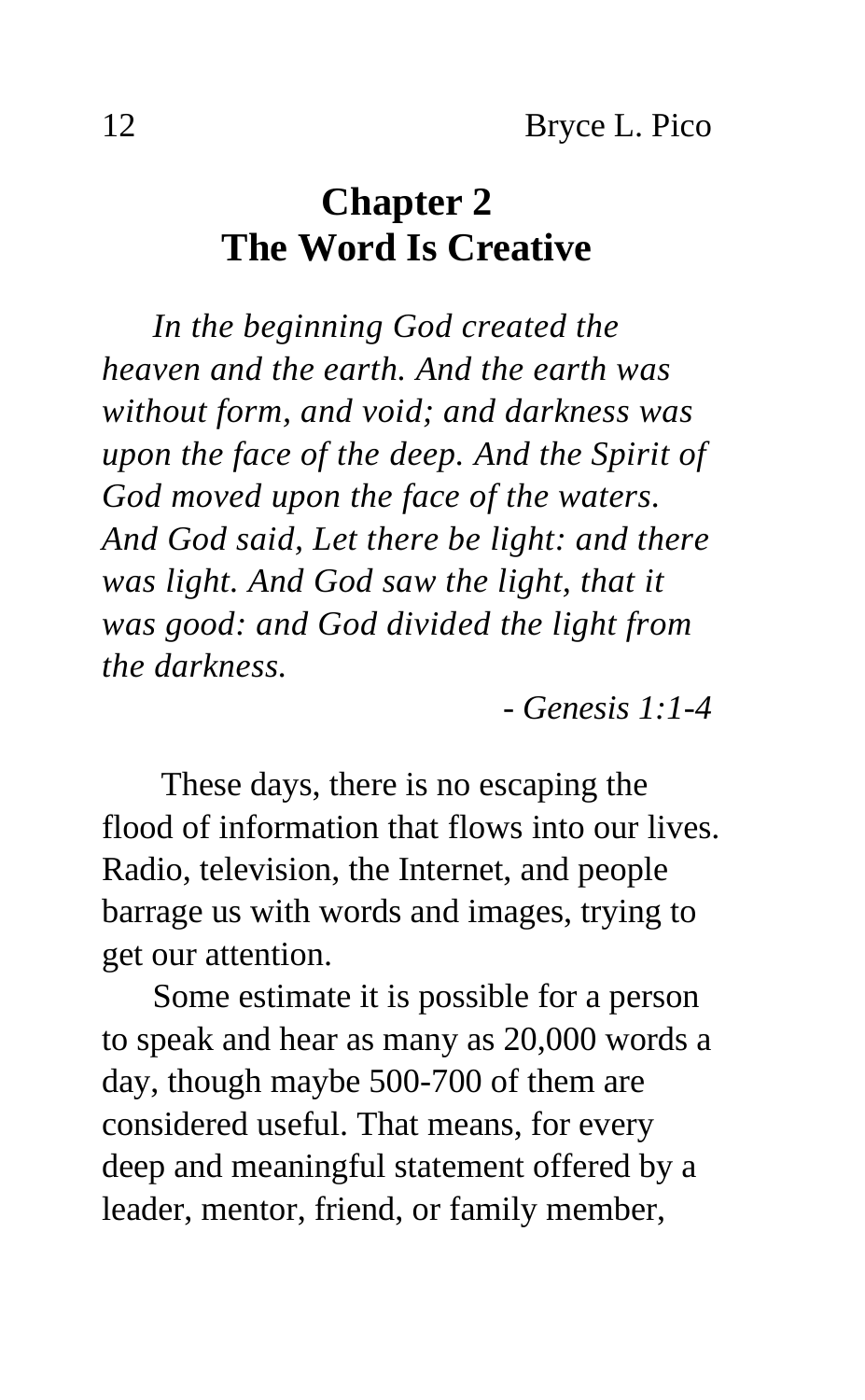we may hear hundreds, if not thousands of wasted words throughout our day.

Some people just seem to go on and on about the most meaningless topics – mostly, their own opinions – with little or no thought given to the consequences of the words they use. For all their talking, most people just aren't saying very much. But when God speaks, things happen.

In the Bible, we see God's own words at work all the way through the first chapter of Genesis as He created the heavens, the earth, and everything in the earth, in one week.

God spoke into existence light, day, and night:

#### **Genesis 1:3-5**

3 And God said, Let there be light: and there was light.

4 And God saw the light, that it was good: and God divided the light from the darkness.

5 And God called the light Day, and the darkness he called Night. And the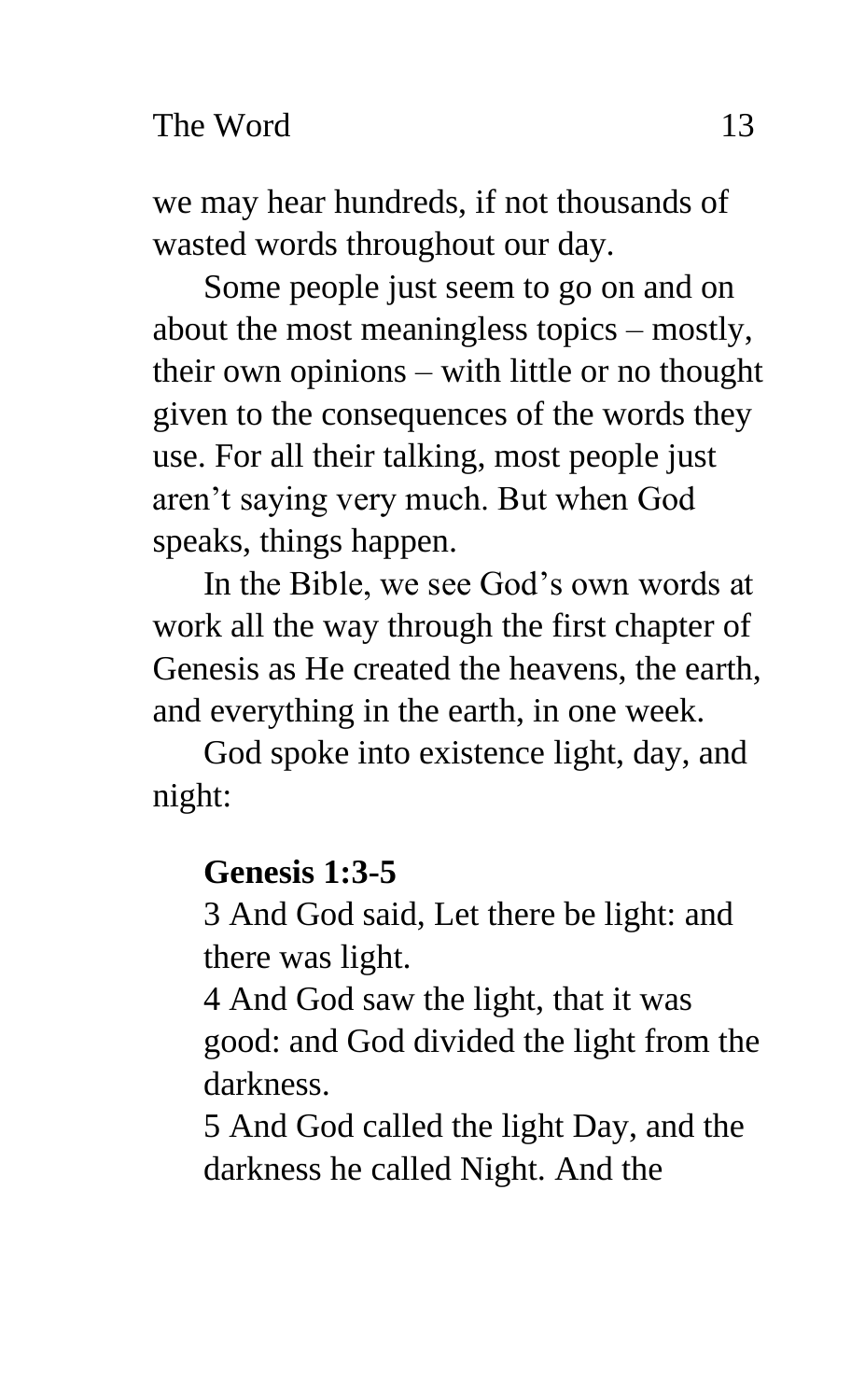evening and the morning were the first day.

God spoke into existence the atmosphere and space:

# **Genesis 1:6-8**

6 And God said, Let there be a firmament in the midst of the waters, and let it divide the waters from the waters. 7 And God made the firmament, and divided the waters which were under the firmament from the waters which were above the firmament: and it was so. 8 And God called the firmament Heaven. And the evening and the morning were the second day.

God spoke into existence land and seas:

# **Genesis 1:9-10**

9 And God said, Let the waters under the heaven be gathered together unto one place, and let the dry land appear: and it was so.

10 And God called the dry land Earth;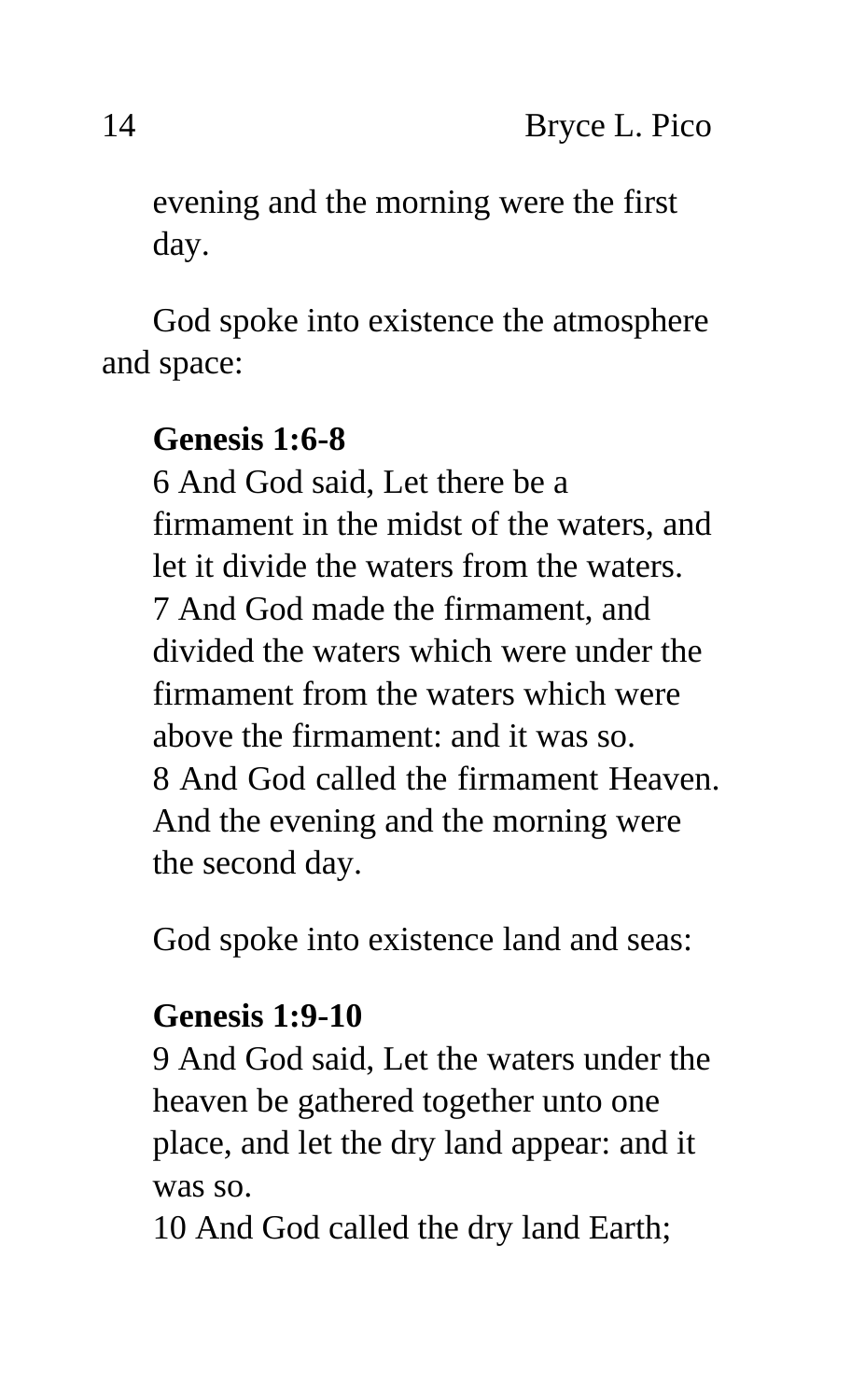and the gathering together of the waters called he Seas: and God saw that it was good.

God spoke into existence plants and seed:

# **Genesis 1:11-13**

11 And God said, Let the earth bring forth grass, the herb yielding seed, and the fruit tree yielding fruit after his kind, whose seed is in itself, upon the earth: and it was so.

12 And the earth brought forth grass, and herb yielding seed after his kind, and the tree yielding fruit, whose seed was in itself, after his kind: and God saw that it was good.

13 And the evening and the morning were the third day.

God spoke into existence the sun, moon, planets, stars, time, and seasons:

# **Genesis 1:14-18**

14 And God said, Let there be lights in the firmament of the heaven to divide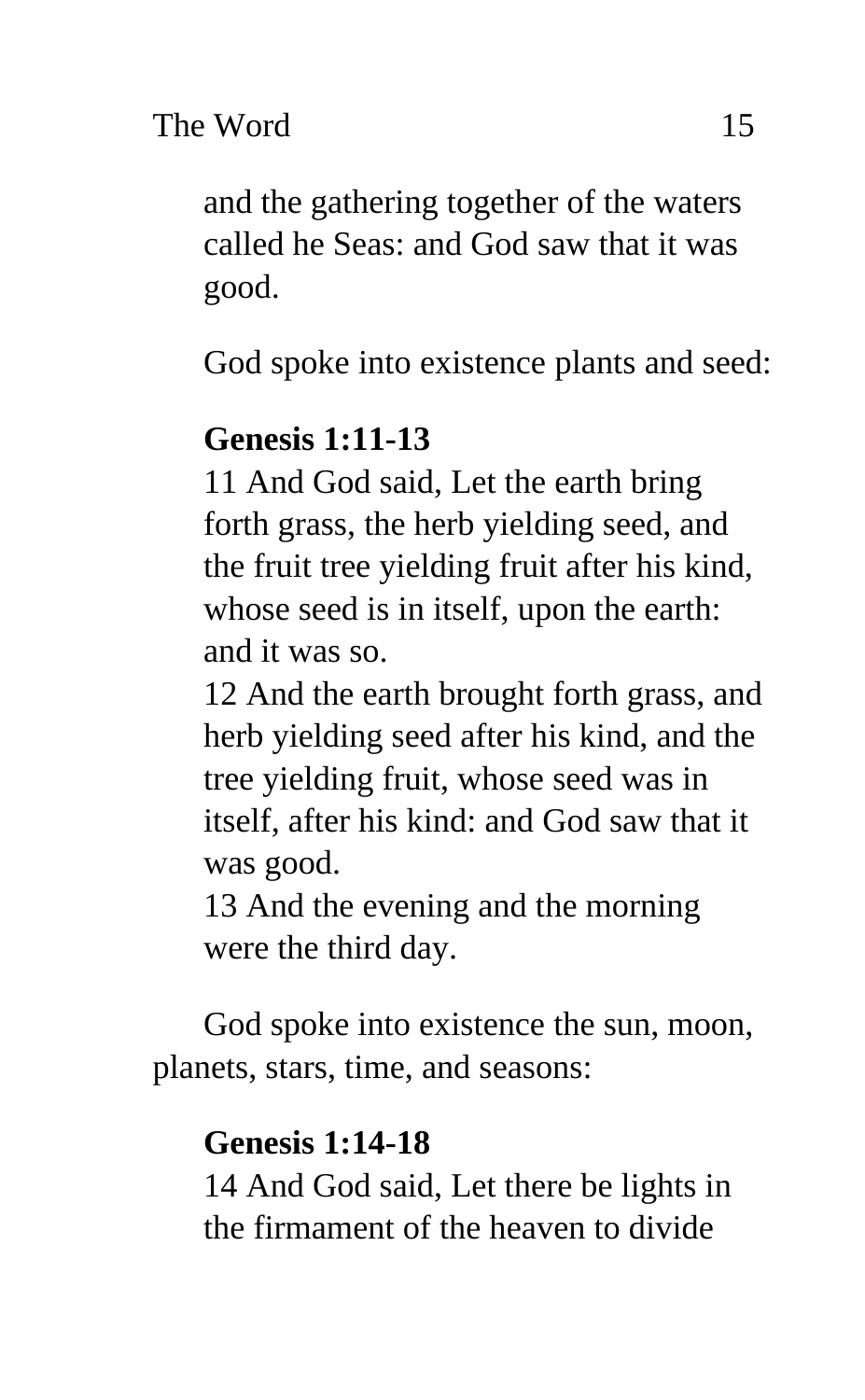the day from the night; and let them be for signs, and for seasons, and for days, and years:

15 And let them be for lights in the firmament of the heaven to give light upon the earth: and it was so.

16 And God made two great lights; the greater light to rule the day, and the lesser light to rule the night: he made the stars also.

17 And God set them in the firmament of the heaven to give light upon the earth, 18 And to rule over the day and over the night, and to divide the light from the darkness: and God saw that it was good. 19 And the evening and the morning were the fourth day.

God spoke into existence sea creatures and birds:

#### **Genesis 1:20-22**

20 And God said, Let the waters bring forth abundantly the moving creature that hath life, and fowl that may fly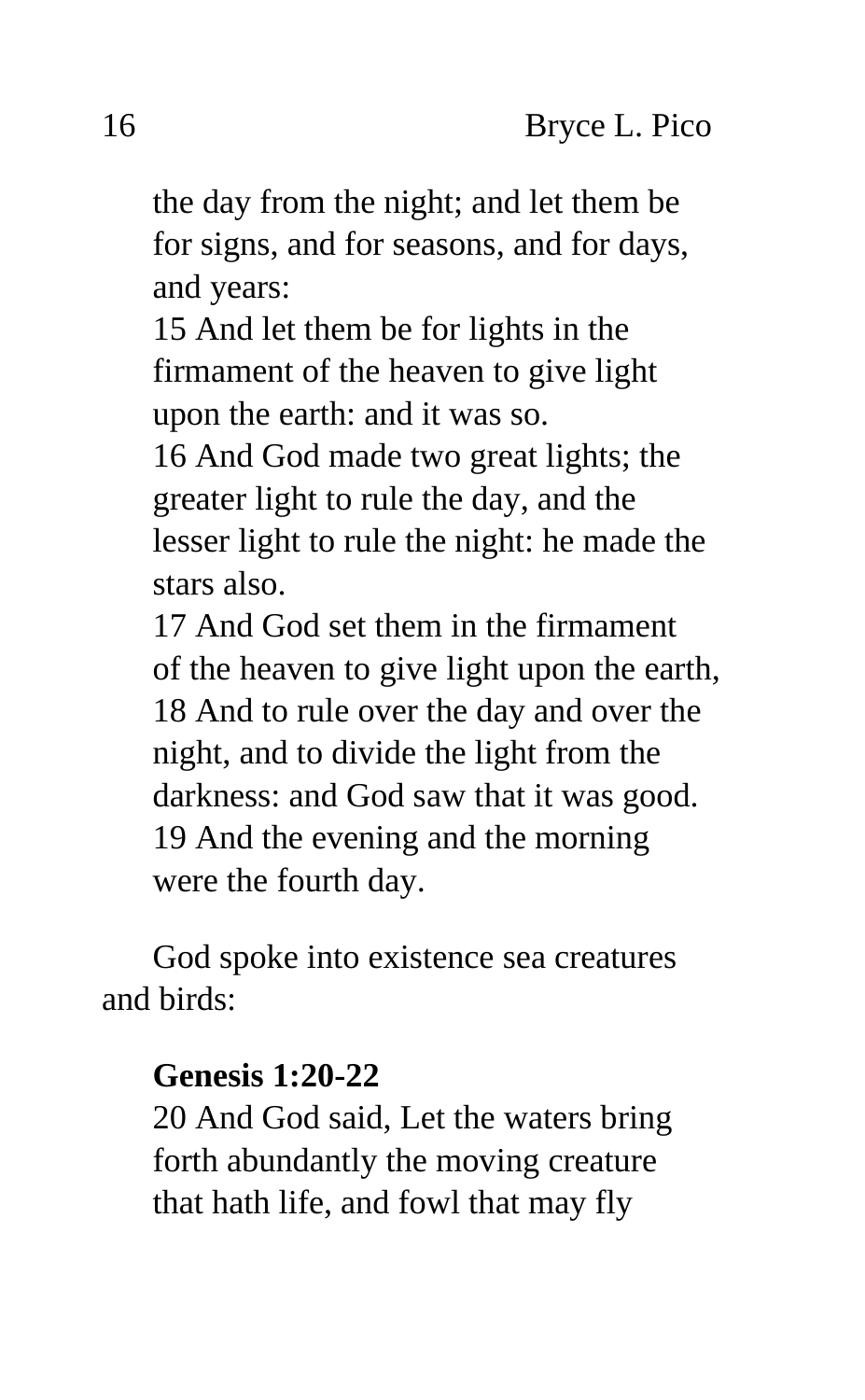above the earth in the open firmament of heaven.

21 And God created great whales, and every living creature that moveth, which the waters brought forth abundantly, after their kind, and every winged fowl after his kind: and God saw that it was good.

22 And God blessed them, saying, Be fruitful, and multiply, and fill the waters in the seas, and let fowl multiply in the earth.

God spoke into existence land animals:

# **Genesis 1:24-25**

24 And God said, Let the earth bring forth the living creature after his kind, cattle, and creeping thing, and beast of the earth after his kind: and it was so. 25 And God made the beast of the earth after his kind, and cattle after their kind, and everything that creepeth upon the earth after his kind: and God saw that it was good.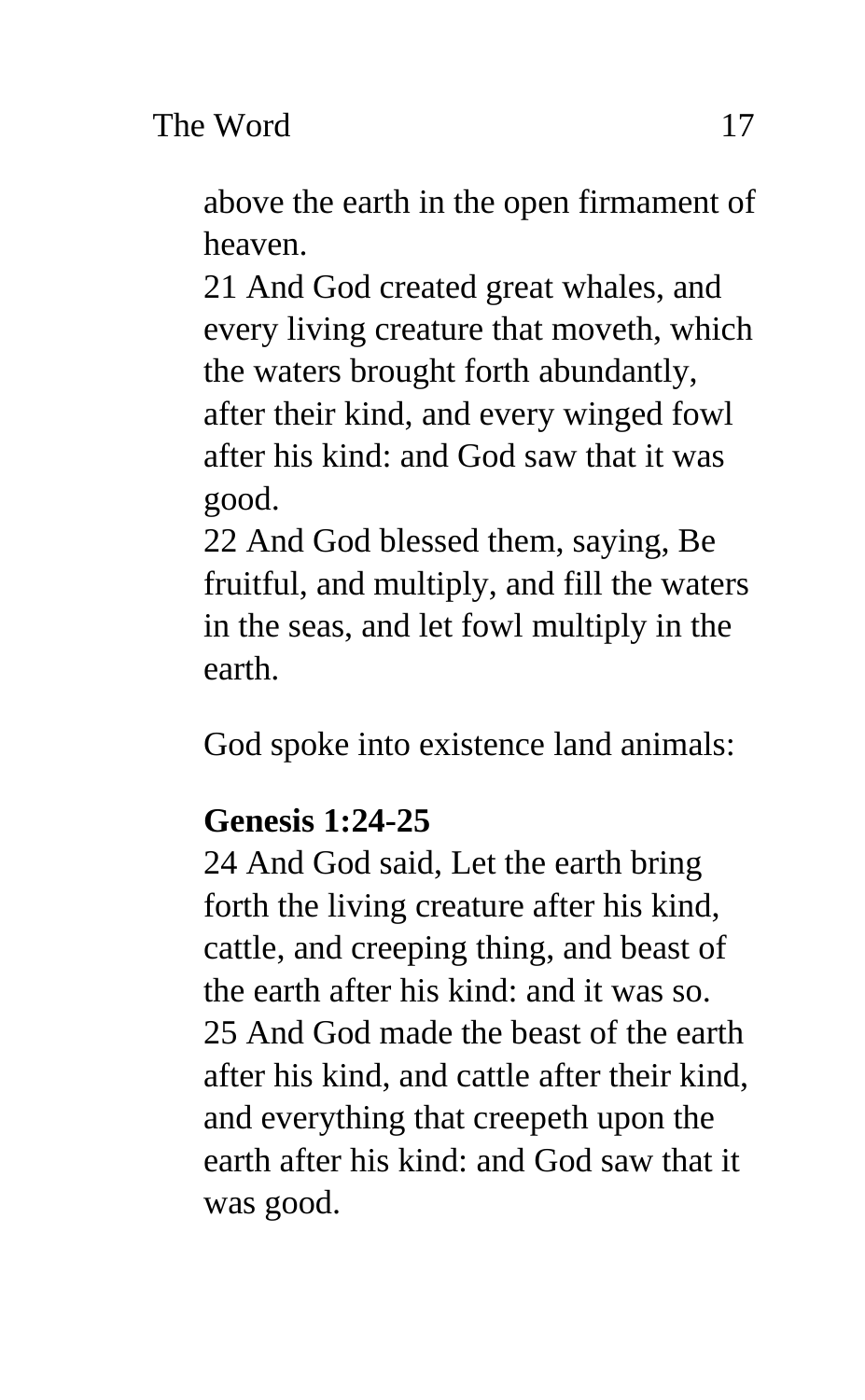Finally, on the sixth day, God spoke into existence mankind (man *and* woman):

# **Genesis 1:26-27**

26 God said, Let us make man in our image, after our likeness: and let them have dominion over the fish of the sea, and over the fowl of the air, and over the cattle, and over all the earth, and over every creeping thing that creepeth upon the earth.

27 So God created man in his own image, in the image of God created he him; male and female created he them.

To say that's a solid week of work would be an understatement. At the end of all He had done to create the heavens and earth, God surveyed it all and offered His assessment.

# **Genesis 1:31**

31 And God saw everything that he had made, and, behold, it was very good. And the evening and the morning were the sixth day.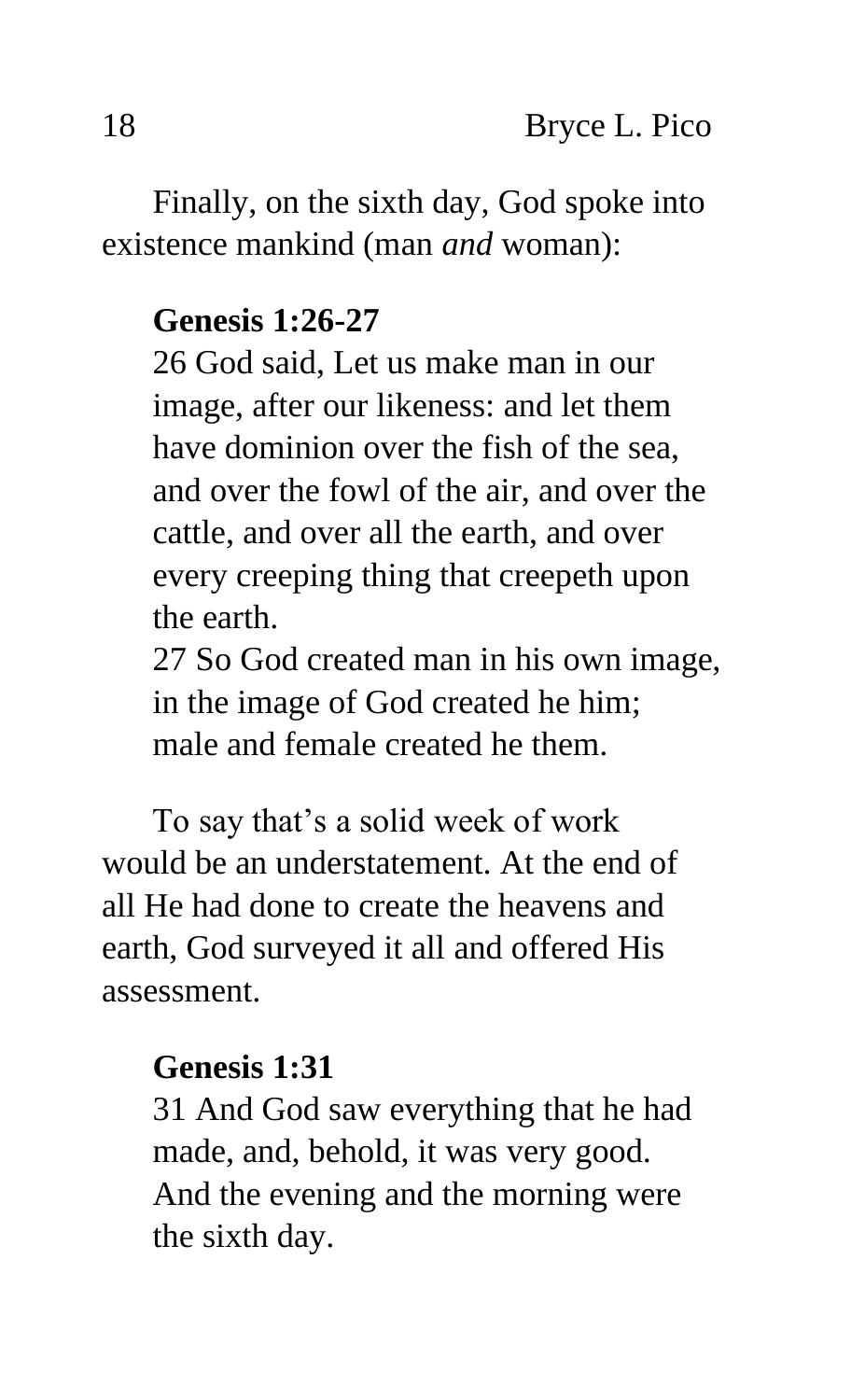God's words formed the earth and heavens. He took something void of purpose, spoke over it, and gave it order. Our physical existence was not a haphazard, accidental occurrence. The world was created with purpose and structure.

# **Genesis 2:1-3**

1 Thus the heavens and the earth were finished, and all the host of them. 2 And on the seventh day God ended his work which he had made; and he rested on the seventh day from all his work which he had made.

3 And God blessed the seventh day, and sanctified it: because that in it he had rested from all his work which God created and made.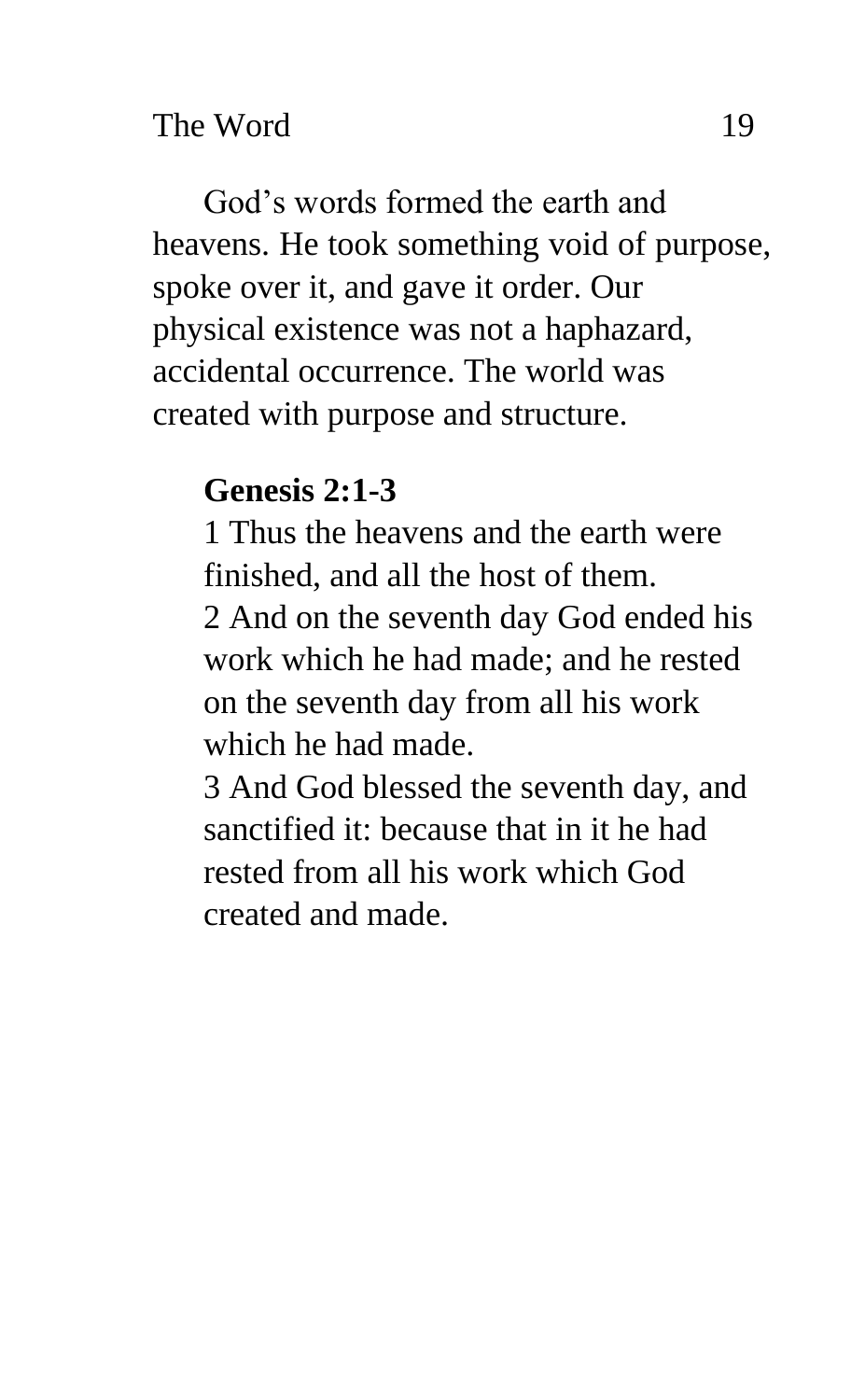# <span id="page-31-0"></span>**Chapter 3 The Word Makes Order**

*Therefore whosoever heareth these sayings of mine, and doeth them, I will liken him unto a wise man, which built his house upon a rock: And the rain descended, and the floods came, and the winds blew, and beat upon that house; and it fell not: for it was founded upon a rock.*

*- Matthew 7:24-25*

We may not truly have a full understanding of what "word" means. In our Bibles, "word" is translated into English from a number of terms in the original languages. The two most prominent are *dabar* in Hebrew and *logos* in Greek.

For Hebrew speakers, *dabar* could often mean "word" or "thing" depending on how it was used (and could also be translated as "speech," "speaking," or "cause"). This is easy for us to understand today because we communicate by speaking words as a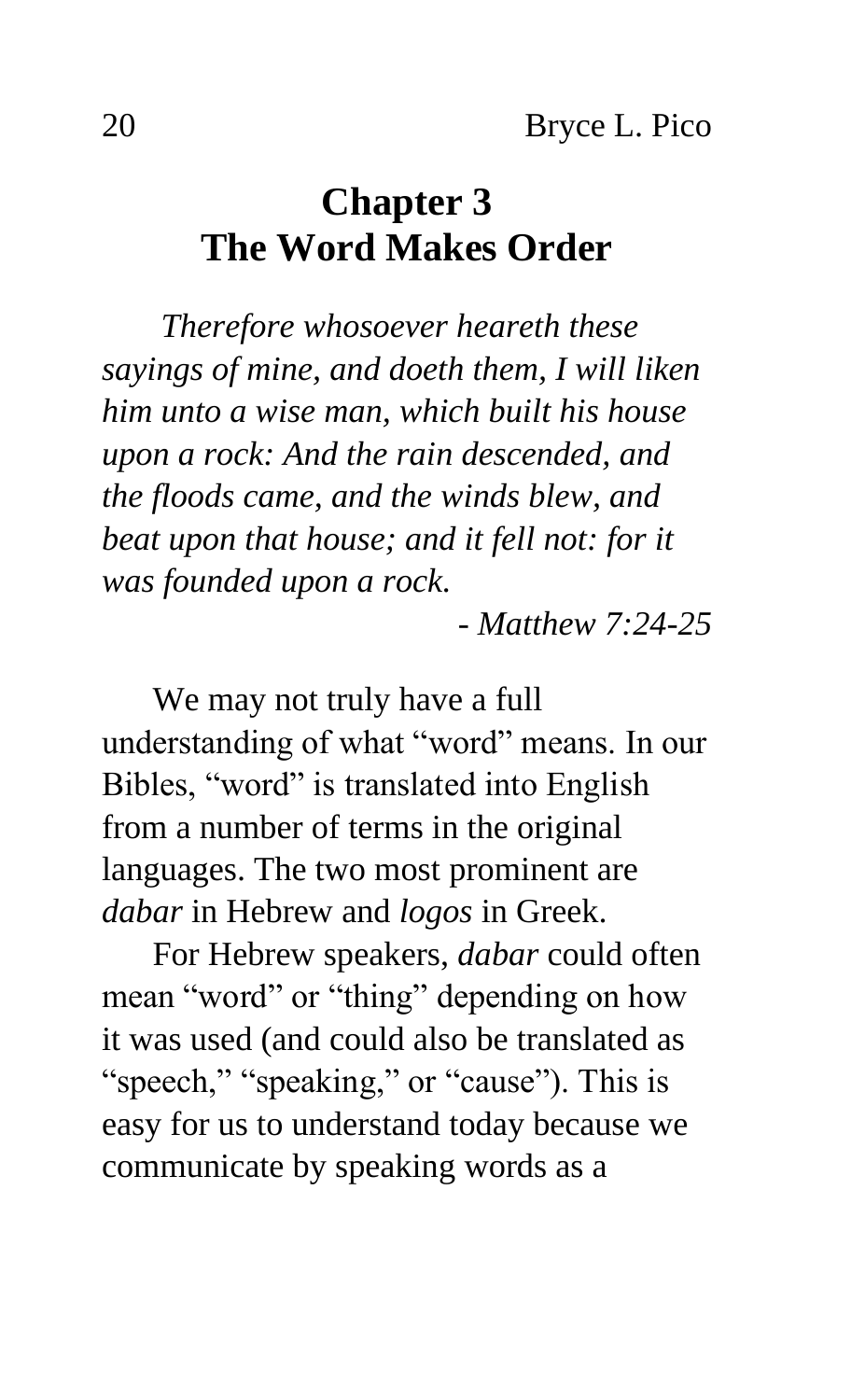declaration to create pictures of things in another person's mind.

For example, the word "bridge" creates a number of pictures in the minds of people, depending on their backgrounds. Card players, dentists, and musicians may have their own ideas of what "bridge" means, but for most people it refers to a man-made structure straddling a body of water while connecting two pieces of land. How each person sees the bridge in his or her own mind depends on related words (e.g., "steel bridge" or "covered bridge"). This is called context.

Now, if we were speaking about a bridge, you may see in your mind's eye a bridge of wood, metal, or stone over a creek or river. But, you also may see a different bridge than another person who is listening to our conversation.

If you were from a certain part of the Midwest, and I referred to the Fort Madison Toll Bridge, you may picture a very specific double-decked, swing-span, rail and traffic structure (the longest of its kind in the world)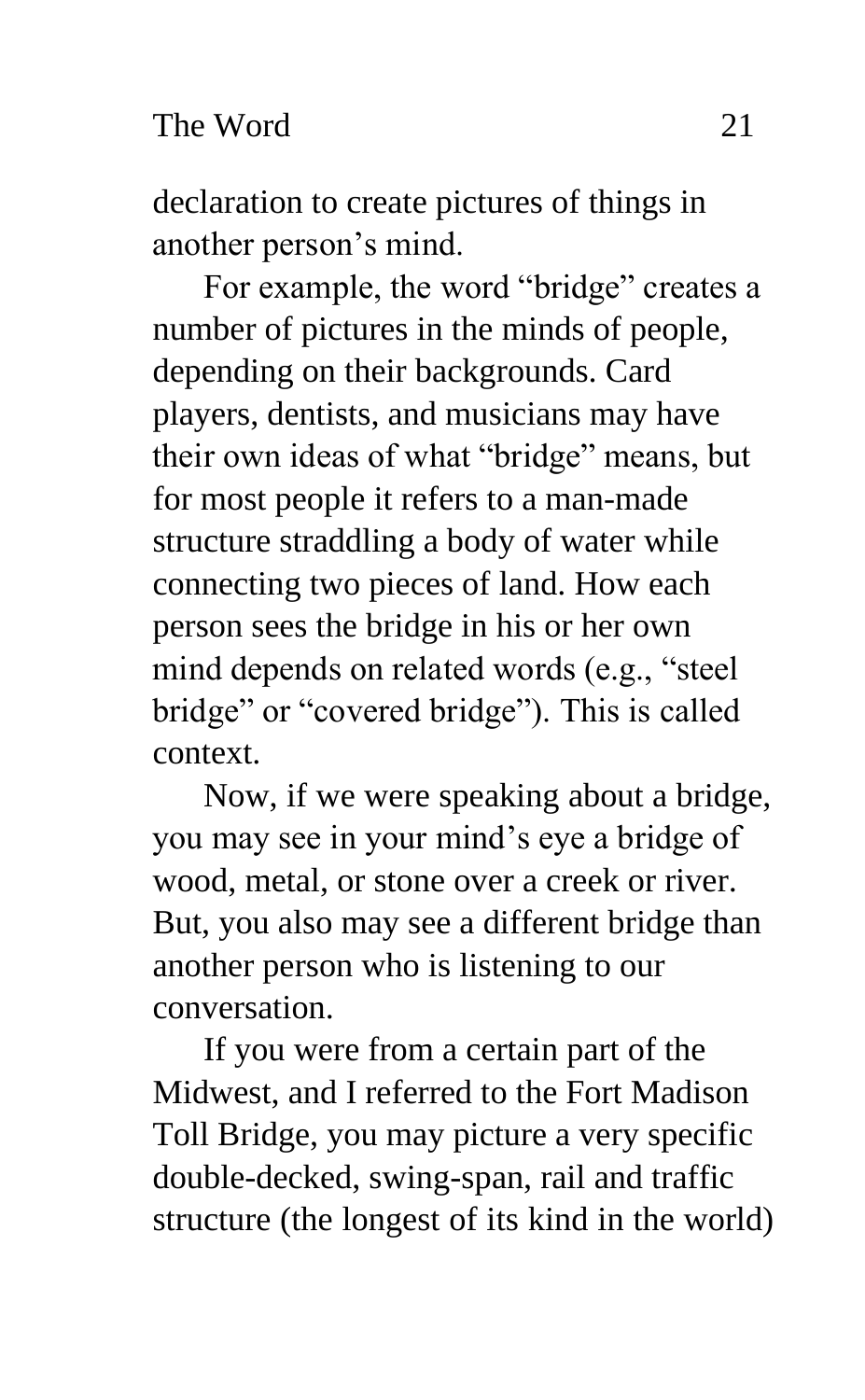that crosses the Mississippi River between Fort Madison, Iowa, and Niota, Illinois. If you've ever been over it in a car, you probably also picture a number of sharp turns in the narrow roadway that a driver would have to manage before even getting on the bridge.

If you can see that bridge in your mind's eye, from memory or by following a description, you are using your imagination. You are seeing an image, internally, of something described by words. In this case, seeing the bridge in our minds is based upon something that already exists.

An architectural engineer first had to see the bridge as an image in his mind before he could draw plans for it. Based upon surveys of the land and river, he was able to incorporate his design training and knowledge of the structural soundness of steel to create a mental picture of the bridge. From there, he drew plans and made presentations. He communicated ideas to supervisors and other stakeholders. After his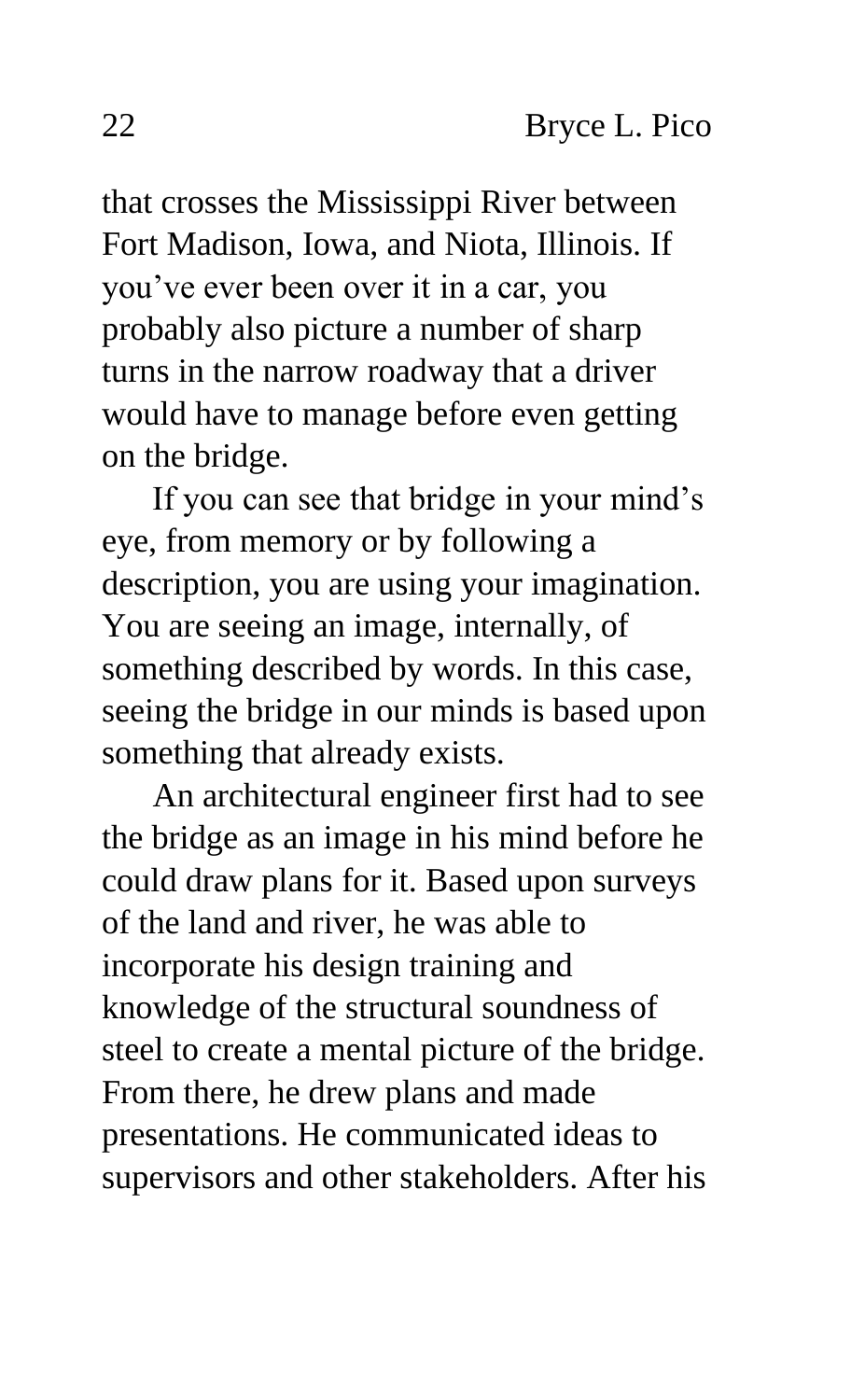plans were approved, the engineer then gave them to builders as a blueprint.

For the bridge construction to be successful, everyone had to have an understanding of certain principles. Some, like the engineer, had a deep understanding of design and structural integrity. The actual builders had to know how to do their jobs correctly, as well.

Every member of the project team had a role to play, but they all worked *according to the same plans*. If even one person failed to follow the design plans for the bridge and relied upon his own ideas, there would have been disastrous results. It was important that everyone involved was sharing the same ideas so everyone else understood the same vision. *Words* must accurately communicate *things*.

Like *dabar*, the Greek word *logos* also had multiple meanings. It could mean "word," like those written on a page. It could also refer to the thoughts behind the spoken words of man. A related Greek word,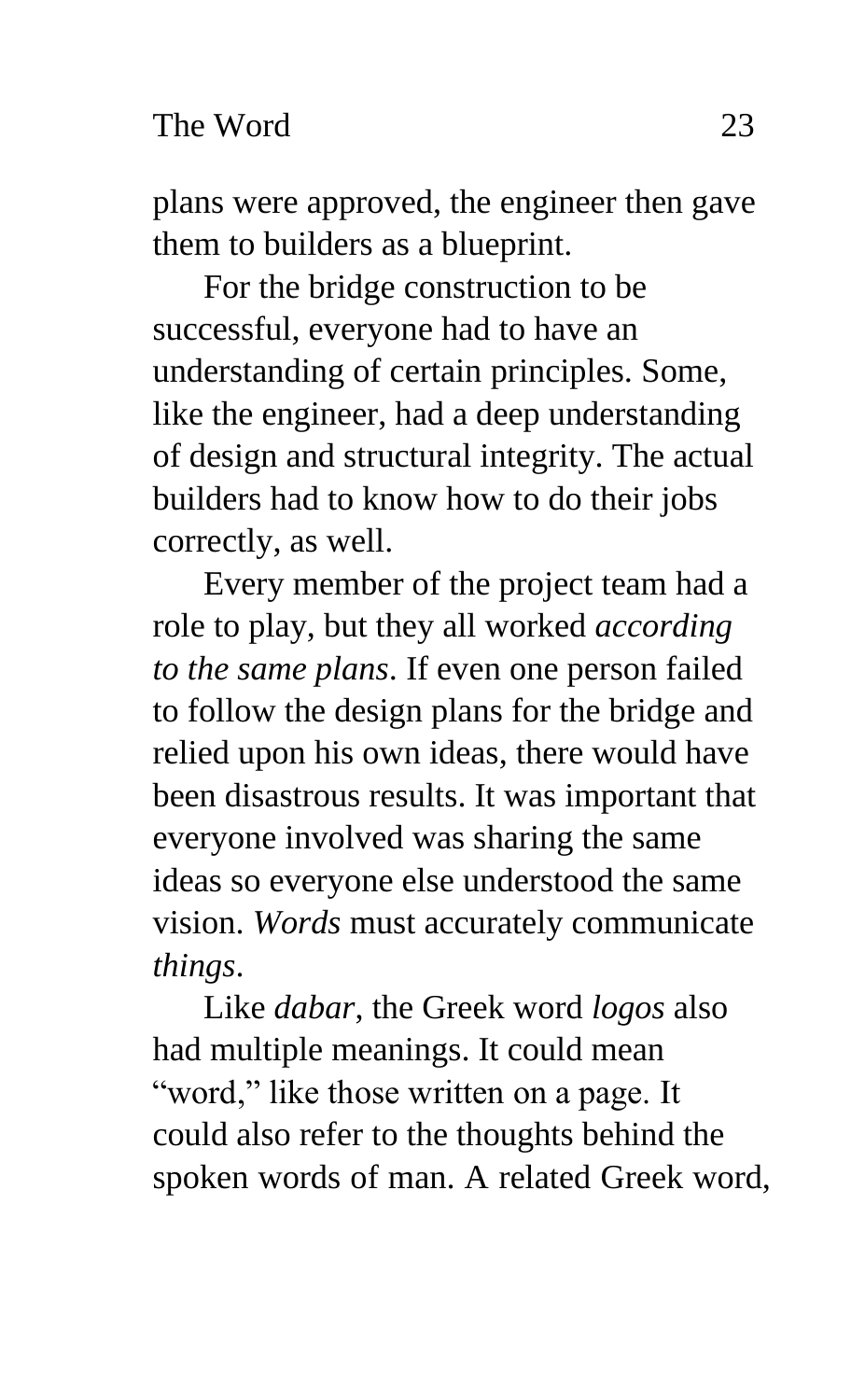*logismos*, is translated as "thoughts" or "imaginations."

# **2 Corinthians 10:3-5**

3 For though we walk in the flesh, we do not war after the flesh:

4 (For the weapons of our warfare are not carnal, but mighty through God to the pulling down of strong holds;) 5 Casting down imaginations, and every high thing that exalteth itself against the knowledge of God, and bringing into captivity every thought to the obedience of Christ;

Words give structure to ideas and concepts, which is why we derive the English word "logic" from *logos* and *logismos*. What we speak, then, is related to what we think.

When ancient Greek philosophers spoke of *logos*, they may have been referring to an even higher concept. In the pursuit of life's meaning, the great minds of Greek culture would often refer to "The Word." Just as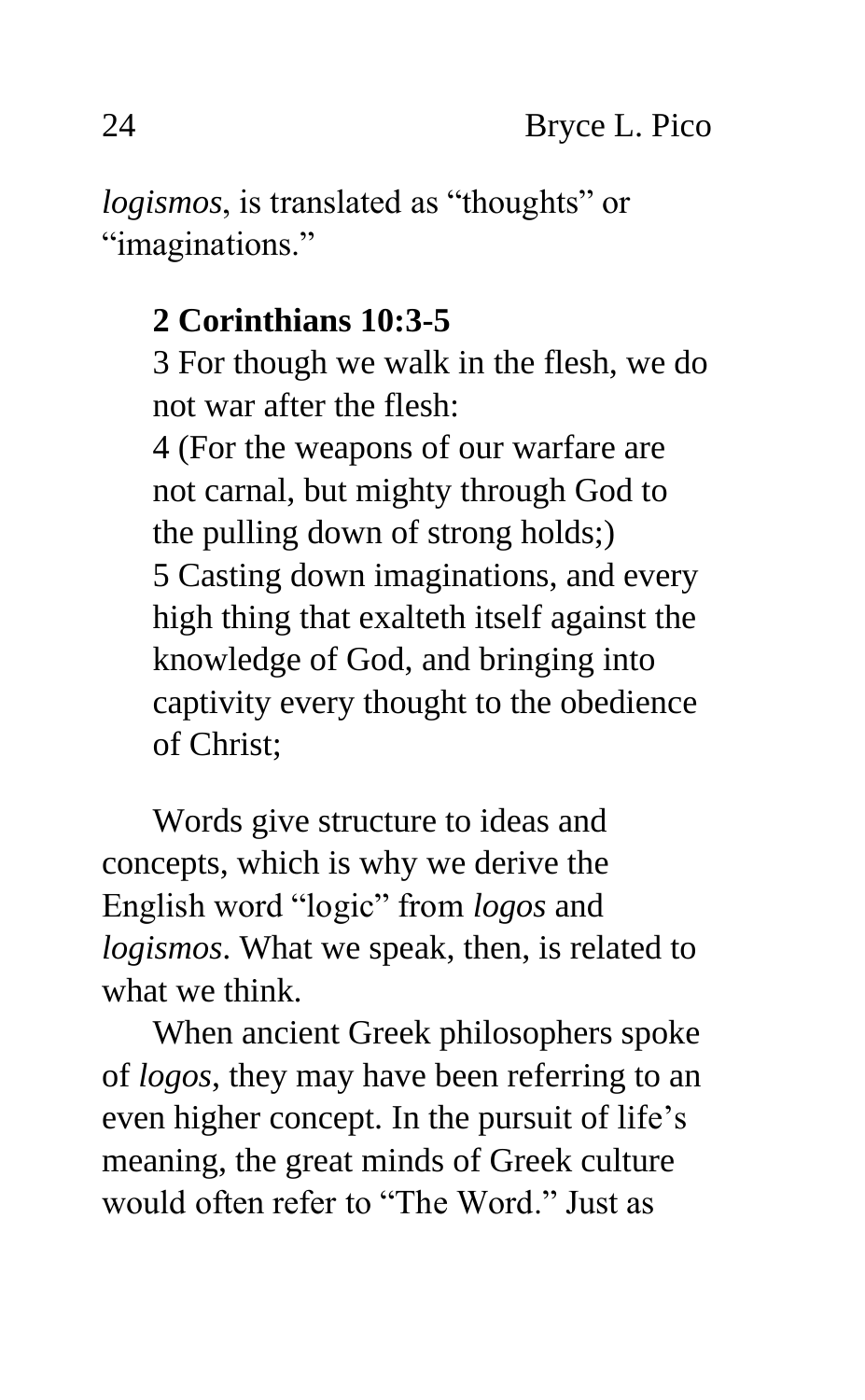words gave structure to thoughts, they also gave structure to the forces at work in nature and human culture. Many philosophers saw a unifying "Word" behind the "words" of mankind, or the "Thing" behind all "things." For those who were influenced by Greek thought, language, and culture, *logos* used in a certain way referred specifically to the single "structuring principle" that holds the universe together and gives it order.

*Logos*, The Word, was the true god of the philosophers – the rational and logical force behind the natural laws of man's existence. It is this god to which Paul referred on Mars Hill when he introduced the Athenians to the personal and living God of the Bible. Paul connects *Logos* – the structuring principle of the universe – to a person.

#### **Acts 17:22-23**

22 … Ye men of Athens, I perceive that in all things ye are too superstitious. 23 For as I passed by, and beheld your devotions, I found an altar with this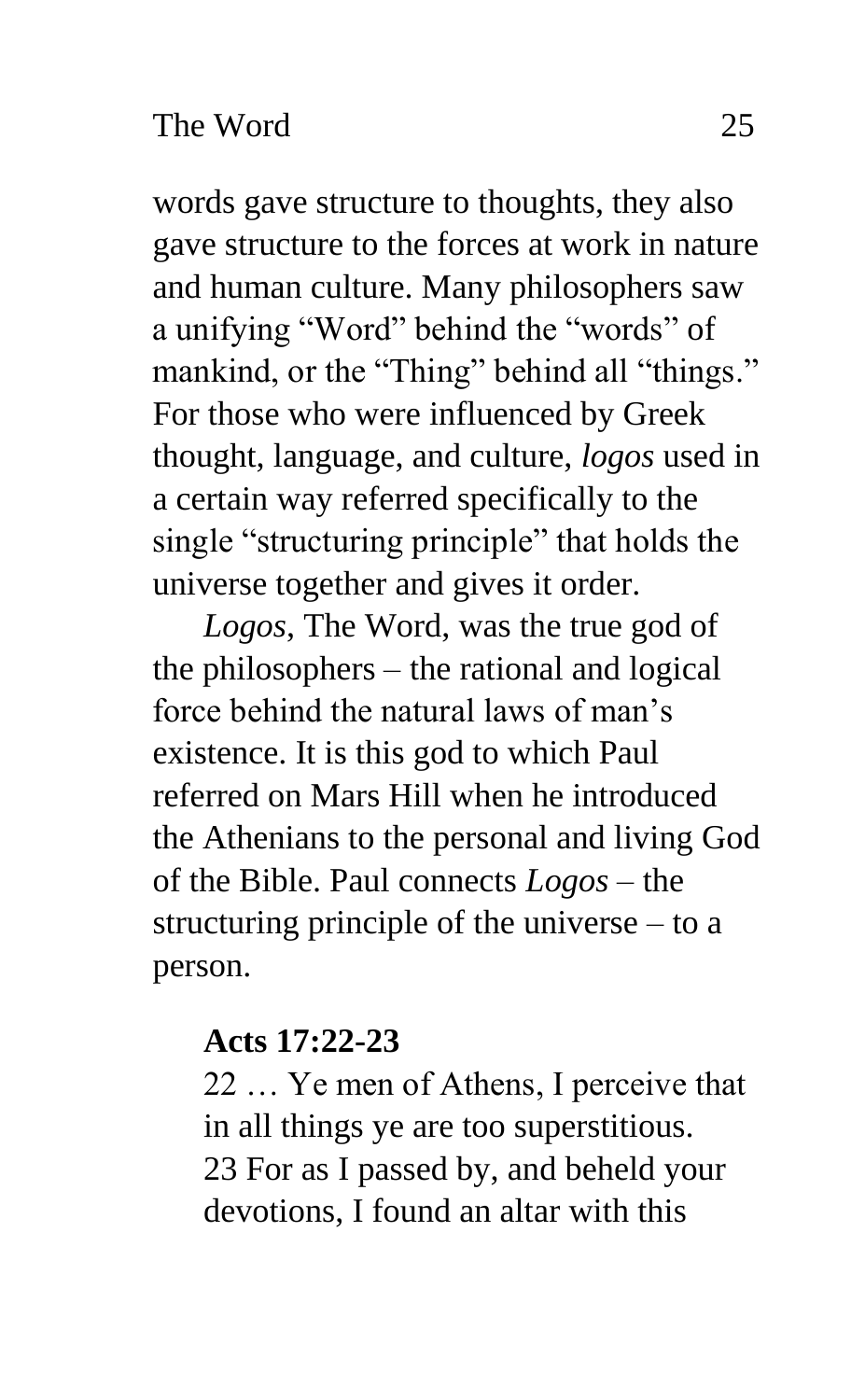inscription, TO THE UNKNOWN GOD. Whom therefore ye ignorantly worship, him declare I unto you.

24 God that made the world and all things therein, seeing that he is Lord of heaven and earth, dwelleth not in temples made with hands;

25 Neither is worshipped with men's hands, as though he needed anything, seeing he giveth to all life, and breath, and all things;

26 And hath made of one blood all nations of men for to dwell on all the face of the earth, and hath determined the times before appointed, and the bounds of their habitation;

27 That they should seek the Lord, if haply they might feel after him, and find him, though he be not far from every one of us:

28 For in him we live, and move, and have our being; as certain also of your own poets have said, For we are also his offspring.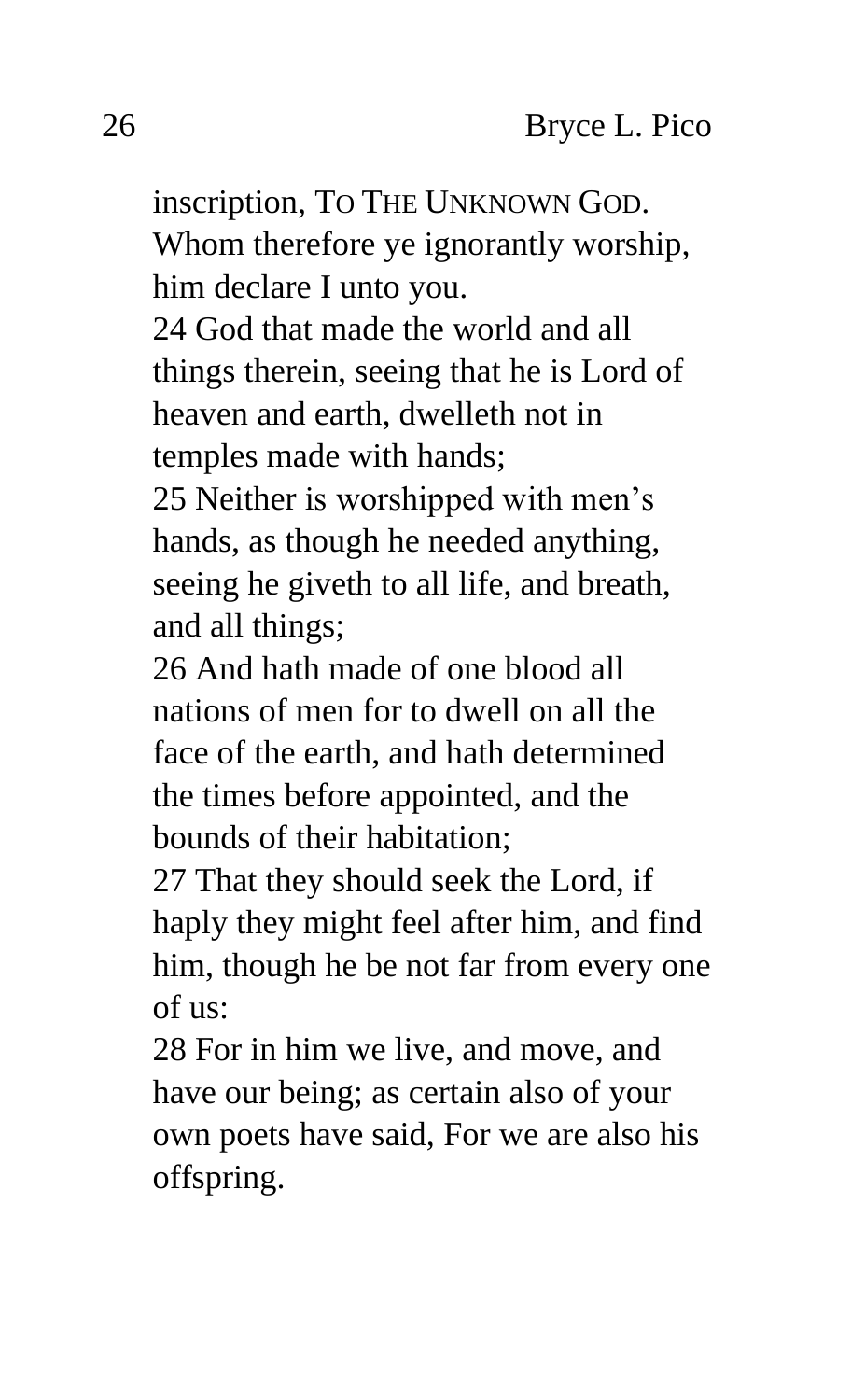The Word is not an unknowable, unfeeling, force. He is a person Who designed us to be like Him.

If we look elsewhere in the Bible, there are a number of scriptures that remind us that God was a person and had a plan in mind. Just as we live intentionally, planning our days and nights, nothing about Creation was random.

## **Hebrews 3:4**

4 For every house is builded by some man; but he that built all things is God.

Some people think something as relatively simple as a house – a collection of wood, nails, screws, wires, and pipe – required sophisticated design work, while everything else in the universe happened by accident. We can only build houses because God Himself is a builder.

### **Amos 9:6**

6 It is he that buildeth his stories in the heaven, and hath founded his troop in the earth; he that calleth for the waters of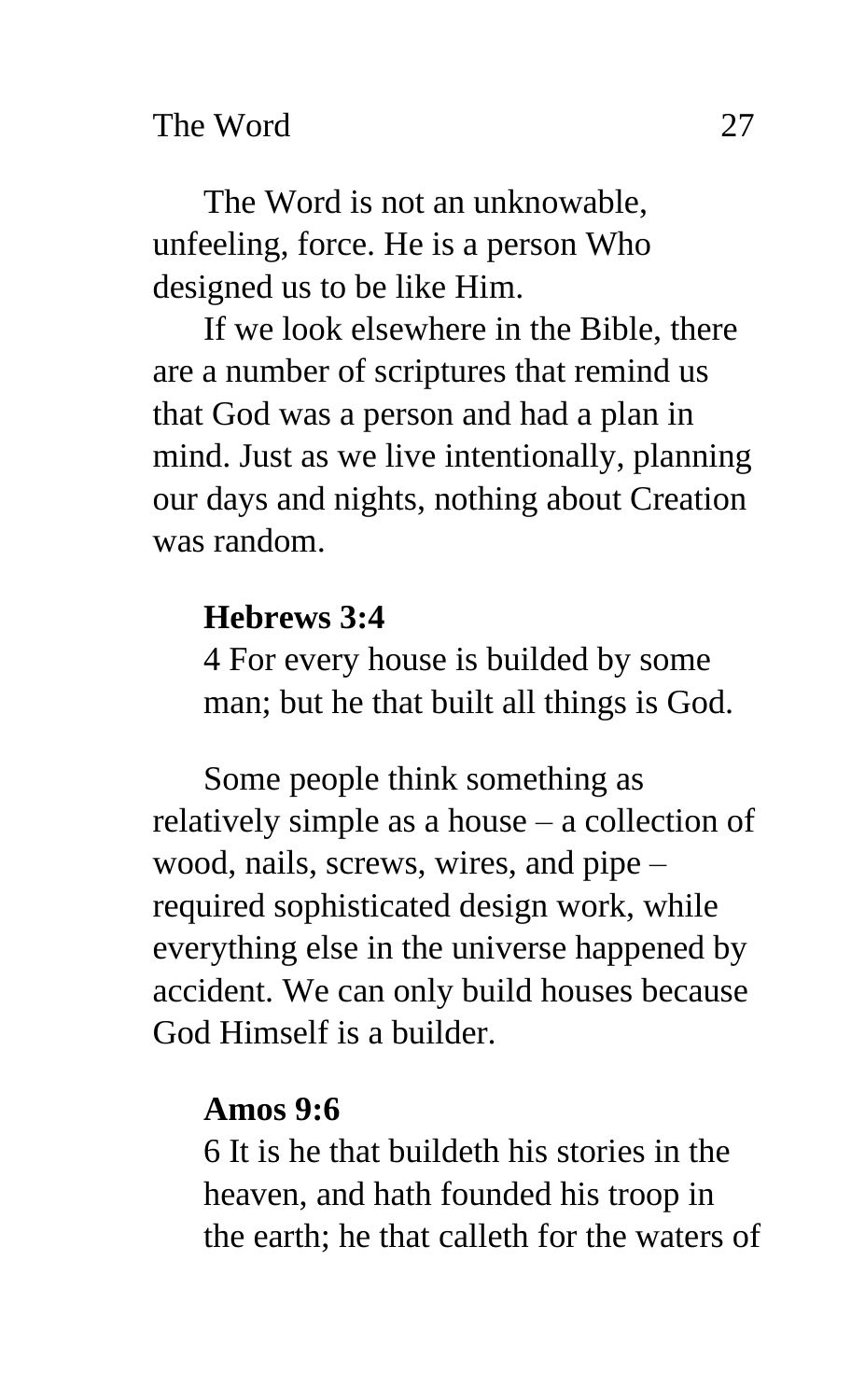the sea, and poureth them out upon the face of the earth: The Lord is his name.

There are parts of the oceans so deep that not even mankind in its collective brilliance has explored them all. That said, God knows the depths and all that are in them.

#### **Psalm 33:6**

6 By the word of the Lord were the heavens made; and all the host of them by the breath of his mouth.

God completed all of His creative works with His Word and the breath of His Spirit. He brings forth His ideas and concepts into reality with words.

### **Jeremiah 32:17**

17 Ah Lord God! behold, thou hast made the heaven and the earth by thy great power and stretched out arm, and there is nothing too hard for thee.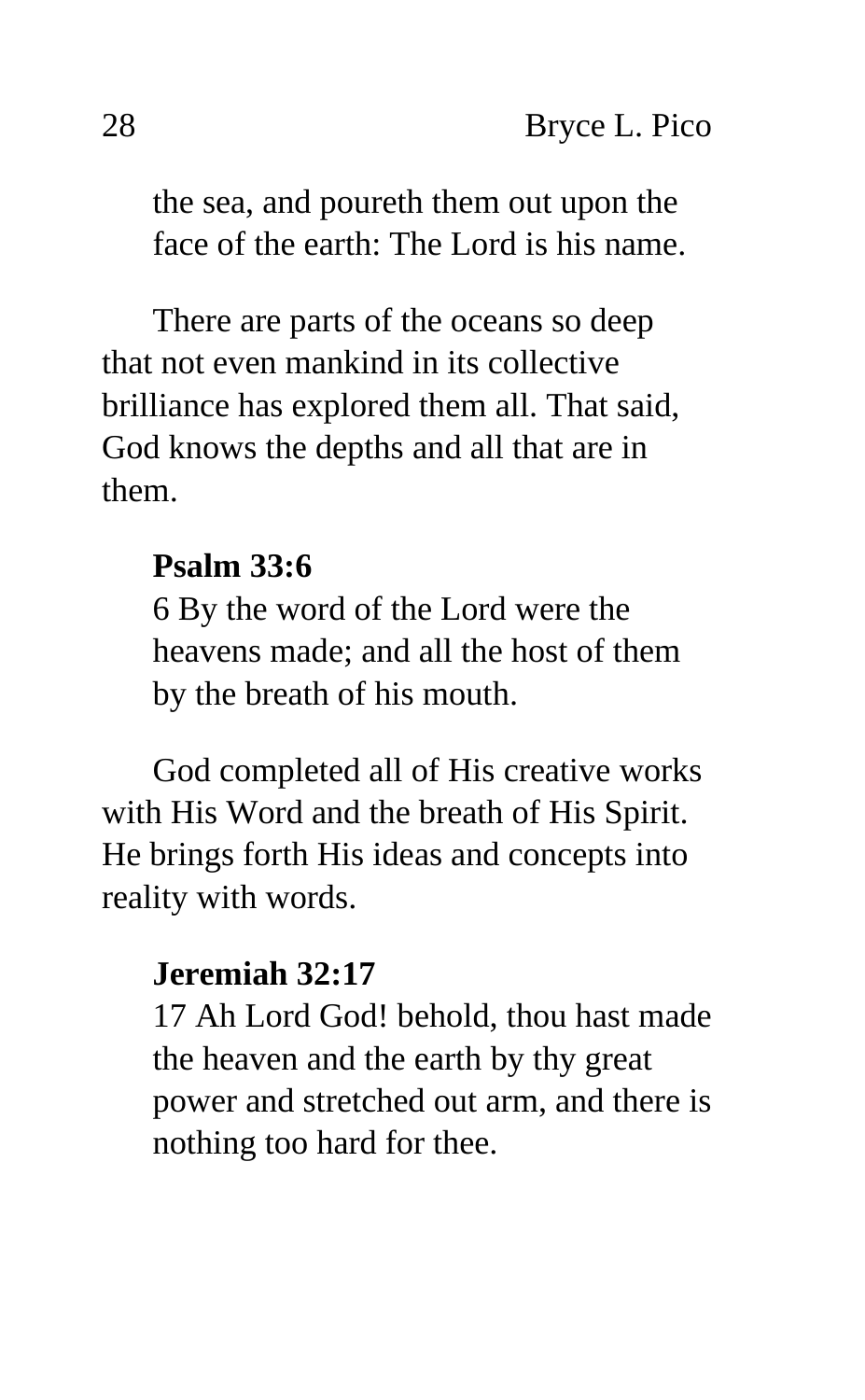While some people marvel at the complexity of the universe and require the most powerful of telescopes to see even halfway across it all, it was easy for God to make them with a thought and a word.

## **Psalm 121:1-2**

1 I will lift up mine eyes unto the hills, from whence cometh my help. 2 My help cometh from the Lord, which made heaven and earth.

Many people feel so hopeless and powerless in the face of everyday struggles. Yet, if we just recognize God as Creator of the Universe – the One who made it all with words – our perspective will change. We would probably be more likely to call on Him for help when we need it most.

Renewing our minds to the reality that God made everything, gave order to existence, and formed all that we know from His own faith, will help us reorient our world and bring us into understanding.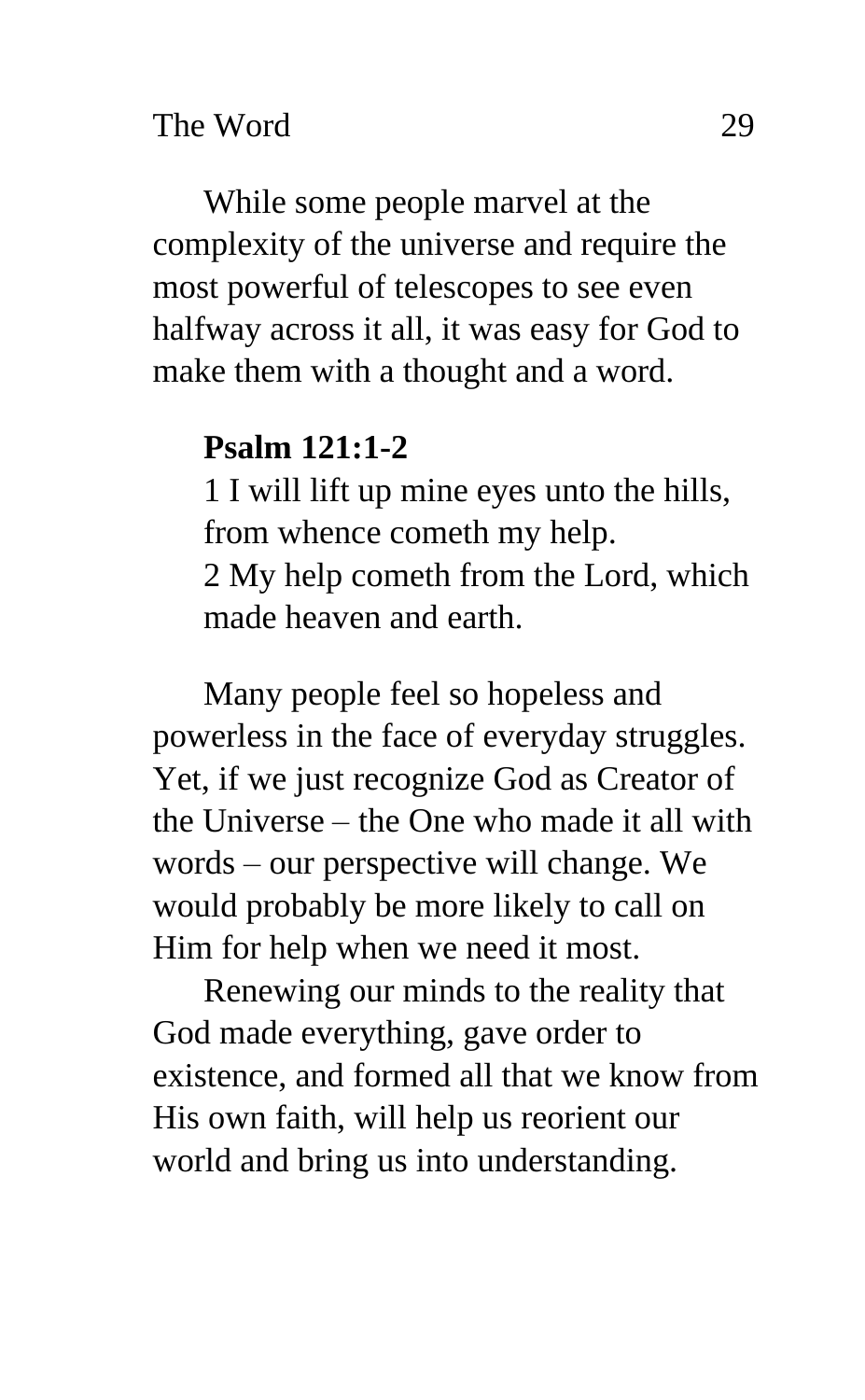## **Chapter 4 The Word Made Man**

*Then the word of the Lord came unto me, saying, Before I formed thee in the belly I knew thee; and before thou camest forth out of the womb I sanctified thee, and I ordained thee a prophet unto the nations. - Jeremiah 1:4-5*

Going back to the sixth day of Creation, we see that God made man different from the animals. Mankind was to rule the earth in His name and was intended to do it the way God would. Otherwise, there would be chaos.

In Genesis 1:26, God was speaking to man as he was being made, powerfully creating someone in His likeness. We know this by taking into account the essential meaning of "Let there be light" in Genesis 1:3 as it was actually spoken.

God was not acting passively or asking for permission when He spoke. What He actually said was far more assertive and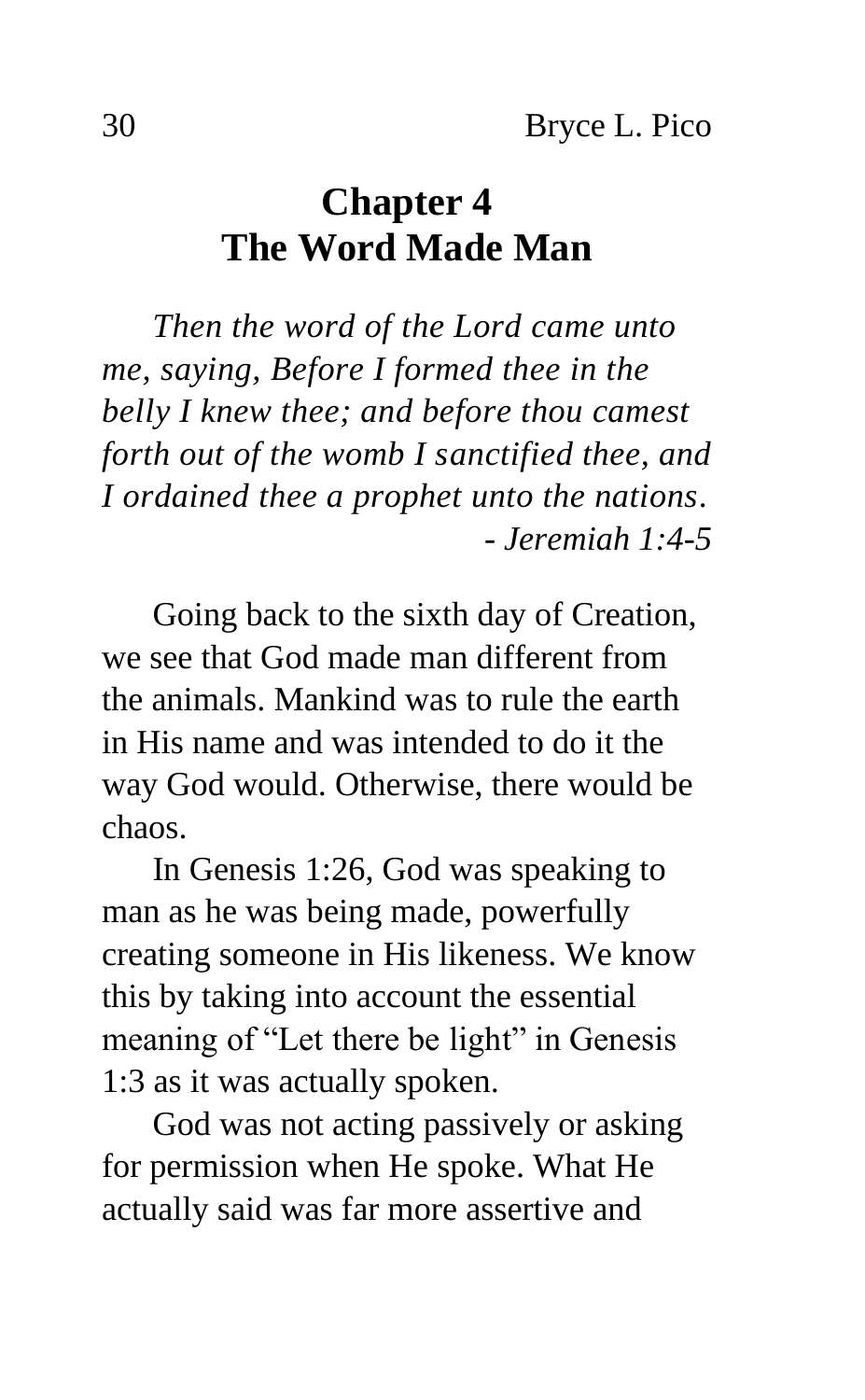direct: "Light, be!" All throughout Genesis 1, we can renew our minds to this thing: God directly spoke things into existence without permission from anyone else. If this is so, then we may understand Genesis 1:26 and the following verse better:

## **Genesis 2:7**

7 And the Lord God formed man of the dust of the ground, and breathed into his nostrils the breath of life; and man became a living soul.

God, face to face with man, breathed life into his very soul. But what did that look and sound like? It certainly wasn't as if God blew air into man and tied him into knots like a clown making a balloon animal. If we understand how we speak (using air from within, empowering our speech), then we have a picture of how God speaks.

In the Old Testament, "breath" is sometimes translated from a word – *nĕshamah* in Hebrew – used to refer to God's life-giving Spirit, as well as the spirit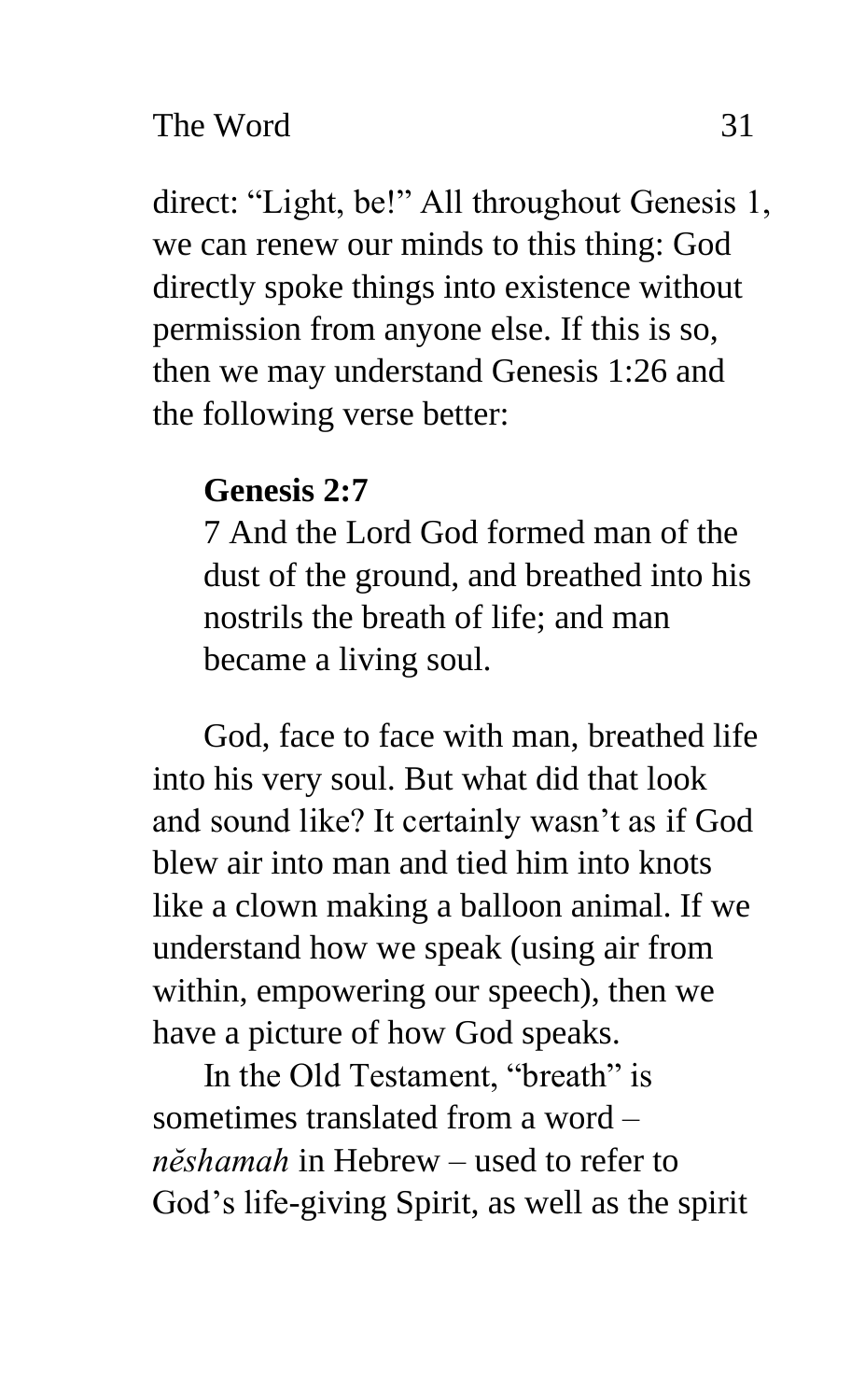of man. It is the same word used in Genesis 2:7. We know, then, the Holy Spirit gave life to man and empowered the words spoken into him. Mankind was inspired.

The Greek equivalent word for "inspiration" is *theopneustos*, or "Godbreathed." This is the term used by the Apostle Paul.

### **2 Timothy 3:16-17**

16 All scripture is given by inspiration of God, and is profitable for doctrine, for reproof, for correction, for instruction in righteousness:

17 That the man of God may be perfect, thoroughly furnished unto all good works.

Let's meditate on Genesis 1:26-27 and 2:7 with this picture in mind: Man's form, taken from dust, is set lifeless before God until the Spirit moves upon him with the words, "Man, be in Our image and have dominion over the earth and all its creatures!"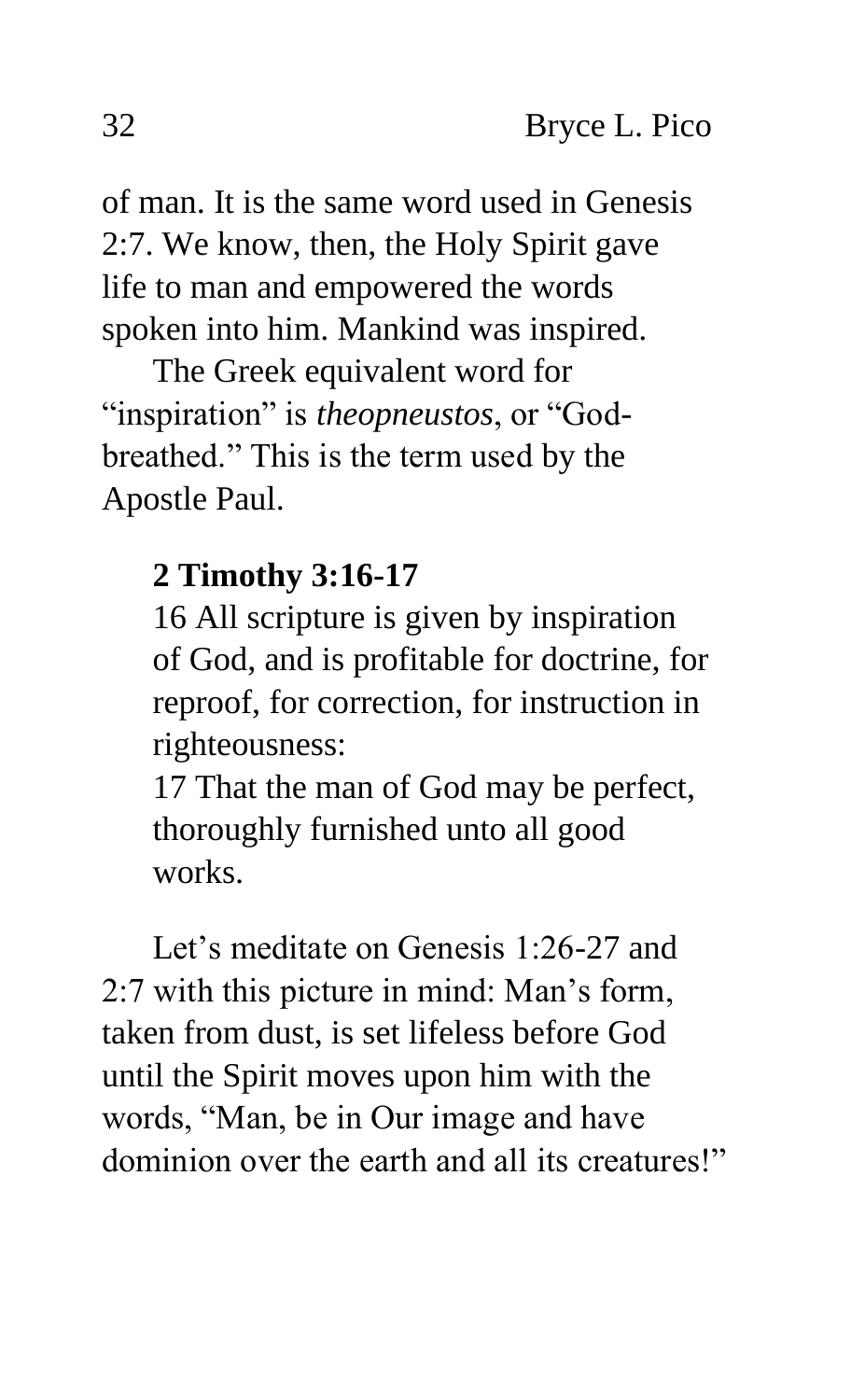This puts things in proper perspective. We often don't realize our own immense value in God's eyes. The world likes to think that everything, including people, was an accident of millions of years of random evolution. God on the other hand, had a plan for His Creation and for us – we were to rule and reign over God's world for His glory.

God taught the man how to work as His image – a projection of Himself into the physical realm – calling "things which be not as though they were" (Romans 4:17). The first man was placed in a garden and all the animals of creation were brought before him by God.

#### **Genesis 2:18-19**

18 And the Lord God said, It is not good that the man should be alone; I will make him an help meet for him. 19 And out of the ground the Lord God formed every beast of the field, and every fowl of the air; and brought them unto Adam to see what he would call them: and whatsoever Adam called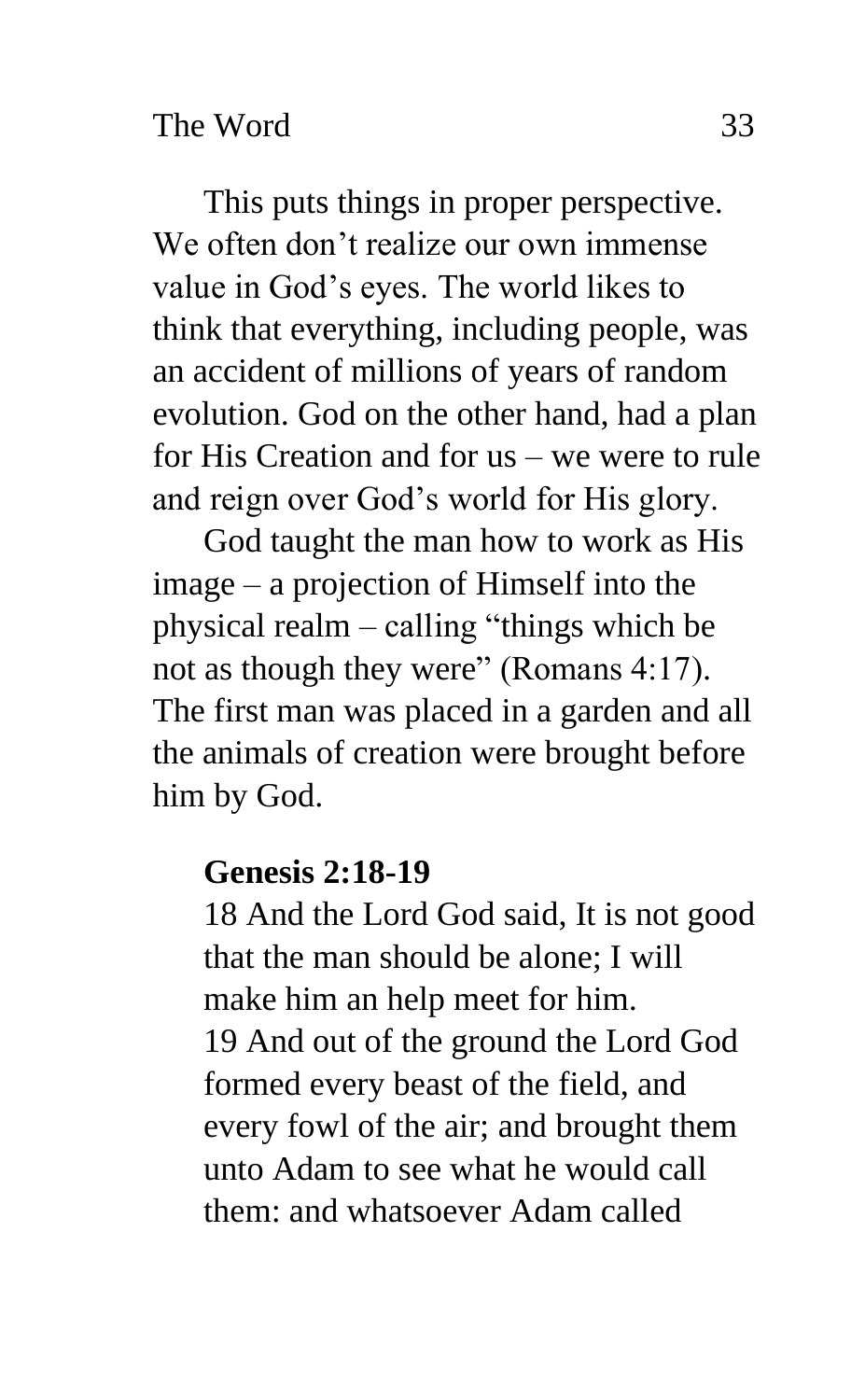every living creature, that was the name thereof.

20 And Adam gave names to all cattle, and to the fowl of the air, and to every beast of the field.

As man named the animals, he defined their character and nature. He saw in them God's intention and spoke words to make them real and whole. With God teaching and directing him, man came into agreement with the Creator through his words and things came to be.

God brought the animals forth not only to teach man how to speak and use his words creatively, but to illustrate a difference between a man and the animals.

When the first man was created, he was made a "speaking spirit" like God. The man also learned none of the animals were equal or complementary to him. It was then that God finished His creation with woman.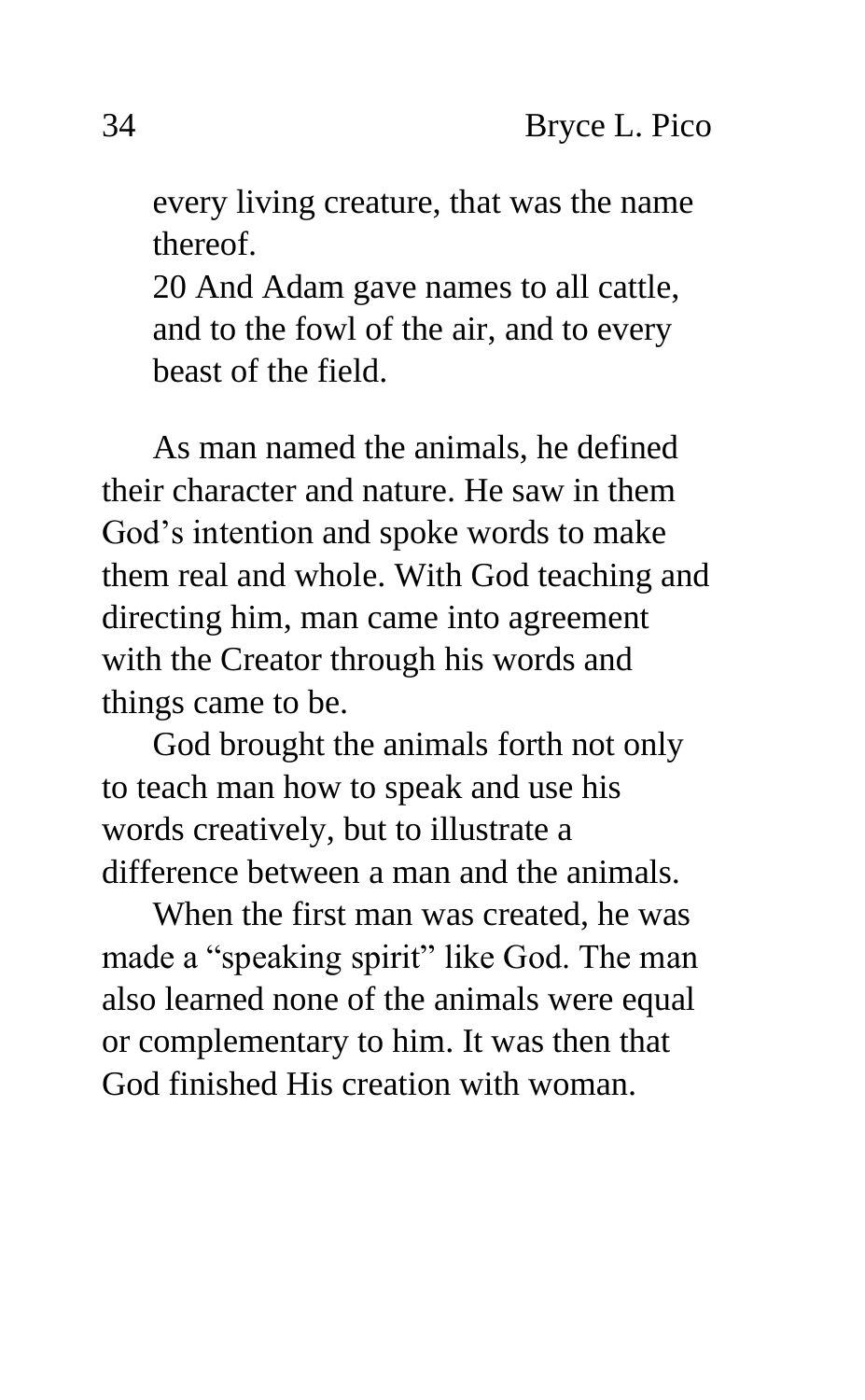## **Genesis 2:21-22**

21 And the Lord God caused a deep sleep to fall upon Adam, and he slept: and he took one of his ribs, and closed up the flesh instead thereof; 22 And the rib, which the Lord God had taken from man, made he a woman, and brought her unto the man.

Man began to get the message. He was different from the animals – and so was his mate. While we read that she was taken from his ribcage, in reality the woman was pulled (or uncaged) from within the man to stand alongside him as an equal partner.

Looking over God's gift to him, man said:

## **Genesis 2:24**

24 … This is now bone of my bones, and flesh of my flesh: she shall be called Woman, because she was taken out of Man.

Once man and woman – *iysh* and *ishshah* in Hebrew – stood before God as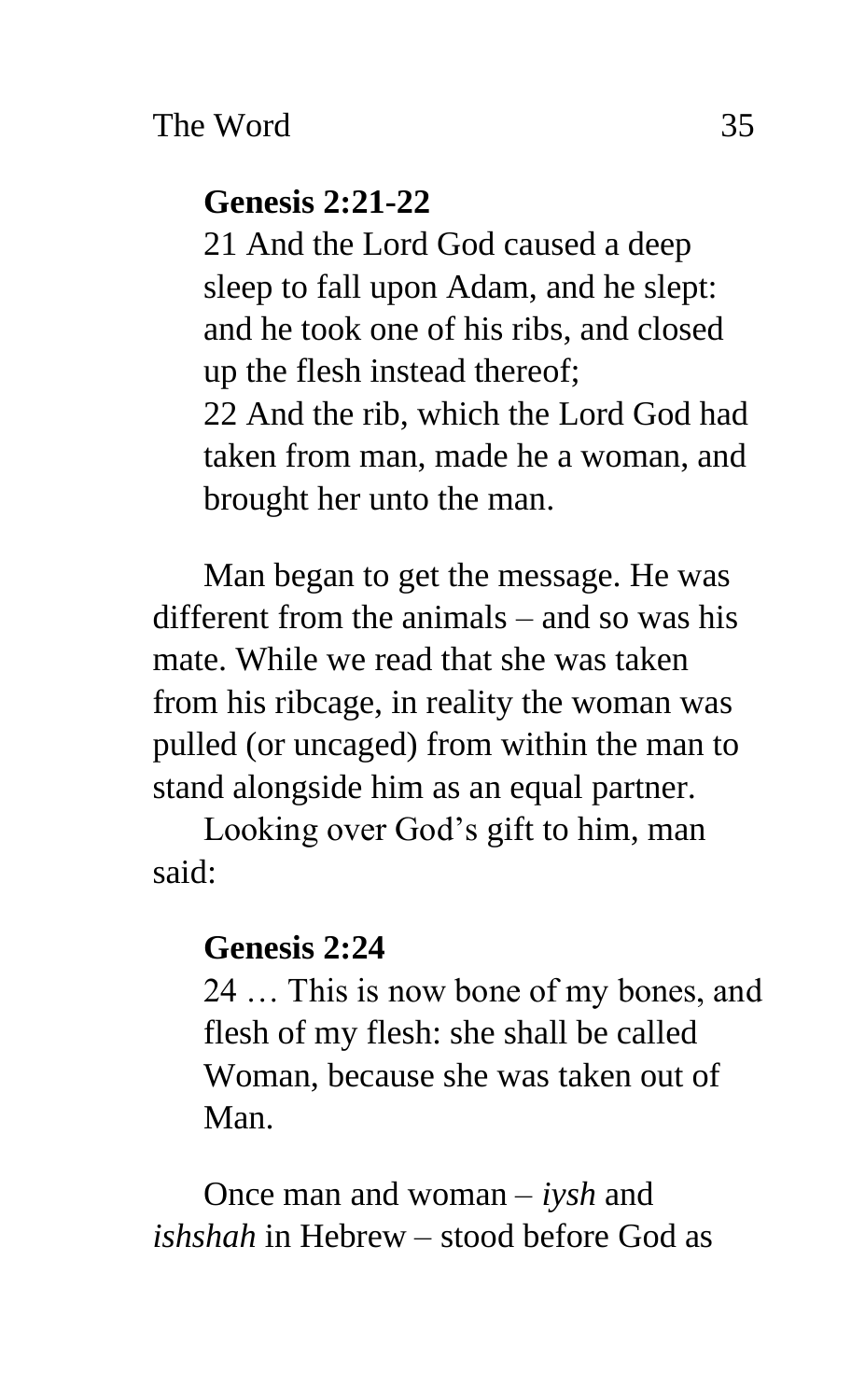equals and counterparts, He was then able to speak a blessing over them. Our word "blessing" is often translated from the Hebrew word *barak* which means, among other things, "to kneel." God knelt down to the level of mankind and delegated His authority to them to rule as co-regents over all Creation.

## **Genesis 1:28**

28 And God blessed them, and God said unto them, Be fruitful, and multiply, and replenish the earth, and subdue it: and have dominion over the fish of the sea, and over the fowl of the air, and over every living thing that moveth upon the earth.

God then gave them the key to existence – the life-bearing power of the seed.

#### **Genesis 1:29-30**

29 And God said, Behold, I have given you every herb bearing seed, which is upon the face of all the earth, and every tree, in the which is the fruit of a tree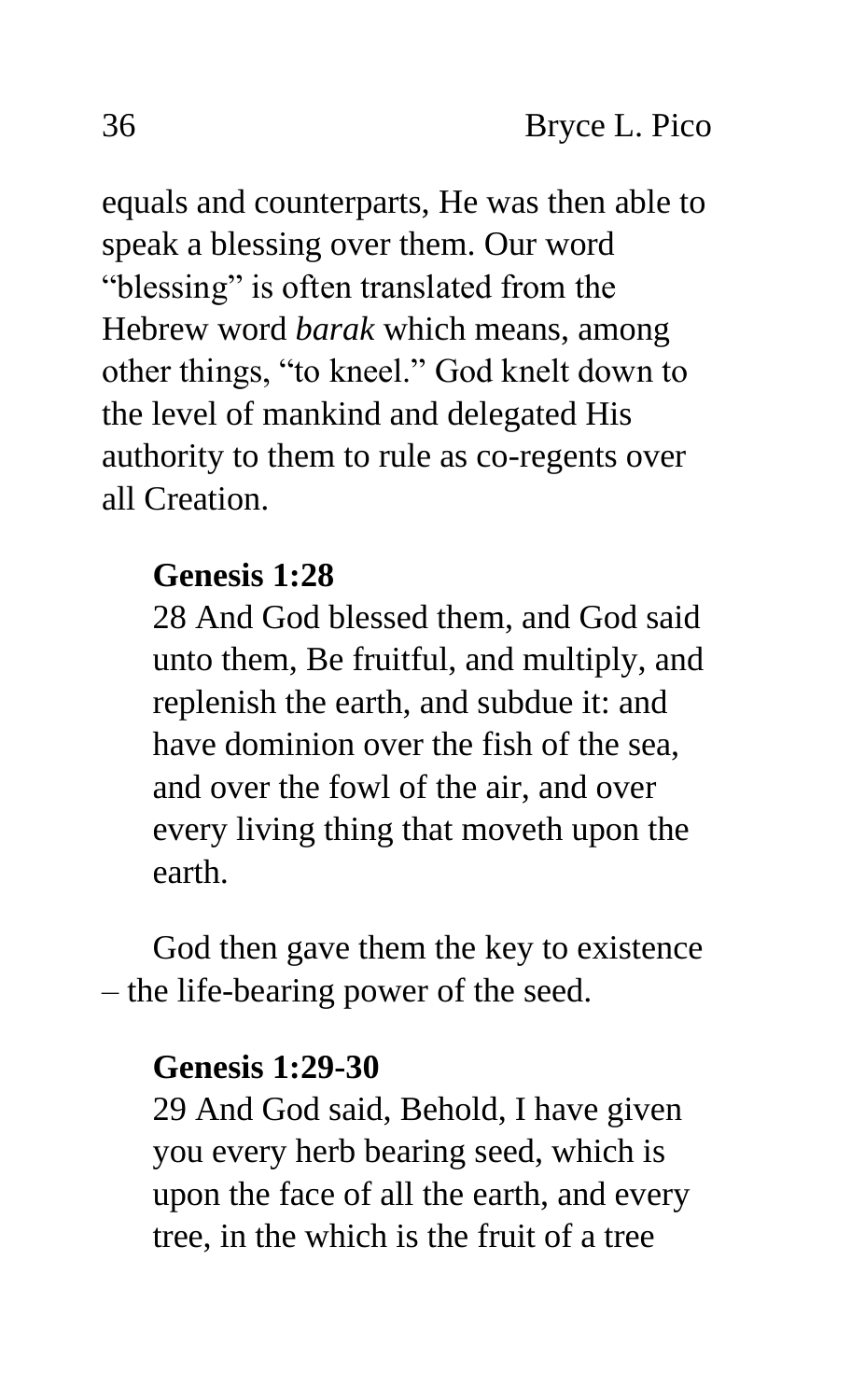yielding seed; to you it shall be for meat. 30 And to every beast of the earth, and to every fowl of the air, and to everything that creepeth upon the earth, wherein there is life, I have given every green herb for meat: and it was so.

While plants and their produce were available as food to all, only mankind was given power to reproduce something other than himself. By use of the seed (or as it may be better understood, "seed for seeding"), man and woman would rule over the world and manage its prosperity.

#### **Genesis 2:15**

15 And the LORD God took the man, and put him into the garden of Eden to dress it and to keep it.

God had given the first couple the power to rule and sow. Mankind was positioned to expand God's mandate beyond the garden to establish order and righteousness. God could work with them and teach them how to use their authority rightly.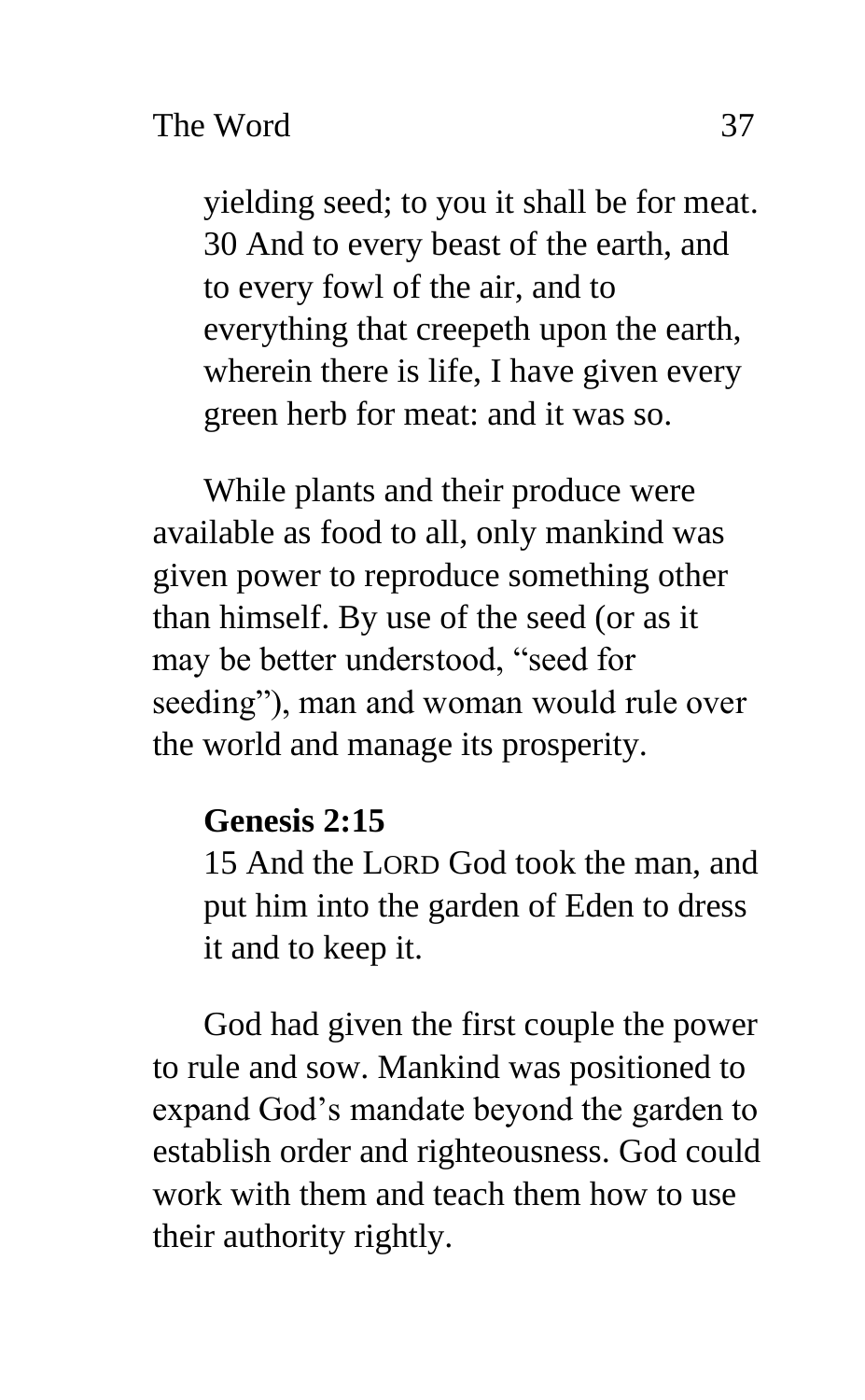Man and woman were set apart from the rest of creation by words and were given authority. Unlike animals, they spoke intelligently like their Creator. Like God, their words were empowered to call things into existence. All they needed was the correct wisdom and their own agreement to make their words work for good.

## **Genesis 2:25**

25 And they were both naked, the man and his wife, and were not ashamed.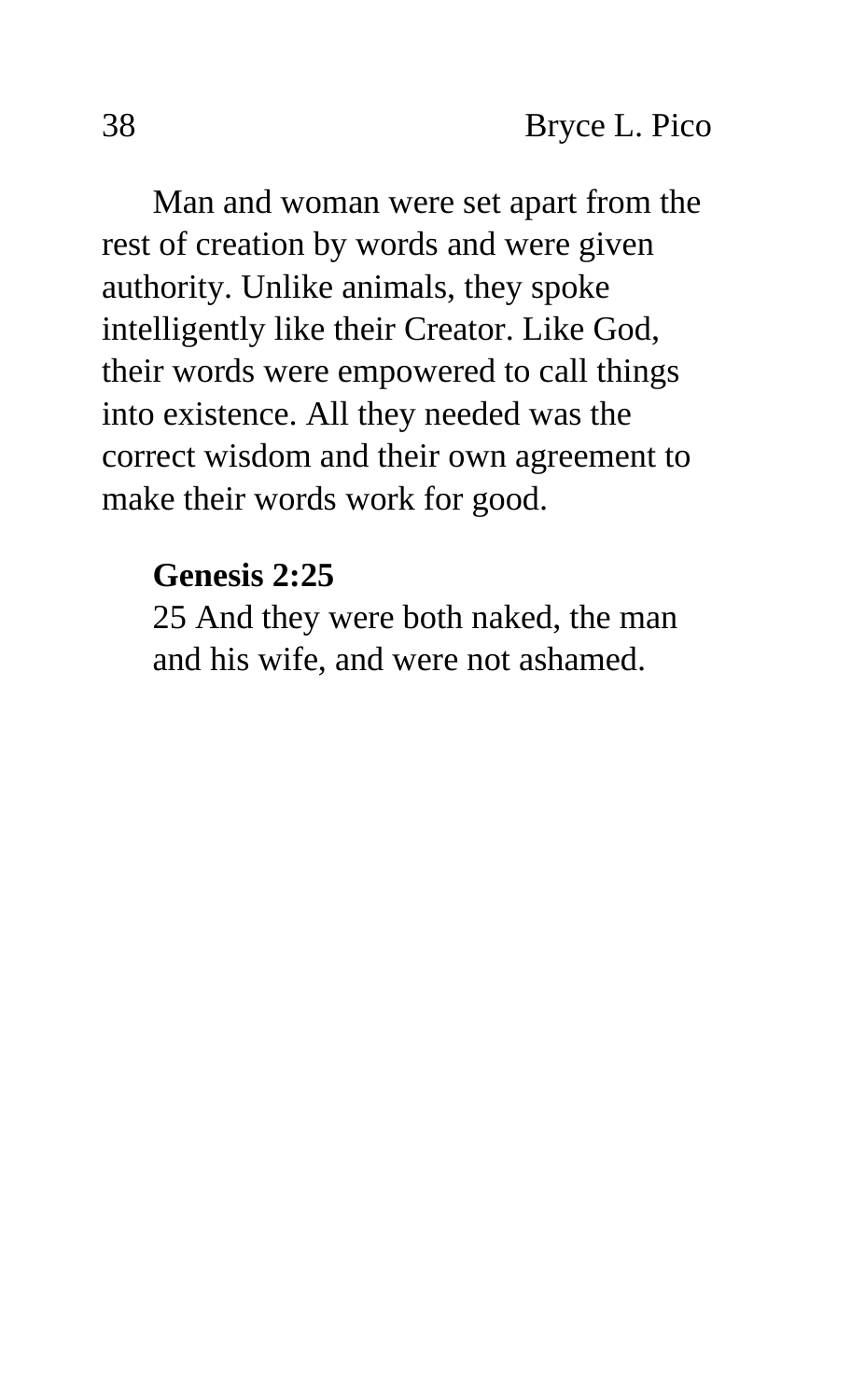## **Chapter 5 The Word of the Lord**

*For the word of the Lord is right; and all his works are done in truth. He loveth righteousness and judgment: the earth is full of the goodness of the Lord. By the word of the Lord were the heavens made; and all the host of them by the breath of his mouth. - Psalm 33:4-6*

God is a person, and we are persons. If we are made in God's image, then we must work the way He does. God imagined things and then spoke them, not for communication but for creation. It must be, then, that we have the same power available to us.

Now, we should not expect that we can use our imaginations, say words such as "car," "house," or "tree," and have those things immediately appear before us. But we can start speaking words that draw things toward us from the spiritual realm to the physical. God wants certain things to come to pass, and He needs our help.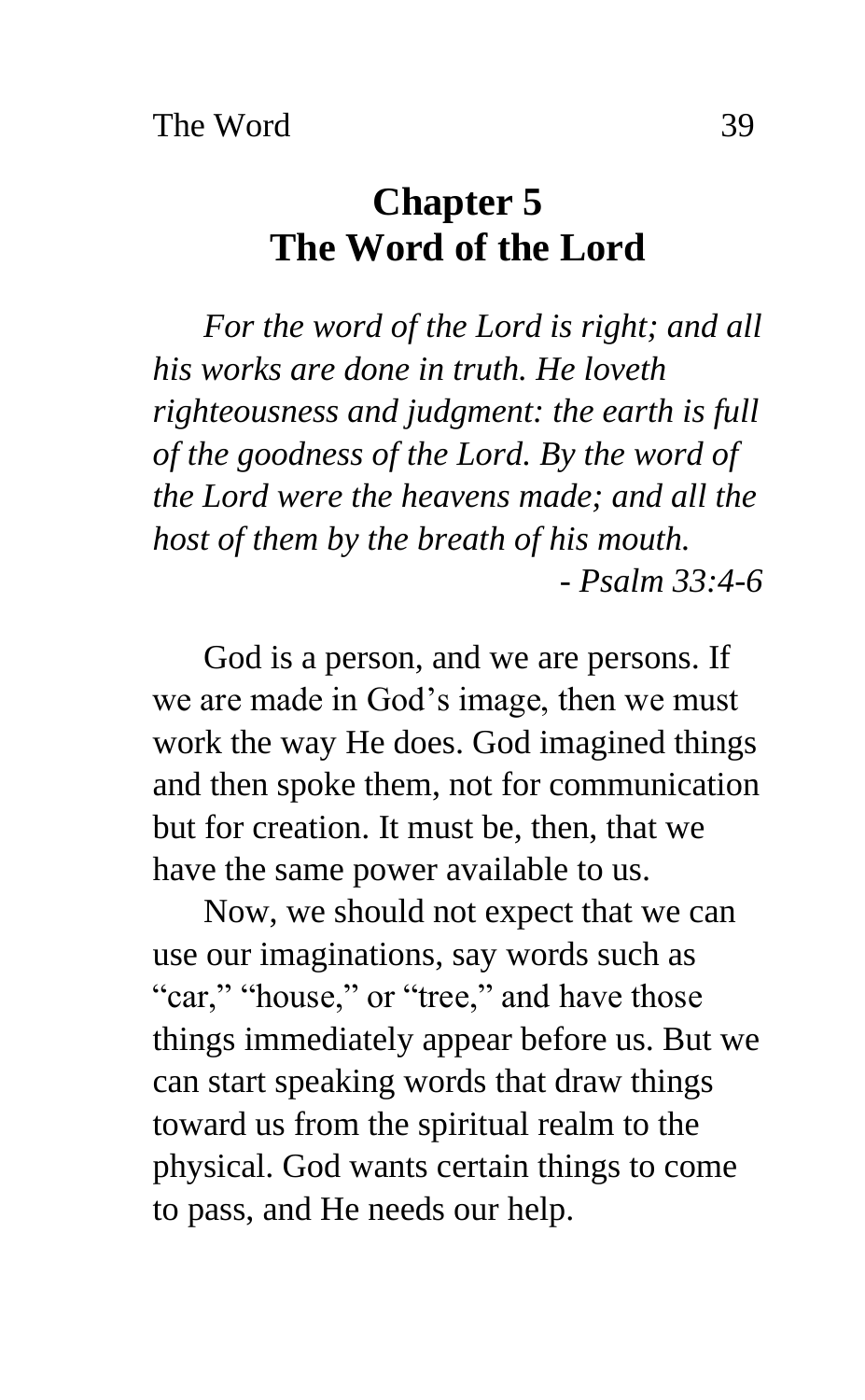**Mark 11:23**

23 For verily I say unto you, That whosoever shall say unto this mountain, Be thou removed, and be thou cast into the sea; and shall not doubt in his heart, but shall believe that those things which he saith shall come to pass; he shall have whatsoever he saith.

Here, Jesus says we are expected to speak words of faith to things and situations, to bring order out of chaos and concepts into reality. Jesus said this to His disciples as they marveled over a fig tree that withered at the Lord's command. The Son of God told common men that they had access to the same power and authority He had.

"But wait," you may be thinking, "isn't God sovereign? Isn't *He* in control? Can't God just do whatever *He* wants, whether we like it or not?"

You are correct: God is sovereign. But in His sovereignty, God put mankind in charge over all He created.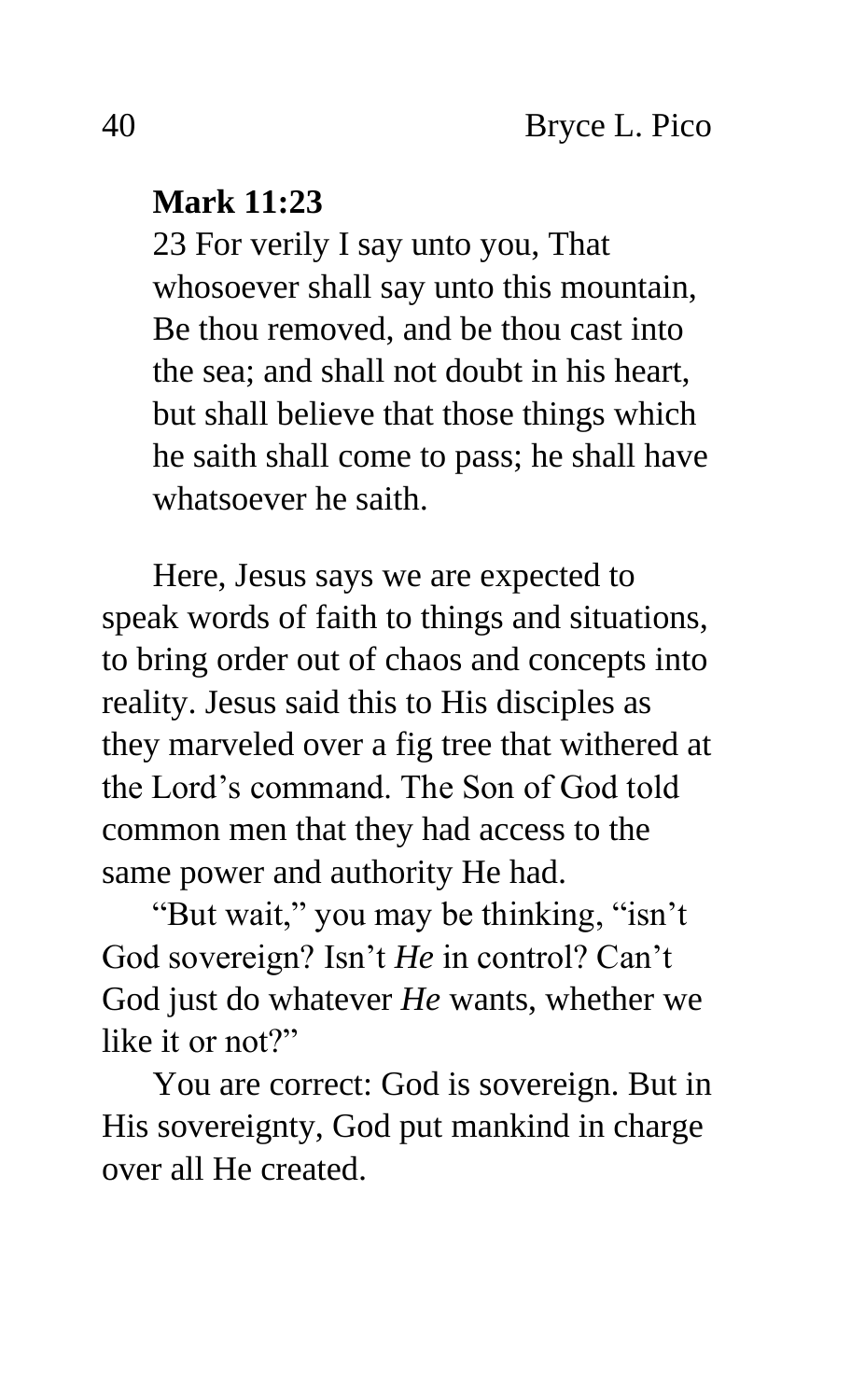God is the Creator Spirit, while we are created spirits. God has ultimate authority and we have delegated authority. God limited Himself to work exclusively through us in His universe.

When God made the universe in Genesis 1, he had nothing to stop him. Once God gave authority to mankind, His will had to be exercised through the willing. When God blessed the first man and woman (giving them authority and seed) He did so not just with His words, but with His *Word* – the principle that brought all things into being and held them together. God created all things from faith, first picturing them in His mind and speaking them forth just as an architect designs a bridge and directs a team of builders.

### **Hebrews 11:1**

11 Now faith is the substance of things hoped for, the evidence of things not seen.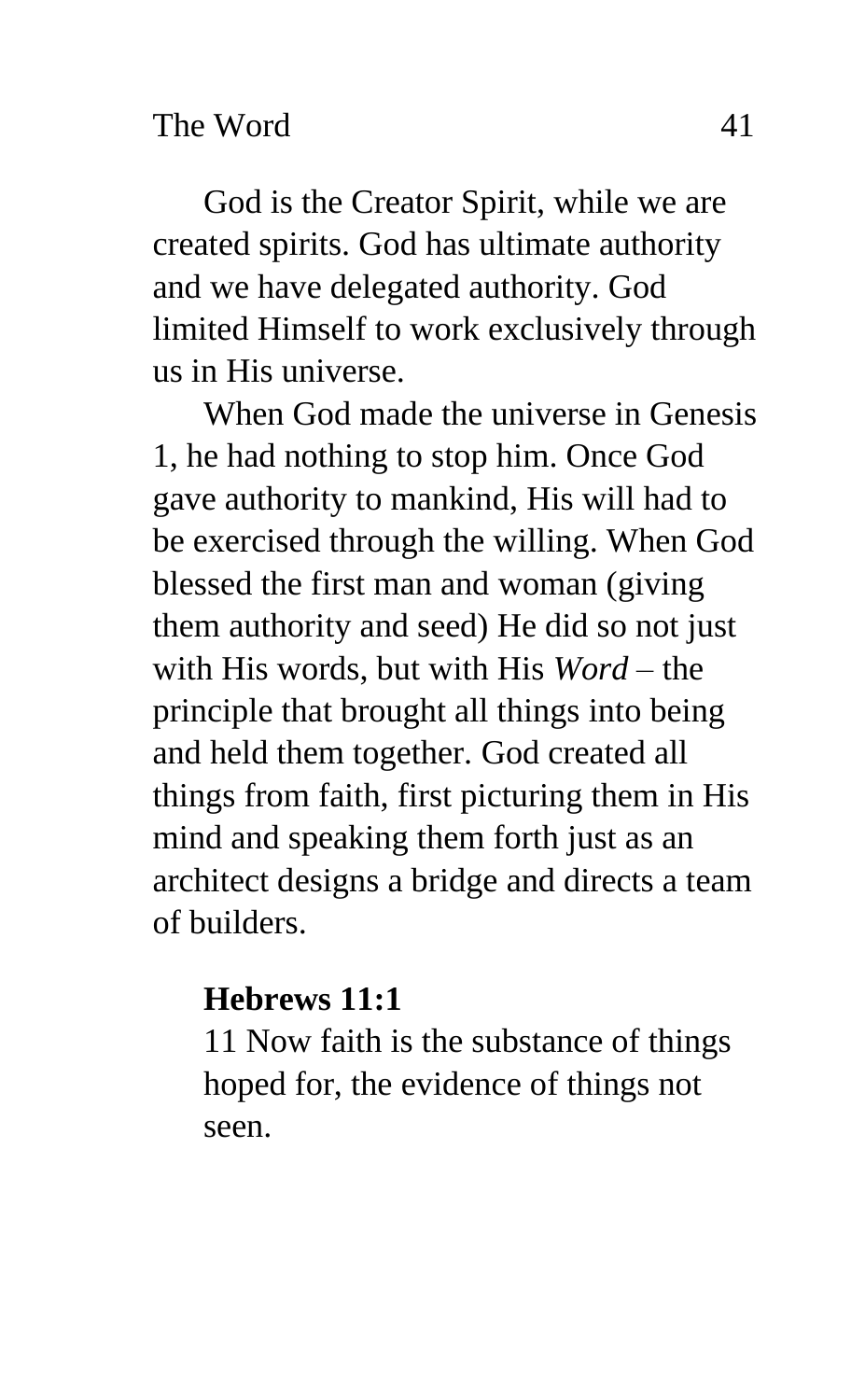God is Creator and all things are His to command. As God taught mankind to work in His will, it was expected that they would agree with Him and follow through on His wishes. Mankind would do it by speaking *His* Word rather than their own words.

We saw man speaking forth the Word in Genesis 2, when he named the animals in the Garden of Eden. With God forming each one before him, man learned about the Creator's intent for each creature. Based upon what he heard, man was then able to call the animal by its name in his voice, exercising dominion.

You may be thinking, "What do you mean, 'heard'?"

Well, think about what happened in Genesis 1: The earth was "without form and void" until God spoke to it. The formless matter of faith took shape. It's likely, then, that when God formed the animals for His man, He *spoke* them into shape. The man, with perfectly good ears, heard God speaking as the Spirit worked. From there, it was easy for the man to *hear* how the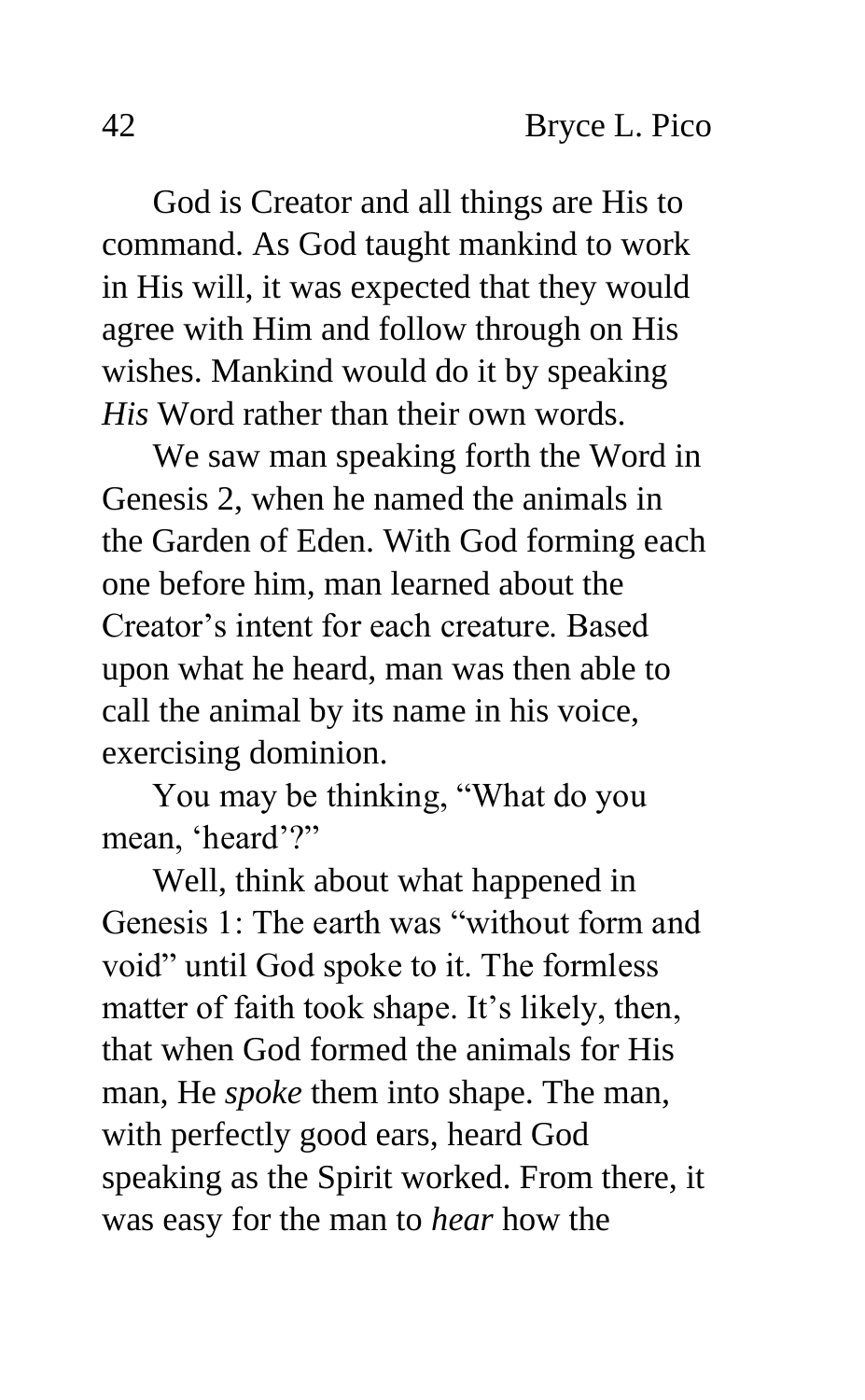various animals were constructed, and *speak* their character and purpose (or their calling) into their names.

Along with *logos*, the Greeks used another term for "word" — *rhema*. The use of *rhema* was typically in reference to a spoken declaration. In certain circumstances, though, it was used when speaking of God's Word.

## **Matthew 4:4**

4 But he answered and said, It is written, Man shall not live by bread alone, but by every word (*rhema)* that proceedeth out of the mouth of God.

Based upon what Jesus said here, God speaks as He did in Genesis 1, and directly to mankind. When man was created, God spoke into him words of life through the Spirit. God still gives life to man with words more important than bread, the foundation of all sustenance.

While a *rhema* could declare good things, it could also be viewed as something evil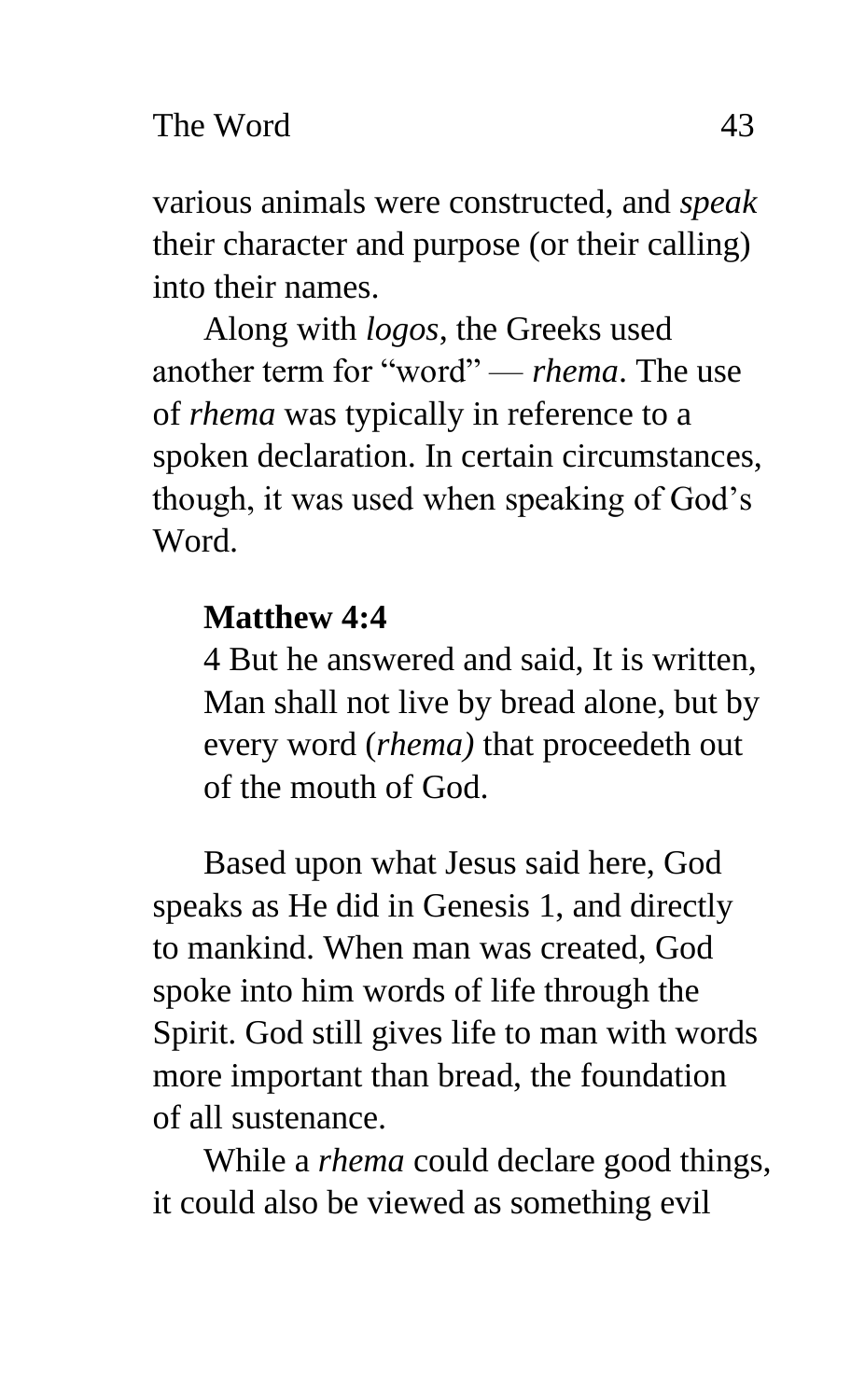when spoken contrary to the Word, with dire consequences.

## **Matthew 12:34-37**

34 O generation of vipers, how can ye, being evil, speak good things? for out of the abundance of the heart the mouth speaketh.

35 A good man out of the good treasure of the heart bringeth forth good things: and an evil man out of the evil treasure bringeth forth evil things.

36 But I say unto you, That every idle word (*rhema*) that men shall speak, they shall give account thereof in the day of judgment.

37 For by thy words thou shalt be justified, and by thy words thou shalt be condemned.

What we speak, then, could bring forth God's will or things contrary to it. If God is Creator and we are to serve Him as rulers over creation, why are we saying so many idle, useless, and evil things? Let's start by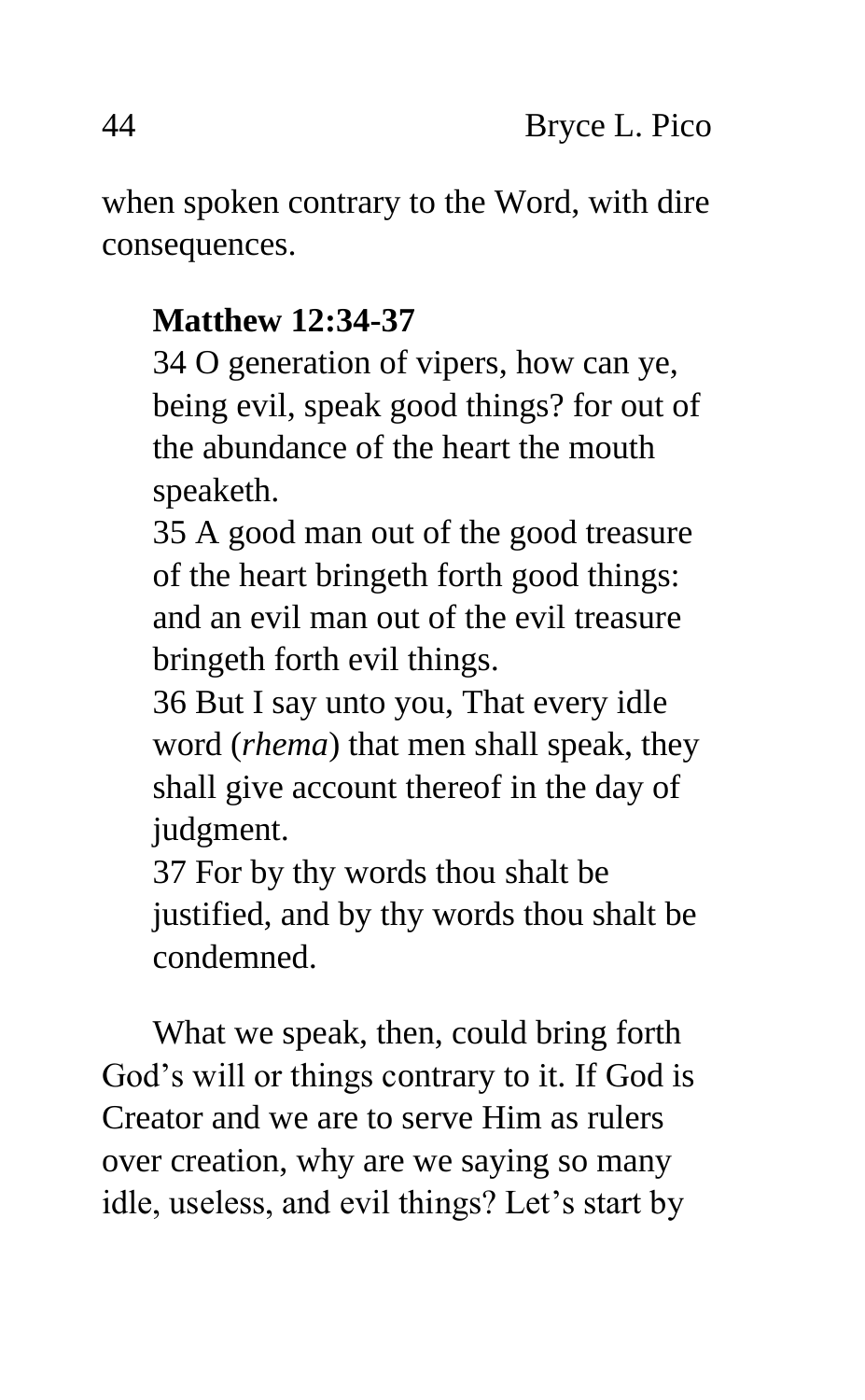looking at our relationship to God in its proper perspective.

To understand how we are to receive and speak the Word of God, it helps to understand the lord-servant relationship. For those of us living in the modern Western world, we've lost a lot of the context of the Bible, especially when we read about the word "lord." In the United States, especially, there is no frame of reference for it since we do not have a nobility. But the first English translations of the Bible (specifically, the King James Version) were written in a time when lordship was a daily reality.

When English-speaking Christians of the 17<sup>th</sup> century heard about Abraham, his servants, and his household, they had a firmer grasp of those relationships than we do today. Most people had an idea of what it was like to live under a lord as a landed servant – the feudal system.

Lords were landowners who needed workers to cultivate their land, raise crops, and tend livestock. In exchange for their labor on a plot of land, servants were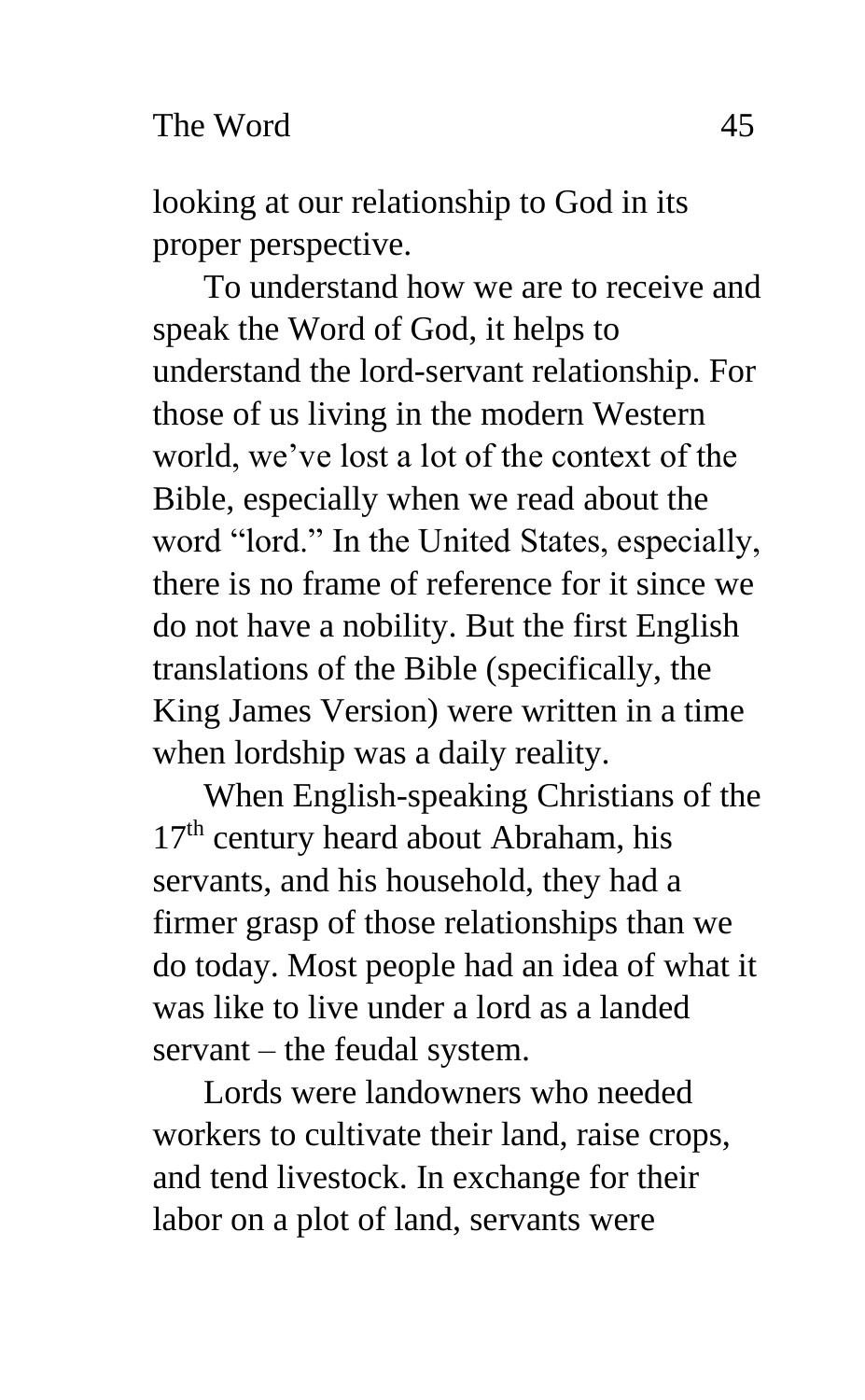provided benefits including shelter, food, clothing, and protection. The servants were expected to produce an increase (harvest or offspring), pay rent or taxes (by providing the best of the increase or harvest), fight in the lord's militia, and generally serve at the lord's pleasure. Often, the lord would add new parcels to his land by recruiting people who were already farming, annexing their property in exchange for the benefits of servanthood and providing seed to be sown.

In biblical terms, a lord was head of the household, and everyone who served him was part of it. We see this in the story of Lot's capture by King Chederlaomer.

#### **Genesis 14:14**

14 And when Abram heard that his brother was taken captive, he armed his trained servants, born in his own house, three hundred and eighteen, and pursued them unto Dan.

As we'll find later, servants had all the rights of adopted sons, even receiving an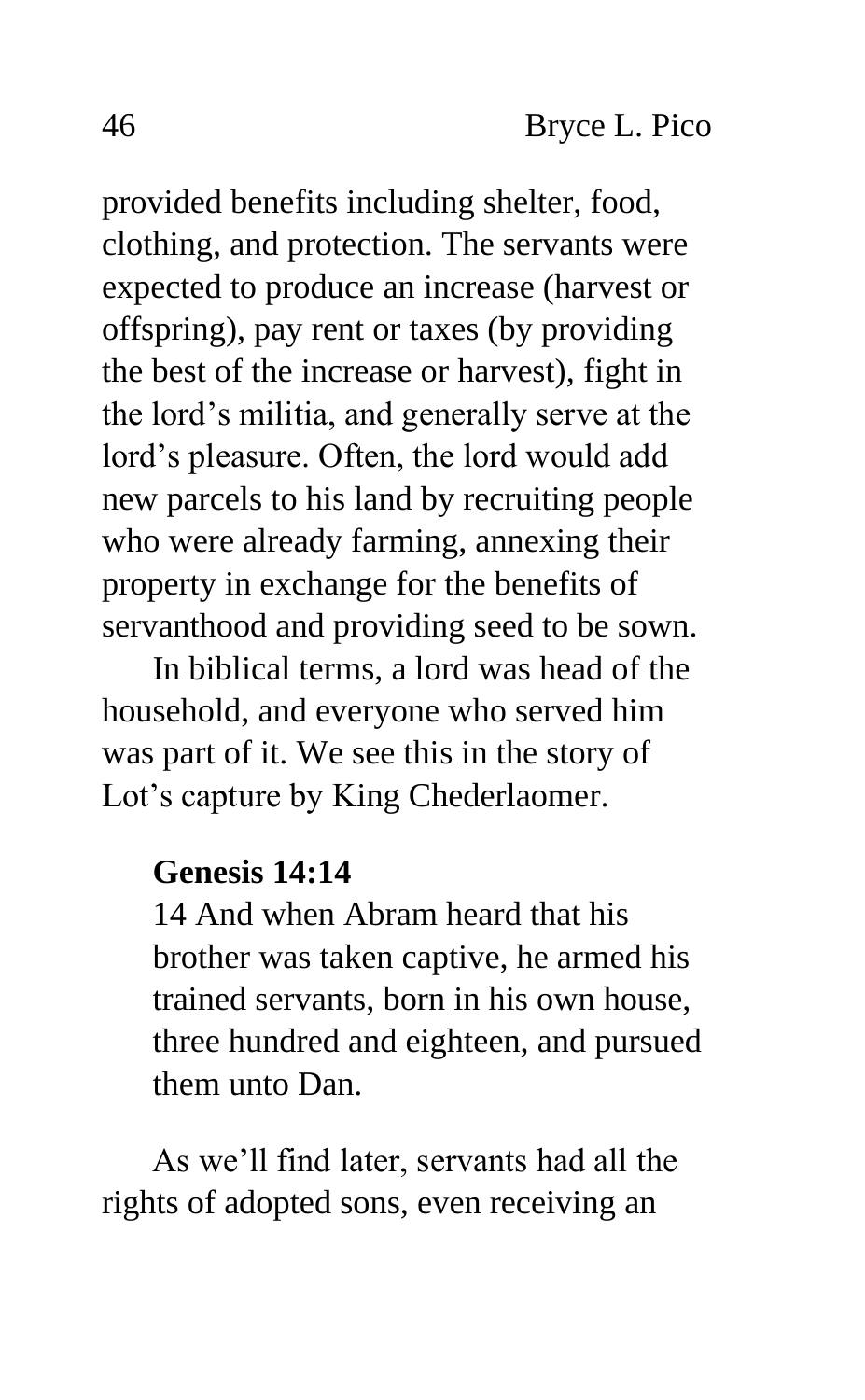inheritance when their lord and head of the household dies.

The feudal system, has been part of mankind's existence for thousands of years. In much of the world, there are still remnants of it at work. Even in America, we receive police protection, safe roadways, and free schooling from our local governments in exchange for taxes. If you think you are truly free from the feudal system, try not paying your property taxes for a while. You will soon find out there are no "natural sojourners" or "sovereign citizens." We each have a lord of some kind.

## **Romans 13:7-8**

7 Render therefore to all their dues: tribute to whom tribute is due; custom to whom custom; fear to whom fear; honour to whom honour.

8 Owe no man anything, but to love one another: for he that loveth another hath fulfilled the law.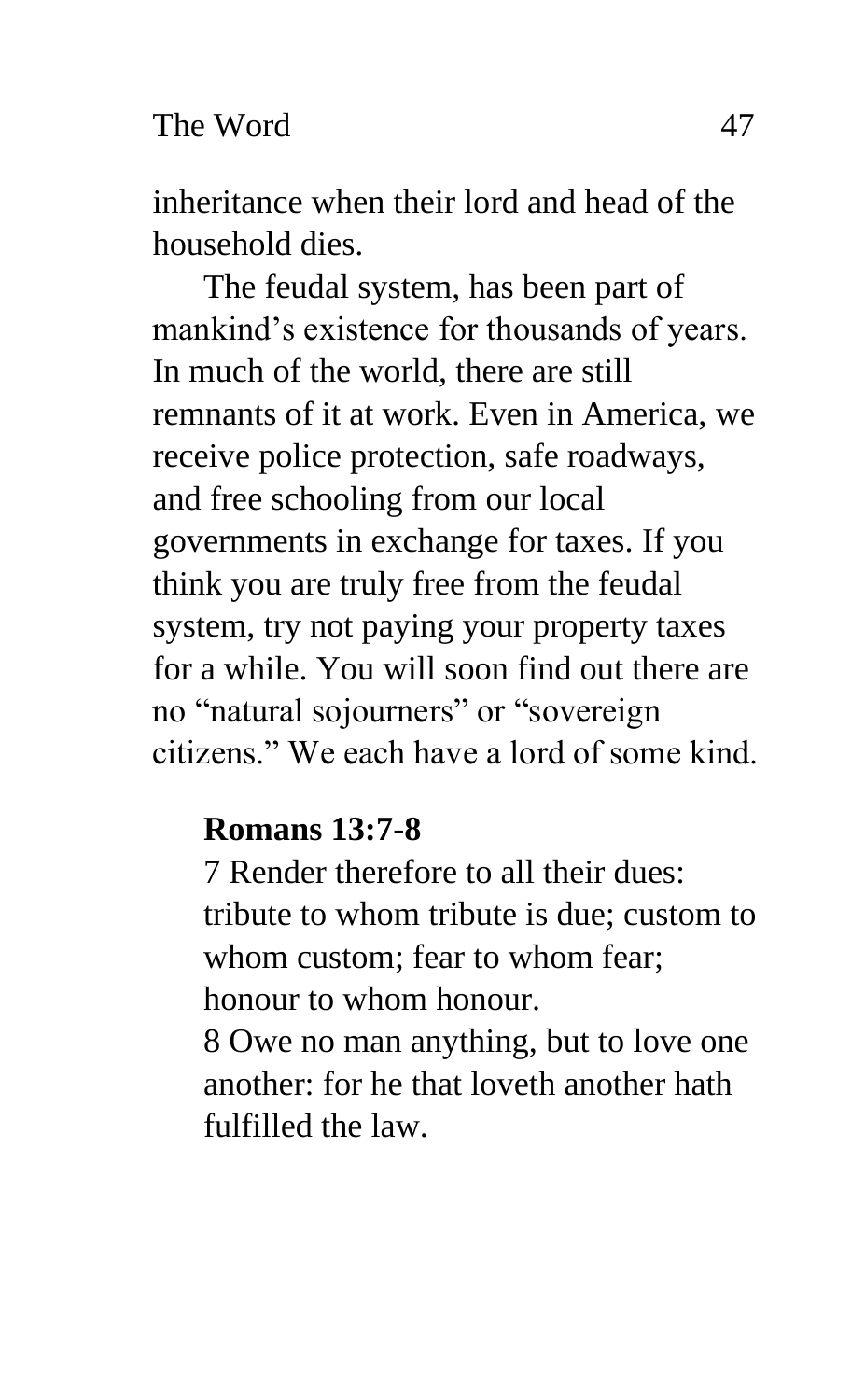It was in a lord's interest to provide everything possible to make his servants prosperous. Whatever tools or resources were needed to generate a bountiful harvest, the lord would make them available to his servants. They were also provided the best seed to plant in the fields. A servant never had to want for anything, because if he and his family were prosperous, the lord would be prosperous. A servant's success brought glory to his lord.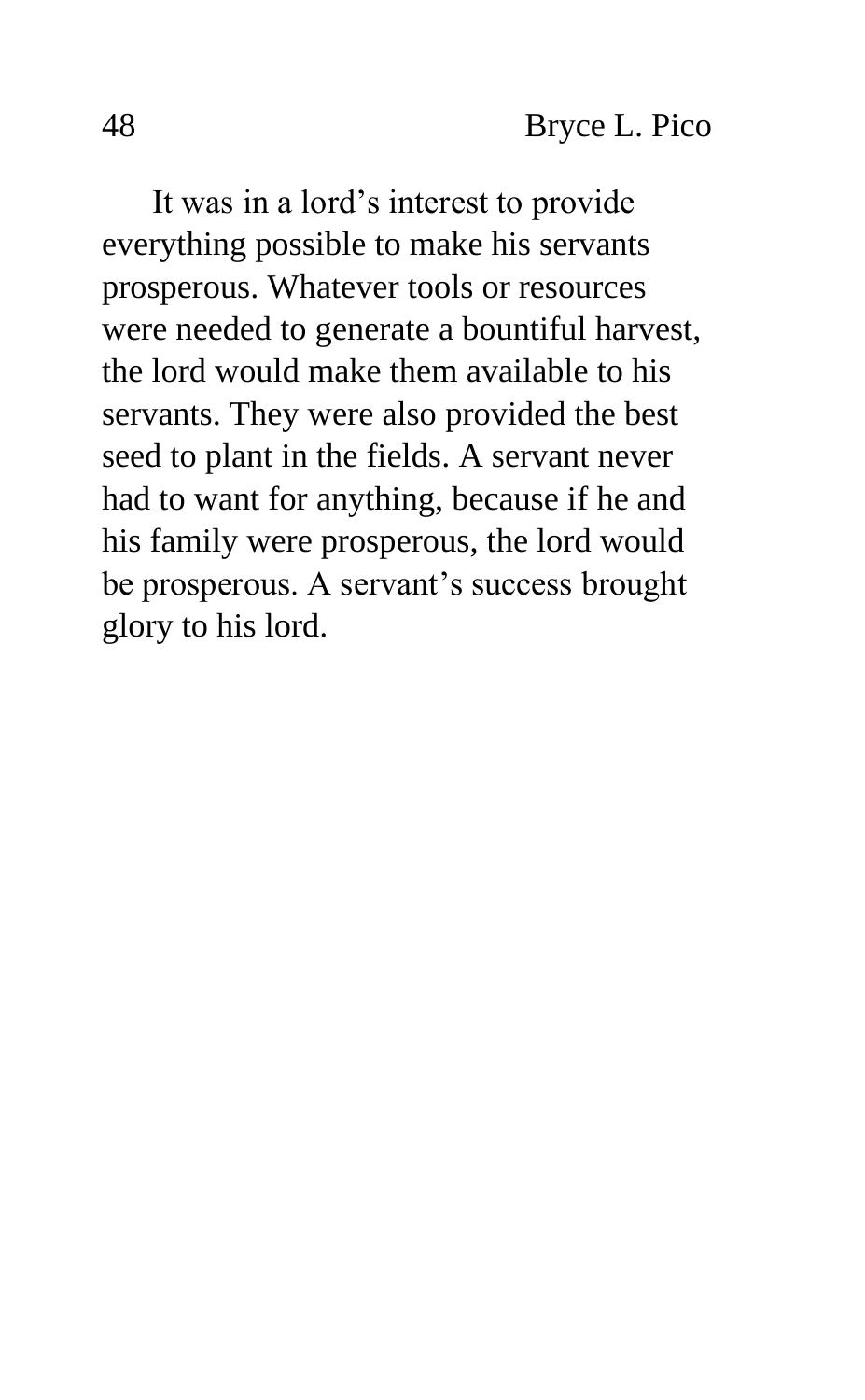# **Chapter 6 Saying the Same Things**

*Let us hold fast the profession of our faith without wavering; (for he is faithful that promised;)*

*- Hebrews 10:23*

At this point, we should talk about the terms "confession" (acknowledgment) and "profession" (declaration) in relation to our own words and God's Word.

The Greek word from which we draw "confession" and "profession" is *homologia*. We can understand the biblical meaning more clearly by breaking *homologia* into parts: *homos* meaning "same" and *logos* meaning "word." What we see, then, is that to confess or profess something is to "use the same words" or "say the same thing" as someone else.

In the Bible, we often read of someone confessing God or Jesus as "Lord." When someone agreed to become servant of one lord, he was expected to make a public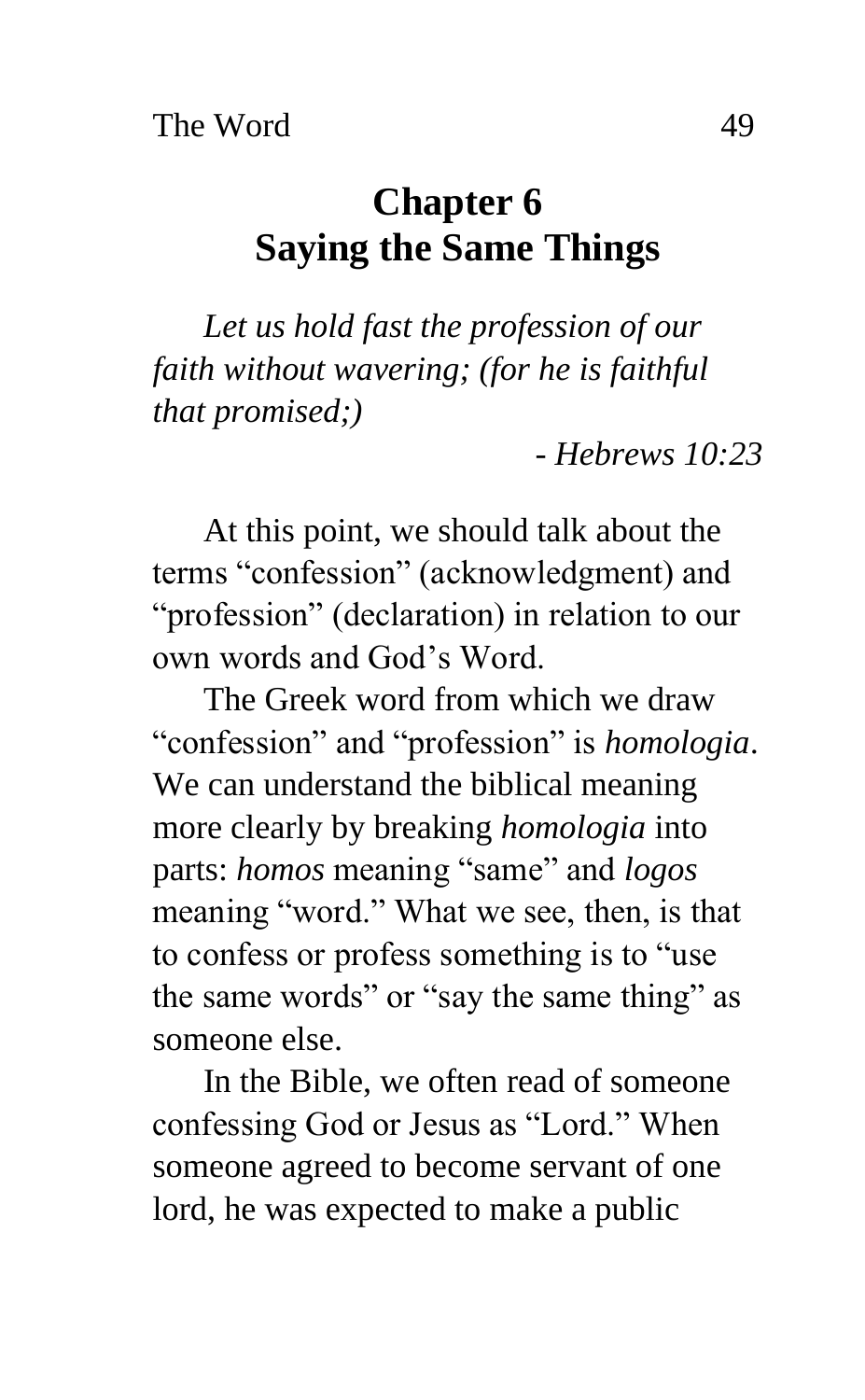declaration to "say the same things" as his lord. Any business conducted by the servant would be done on behalf of the lord. As such, it was expected that the servant would first learn the wishes of his lord and then agree with him, submitting his own will to that of his lord.

If a servant consistently said and did the same things as his lord, he was deemed good and faithful (Matthew 25:23). It pleased a lord to know his servants were faithfully executing his will rightly. In such a relationship, promotion is driven by obedience.

You may remember that we discussed the idea of "a man's word is his bond" or "a man is only as good as his word." In common practice, if a person says one thing, then does another, his word is no good.

#### **James 1:8**

8 A double minded man is unstable in all his ways.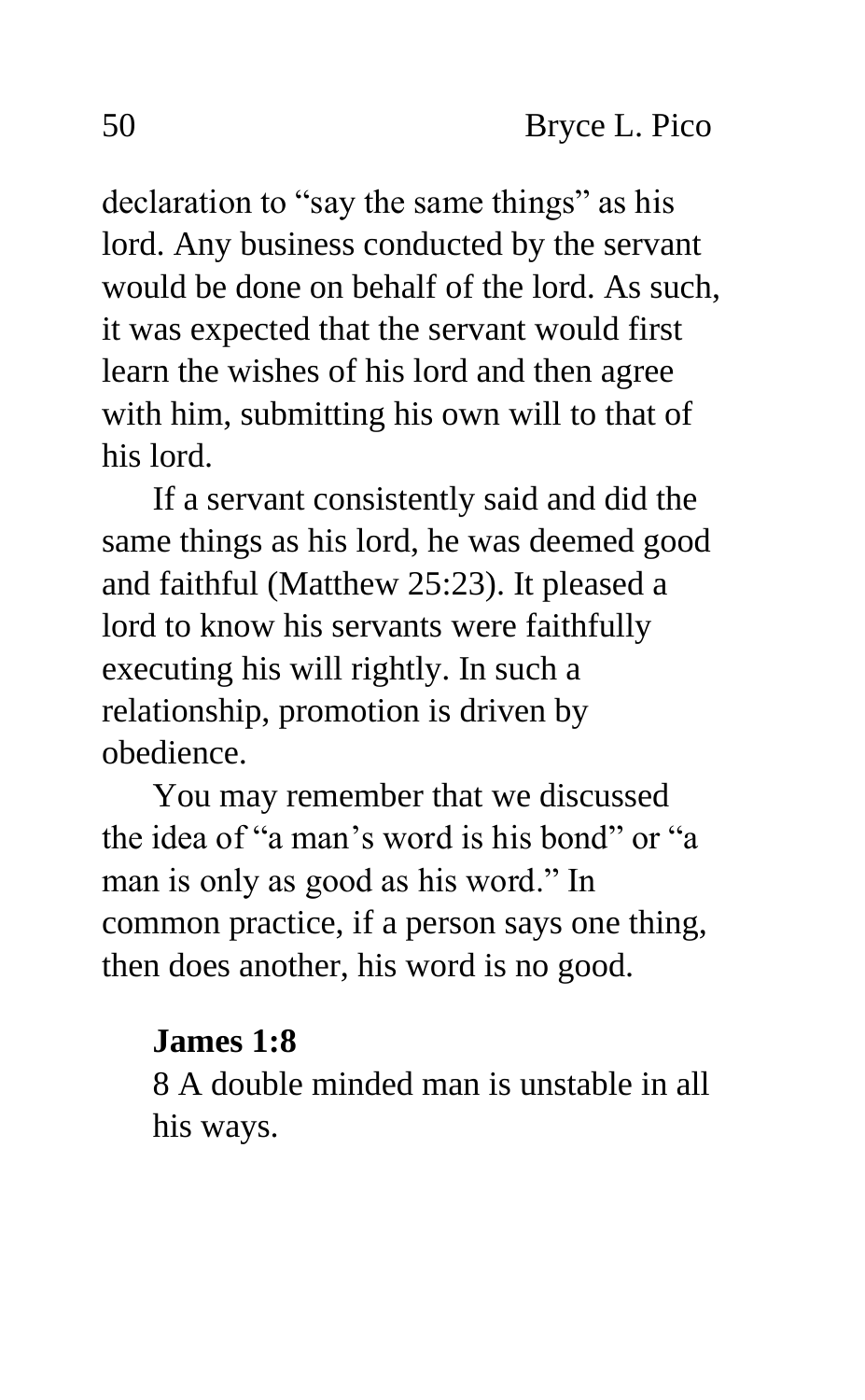While we may know this as a character flaw of someone with whom we may do business today, it was a big problem in biblical times for a servant to speak against his lord – and God.

### **James 3:3-10**

3 Behold, we put bits in the horses' mouths, that they may obey us; and we turn about their whole body.

4 Behold also the ships, which though they be so great, and are driven of fierce winds, yet are they turned about with a very small helm, whithersoever the governor listeth.

5 Even so the tongue is a little member, and boasteth great things. Behold, how great a matter a little fire kindleth! 6 And the tongue is a fire, a world of iniquity: so is the tongue among our members, that it defileth the whole body, and setteth on fire the course of nature; and it is set on fire of hell.

7 For every kind of beasts, and of birds, and of serpents, and of things in the sea,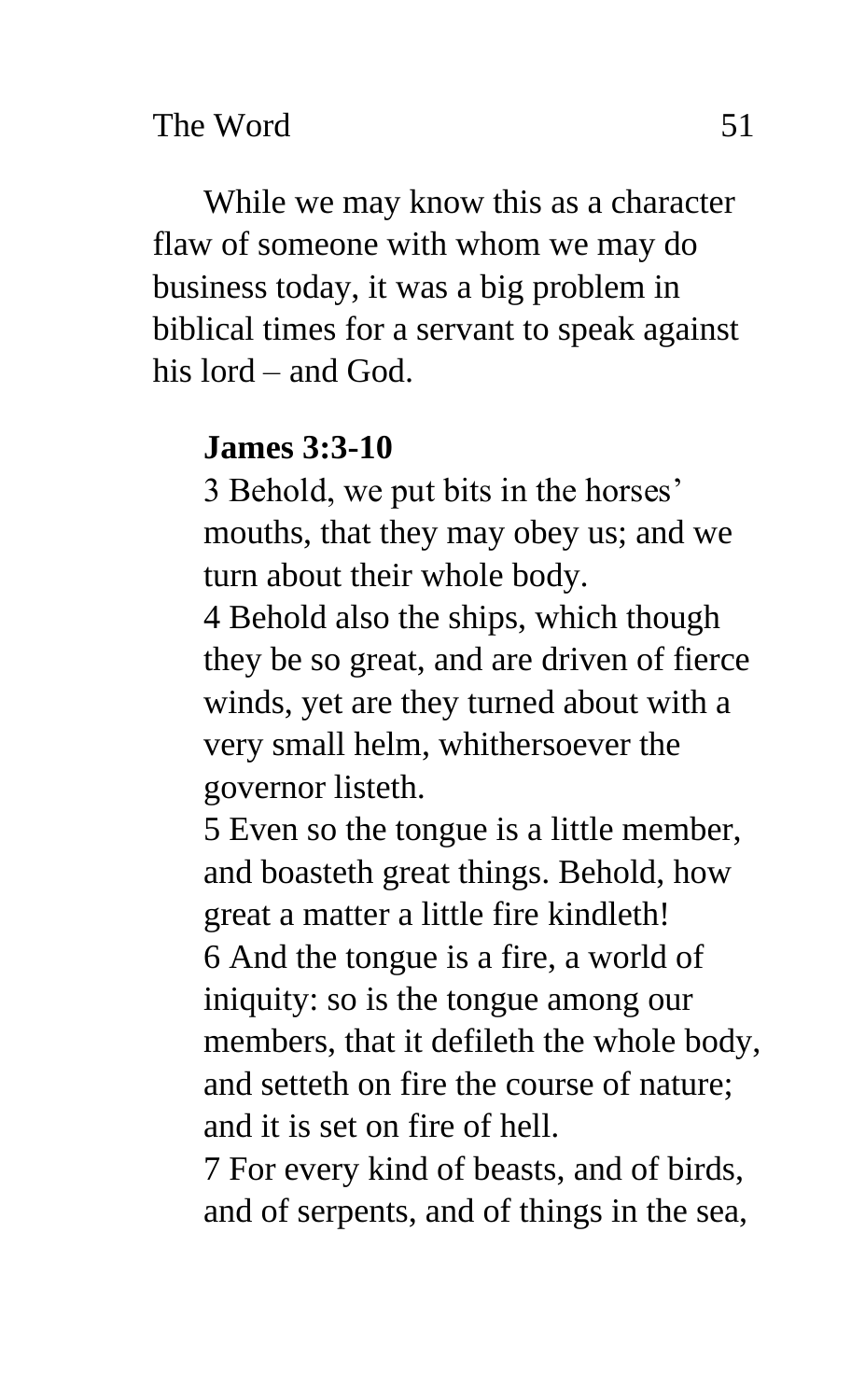is tamed, and hath been tamed of mankind:

8 But the tongue can no man tame; it is an unruly evil, full of deadly poison. 9 Therewith bless we God, even the Father; and therewith curse we men, which are made after the similitude of God.

10 Out of the same mouth proceedeth blessing and cursing. My brethren, these things ought not so to be.

To say the same thing as someone is to submit to (bless) that person, while contradicting people in authority is to stand against (curse) them. In the Old Testament book of 2 Kings, we learn how confession and profession are rewarded, along with how unfavorable it could be for an unfaithful servant.

Naaman, a captain in the Syrian army, was struck with leprosy. Seeking relief, he reached out to a Jewish prophet, Elisha. The prophet gave Naaman a command to wash in the River Jordan seven times to be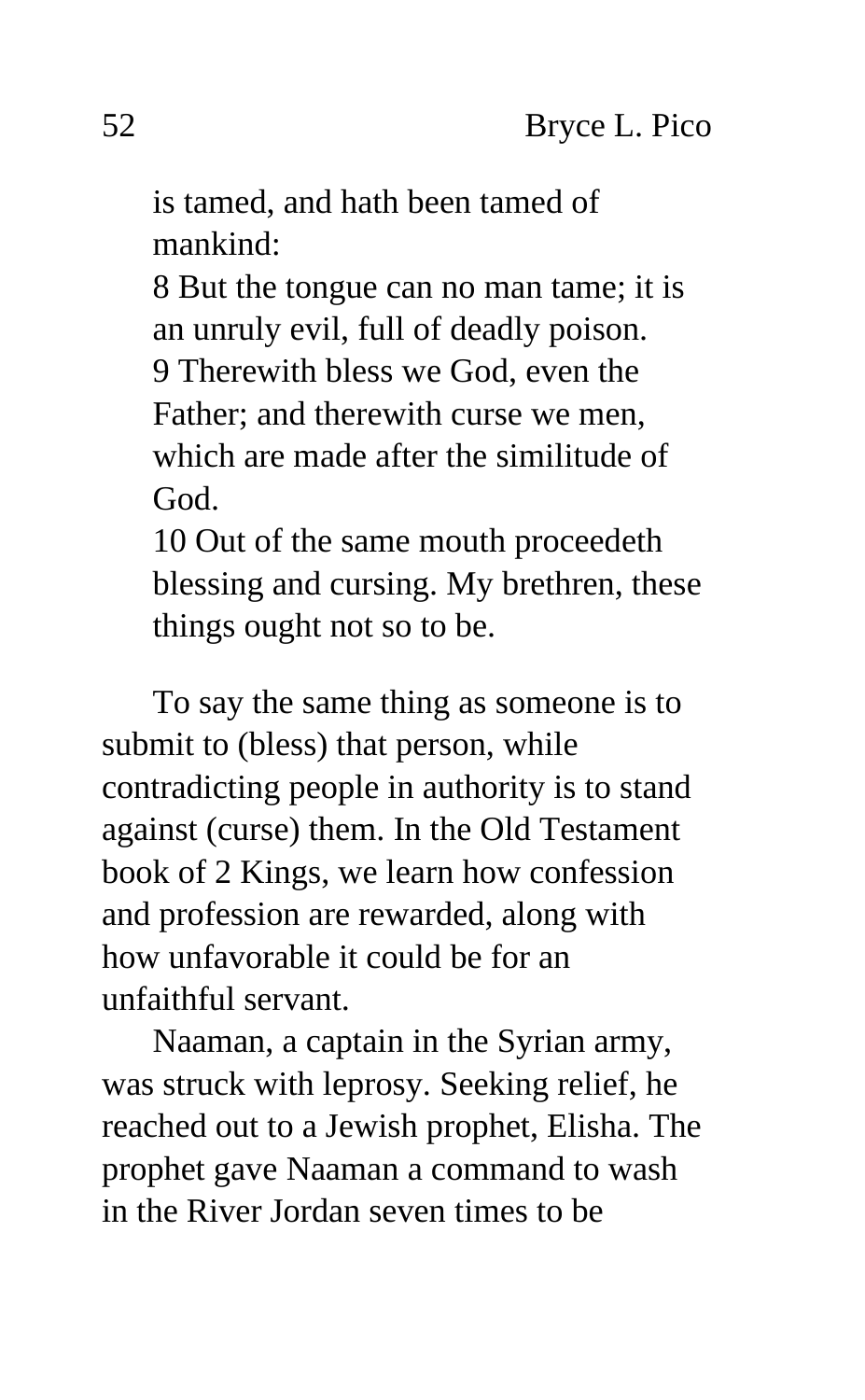cleansed of leprosy. The Syrian was offended, but his servants (who understood how to respond to a lord's command) encouraged their master to give it a try.

The servants knew that if Naaman submitted himself to the word of Elisha, that he would be making the prophet his lord. These servants knew from experience that if they submitted themselves to their own lord (who they also referred to as "father"), saying the same things and doing as they saw him do, they would be prosperous. If Naaman did the same, he would receive the prophet's reward (Matthew 10:41).

#### **2 Kings 5:13-14**

13 And his servants came near, and spake unto him, and said, My father, if the prophet had bid thee do some great thing, wouldest thou not have done it? how much rather then, when he saith to thee, Wash, and be clean? 14 Then went he down, and dipped himself seven times in Jordan, according to the saying of the man of God: and his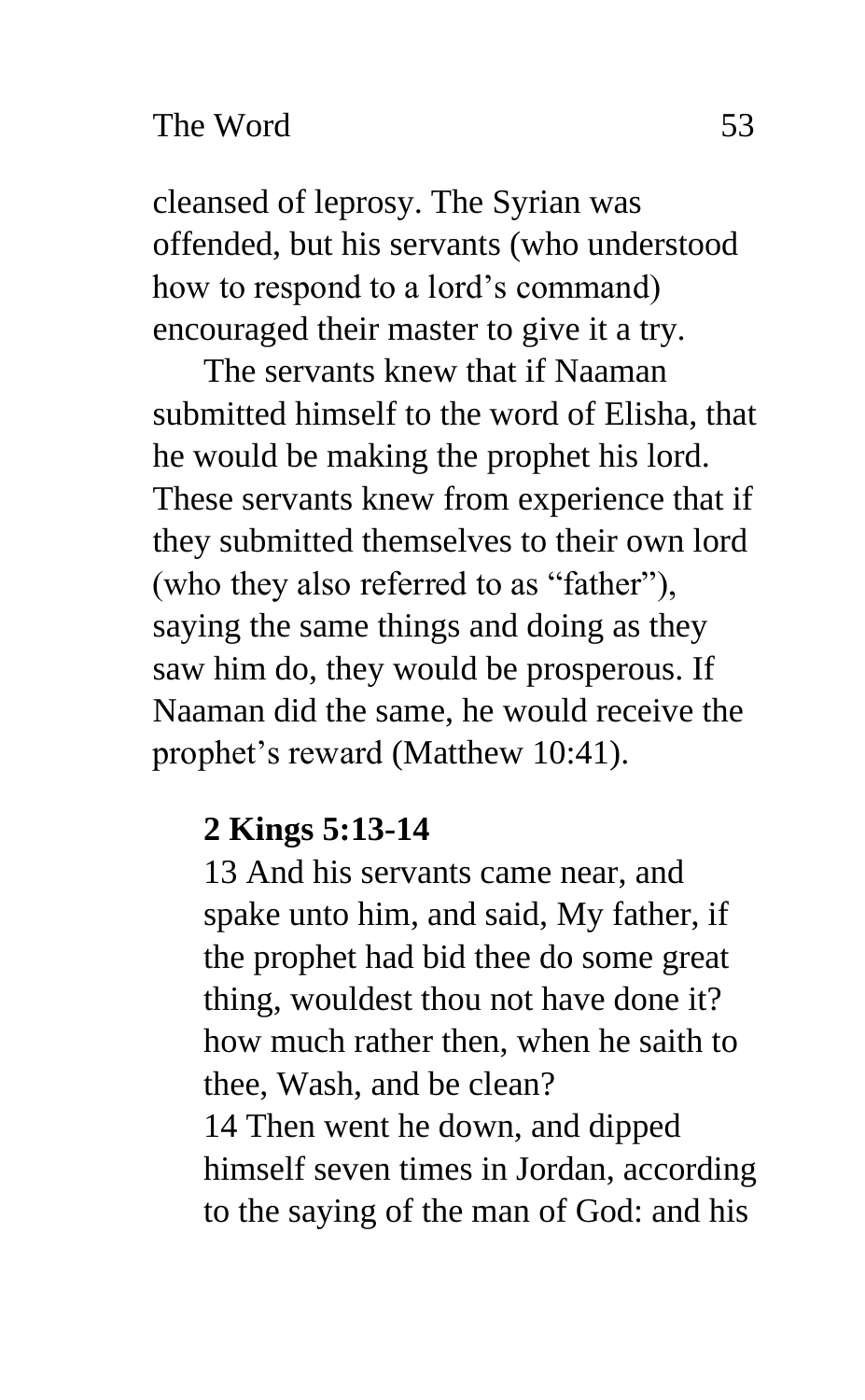flesh came again like unto the flesh of a little child, and he was clean.

Naaman did as the prophet commanded, and was healed with fresh new skin. In his joy, the man tried to reward Elijah, but the prophet turned down his gifts.

## **2 Kings 5:15-16**

15 And he (Naaman) returned to the man of God, he and all his company, and came, and stood before him: and he said, Behold, now I know that there is no God in all the earth, but in Israel: now therefore, I pray thee, take a blessing of thy servant.

16 But he (Elijah) said, As the Lord liveth, before whom I stand, I will receive none. And he urged him to take it; but he refused.

This could have been the end of the story, but we then have the opportunity to learn how not to confess and profess as a faithful servant.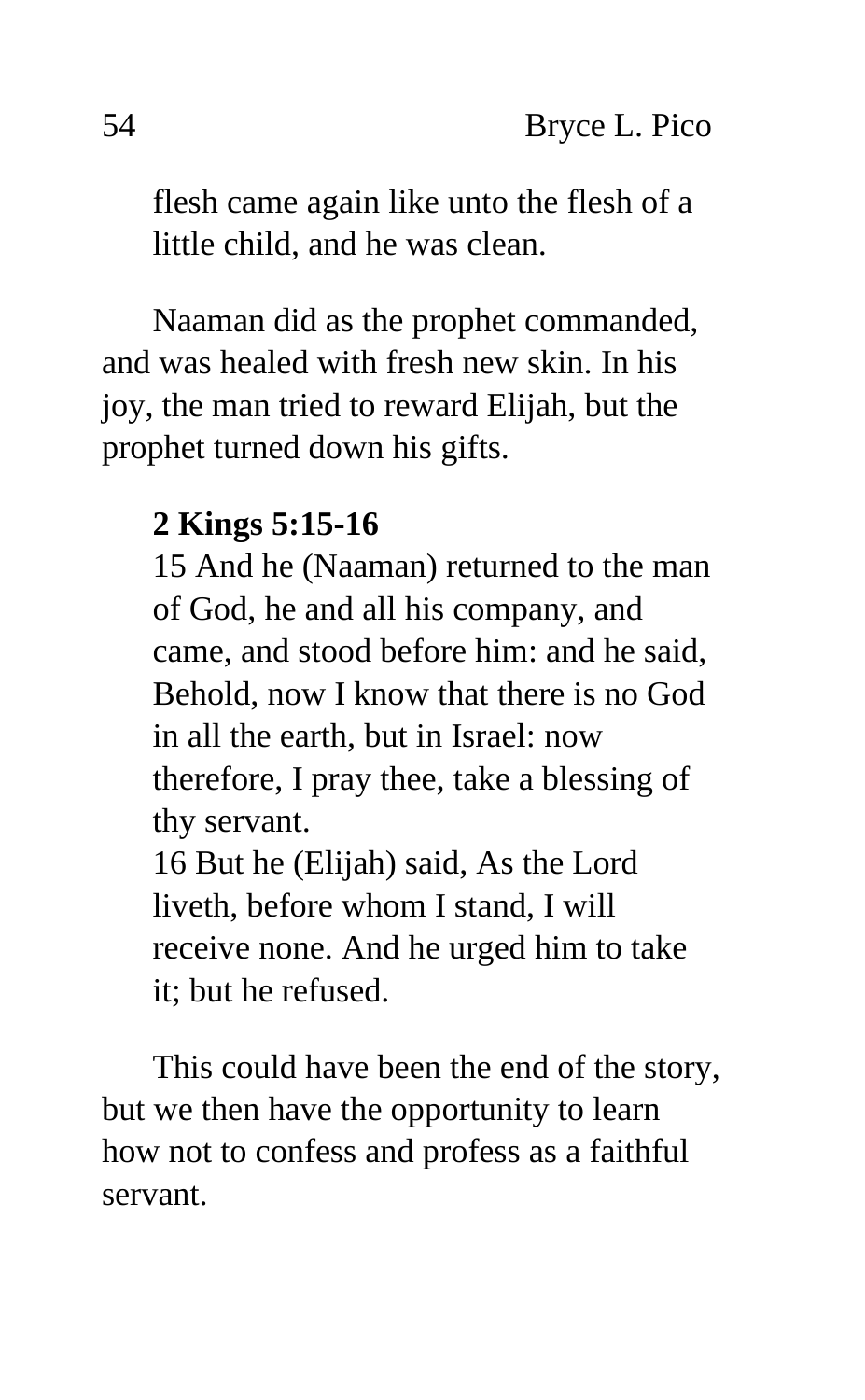## **2 Kings 5:20-22**

20 But Gehazi, the servant of Elisha the man of God, said, Behold, my master hath spared Naaman this Syrian, in not receiving at his hands that which he brought: but, as the Lord liveth, I will run after him, and take somewhat of him. 21 So Gehazi followed after Naaman. And when Naaman saw him running after him, he lighted down from the chariot to meet him, and said, Is all well? 22 And he said, All is well. My master hath sent me, saying, Behold, even now there be come to me from mount Ephraim two young men of the sons of the prophets: give them, I pray thee, a talent of silver, and two changes of garments.

Naaman, still riding a spiritual and physical high, was more than happy to reward Elijah through his servant – trusting the servant of such a powerful man would only truly say what his master would say.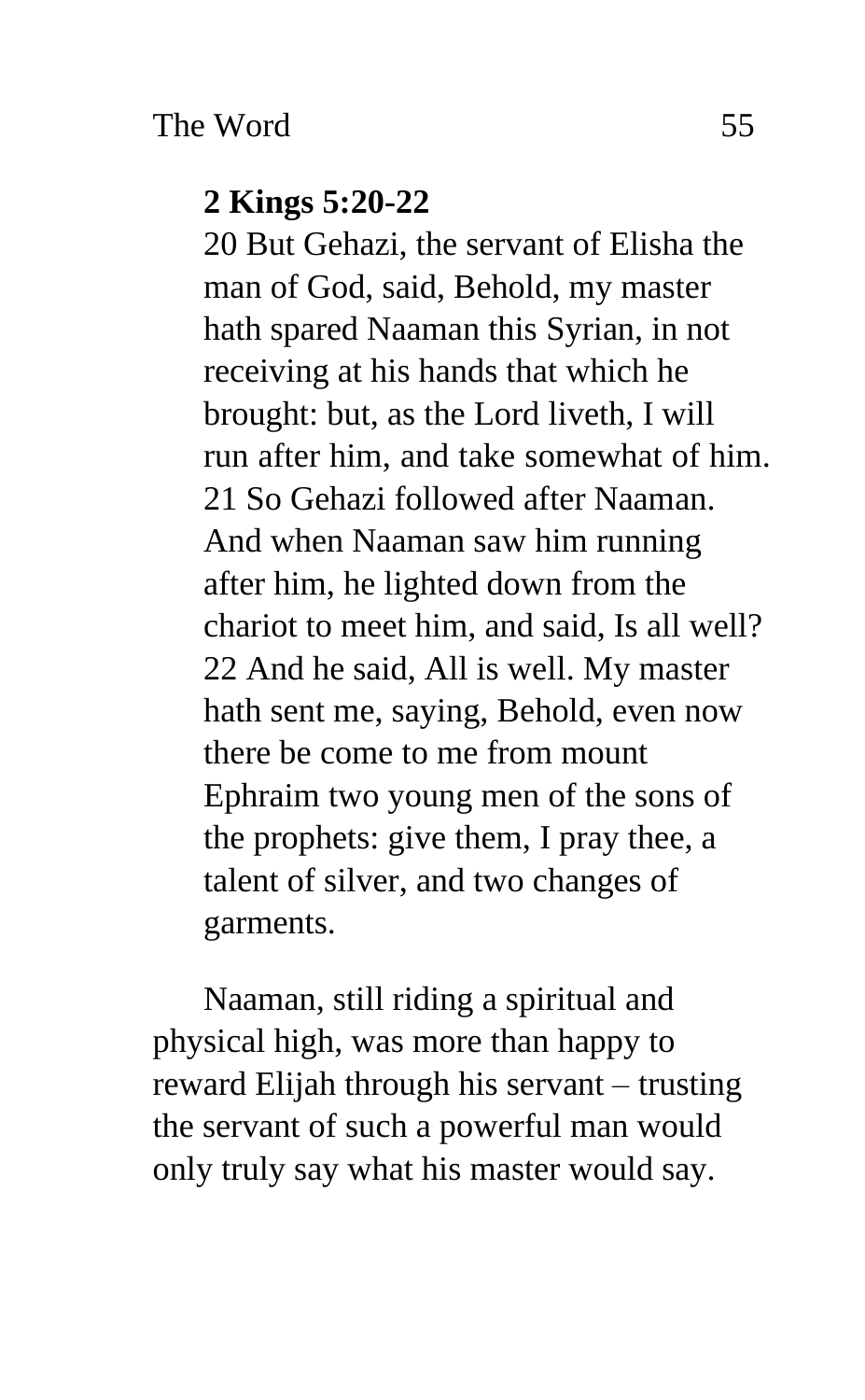#### **2 Kings 5:23-24**

23 And Naaman said, Be content, take two talents. And he urged him, and bound two talents of silver in two bags, with two changes of garments, and laid them upon two of his servants; and they bare them before him.

24 And when he came to the tower, he took them from their hand, and bestowed them in the house: and he let the men go, and they departed.

Unfortunately, Gehazi's master was a prophet. Being anointed has its privileges, one of those being the operation of the gifts of the Spirit. Elijah delivered a word of knowledge, exposing his servant's dirty deeds and lying tongue.

#### **2 Kings 5:25-27**

25 But he went in, and stood before his master. And Elisha said unto him, Whence comest thou, Gehazi? And he said, Thy servant went no whither. 26 And he said unto him, Went not mine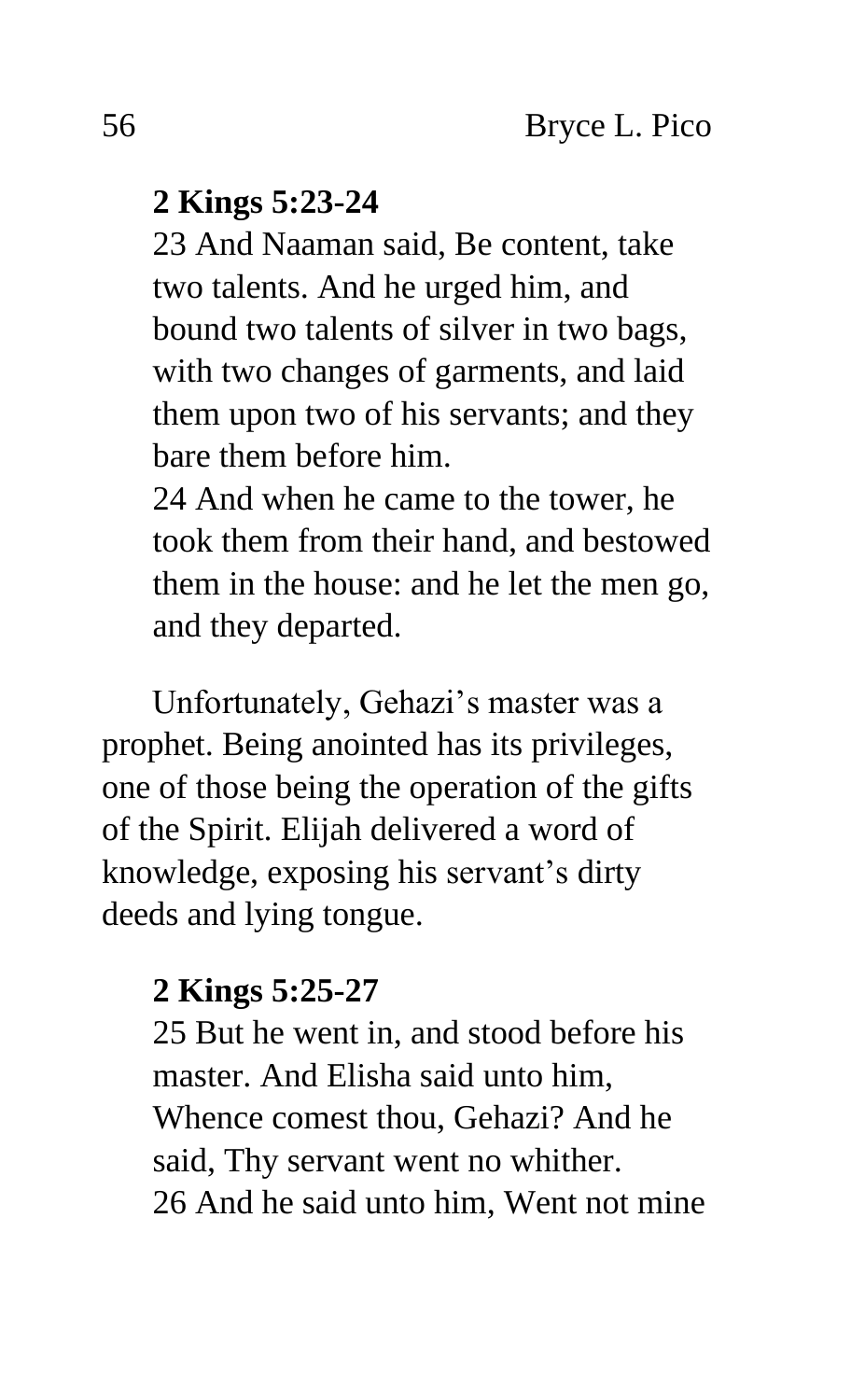heart with thee, when the man turned again from his chariot to meet thee? Is it a time to receive money, and to receive garments, and oliveyards, and vineyards, and sheep, and oxen, and menservants, and maidservants? 27 The leprosy therefore of Naaman shall cleave unto thee, and unto thy seed forever. And he went out from his presence a leper as white as snow.

Gehazi did not say the same things as his master and payed the penalty for his disobedience. Elijah was able to receive the leprous Naaman without threat of infection because, as a prophet, he heard what his own Lord, God, said first in the Spirit. Then, as a good servant, Elijah spoke as he heard his Lord speak.

Gehazi, on the other hand, spoke contrary to the wishes of his master, sought a reward from someone other than his lord, and attempted to enrich himself. Since he did not operate as a servant under the prophet's anointing and went against the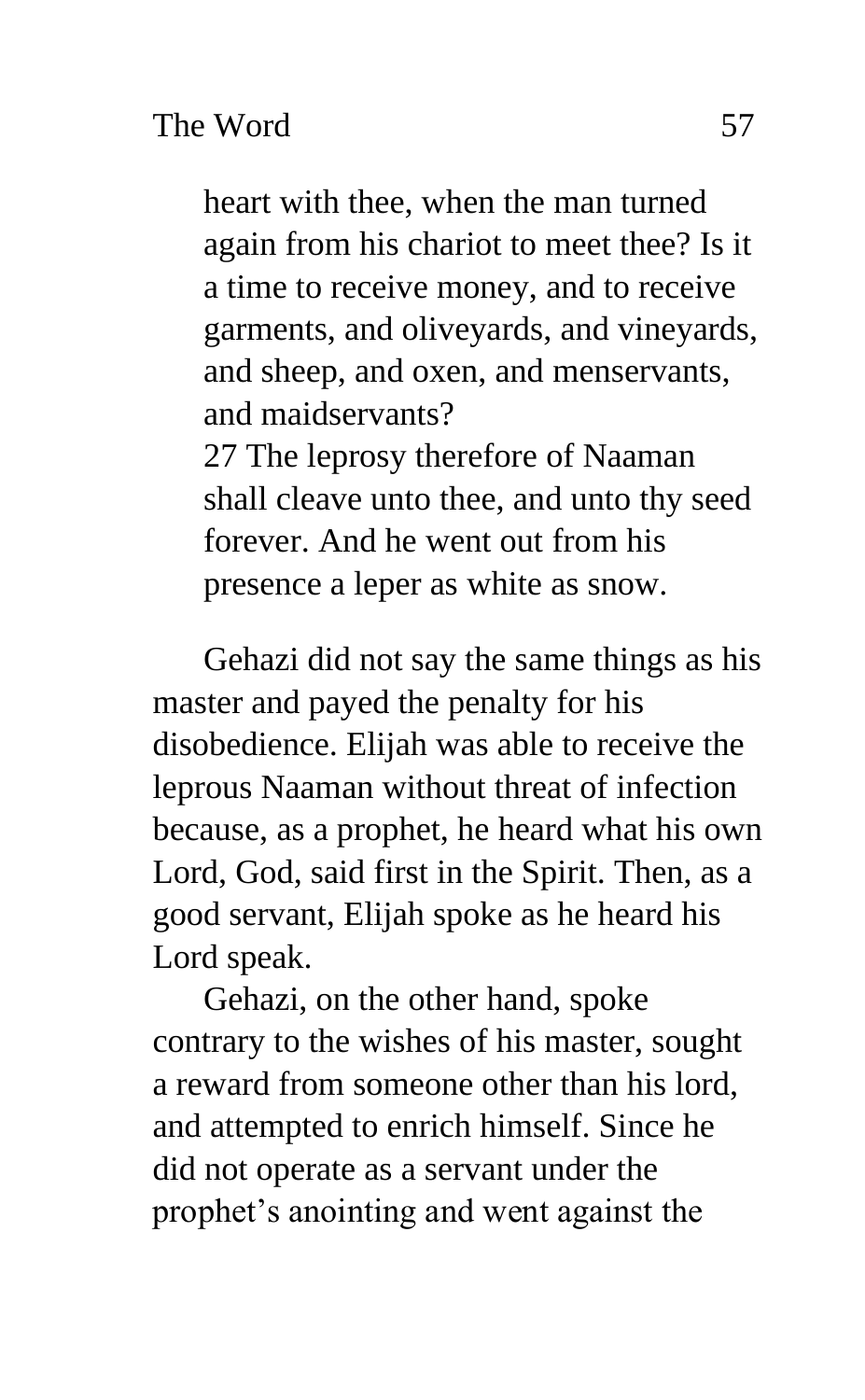Word of *the* Lord, Gehazi was left with the same reward he would have received if he had made contact with Naaman before he was healed – he contracted leprosy himself.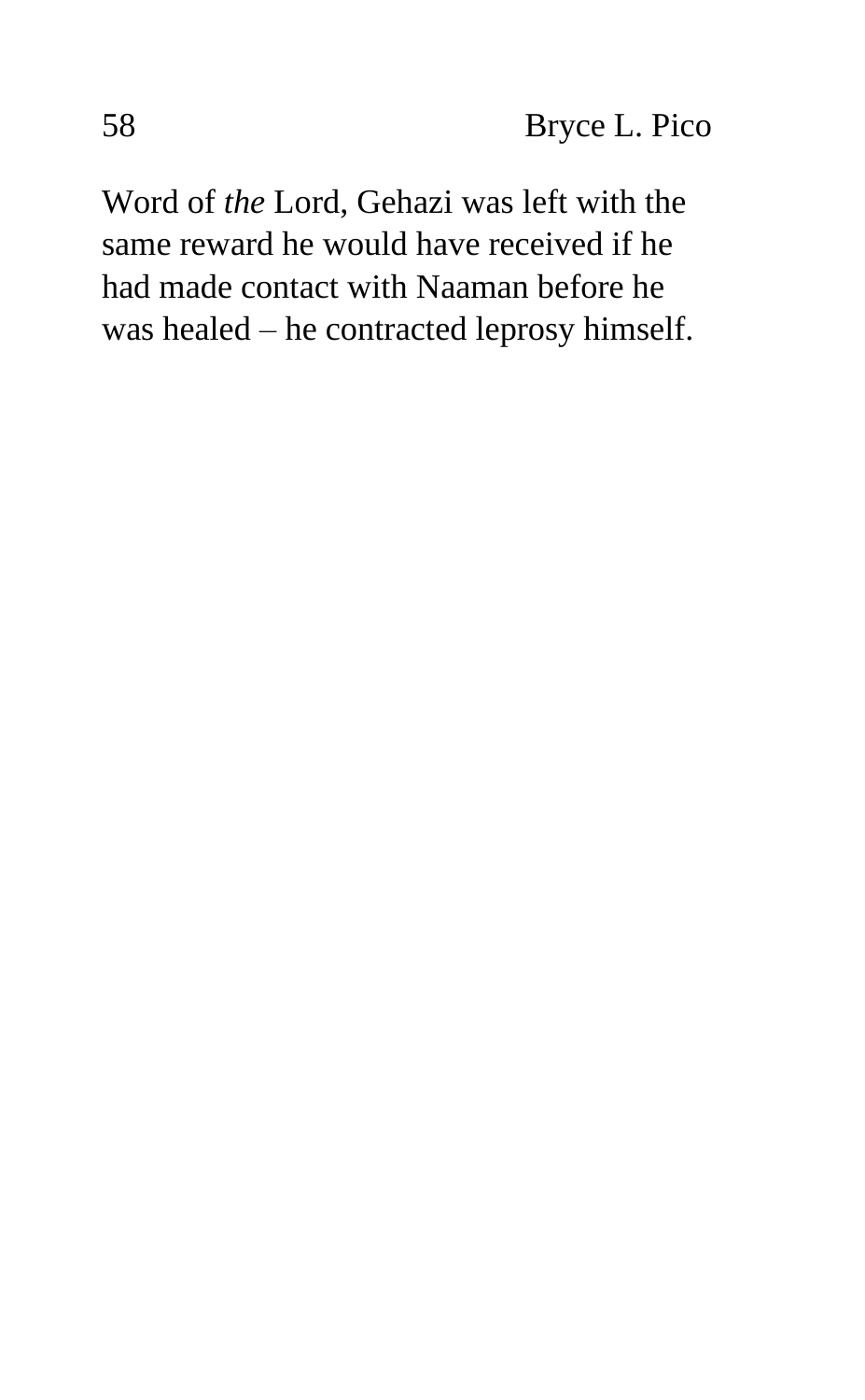# **Chapter 7 Confessing the Word**

*But the mercy of the Lord is from everlasting to everlasting upon them that fear him, and his righteousness unto children's children; To such as keep his covenant, and to those that remember his commandments to do them.*

*- Psalm 103:17-18*

Thankfully, we can see an example of a good and faithful servant saying the same thing as his lord in Genesis 24.

#### **Genesis 24:2-4**

2 And Abraham said unto his eldest servant of his house, that ruled over all that he had, Put, I pray thee, thy hand under my thigh:

3 And I will make thee swear by the LORD, the God of heaven, and the God of the earth, that thou shalt not take a wife unto my son of the daughters of the Canaanites, among whom I dwell: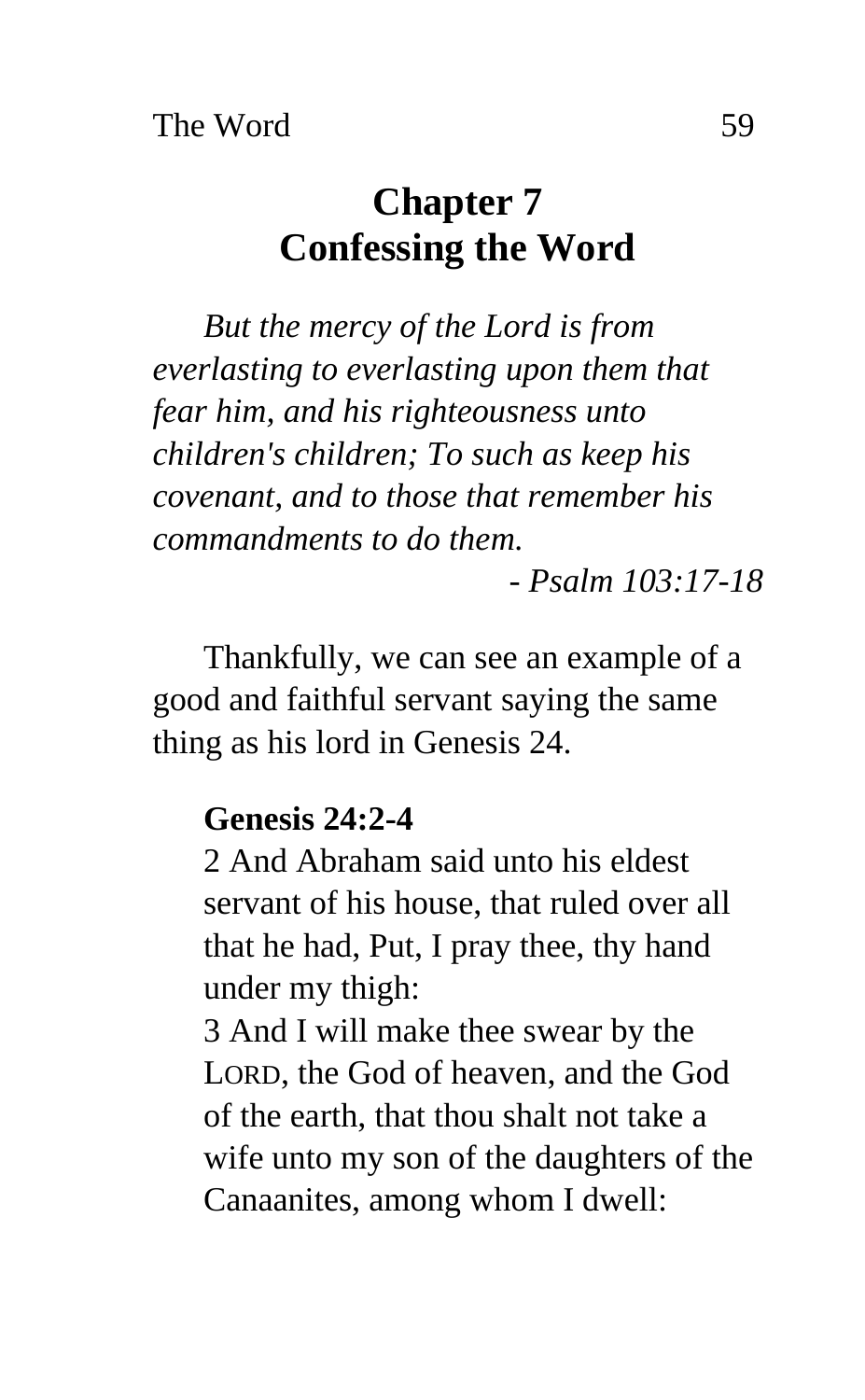4 But thou shalt go unto my country, and to my kindred, and take a wife unto my son Isaac.

Abraham, as lord, was asking his servant to execute his will in this matter. Though Abraham does not give his servant specific words to say, he is highly trusted (and known to us by name).

#### **Genesis 15:2**

2 And Abram (Abraham) said, LORD God, what wilt thou give me, seeing I go childless, and the steward of my house is this Eliezer of Damascus?

Abraham had built a successful agricultural business. His household flocks had multiplied so much that he split them with Lot, allowing his nephew to take sheep and servants and go his own way in the Vale of Siddim. Even after parting with lot, Abraham had enough work to keep 318 men busy.

Abraham could hardly be expected to oversee every detail of his flocks, trade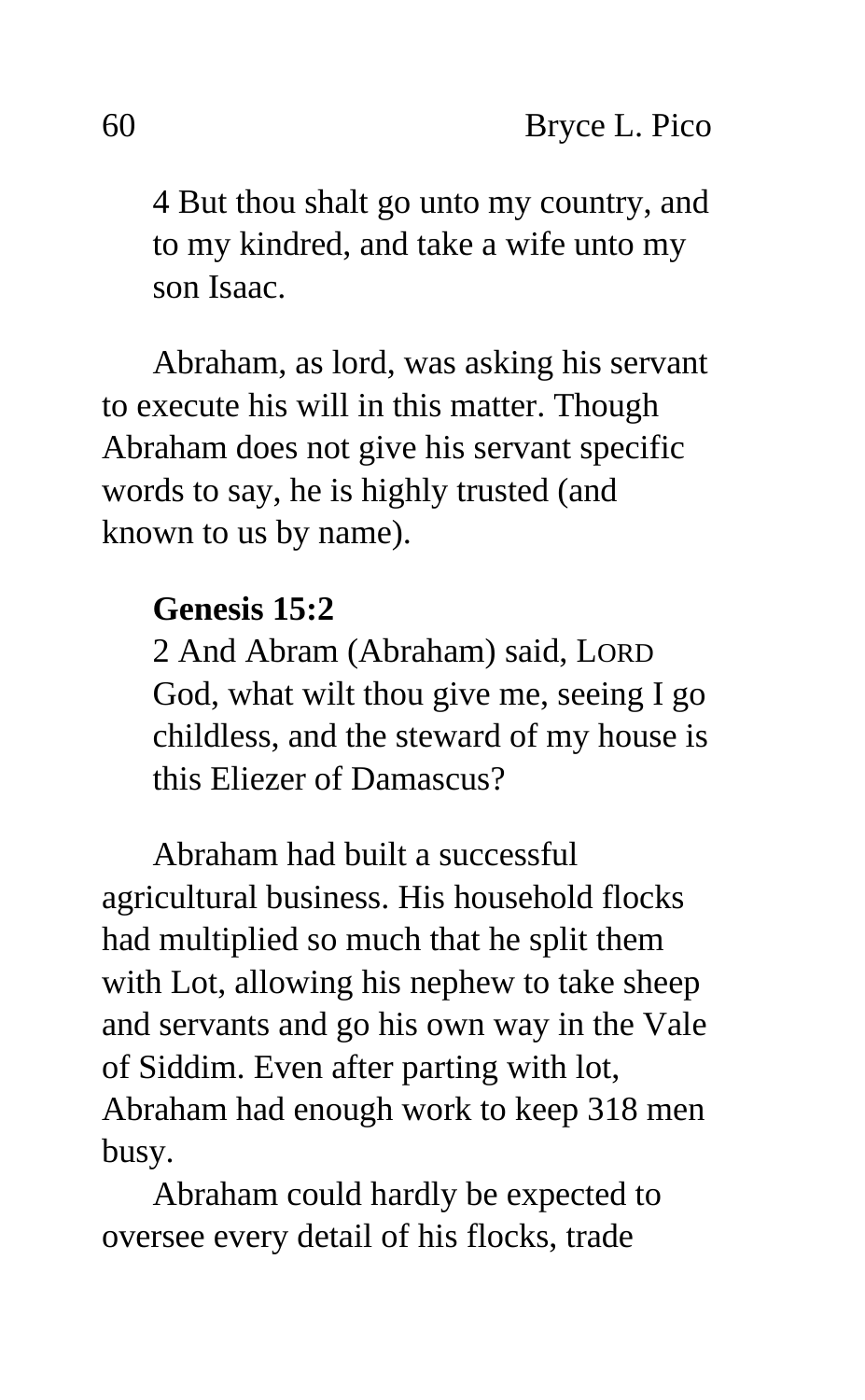relationships with other families, and business dealings. By promoting Eliezer, Abraham acknowledged that someone else had to manage his business, or serve as steward, on his behalf. Eliezer had risen to such a place of prominence that he stood to inherit the estate if Abraham died without natural born children of his own, since servants are considered sons of the lord's household.

Eliezer, born into a servant family, was likely identified as a particularly bright and diligent child by Abraham. As such, when he was old enough to work under his master's watch, he had the opportunity to learn Abraham's business. He watched how Abraham bred the flock, dealt with servants, handled business deals, settled disputes, made bargains, and conducted himself in general. Most importantly, Eliezer listened to how Abraham spoke and what he would say – even in his conversations with God.

After serving his apprenticeship, Eliezer was placed in a stewardship role. In this position, the chief servant was trusted to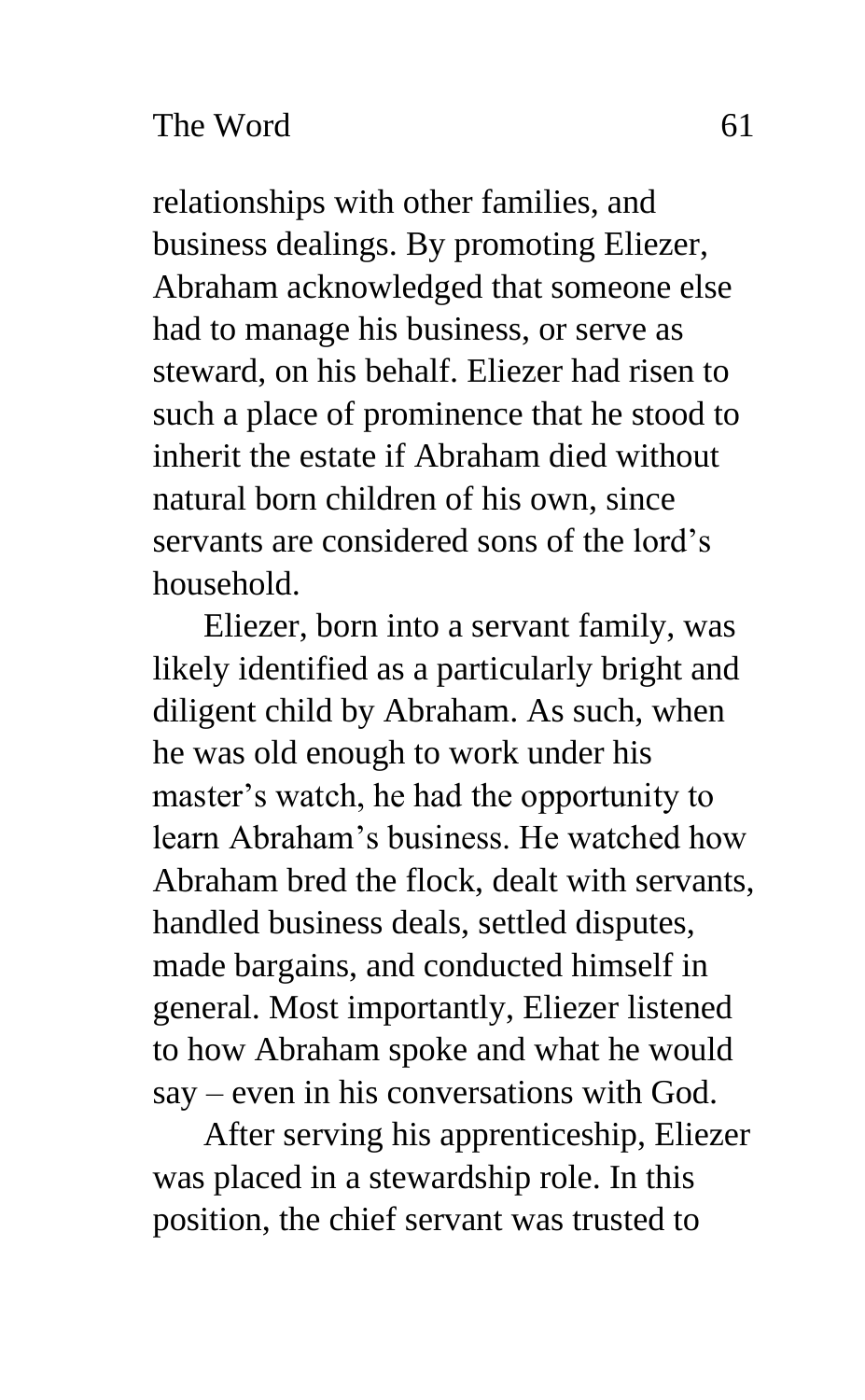conduct all business on behalf of his master – to the point that when Eliezer spoke he was expected to *confess* (acknowledge) Abraham as his lord and *profess* (declare or say the same thing as) his master.

It was because Eliezer would speak the words of his master in all affairs that Abraham entrusted him with such an important mission. Though Abraham had appointed his natural-born son, Isaac, as heir, Eliezer could still receive the inheritance if the natural heir went unmarried and died childless. In such a sensitive situation, a lord would have only sent someone to find a wife for his son if he knew that servant would do exactly what his lord would do and say what his lord would say. In this case, Abraham trusted Eliezer to sacrifice his own desires (a chance to inherit all the master's riches) and execute his lord's will.

#### **Genesis 24:10-12**

10 And the servant took ten camels of the camels of his master, and departed; for all the goods of his master were in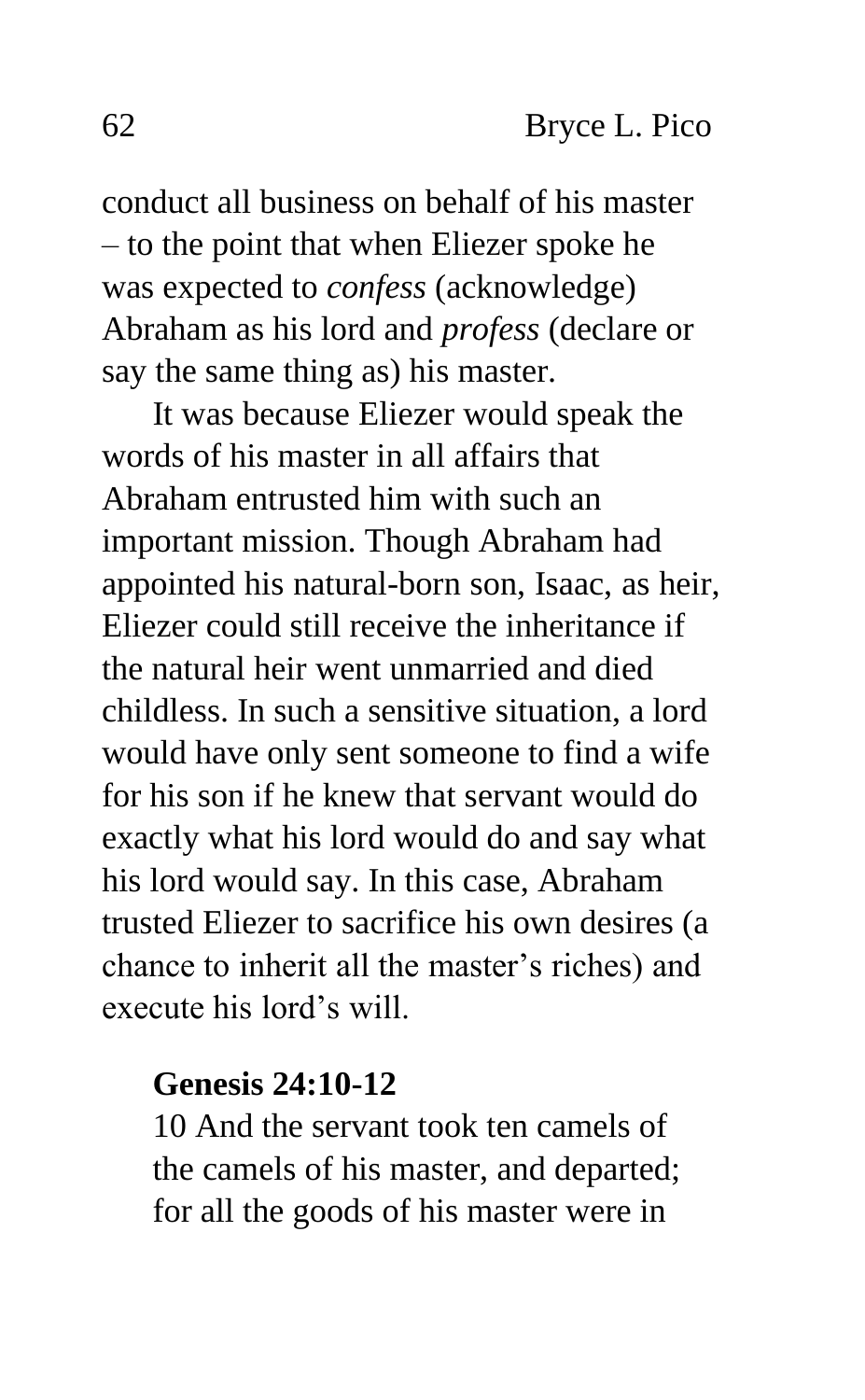his hand: and he arose, and went to Mesopotamia, unto the city of Nahor. 11 And he made his camels to kneel down without the city by a well of water at the time of the evening, even the time that women go out to draw water. 12 And he said O LORD God of my master Abraham, I pray thee, send me good speed this day, and shew kindness unto my master Abraham.

Eliezer made a vow to select the woman whom God revealed to him. He sought a woman with a servant's heart.

#### **Genesis 24:13-14**

13 Behold, I stand here by the well of water; and the daughters of the men of the city come out to draw water: 14 And let it come to pass, that the damsel to whom I shall say, Let down thy pitcher, I pray thee, that I may drink; and she shall say, Drink, and I will give thy camels drink also: let the same be she that thou hast appointed for thy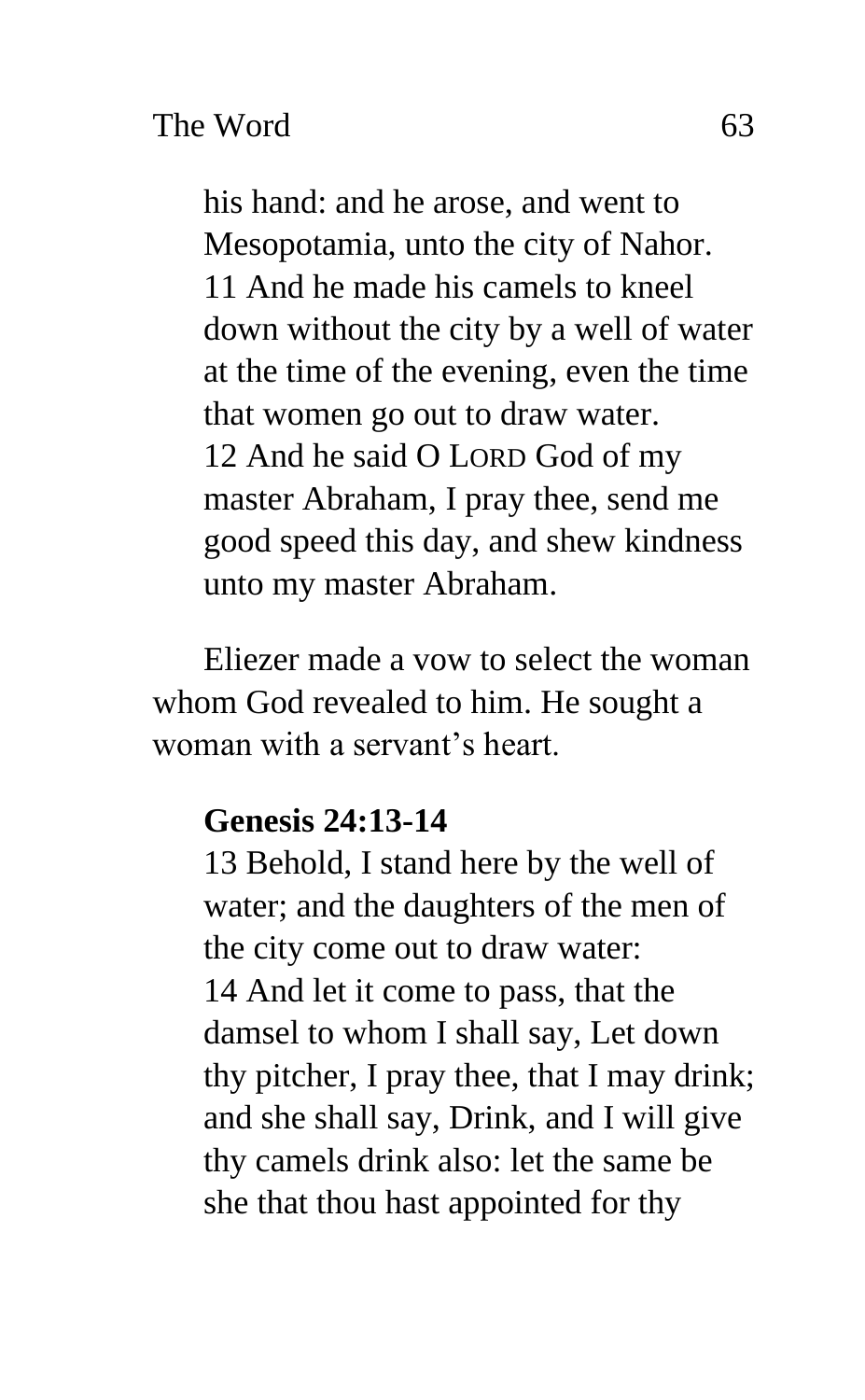servant Isaac; and thereby shall I know that thou hast shewed kindness unto my master.

15 And it came to pass, before he had done speaking, that, behold, Rebekah came out … with her pitcher upon her shoulder.

16 And the damsel was very fair to look upon, a virgin, neither had any man known her: and she went down to the well, and filled her pitcher, and came up.

Rebekah understood the role a host must play in her culture. In the ancient Middle East, as it is today, hospitality was a highly valued virtue. She was ready to welcome the visitor and provide for his needs.

#### **Genesis 24:17-20**

17 And the servant ran to meet her, and said, Let me, I pray thee, drink a little water of thy pitcher.

18 And she said, Drink, my lord: and she hasted, and let down her pitcher upon her hand, and gave him drink.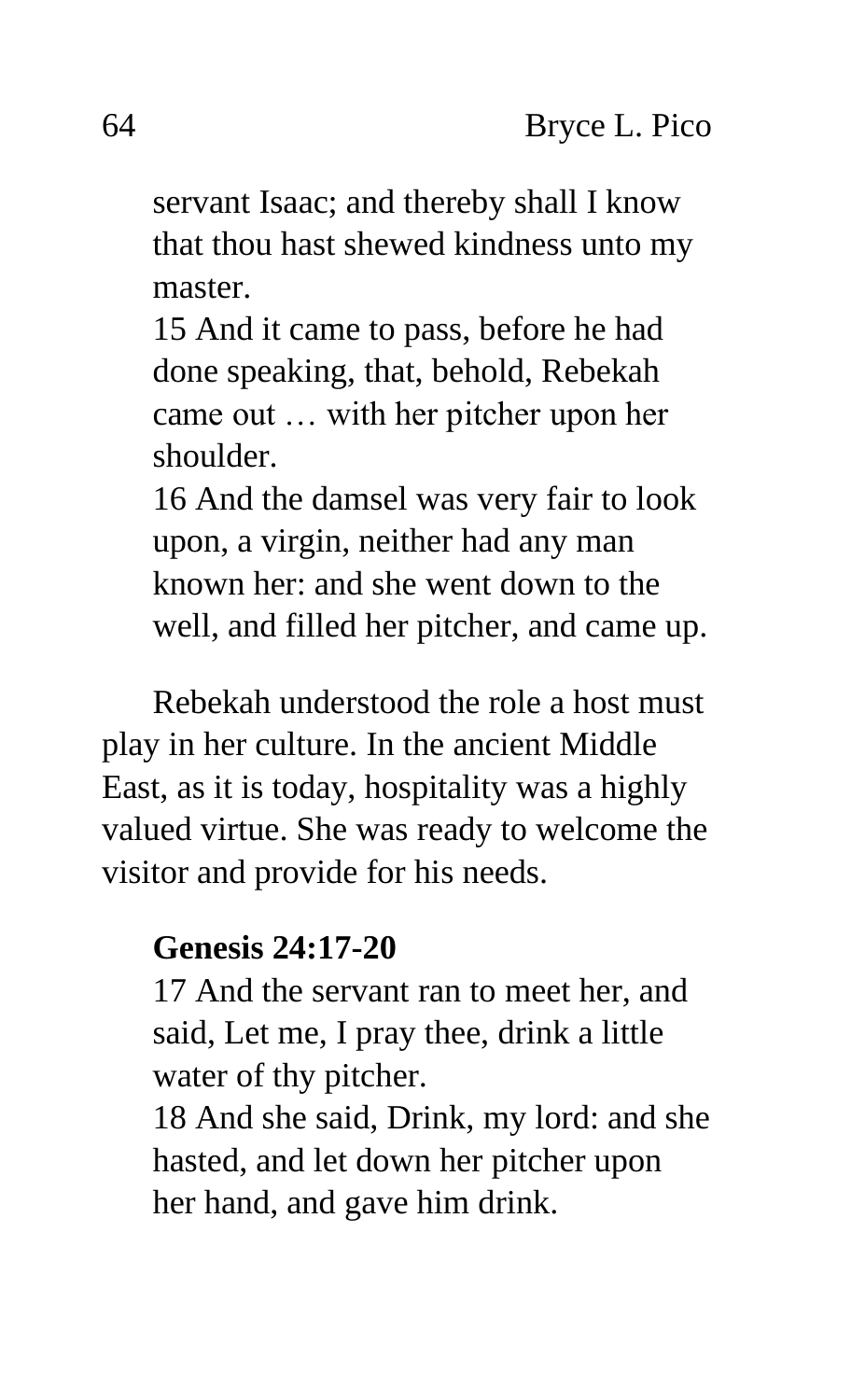19 And when she had done giving him drink, she said, I will draw water for thy camels also, until they have done drinking.

20 And she hasted, and emptied her pitcher into the trough, and ran again unto the well to draw water, and drew for all his camels.

After Rebekah did as Eliezer had prayed, he sought confirmation of her heritage so that he would fulfill his master's wishes.

# **Genesis 24:21-24**

21 And the man wondering at her held his peace, to wit whether the LORD had made his journey prosperous or not. 22 And it came to pass, as the camels had done drinking, that the man took a golden earring of half a shekel weight, and two bracelets for her hands of ten shekels weight of gold;

23 And said, Whose daughter art thou? tell me, I pray thee: is there room in thy father's house for us to lodge in?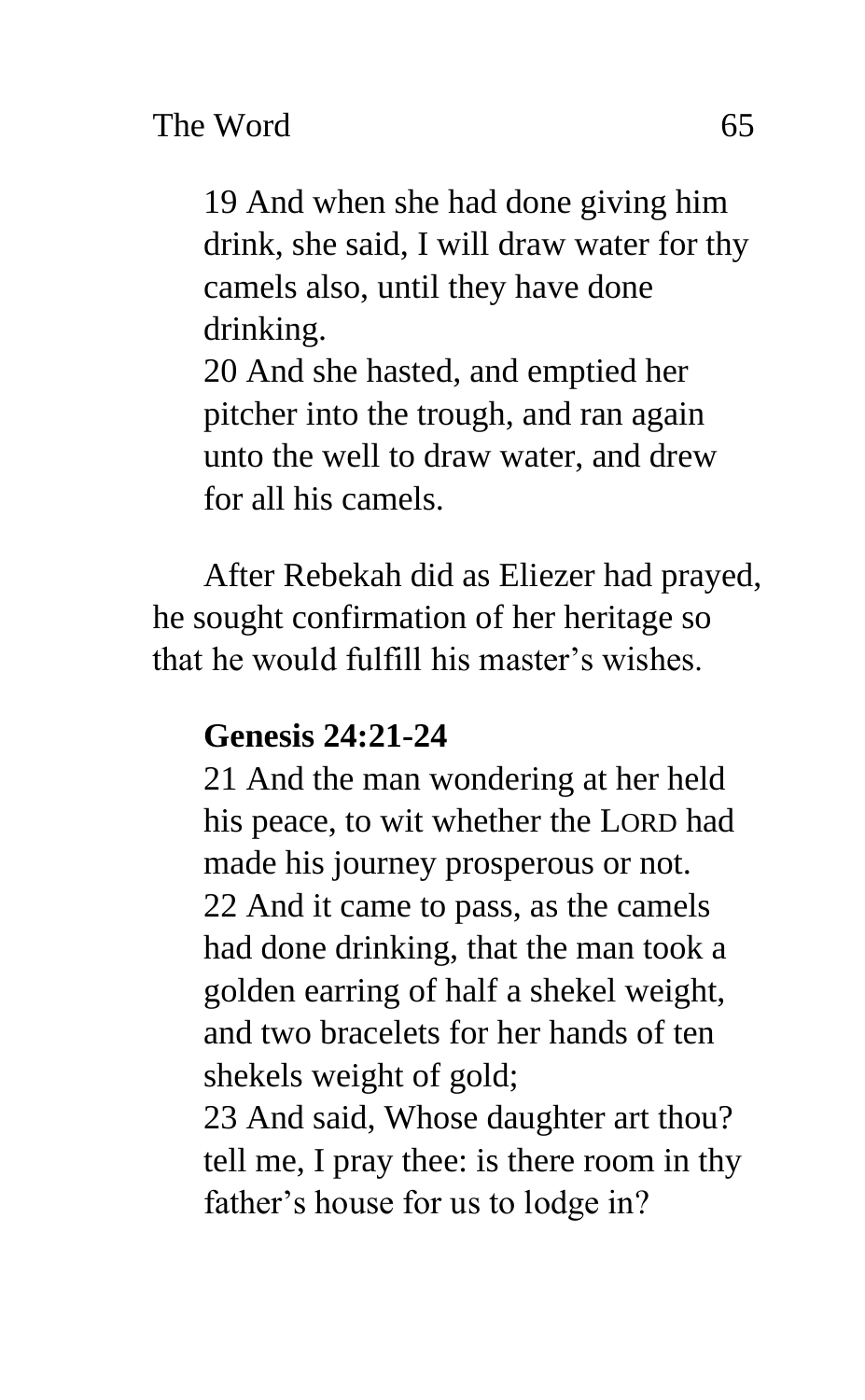24 And she said unto him, I am the daughter of Bethuel the son of Milcah, which she bare unto Nahor.

Nahor was the brother of Abraham, while Milcah was the sister of Lot. This meant Rebekah was, in fact, a child of Abraham's family.

#### **Genesis 24:26-27**

26 And the man bowed down his head, and worshipped the LORD. 27 And he said, Blessed be the LORD God of my master Abraham, who hath not left destitute my master of his mercy and his truth: I being in the way, the LORD led me to the house of my master's brethren.

Rebekah ran to tell her family all about the generous stranger.

By calling Eliezer "lord," Rebekah submitted her will (retrieving water for her family) and became a faithful servant (meeting the needs of the one to whom she submitted). For this, she was rewarded with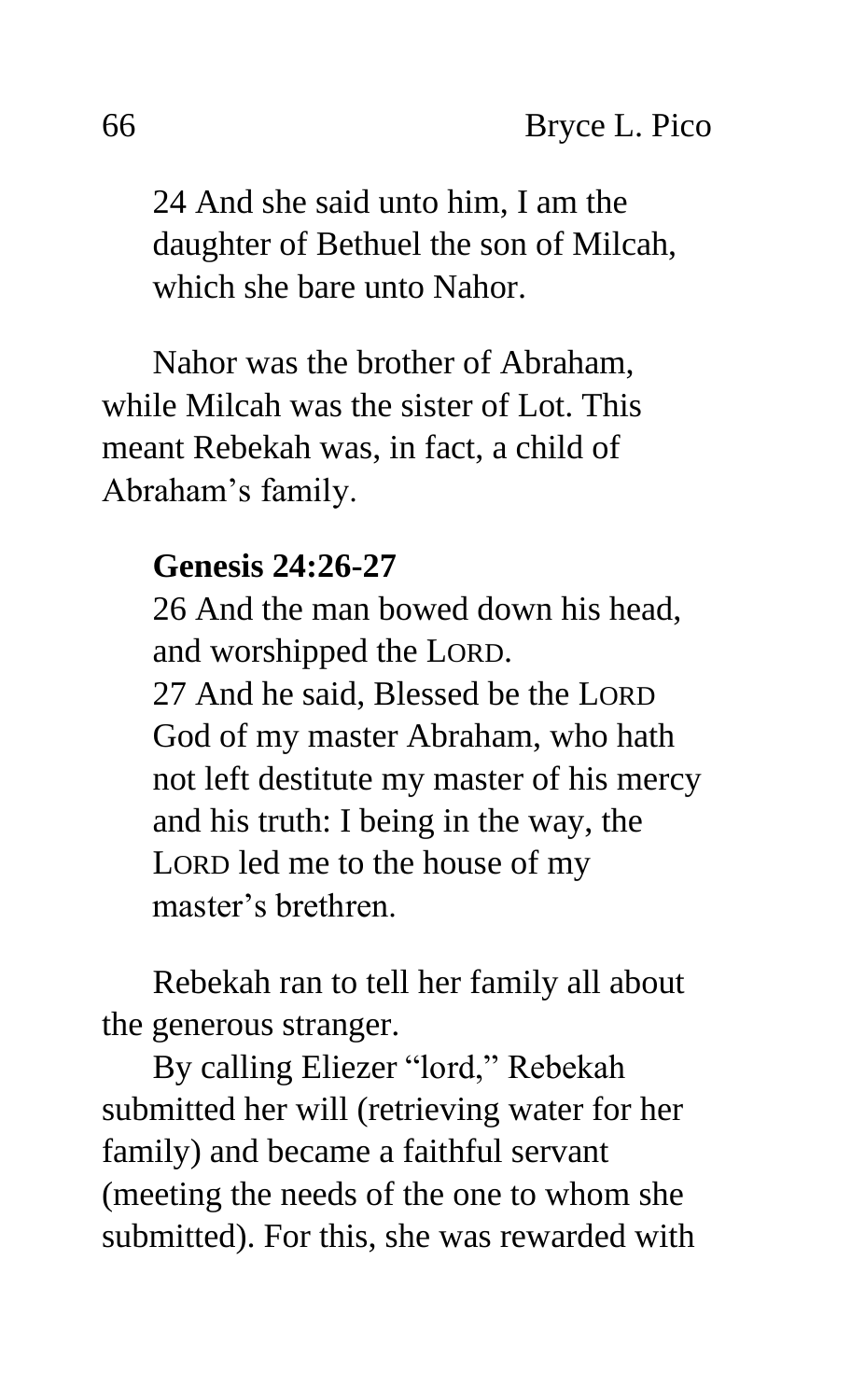a small sample of what Eliezer's master offered. In becoming the bride of Abraham's son, Rebekah joined in Isaac's inheritance.

Another story from Genesis illustrates obedience to a lord, but without the positive results one would typically expect from confession and profession.

When King Nimrod's subjects began building the Tower of Babel, "the whole earth was of one language, and of one speech (*dabar*)" (Genesis 11:1). Their creative power did not restrain them from potentially reaching great heights.

## **Genesis 11:6**

6 And the LORD said, Behold, the people is one, and they have all one language; and this they begin to do: and now nothing will be restrained from them, which they have imagined to do.

They worked well together and communicated their ideas effectively because they were picturing the same things and saying the same words as their lord and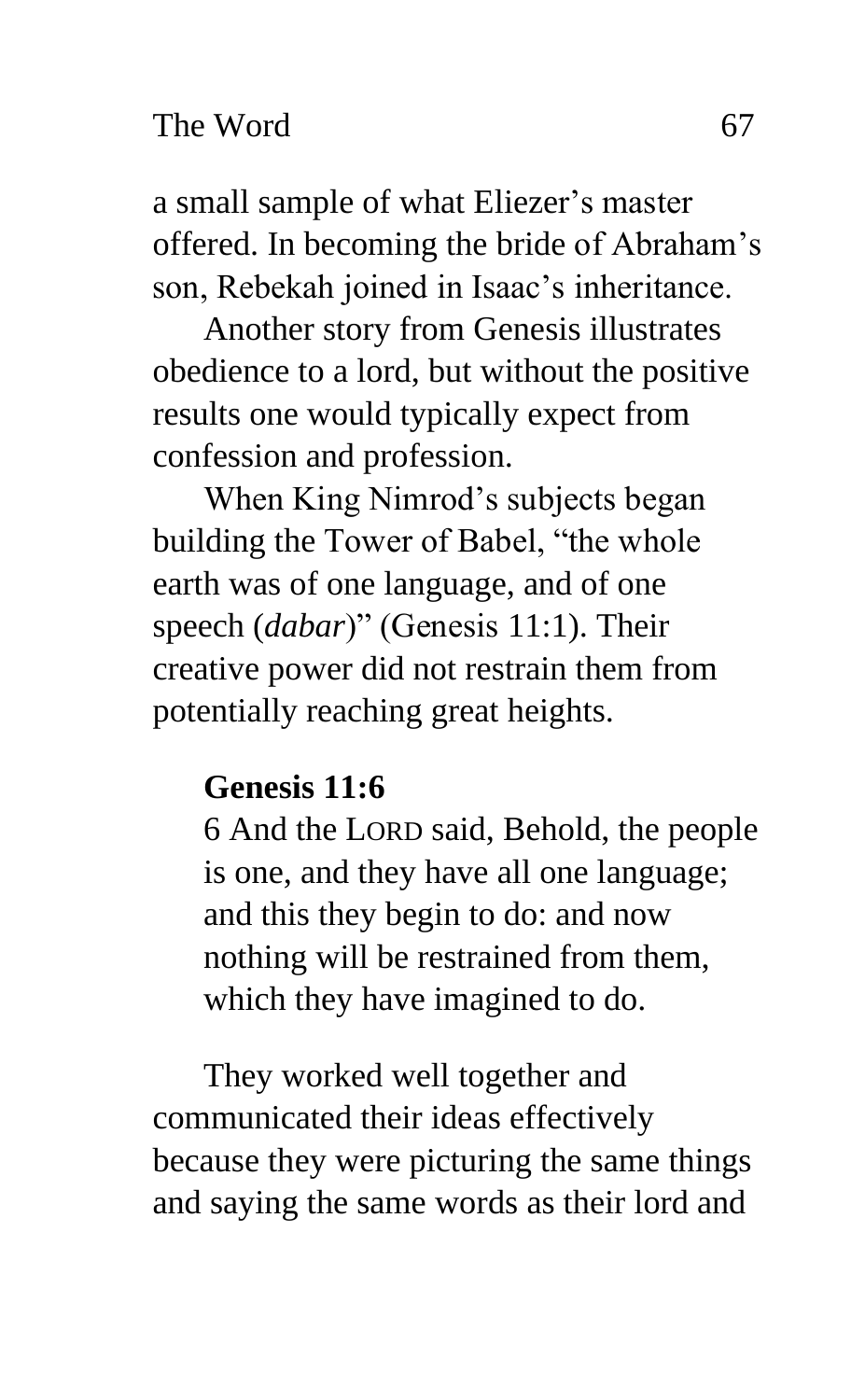king. Unfortunately, for the Babylonians, they were not saying the same thing as God – the ultimate Lord.

In the wake of the Great Flood, God again blessed mankind, charging Noah and his family with reordering the world out of chaos.

#### **Genesis 9:1**

1 And God blessed Noah and his sons, and said unto them, Be fruitful, and multiply, and replenish the earth.

#### **Genesis 9:7**

7 And you, be ye fruitful, and multiply; bring forth abundantly in the earth, and multiply therein.

By the time of the Tower, Nimrod's kingdom had become a great city with many people living in one place. Instead of spreading outward and fulfilling God's will to restore the earth, they were building upward for their own sake.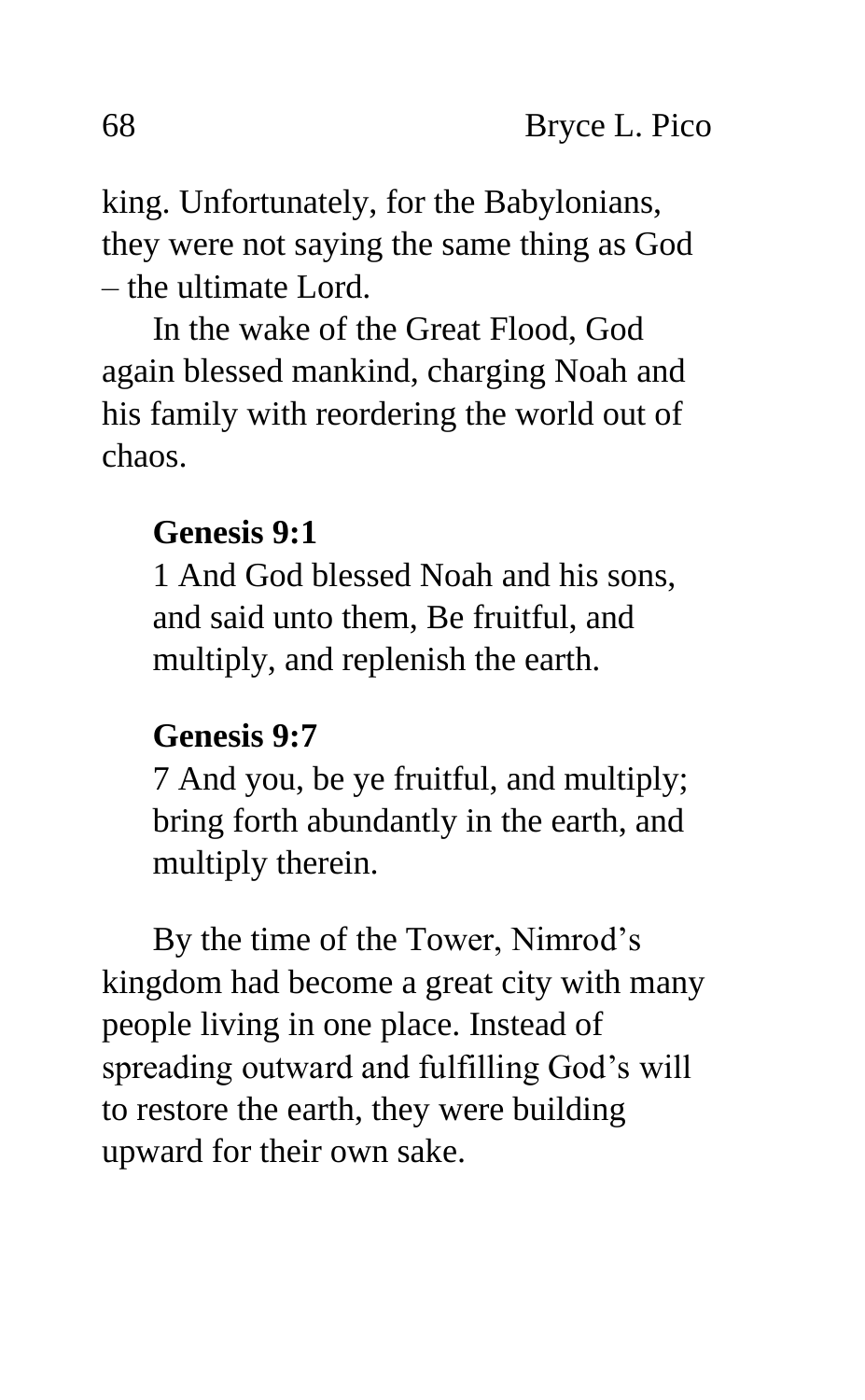They broke agreement with God, refused to do as He said, and attempted to be great on their own.

# **Genesis 11:4**

4 And they said, Go to, let us build us a city and a tower, whose top may reach unto heaven; and let us make us a name, lest we be scattered abroad upon the face of the whole earth.

They had exchanged God's glory for their own, frustrating the will of God. In response to pride, God allowed them to become confused through the inability to communicate and say the same things as each other.

# **Genesis 11:7-8**

7 Go to, let us go down, and there confound their language, that they may not understand one another's speech. 8 So the Lord scattered them abroad from thence upon the face of all the earth: and they left off to build the city.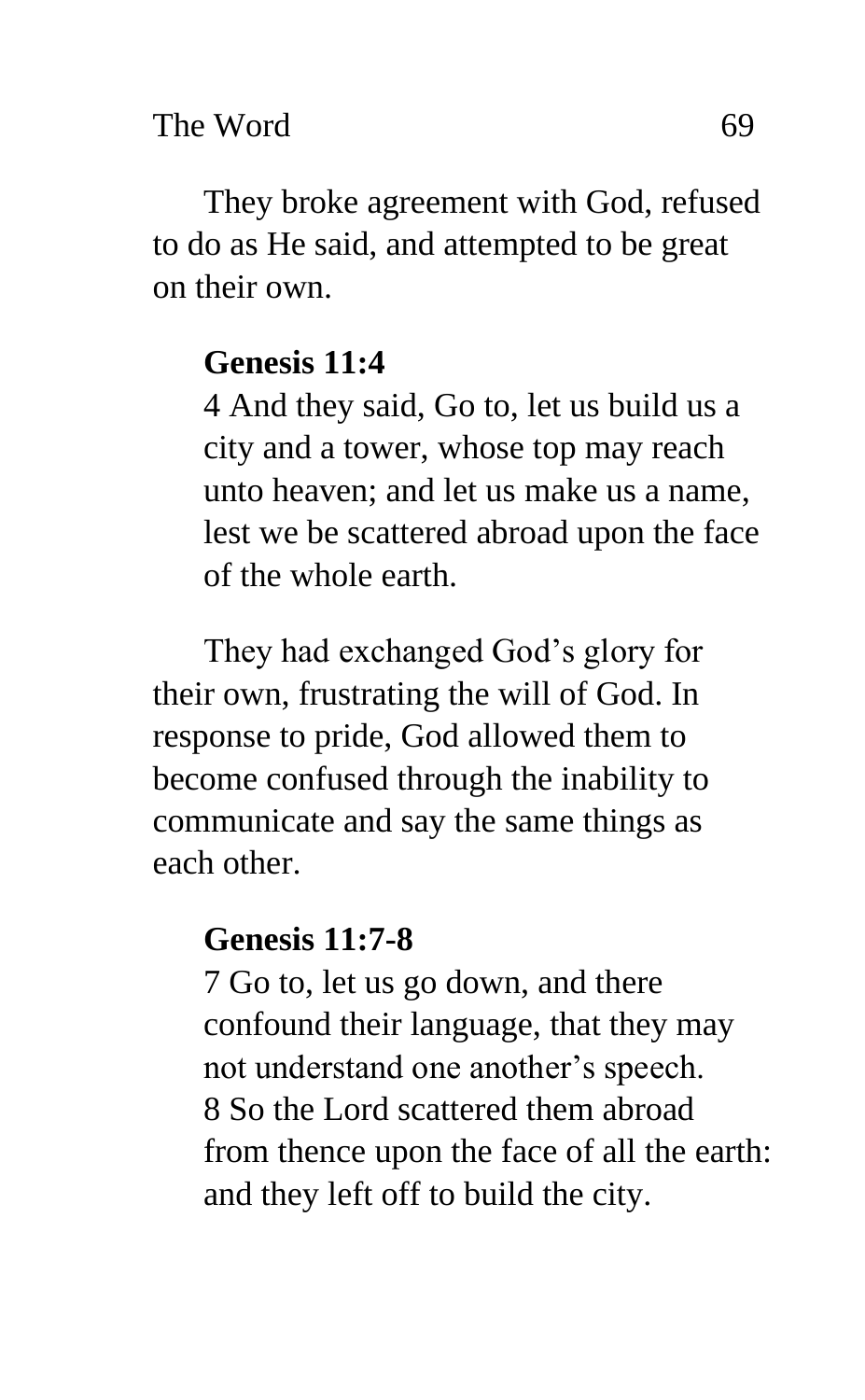You see, rebellion typically leads to more rebellion. They could no longer be in agreement with their words and say the same things as their king. Once they no longer had a shared vision or mission, everything stopped, and everyone went his own way.

#### **James 3:16**

16 For where envying and strife is, there is confusion and every evil work.

While, in a worldly sense, it is profitable to do and say as one's master would, it is more important that we say the same things as God if we want His will to come to pass. The Babylonians paid a steep price for their poor confession and profession.

But this was not the first time someone had chosen to agree with someone other than God.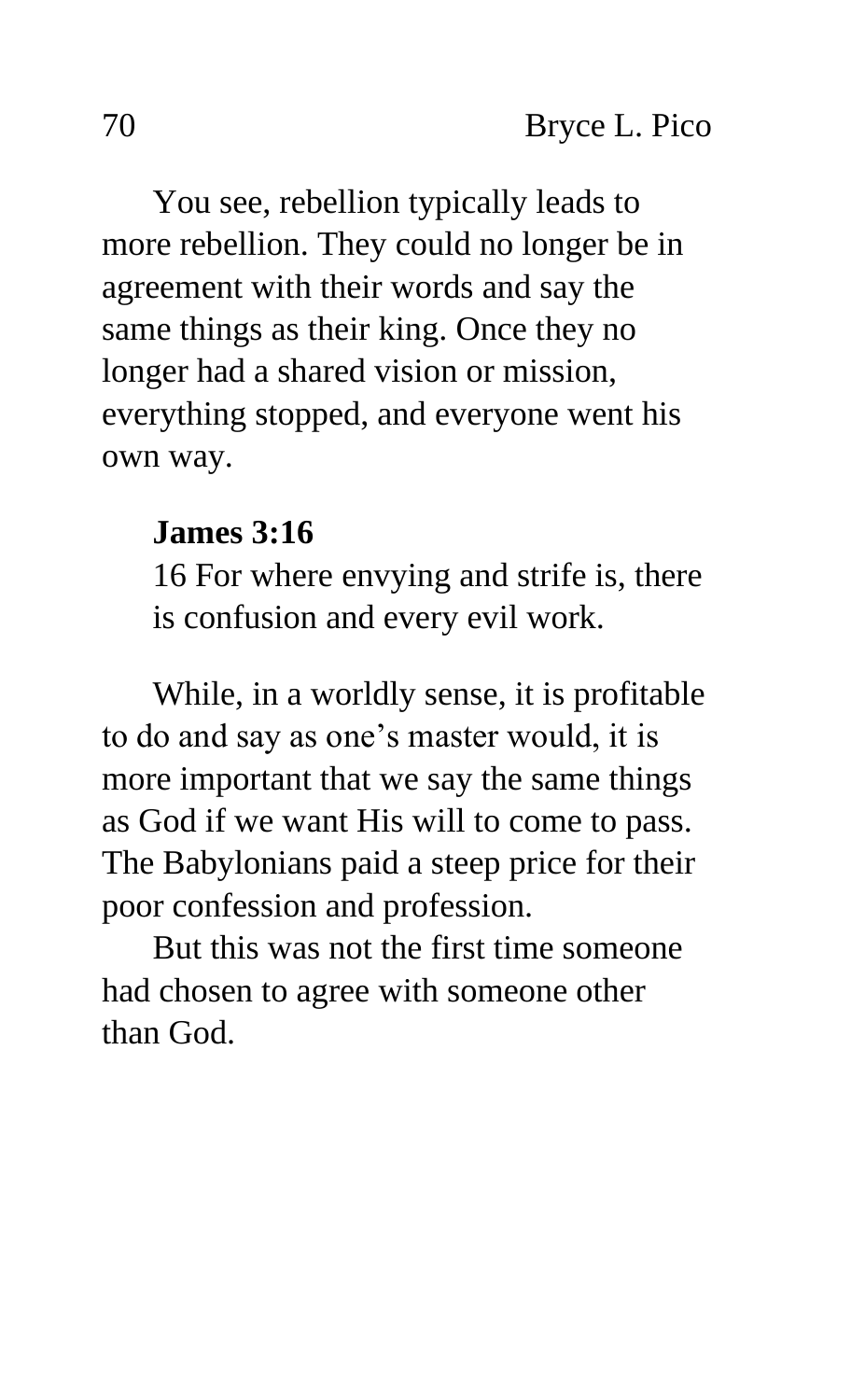# **Chapter 8 Doubting the Word**

*For Adam was first formed, then Eve. And Adam was not deceived, but the woman being deceived was in the transgression. - 1 Timothy 2:13-14* 

After God had placed mankind in the garden, giving them authority to rule and seed to sow, he set boundaries for their behavior and tested their allegiance.

#### **Genesis 2:16-17**

16 And the Lord God commanded the man, saying, Of every tree of the garden thou mayest freely eat:

17 But of the tree of the knowledge of good and evil, thou shalt not eat of it: for in the day that thou eatest thereof thou shalt surely die.

In the third chapter of Genesis, we see Satan challenge God's authority. Too weak to wage a frontal attack against God Himself, he instead attempts to crack the image of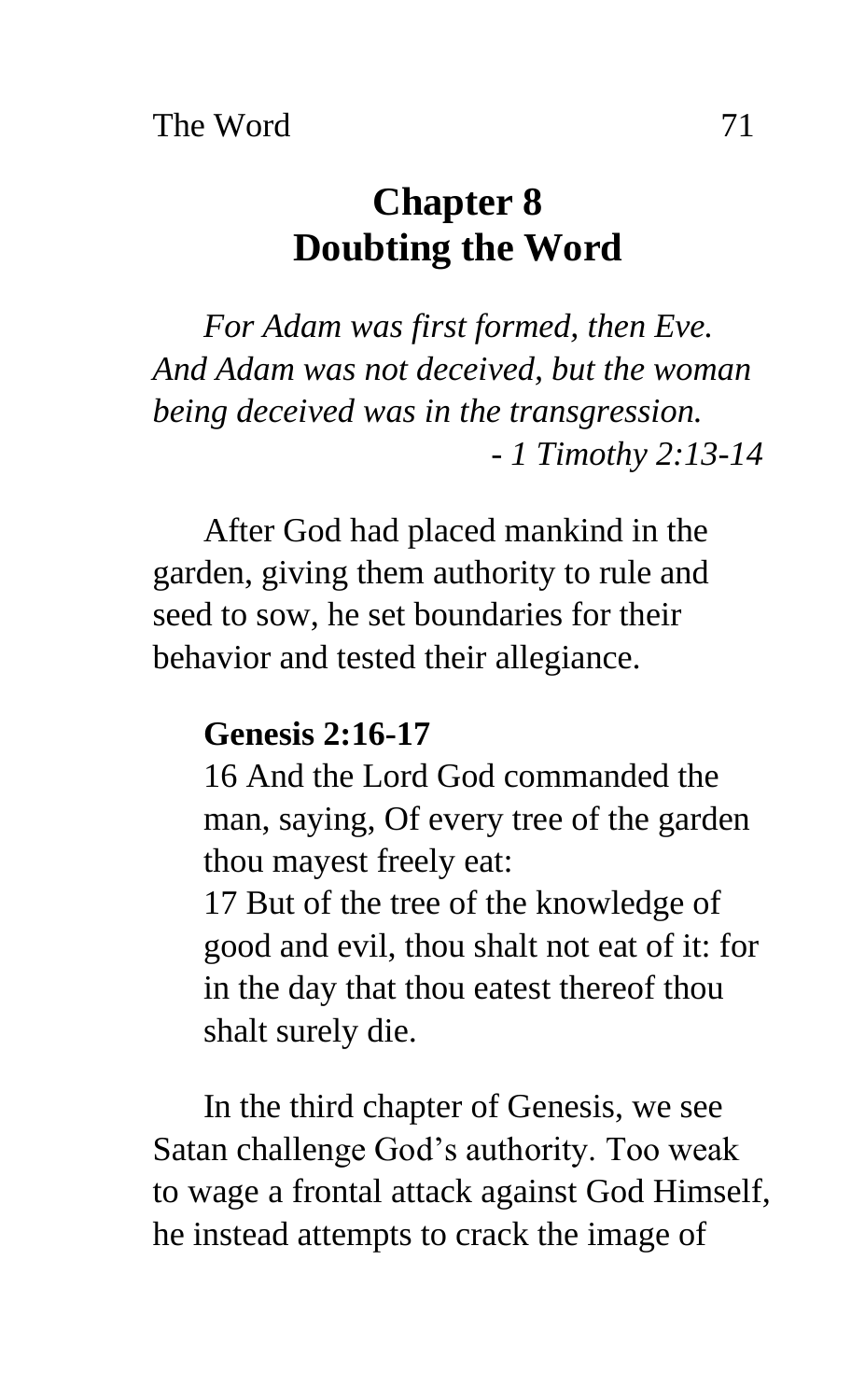God by going after mankind. Taking the form of a serpent (a creature over whom man and woman were to have dominion), the enemy attempts to deceive the woman by sowing confusion.

#### **Genesis 3:1**

1 Now the serpent was more (subtle) than any beast of the field which the Lord God had made. And he said unto the woman, Yea, hath God said, Ye shall not eat of every tree of the garden?

Notice, Satan did not outright challenge the woman to eat of the forbidden fruit. He went after the thing that held Creation together: God's Word. By asking "hath God said," the deceiver put a seed of doubt in the mind of someone who had never known God to be anything but good. In her response, we see confusion take root.

#### **Genesis 3:2-3**

2 And the woman said unto the serpent, We may eat of the fruit of the trees of the garden: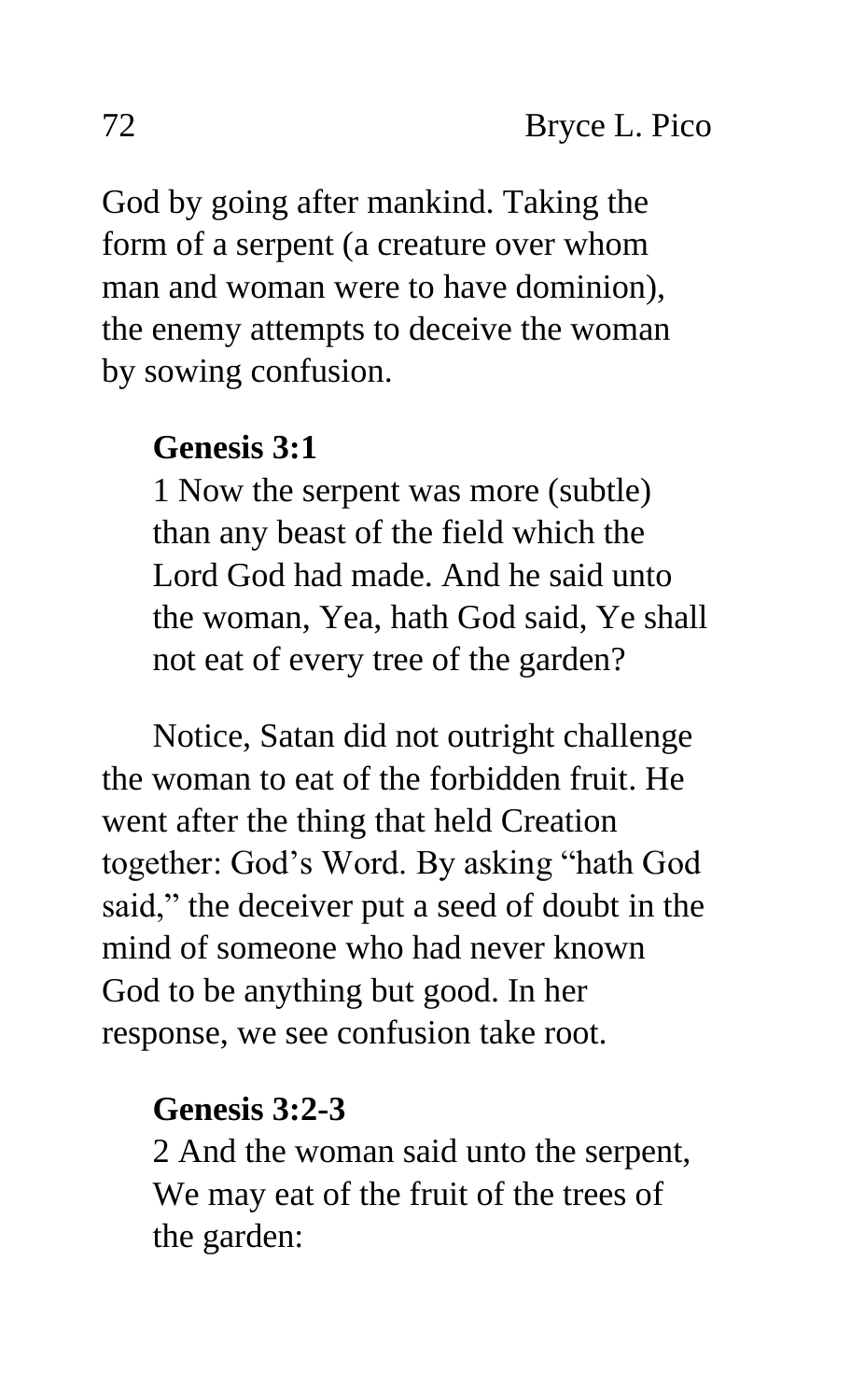3 But of the fruit of the tree which is in the midst of the garden, God hath said, Ye shall not eat of it, neither shall ye touch it, lest ye die.

The man and woman had never thought to question God's Word. The serpent made them think about what God said, exposed their uncertainty, and took advantage.

## **Genesis 3:4-5**

4 And the serpent said unto the woman, Ye shall not surely die:

5 For God doth know that in the day ye eat thereof, then your eyes shall be opened, and ye shall be as gods, knowing good and evil.

Now, the man and woman had an alternative "word" to consider. God made them and gave them authority over all He created. Up to that point, God had not done anything to make them think anything other than good things about Him. But according to the serpent, God was withholding something from them. Although God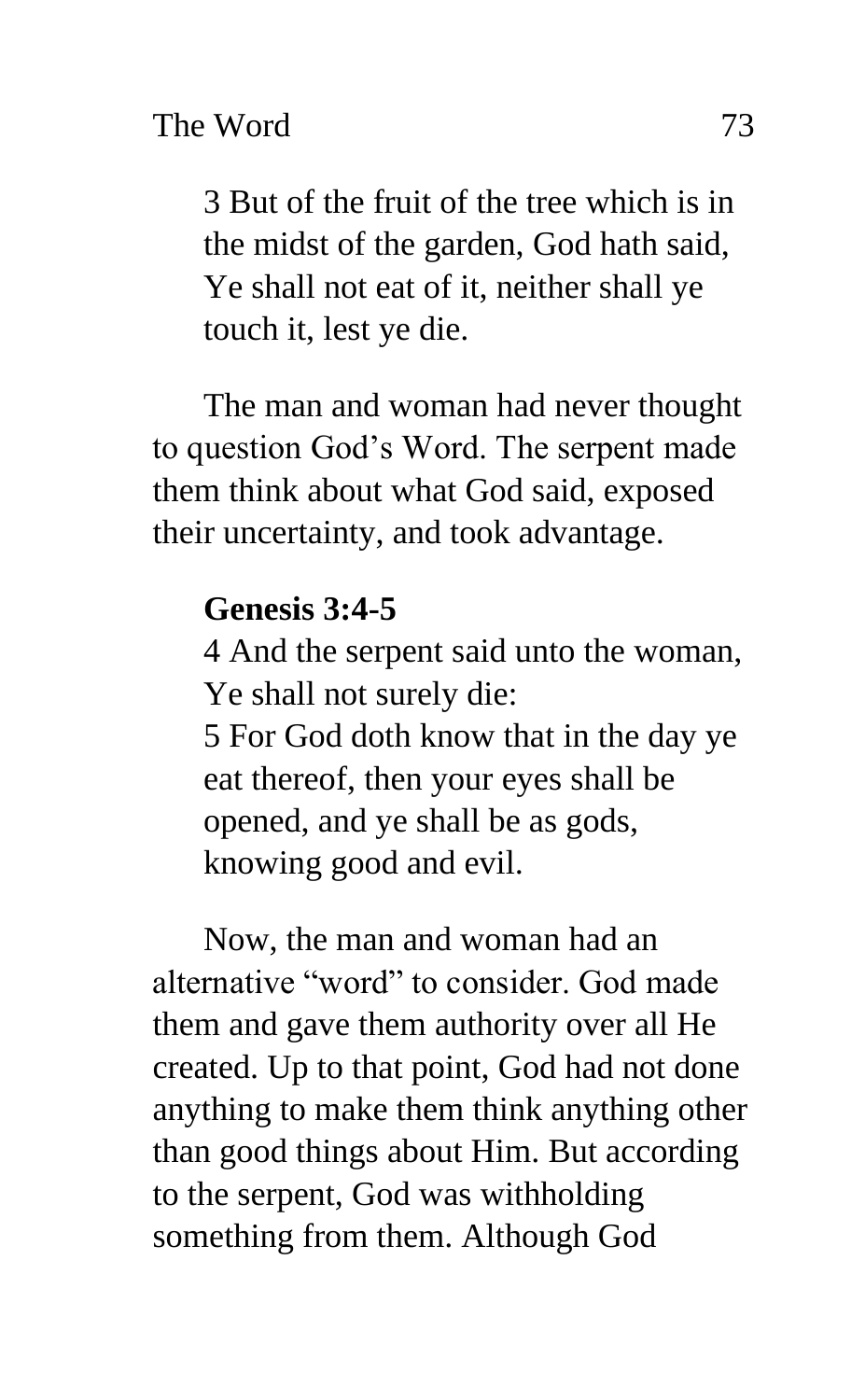established Himself as their provider, Satan (as the serpent) sowed the thought that they could become god-like by circumventing His gracious provision and *take* from His tree.

The evil spirit of Satan inserted itself into the lives of mankind by offering the man and woman an essential part of his own nature – pride.

#### **Genesis 3:6**

6 And when the woman saw that the tree was good for food, and that it was pleasant to the eyes, and a tree to be desired to make one wise, she took of the fruit thereof, and did eat, and gave also unto her husband with her; and he did eat.

By falling prey to the first temptation, the first couple set the course for future generations. Satan does not have any new tricks. The same tactics he used in the garden work against us today.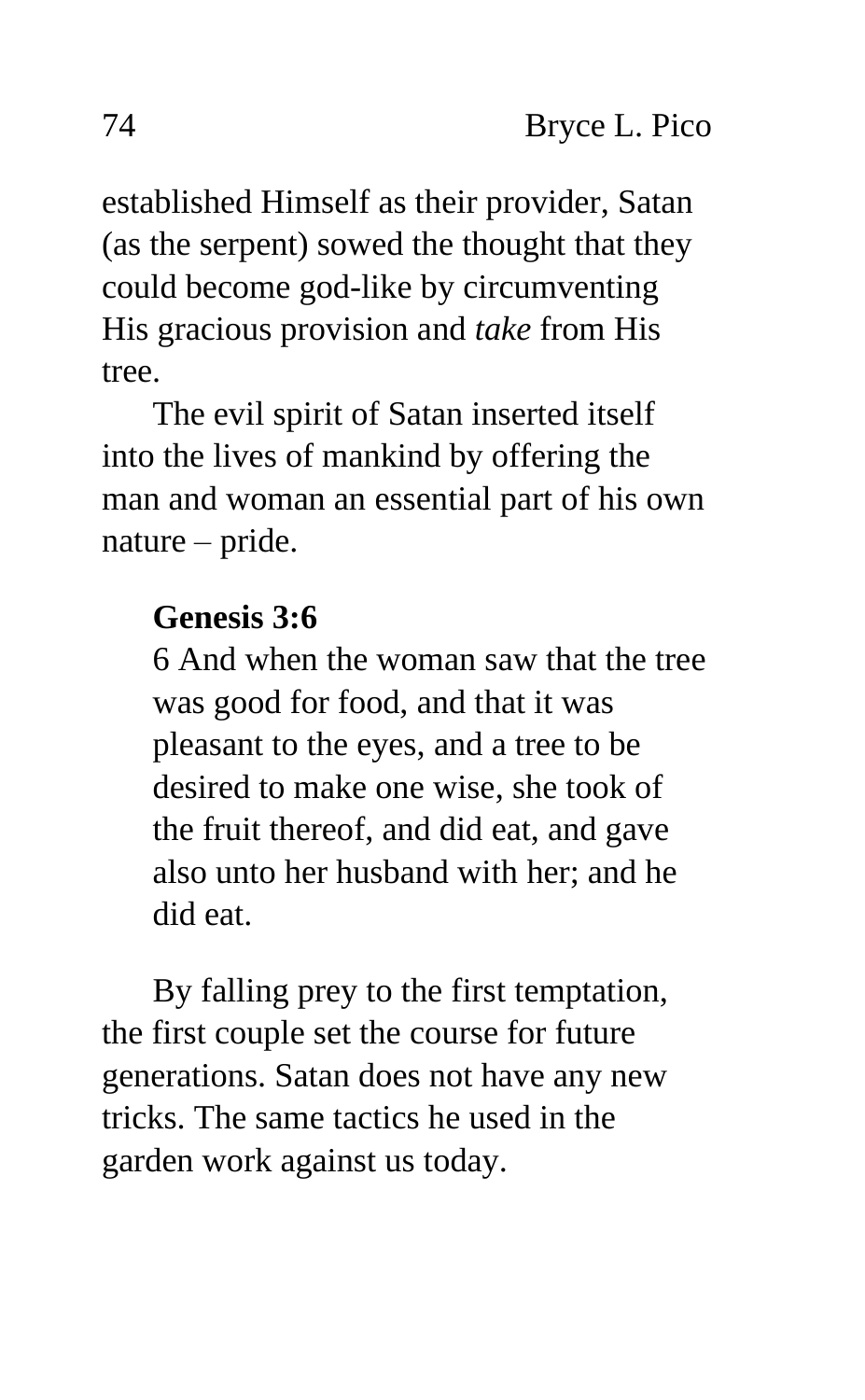# **1 John 2:16**

16 For all that is in the world, the lust of the flesh, and the lust of the eyes, and the pride of life, is not of the Father, but is of the world.

The Word comes from God and should set the boundaries of our daily lives. When we allow the word of another to take the place of God's Word, pride rises up in us. We take the opportunity to choose an alternative rather than submit ourselves to the structuring order of things.

It is at that point we come into rebellion against God, reject His provision, and are then obligated to provide for ourselves. For the man and the woman in the garden, the harvest of their rebellion revealed itself immediately.

## **Genesis 3:7**

7 And the eyes of them both were opened, and they knew that they were naked; and they sewed fig leaves together, and made themselves aprons.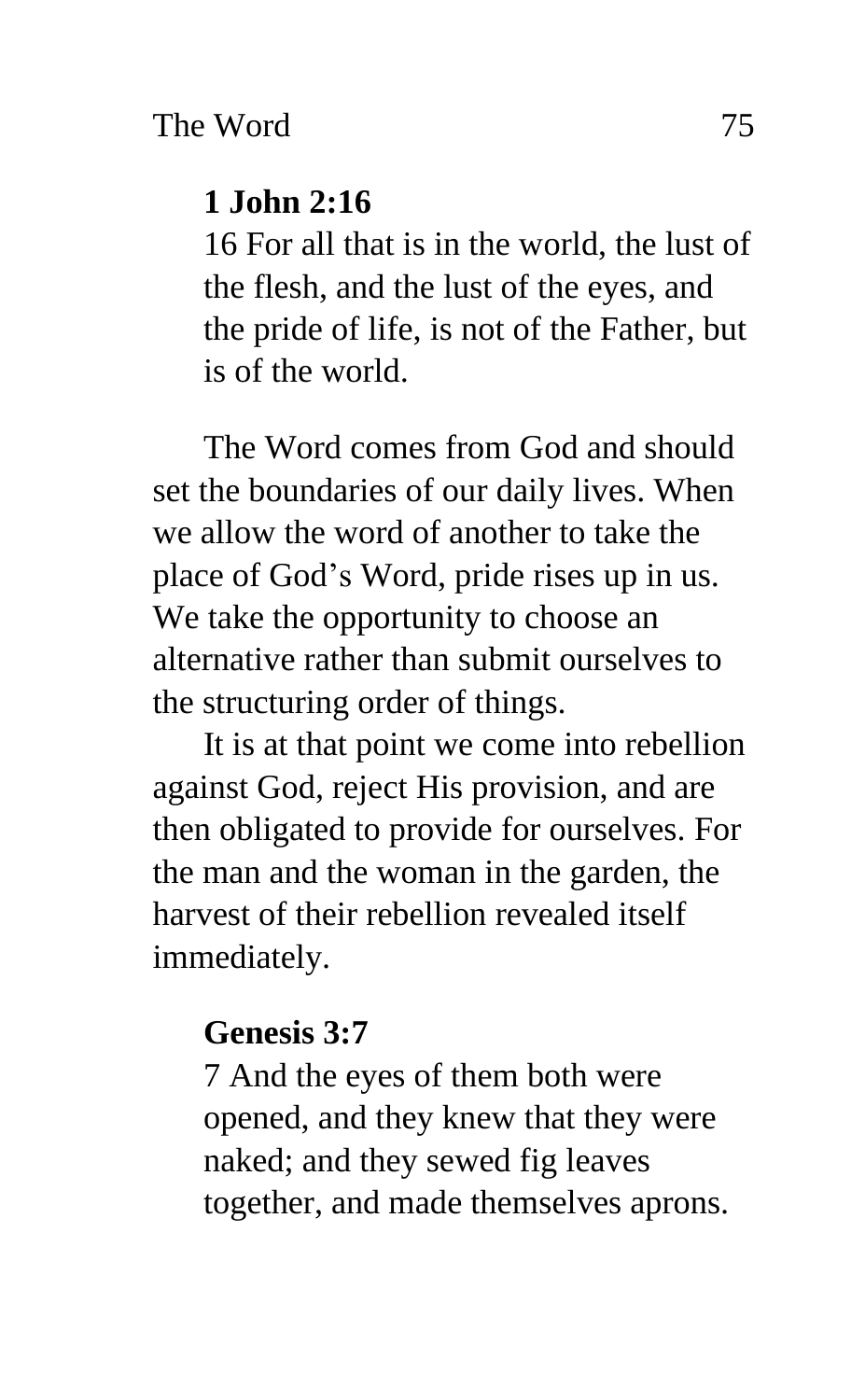While under the authority of God's Word, they remained innocent and whole. The man and the woman were connected to God intimately, knowing themselves only through Him and in His ways. They were exposed – self-aware and independent. Man and woman were spiritually dead and separated from God.

## **Genesis 3:9-11**

9 And the Lord God called unto Adam, and said unto him, Where art thou? 10 And he said, I heard thy voice in the garden, and I was afraid, because I was naked; and I hid myself.

11 And he said, Who told thee that thou wast naked? Hast thou eaten of the tree, whereof I commanded thee that thou shouldest not eat?

When God entered the garden, seeking His children, He found them hiding. This was not because God did not know where they were. He was giving them an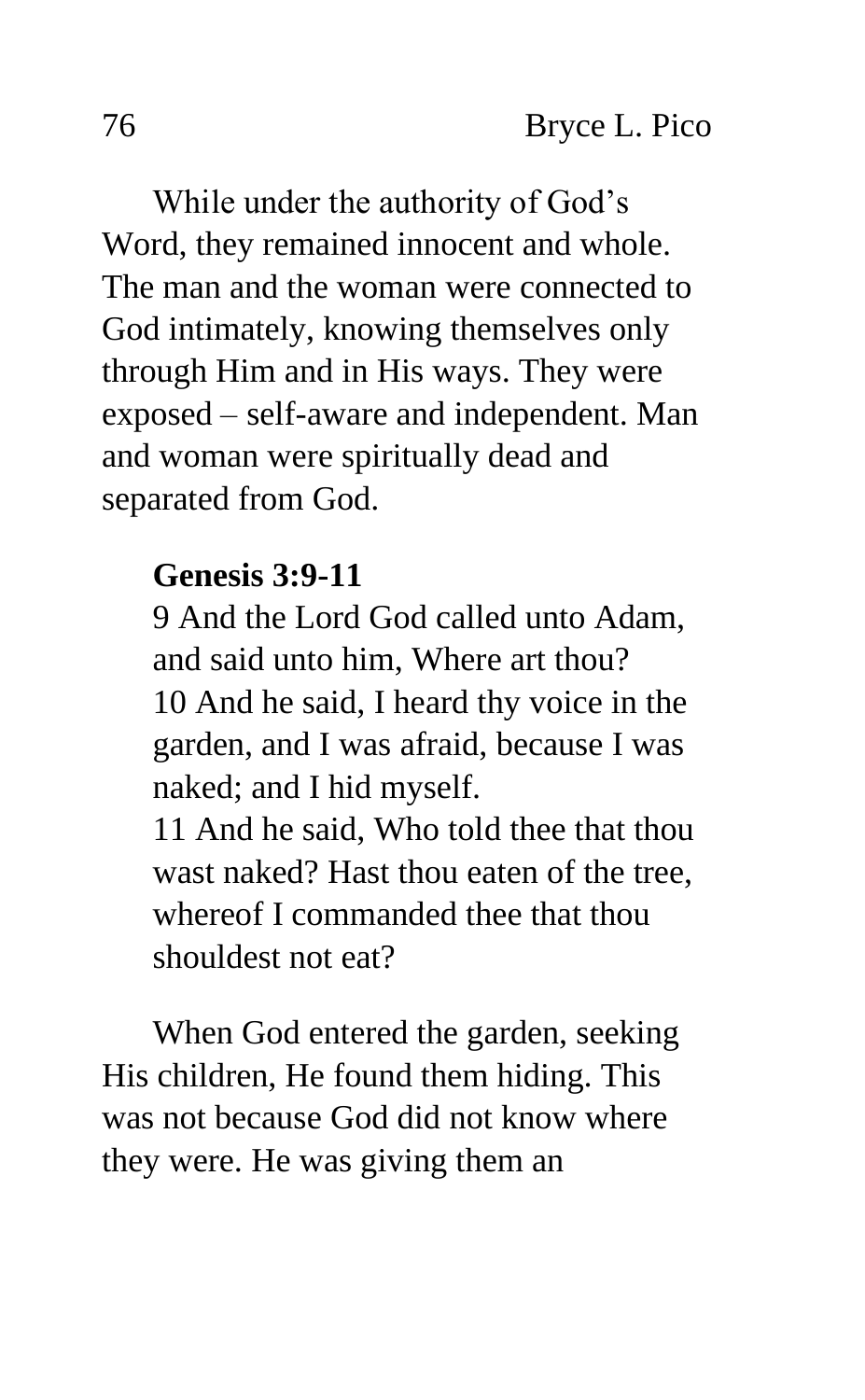opportunity for repentance. Sadly, both the man and woman failed in their responses.

# **Genesis 3:12-13**

12 And the man said, The woman whom thou gavest to be with me, she gave me of the tree, and I did eat. 13 And the Lord God said unto the woman, What is this that thou hast done? And the woman said, The serpent beguiled me, and I did eat.

God then pronounced the curse over mankind, informing them of the consequences of their actions.

# **Genesis 3:16-17**

16 Unto the woman he said, I will greatly multiply thy sorrow and thy conception; in sorrow thou shalt bring forth children; and thy desire shall be to thy husband, and he shall rule over thee. 17 And unto Adam he said, Because thou hast hearkened unto the voice of thy wife, and hast eaten of the tree, of which I commanded thee, saying, Thou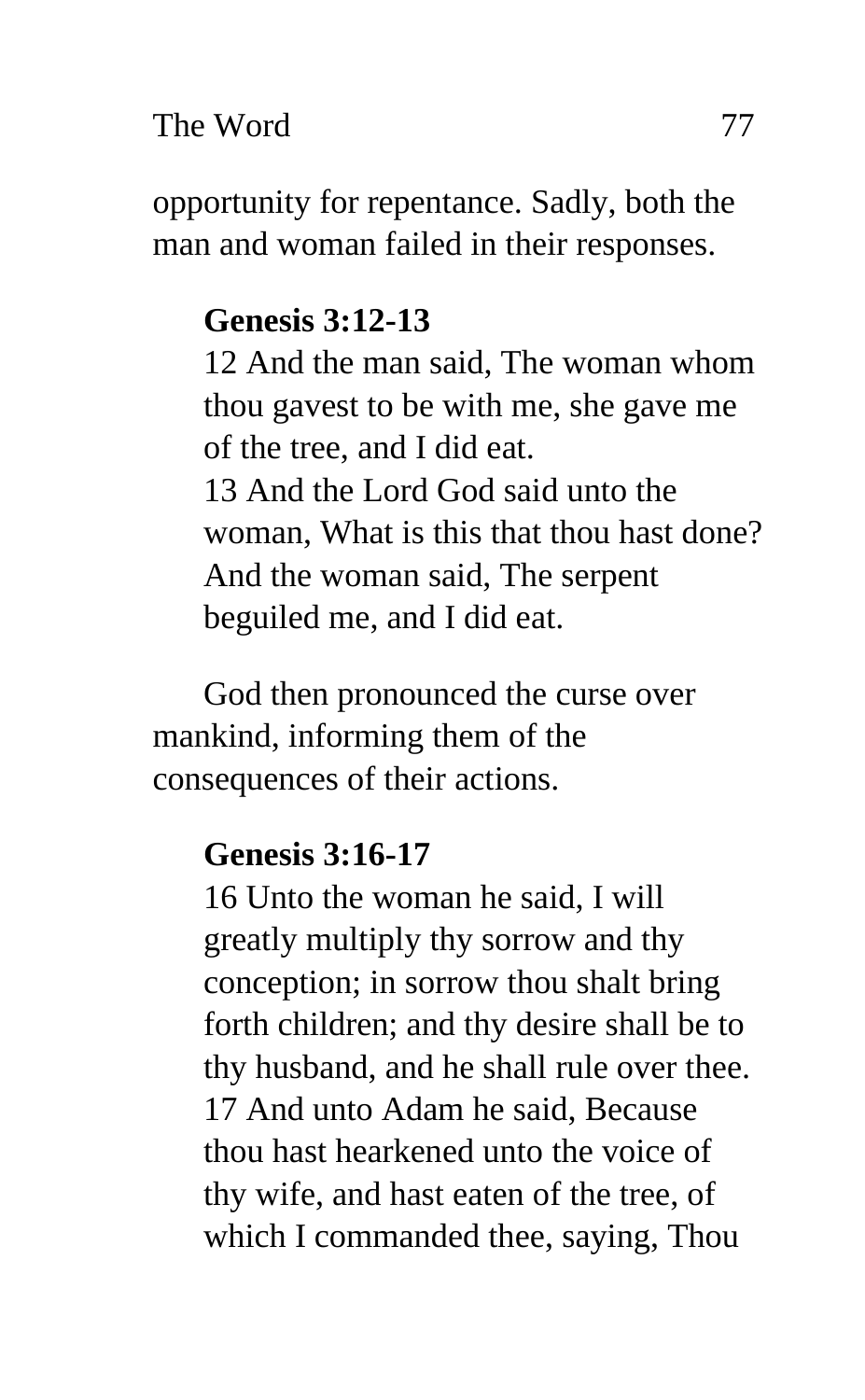shalt not eat of it: cursed is the ground for thy sake; in sorrow shalt thou eat of it all the days of thy life;

Separated spiritually from God and His Word, having aligned with the word of Satan, man and woman were no longer able to freely receive from their Creator.

Their pride would breed jealousy and suspicion. Confusion brought about envy. The man's first act under the curse – an evil work – created strife between himself and his wife.

#### **Genesis 3:20**

20 And Adam called his wife's name Eve; because she was the mother of all living.

No longer equals – *iysh* and *ishshah* – the man and woman became rivals. By naming her as he did the animals, Adam sought to define the woman's character.

Trust had been broken between the man and the woman, and between mankind and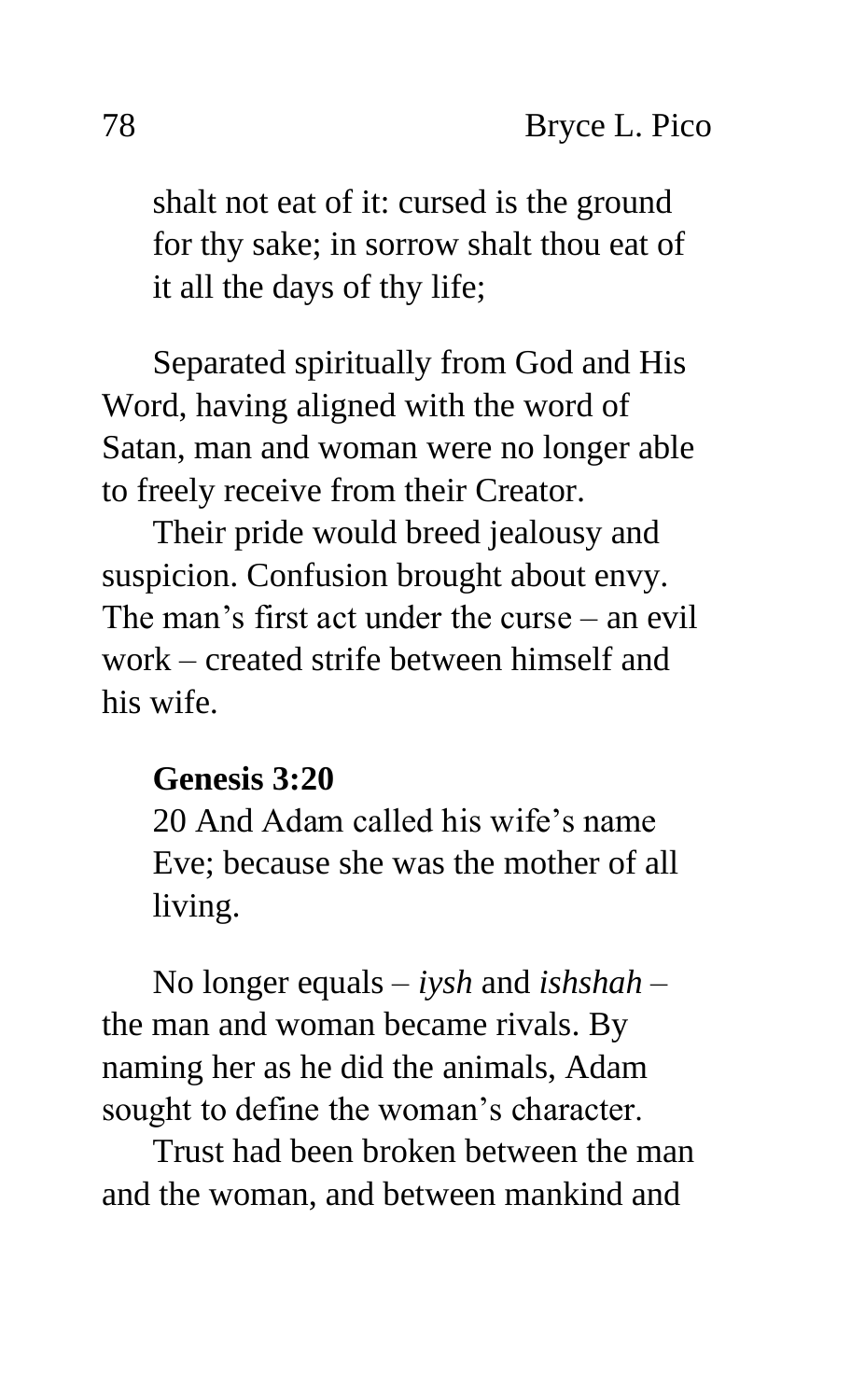God. Their world – God's perfectly structured world – was out of order.

Before pronouncing the curse on man and woman, God turned to the serpent, pronouncing a curse over it, and over the spirit that had used it to bring mankind into ruin.

### **Genesis 3:14**

14 And the Lord God said unto the serpent, Because thou hast done this, thou art cursed above all cattle, and above every beast of the field; upon thy belly shalt thou go, and dust shalt thou eat all the days of thy life:

15 And I will put enmity between thee and the woman, and between thy seed and her seed; it shall bruise thy head, and thou shalt bruise his heel.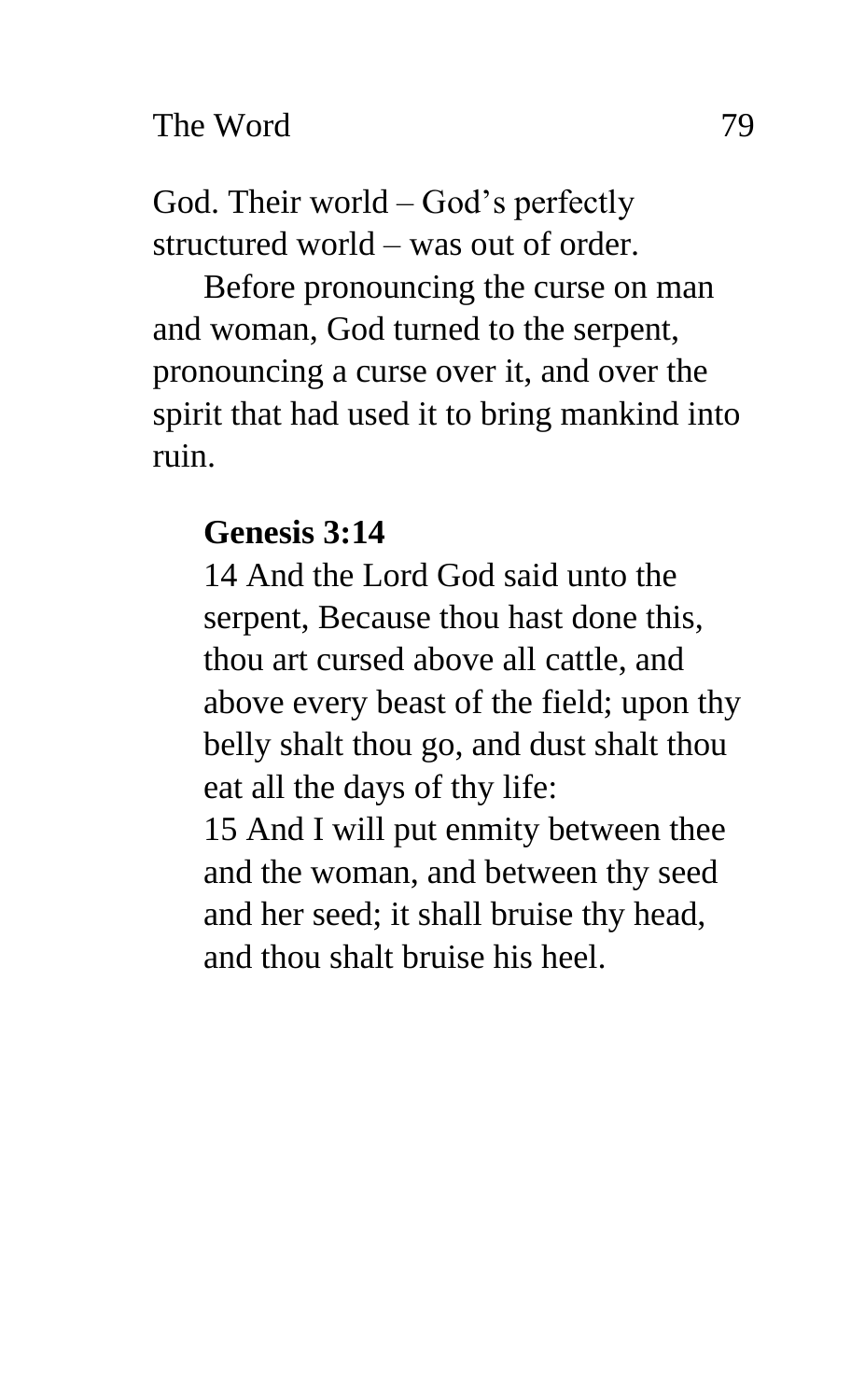# **Chapter 9 The Word of the Father**

*My son, hear the instruction of thy father, and forsake not the law of thy mother: For they shall be an ornament of grace unto thy head, and chains about thy neck.*

*- Proverbs 1:8-9*

Kids often play "make believe" to see themselves as movie stars, famous athletes, wizards, pirates, or princesses. Even though children may be in a real setting, they are projecting inner images into their play. They, in a sense, are creating a new reality – even if it's only temporary.

When I was a young boy, I was fascinated with sports. Football, baseball, and basketball were my passions. After watching the television broadcast of a game, I would immediately grab a ball, run outside, and re-enact what I had seen. Over time, I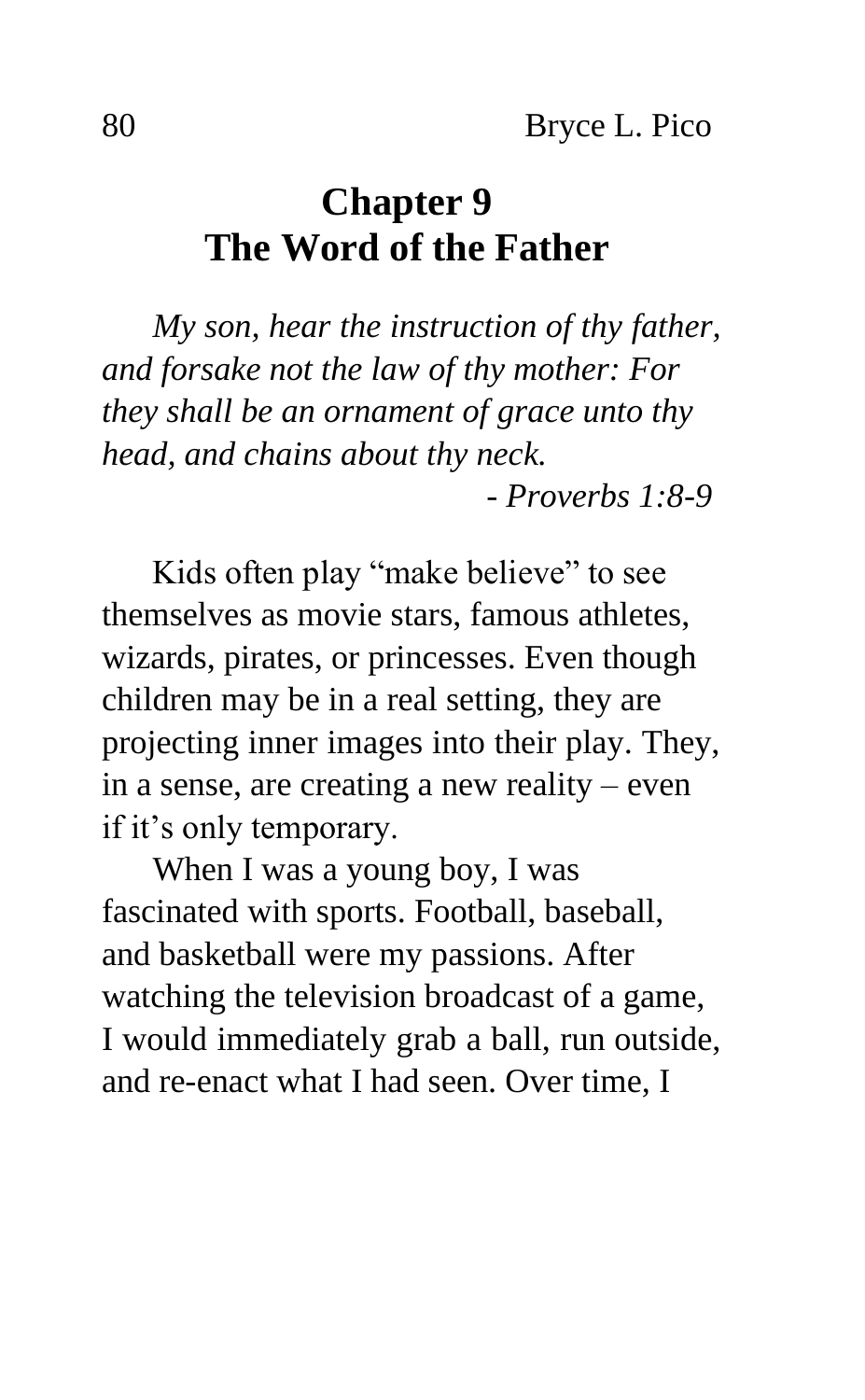began to play my own games, pretending to be real players.

As I grasped the rules of the games and read more about the various teams and leagues in newspapers, magazines, and books, I began to play out whole seasons in my backyard, carefully keeping standings and statistics for each league, team, and player. (At this point, I should mention that I was an only child with few friends). These seasons would even include night games (played under street lights). Whether it was sunny, rainy, snowy, or downright frigid, I was going to play.

For example, when playing football alone, my need to accurately portray what I saw in my imagination meant I had to run while avoiding invisible defenders, throw passes to myself, kick field goals over clothesline posts, and even keep time with a digital watch. I also fell down and ended plays with tackles (or sometimes a fumble). These games typically resulted in grass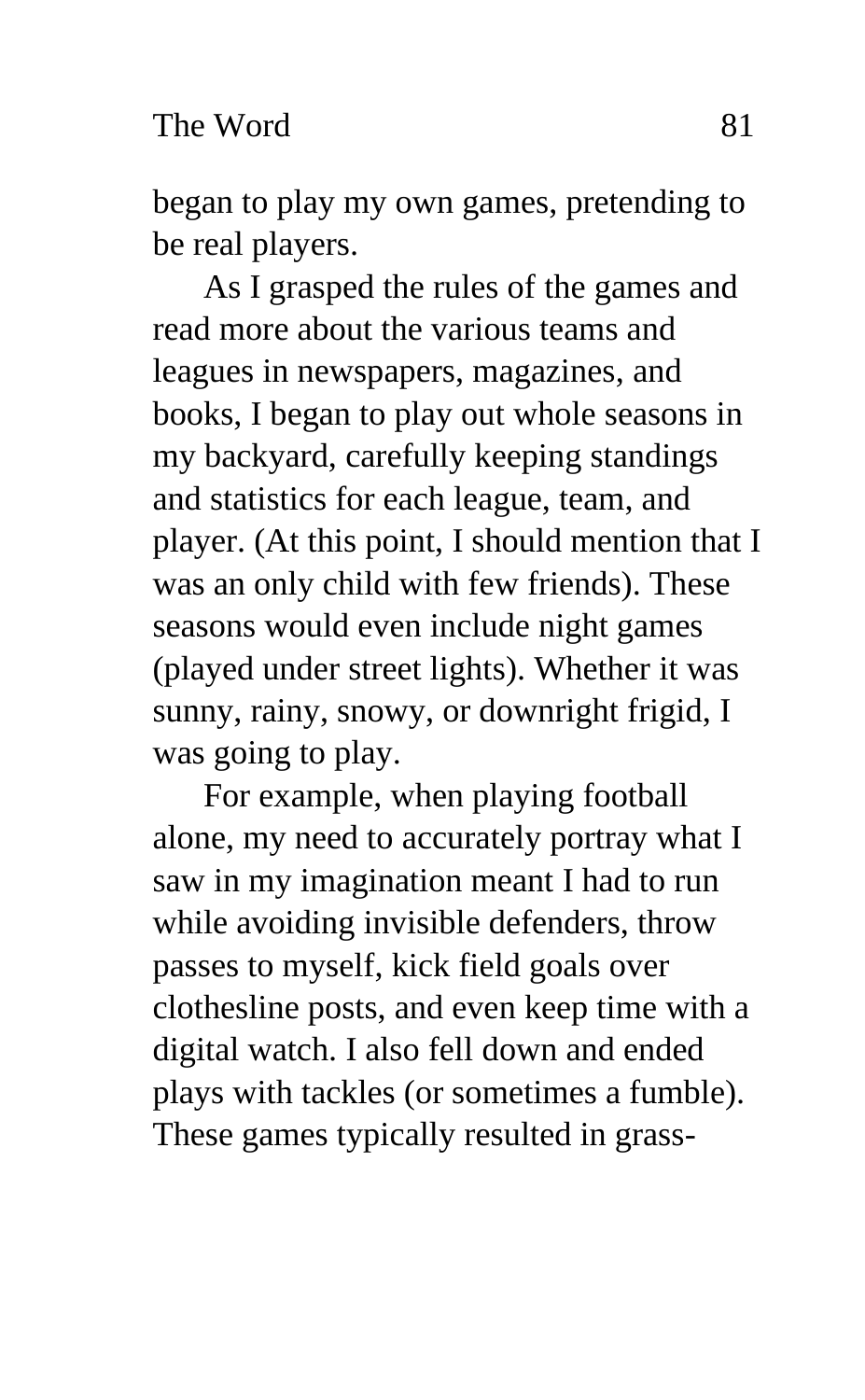stained jeans, scraped knees, and torn coats, much to my parents' frustration.

One Christmas, I received an overflow of football-related gifts. My parents gave me an official leather ball and kicking tee, along with a bunch of apparel related to my favorite team. There was a replica uniform (helmet, jersey, and pants), a team stocking cap, and a satin jacket in team colors (purple with gold stripes running down the sleeves). You can imagine how excited I was and how often I wore the uniform (all of it) to play my re-enacted seasons.

There was an unseasonably warm spell later that winter and much of the snow and ice had melted away. That Saturday, my mom was at work which left me to be parented by my dad. My dad was a good and kind man, but I knew that I only had one chance to follow his directions or there were going to be consequences. In our house (or at least with me) his word provided structure – and it was final authority.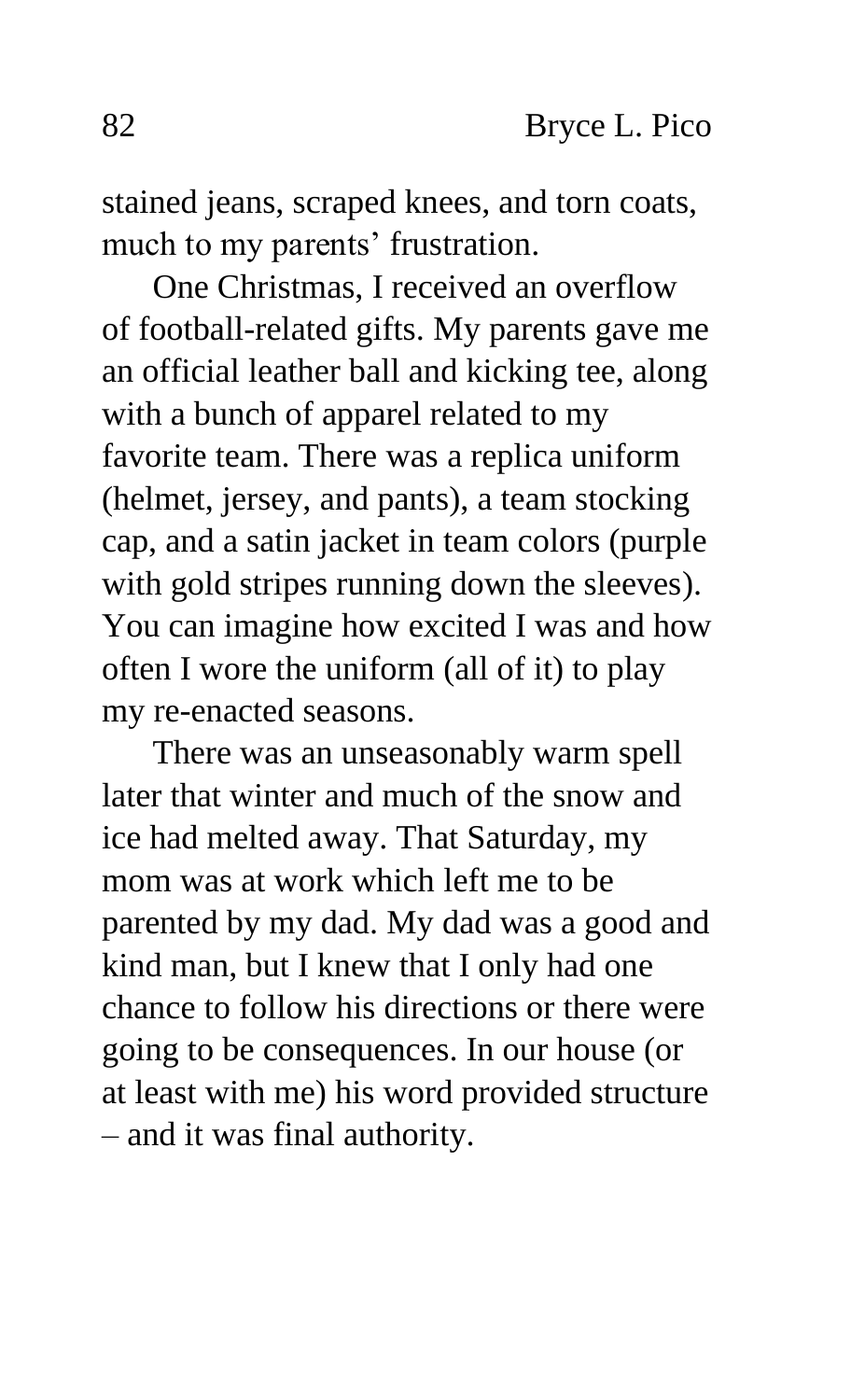Watching the temperature creep toward 50 degrees that afternoon, I asked to go outside and play football in my new satin jacket. My dad, seeing the mud outside, didn't think that would be a good idea (knowing my rough-and-tumble play). Dad told me that he didn't want my new jacket torn or stained, but I promised him I wouldn't fall down in the mud. I gave him *my word* that I would honor *his word*.

Not allowed to hit the ground, I had to get creative. Professional football isn't twohand touch, after all. I noticed there were still some sizable patches of snow on the ground. I figured that if I was "tackled" in the snow, my jacket would only get wet. The snow was relatively clean and my clothes would likely be dry by the time I went back inside.

Unfortunately, my plan was not foolproof. About 10 minutes into playing, I fell down on a patch of snow thinking I had outsmarted my dad. What I didn't know was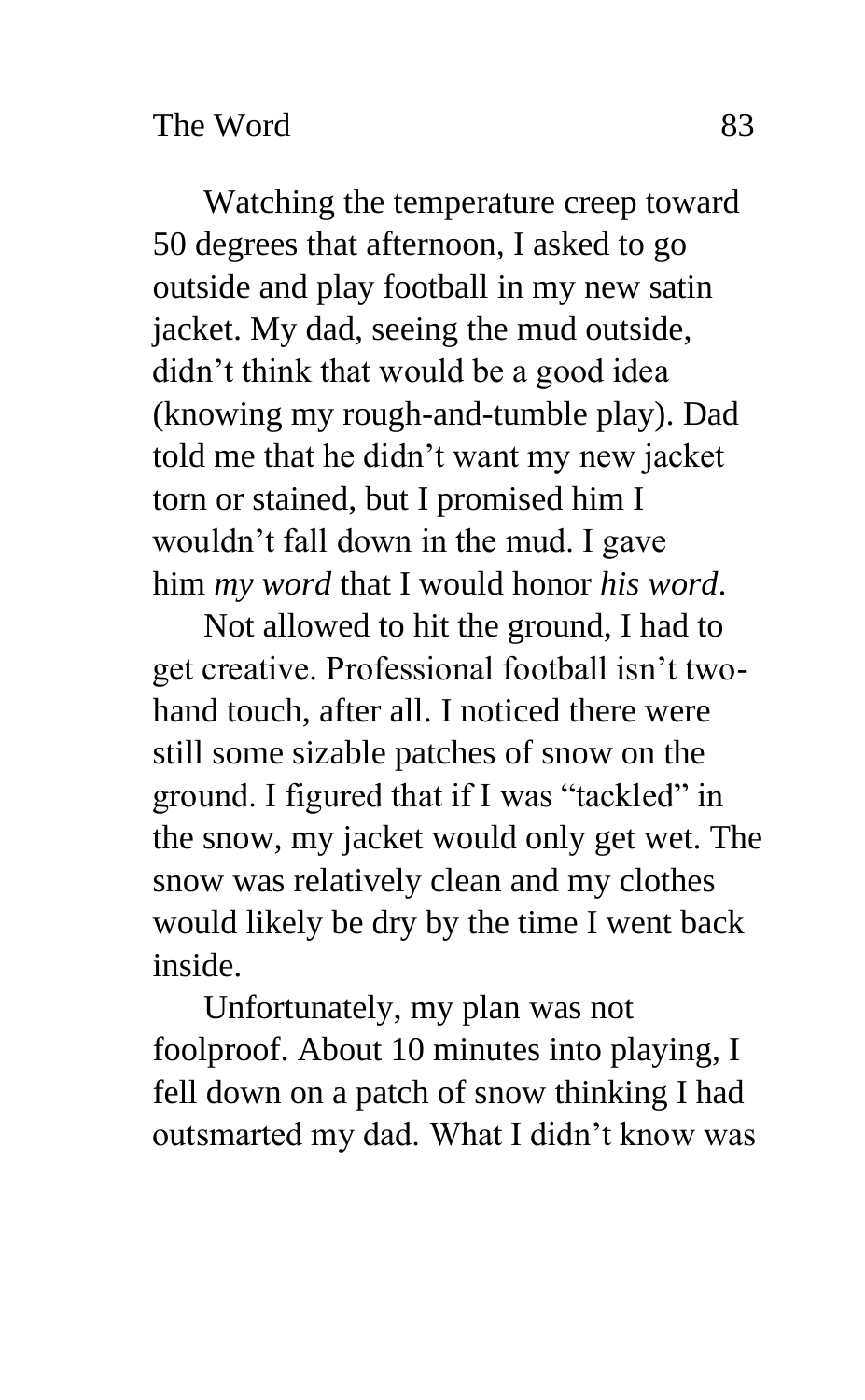my neighbors' schnauzer had left an unpleasant surprise on the lawn just before the last snowfall – and I discovered it with my left elbow.

Now, it would have been one thing if I had disobeyed my dad and fallen in mud (which could have been washed out). But after soiling my new jacket with dog doo, I knew things would not go well for me.

Though he was angry about what I had done, my dad didn't dole out the discipline I expected. Instead, I had to live with the consequences of my actions: My snazzy satin football jacket – that I had owned less than a month – was totally ruined.

My father warned me of consequences if I did not avoid a certain act. While not doubting that he was right, I chose not to obey him. By going against his word, I was then relying upon *my own* word. I was going by what was seen (clean snow) instead of what was unseen (a mess under the snow). I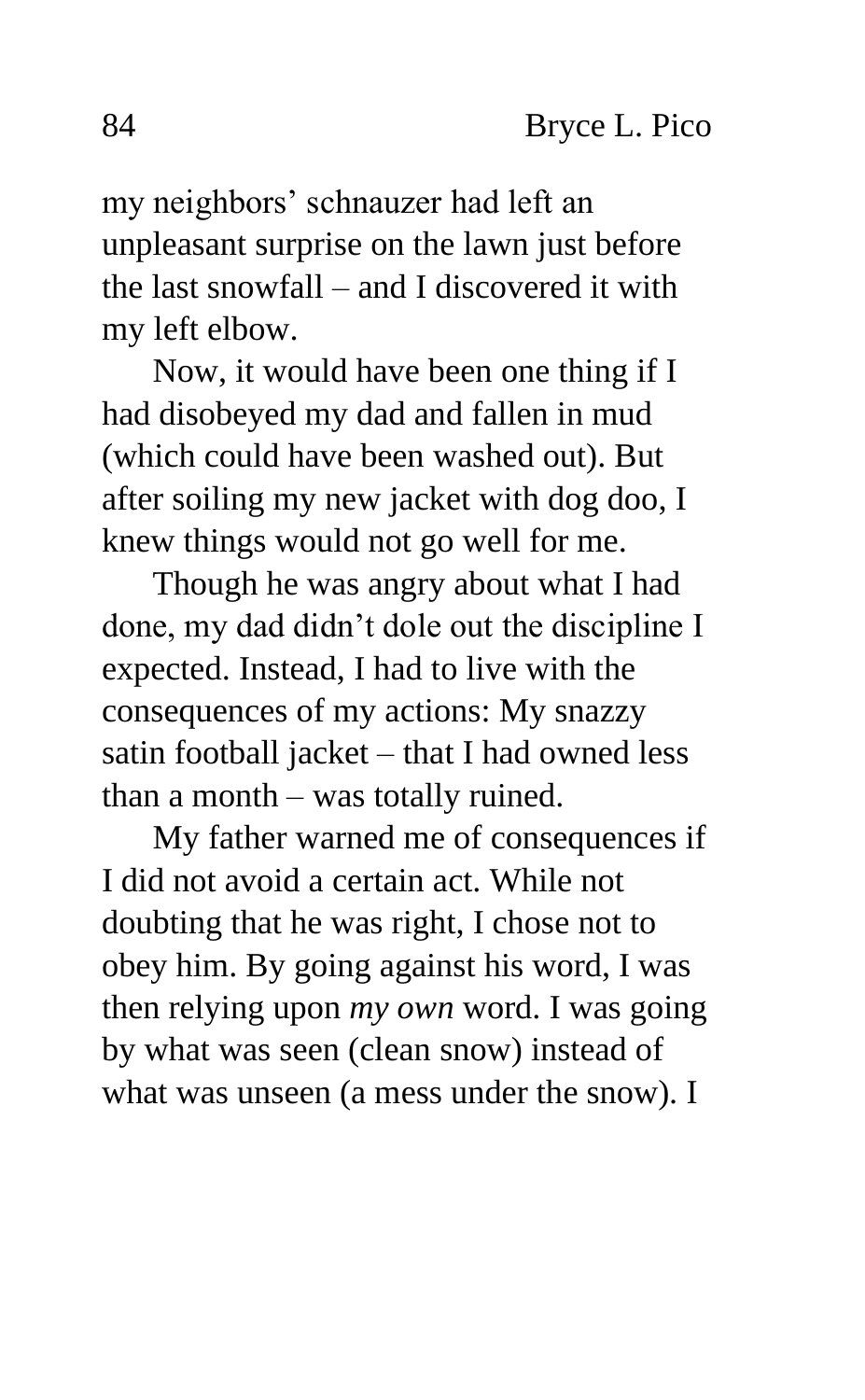relied upon my own word, which did not stand up against my father's word.

In biblical times, it was customary for a man to groom his eldest son to take over the family business. He would do this by bringing along his son, once he reached adolescence, to trade and conduct business. The father would also teach him whatever trade he plied. The goal was to make the son chief apprentice – someone who would someday step into his father's role as master.

## **Proverbs 22:6**

6 Train up a child in the way he should go: and when he is old, he will not depart from it.

As the son learned at his father's side, the boy would watch everything he did while asking questions and receiving handson training. The son's skills would be developed to be as sharp as those of his father.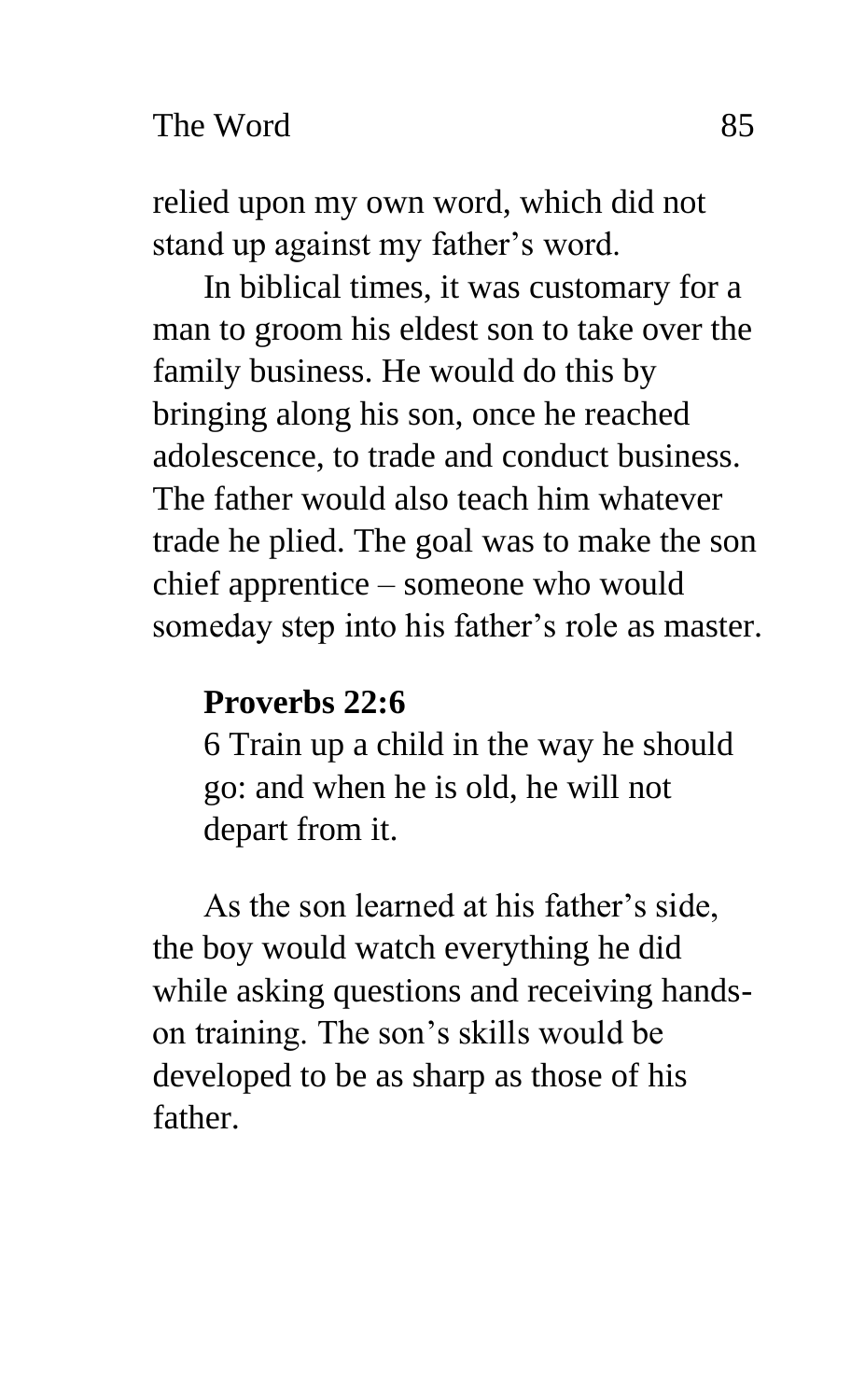### **Proverbs 4:1-2**

1 Hear, ye children, the instruction of a father, and attend to know understanding. 2 For I give you good doctrine, forsake ye not my law (teachings).

When it came time to sell, trade, barter, or commission work, the son would also follow along and listen to his father speak. The boy would pick up certain nuances to conducting business profitably and fairly.

#### **Proverbs 4: 10-13**

10 Hear, O my son, and receive my sayings; and the years of thy life shall be many.

11 I have taught thee in the way of wisdom; I have led thee in right paths.

12 When thou goest, thy steps shall not be straitened; and when thou runnest, thou shalt not stumble.

13 Take fast hold of instruction; let her not go: keep her; for she is thy life.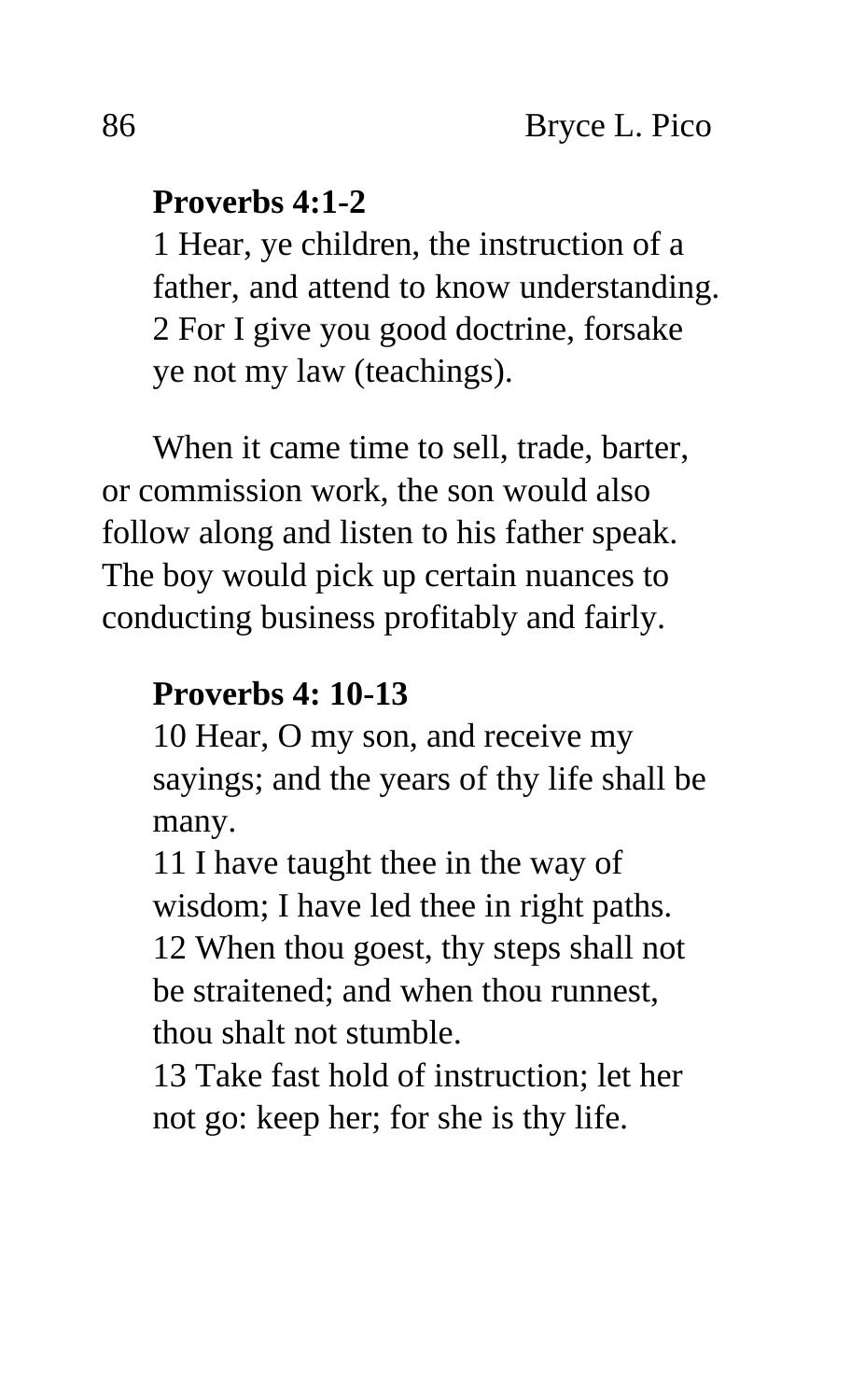As the son grew into adulthood, and his father into old age, the younger man would become a reasonable replacement for the elder. So much so that at some point – typically around the age of 30 – the father would bring the son into the marketplace where business was conducted and make an announcement.

The father would notify the men of the city that the son had been at his side, learning the trade and the business. The father would express his pleasure in the son's faithfulness, executing his will while developing skills and business savvy. The father would then place a special garment – denoting his particular trade or office – on the son and announce that any further deals would be conducted with the younger man and that the elder would be overseeing the business from afar.

In other words, the father had trained his son as a means of providing for his own retirement. The father would own the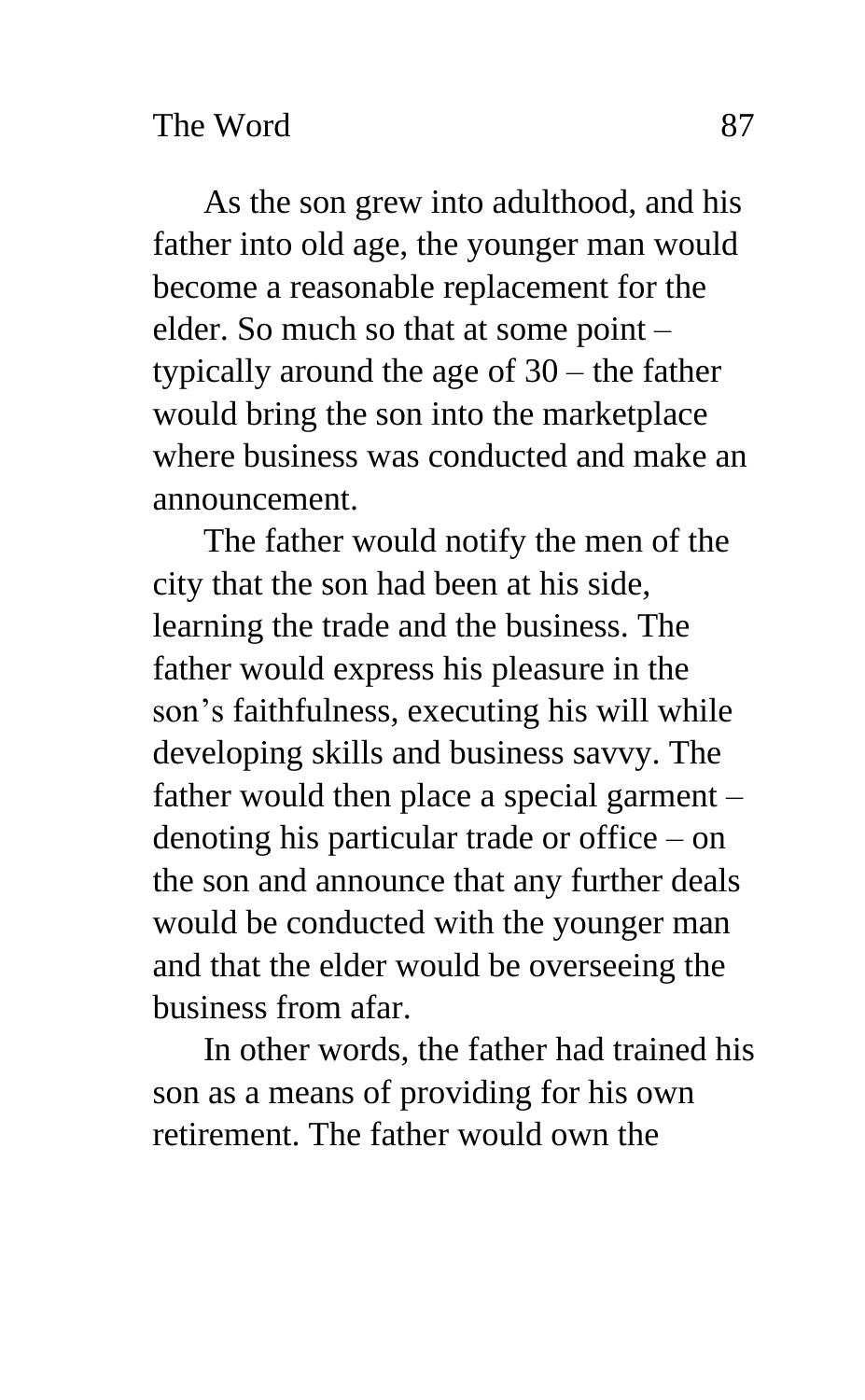business until his death and reap profits from it, but the son would handle the day-today affairs and make decisions. If any servants or associates had any needs from the father, they would have to work with the son. Anything needed from the father would have to be accessed in the name of the son.

The only way a son could take over his father's business is if he honored his father's word. Not listening to the father, not confessing his word, and not agreeing in action led to shame and embarrassment.

#### **Proverbs 17:25**

25 A foolish son is a grief to his father, and bitterness to her that bare him.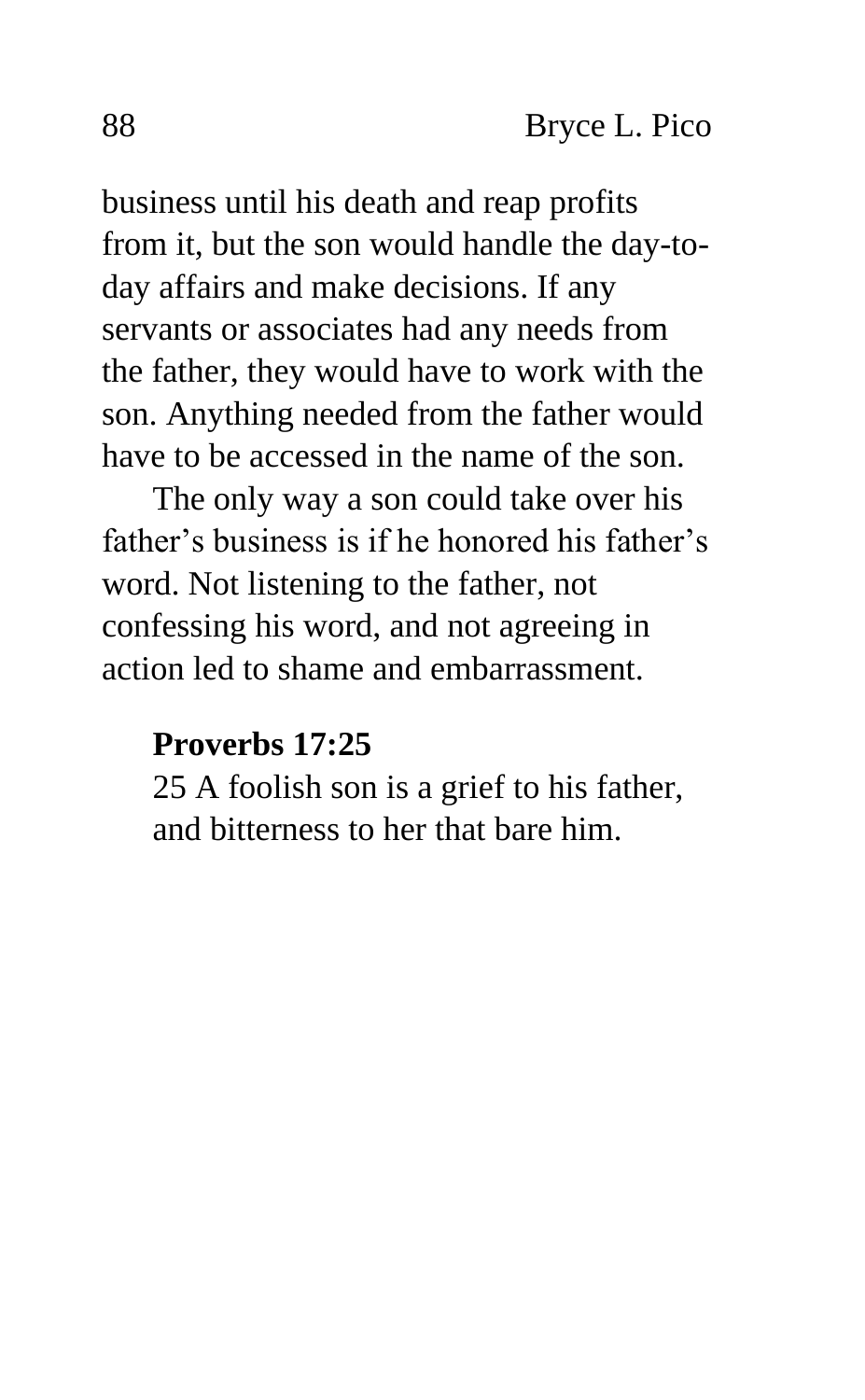# **Chapter 10 Jesus is the Word**

*In the beginning was the Word, and the Word was with God, and the Word was God.* 

*- John 1:1*

Instead of asking "What is the Word?," maybe we should ask, "*Who* is the Word?" John thought of "The Word" as a person – specifically, Jesus. If there was any doubt as to what he meant, all we have to do is read the first chapter John's gospel.

People could argue that John was the disciple who knew Jesus best. Peter gets all the hype, but John was the disciple "whom Jesus loved" (John 13:23). John was so comfortable with his Lord that he laid his head on Jesus' chest.

Knowing this, why then does John, who knew Jesus as a flesh-and-blood man, refer to a person as "The Word"?

The prologue of John's Gospel focuses on the concept of the Word, or *Logos*. He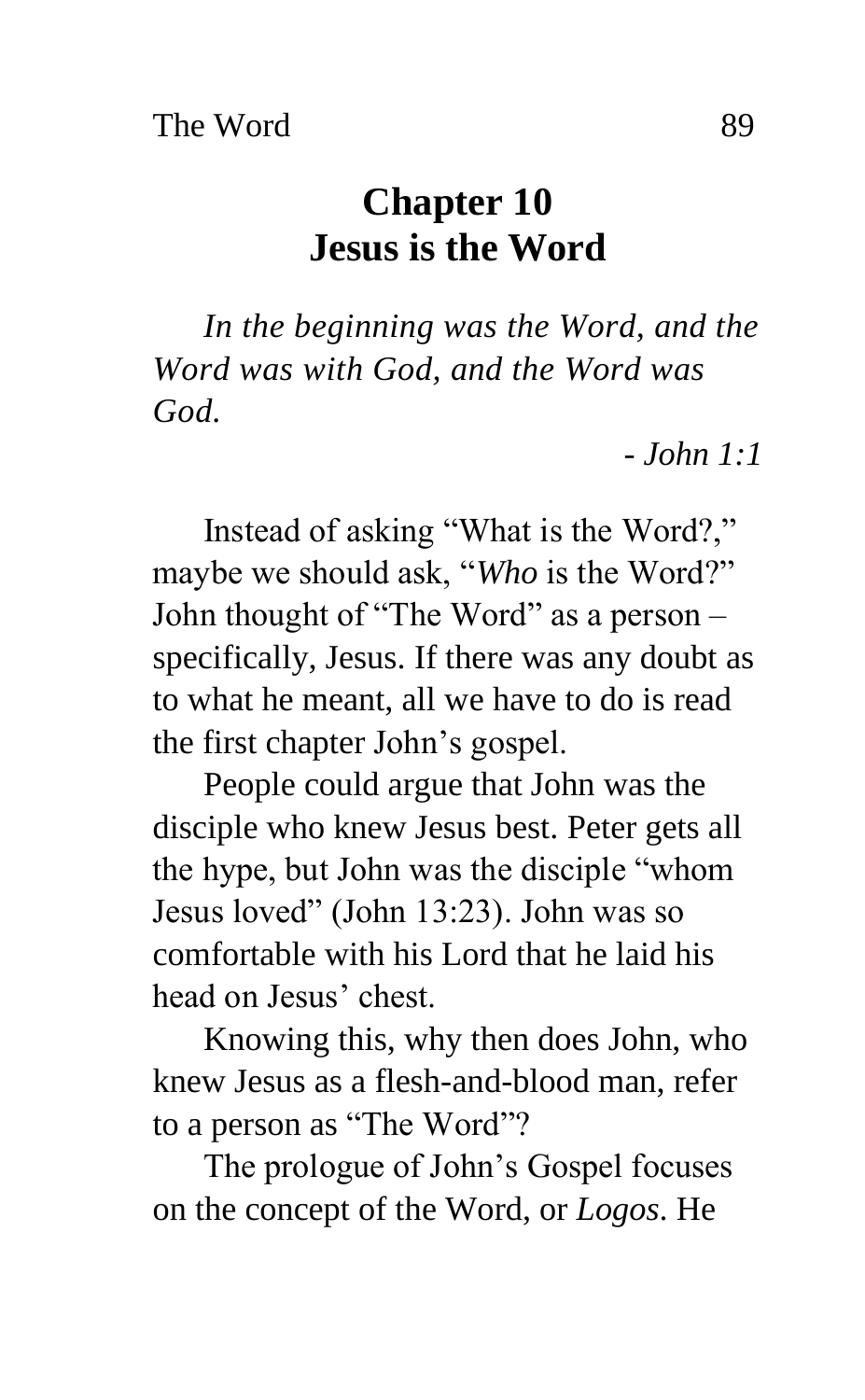was doing something very specific when he referred to Jesus as the *Logos*. John was communicating a concept that his readers would clearly understand. Just as Paul equated the *Logos* with a personal living God, John was saying that Jesus, a man, was the structuring principle of the universe – He was the Son of God.

People who lived in the same generation of Jesus, who saw and heard Him, may have had a hard time equating this man, made of flesh, with the spiritual power of God.

#### **John 1:5**

5 And the light shineth in darkness; and the darkness comprehended it not.

But if they read the first chapter of John's gospel, and compared it to John's other writings, it becomes fairly clear to them that he was referring to a person when he wrote of the Word.

#### **John 1:14**

14 And the Word was made flesh, and dwelt among us, (and we beheld his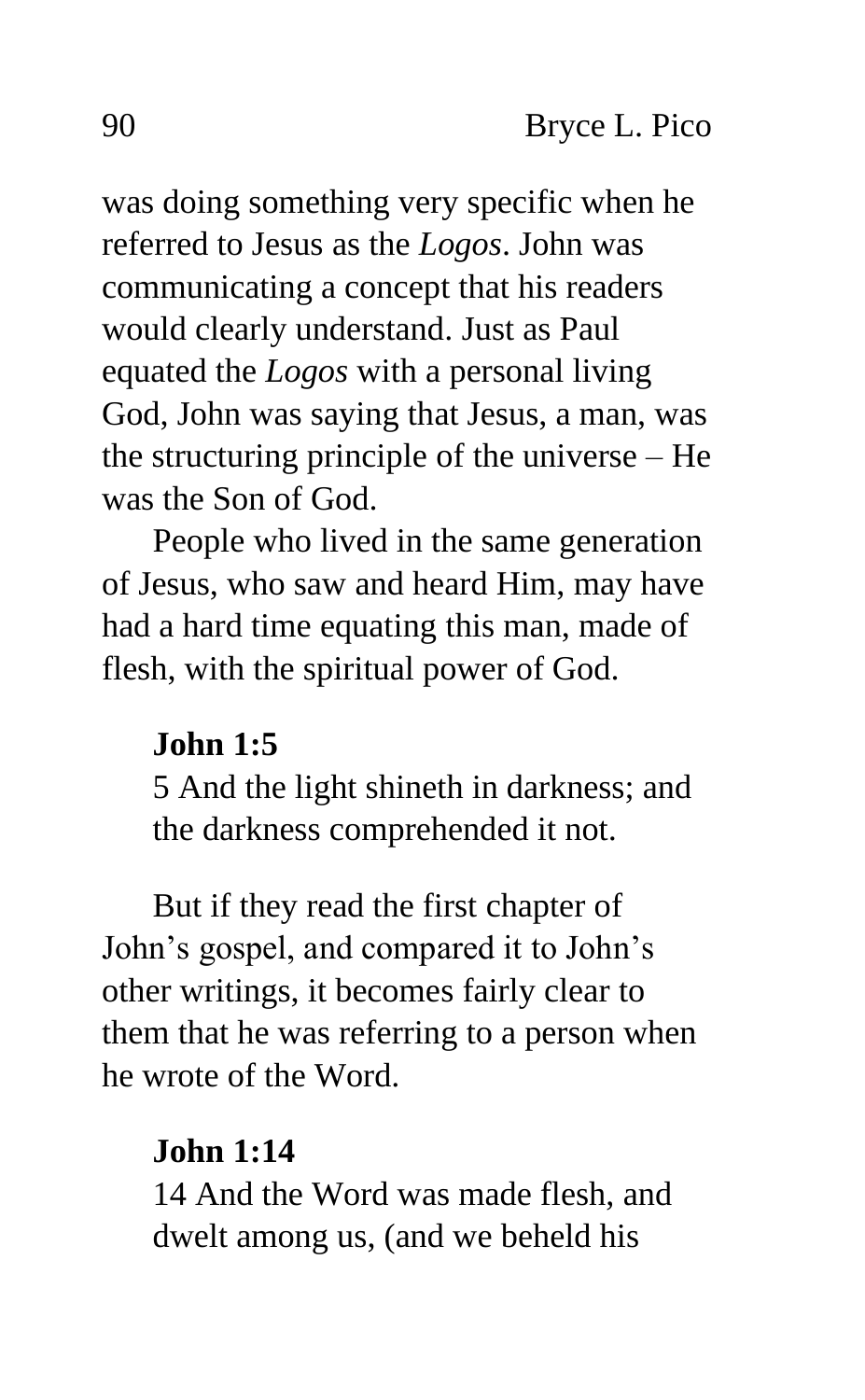glory, the glory as of the only begotten of the Father,) full of grace and truth.

We can also read more about the "Word made flesh" in the first letter of John.

# **1 John 1:1-3**

1 That which was from the beginning, which we have heard, which we have seen with our eyes, which we have looked upon, and our hands have handled, of the Word of life; 2 (For the life was manifested, and we have seen it, and bear witness, and shew unto you that eternal life, which was with the Father, and was manifested unto  $\text{us:}$ )

3 That which we have seen and heard declare we unto you, that ye also may have fellowship with us: and truly our fellowship is with the Father, and with his Son Jesus Christ.

Let's look at the son-and-father dynamic, again. A son, who followed his father, learned at his side, and honored his word,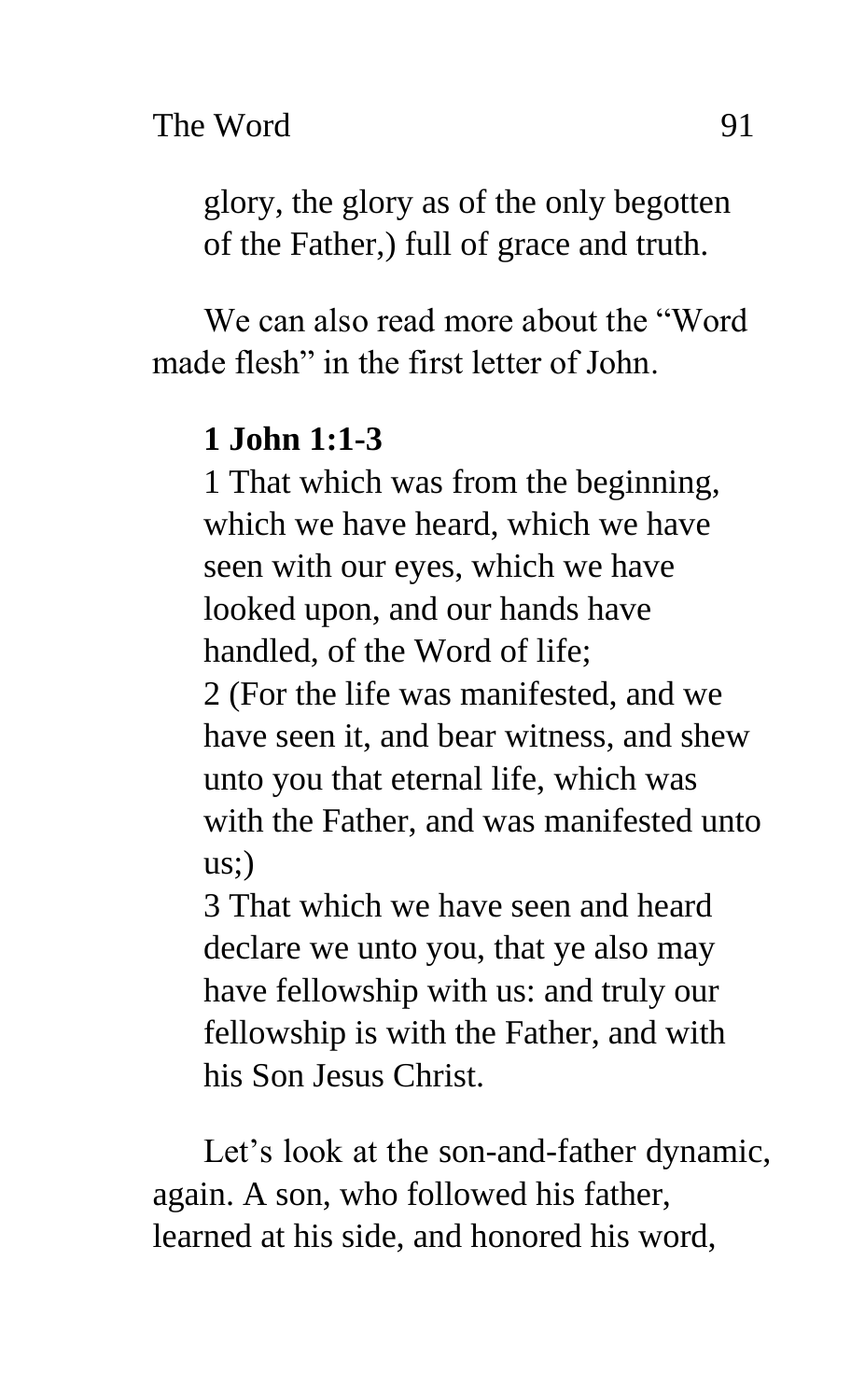stood to inherit the family business. It was a lifelong endeavor, but at a certain age the son would step into the father's office. How, then, could a man be the Son of God and inherit His business?

By all rights, Jesus should have been learning the family business of his stepfather. As the eldest son, He was rightful heir and would have been working alongside Joseph, the husband of Mary. However, when Jesus was left behind in Jerusalem by His parents, His true nature was revealed.

#### **Luke 2:46-49**

46 And it came to pass, that after three days they found him in the temple, sitting in the midst of the doctors, both hearing them, and asking them questions. 47 And all that heard him were astonished at his understanding and answers.

48 And when they saw him, they were amazed: and his mother said unto him, Son, why hast thou thus dealt with us? behold, thy father and I have sought thee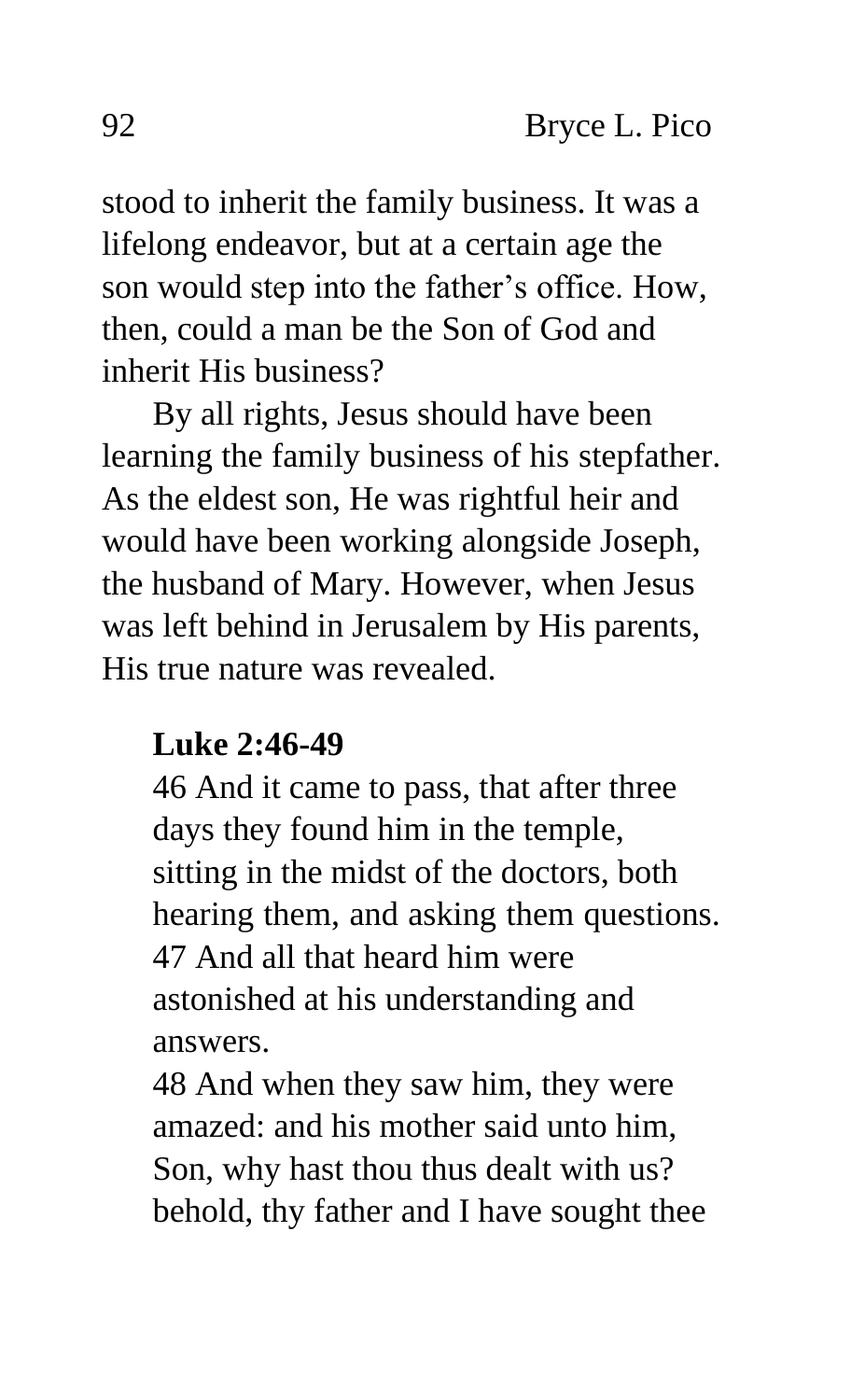sorrowing.

49 And he said unto them, How is it that ye sought me? Wist ye not that I must be about my Father's business?

Wasn't Jesus supposed to be back in Nazareth at Joseph's workshop, learning how to be a carpenter? This did not lineup with tradition. Even Jesus' parents were perplexed.

### **Luke 2:50**

50 And they understood not the saying which he spake unto them.

Mary was so focused on the affairs of day-to-day life, raising a growing family, that she had lost perspective on who Jesus really was. The incident lit a spark in Mary that brought to mind the visitation of Gabriel and the covering of the Holy Spirit.

# **Luke 2:51**

51 And he went down with them, and came to Nazareth, and was subject unto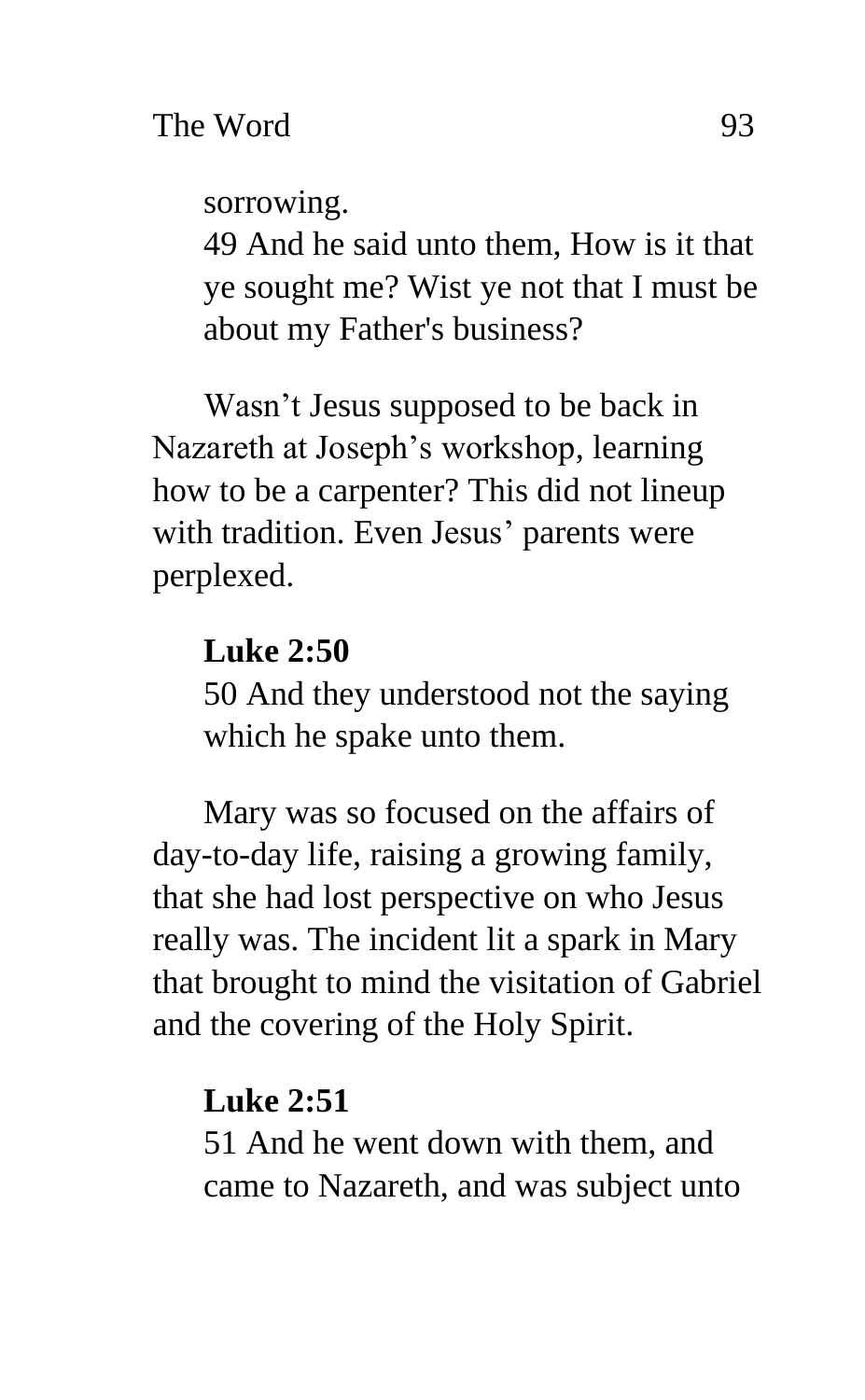them: but his mother kept all these sayings in her heart.

As the years passed, and Jesus followed a path different than that of Joseph, Mary watched Him learn about His real Father.

#### **Luke 2:52**

52 And Jesus increased in wisdom and stature, and in favour with God and man.

What was the family business that Jesus stood to inherit? Jesus was in the creation business, just like His Father.

#### **Genesis 1:1**

1 In the beginning God created the heaven and the earth.

#### **John 1:2-5**

2 The same was in the beginning with God.

3 All things were made by him; and without him was not anything made that was made.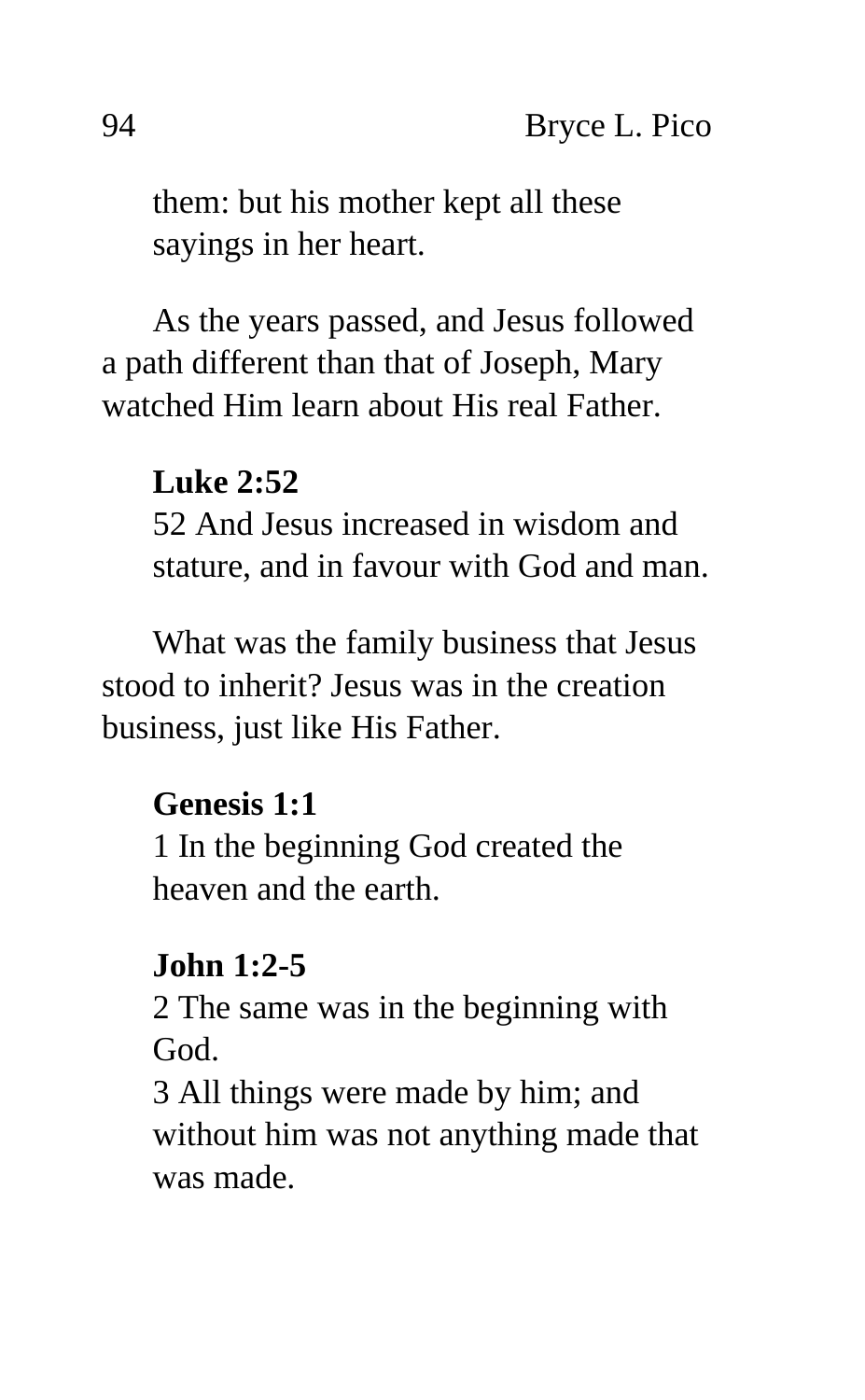4 In him was life; and the life was the light of men.

According to John, God was the structuring order of the universe. He was the *Logos*. When God spoke, the formless and void universe was filled with His glory through the spoken Word. Jesus, as God's faithful Son, would say the same thing as His Father and Lord.

As Jesus grew, he would have spent time with God in the spirit, watching Him at work and listening to Him speak. At the right age, God placed His mantle upon Jesus and declared Him heir.

#### **Matthew 3:13-17**

13 Then cometh Jesus from Galilee to Jordan unto John (the Baptist, not the disciple), to be baptized of him.

14 But John forbad him, saying, I have need to be baptized of thee, and comest thou to me?

15 And Jesus answering said unto him, Suffer it to be so now: for thus it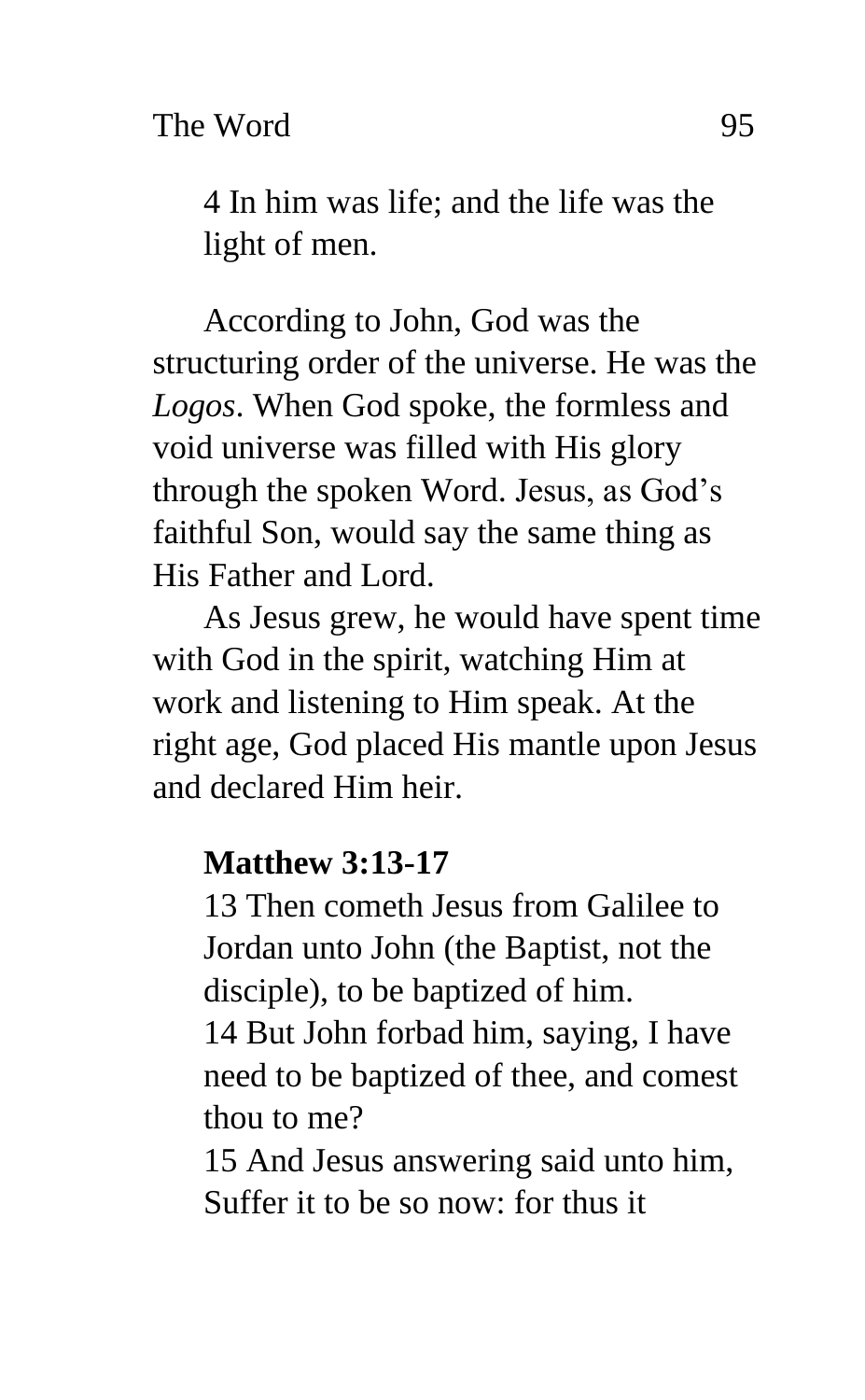becometh us to fulfil all righteousness. Then he suffered him.

16 And Jesus, when he was baptized, went up straightway out of the water: and, lo, the heavens were opened unto him, and he saw the Spirit of God descending like a dove, and lighting upon him:

17 And lo a voice from heaven, saying, This is my beloved Son, in whom I am well pleased.

Throughout John's gospel, we can find Jesus at work, creating new things, giving life, and restoring order. He did it all with His words, just as His Father in heaven.

#### **John 6:63**

63 It is the spirit that quickeneth; the flesh profiteth nothing: the words that I speak unto you, they are spirit, and they are life.

#### **John 10:10**

10 The thief cometh not, but for to steal, and to kill, and to destroy: I am come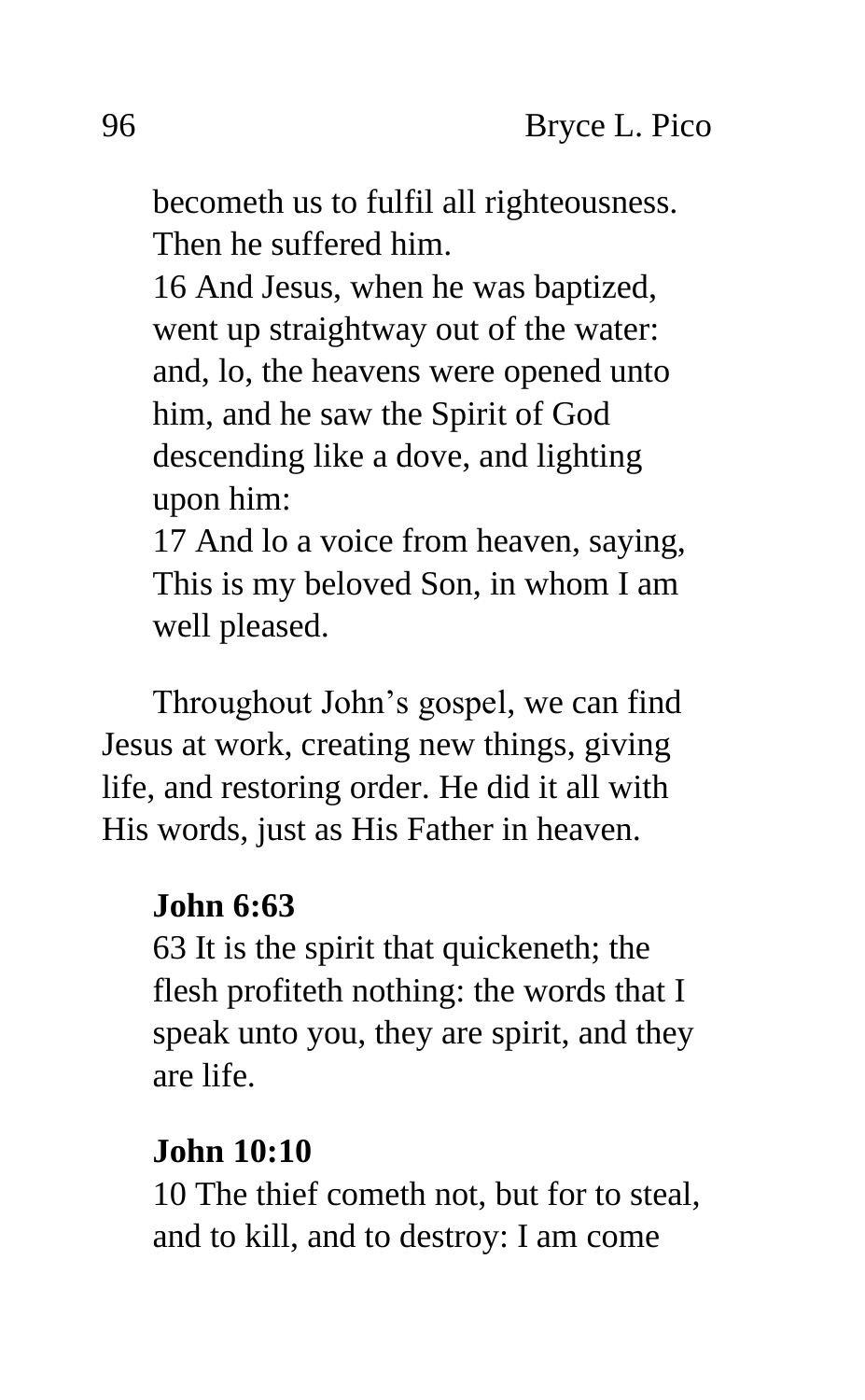that they might have life, and that they might have it more abundantly.

# **John 5:19-20**

19 Then answered Jesus and said unto them, Verily, verily, I say unto you, The Son can do nothing of himself, but what he seeth the Father do: for what things soever he doeth, these also doeth the Son likewise.

20 For the Father loveth the Son, and sheweth him all things that himself doeth: and he will shew him greater works than these, that ye may marvel.

# **John 12:49**

49 For I have not spoken of myself; but the Father which sent me, he gave me a commandment, what I should say, and what I should speak.

Jesus' very first miracle demonstrates the power of His words and His place as the Word. Not long after His baptism, Jesus joined His mother, Mary, at a wedding celebration in Cana.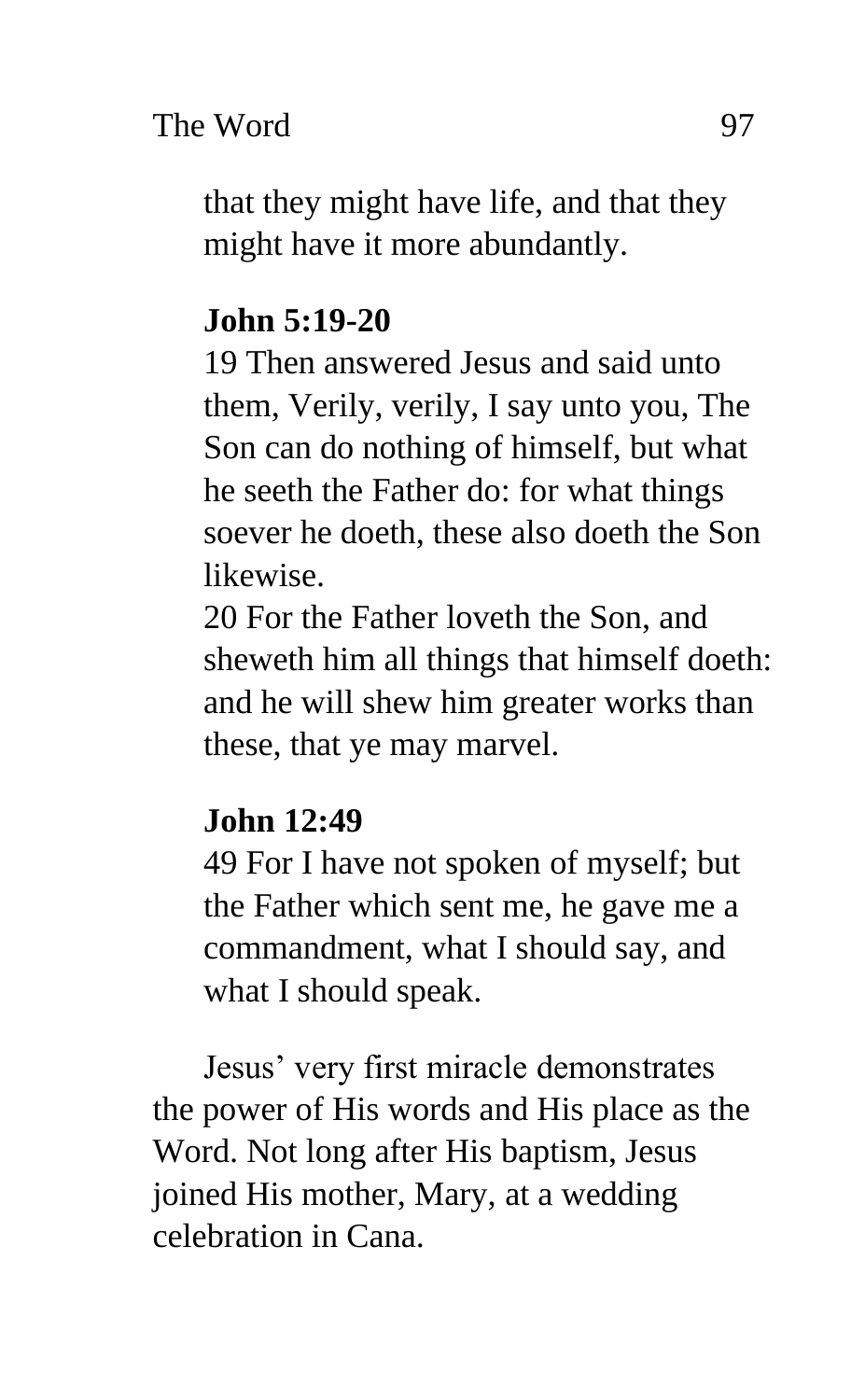#### **John 2:3-5**

3 And when they wanted wine, the mother of Jesus saith unto him, They have no wine.

4 Jesus saith unto her, Woman, what have I to do with thee? mine hour is not yet come.

5 His mother saith unto the servants, Whatsoever he saith unto you, do it.

Notice that Mary puts an emphasis on what Jesus will *say*. This incident took place many years after she and Joseph found Jesus in the Temple being about His Father's business. Over the years, she watched Him grow in wisdom – received from His Father.

#### **John 2:6-10**

6 And there were set there six waterpots of stone, after the manner of the purifying of the Jews, containing two or three firkins apiece.

7 Jesus saith unto them, Fill the waterpots with water. And they filled them up to the brim.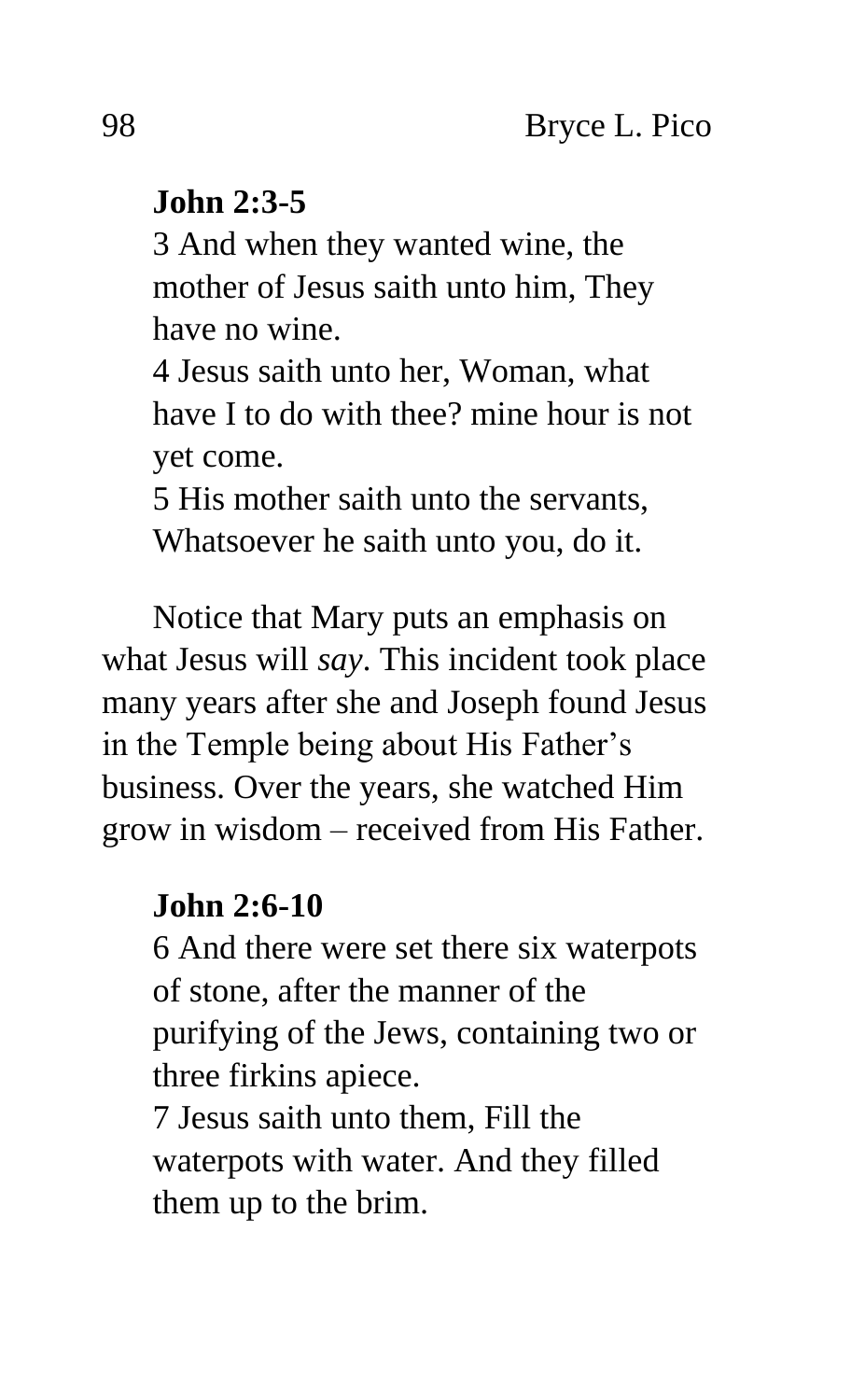8 And he saith unto them, Draw out now, and bear unto the governor of the feast. And they bare it.

9 When the ruler of the feast had tasted the water that was made wine, and knew not whence it was: (but the servants which drew the water knew;) the governor of the feast called the bridegroom,

10 And saith unto him, Every man at the beginning doth set forth good wine; and when men have well drunk, then that which is worse: but thou hast kept the good wine until now.

Like Naaman's servants, the servants at the wedding knew the power of submitting to a lord's word. By submitting to Jesus' command, they saw a creative miracle – wine made from grapes that never existed.

This was the Word at work through the Man who was reclaiming the authority given by God to the first man and woman.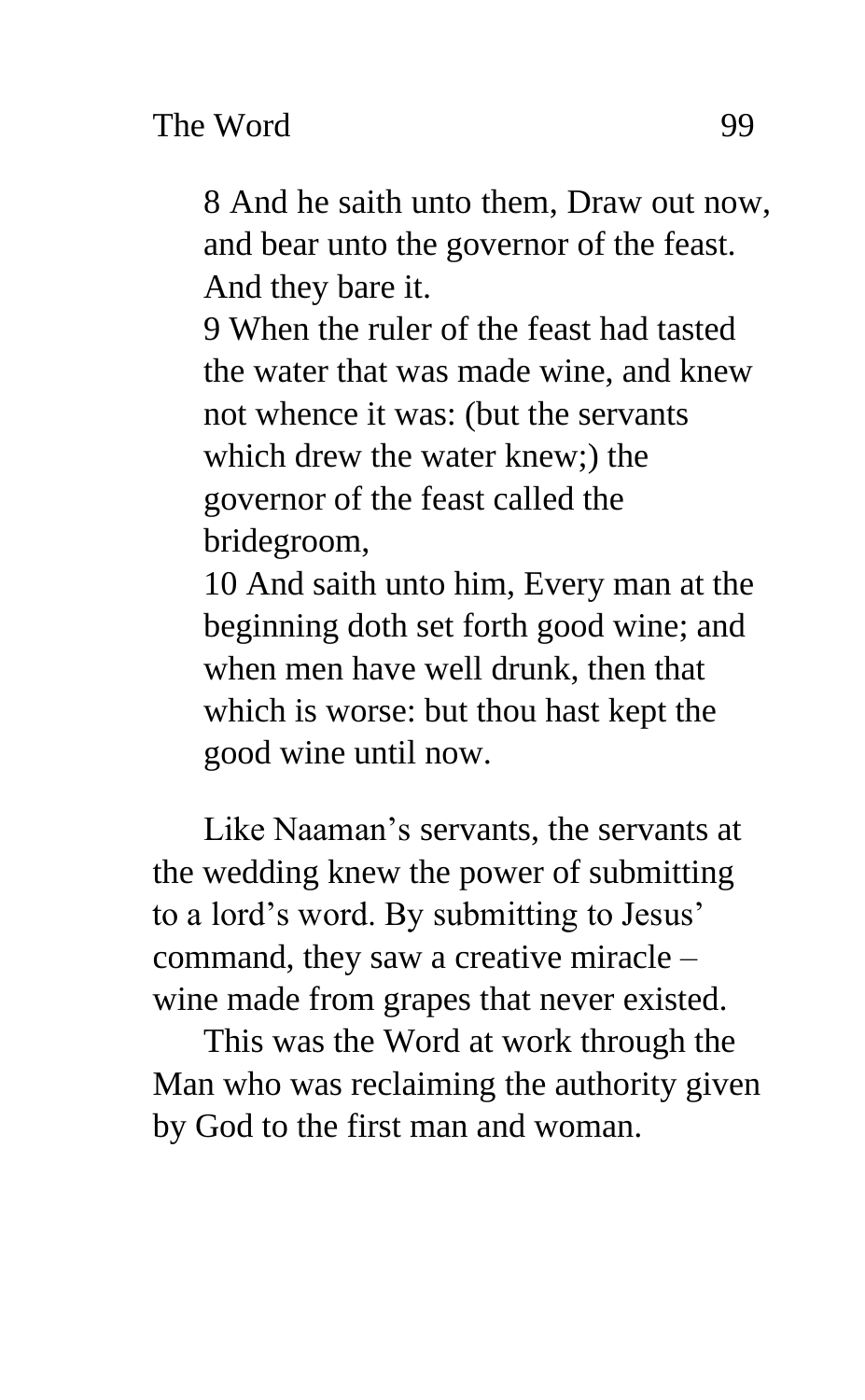# **Chapter 11 The Word Is Ours**

*But what saith it? The word is nigh thee, even in thy mouth, and in thy heart: that is, the word of faith, which we preach - Romans 10:8*

Adam and Eve yielded their authority to Satan, whose only power over them was the fear of death. By submitting to his word, he became their lord and the head of their household – their spiritual father. Mankind was bound by this relationship for thousands of years, and was correctly diagnosed by Jesus.

#### **John 8:44-45**

44 Ye are of your father the devil, and the lusts of your father ye will do. He was a murderer from the beginning, and abode not in the truth, because there is no truth in him. When he speaketh a lie, he speaketh of his own: for he is a liar, and the father of it.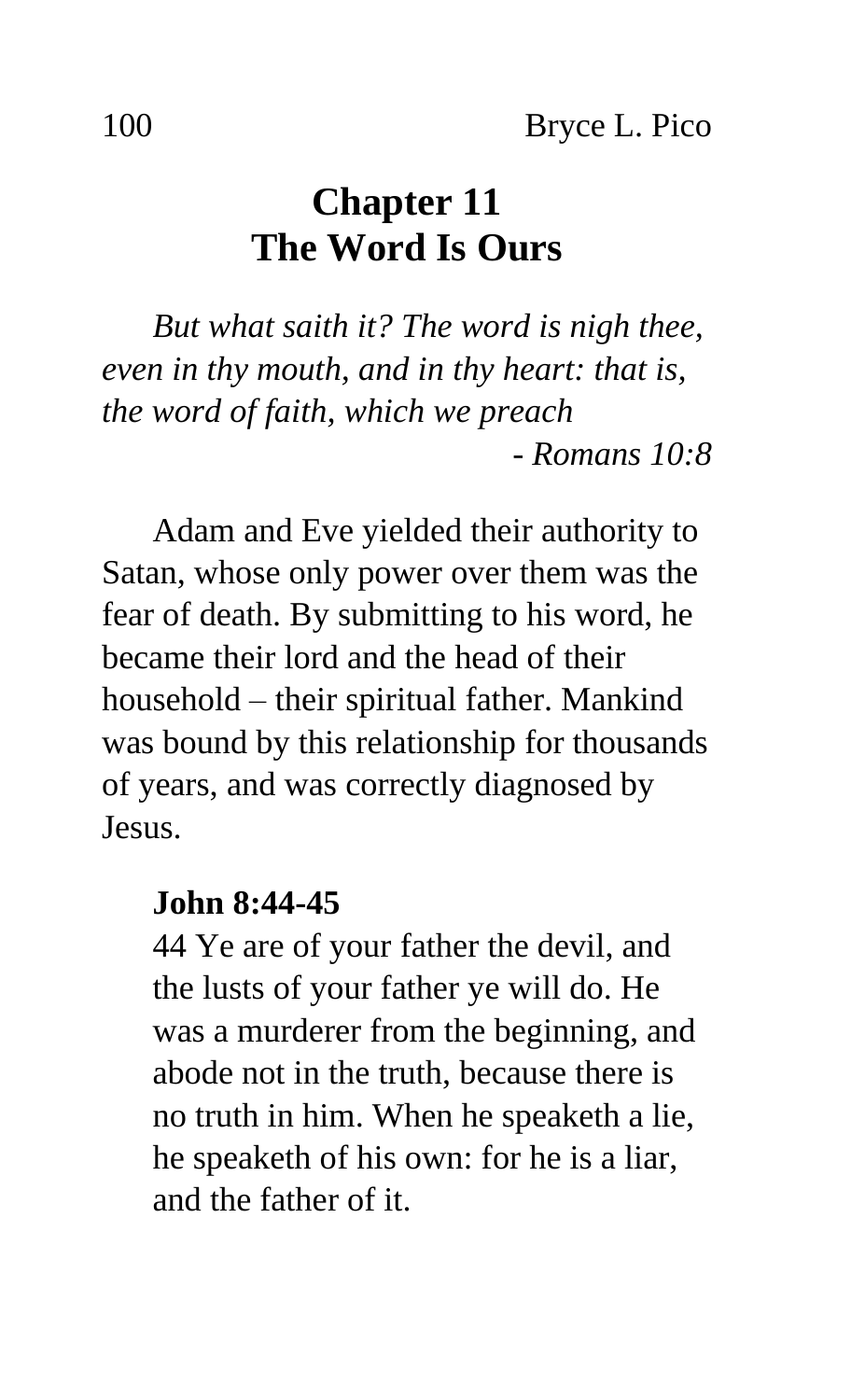45 And because I tell you the truth, ye believe me not.

In the Old Testament, Abram set the model for redemption by yielding to God as Lord. When his nephew, Lot, and the people of Sodom were taken captive by King Chederlaomer, Abram rallied his men to save them. After defeating Chederlaomer, spoiling his kingdom, and freeing the captives, Abram was offered a deal by the wicked king of Sodom: Give back the people and Abram would be allowed to keep all their goods, which were also recovered in the raid.

### **Genesis 14:22-23**

22 And Abram said to the king of Sodom, I have lift up mine hand unto the LORD, the most high God, the possessor of heaven and earth,

23 That I will not take from a thread even to a shoelatchet, and that I will not take any thing that is thine, lest thou shouldest say, I have made Abram rich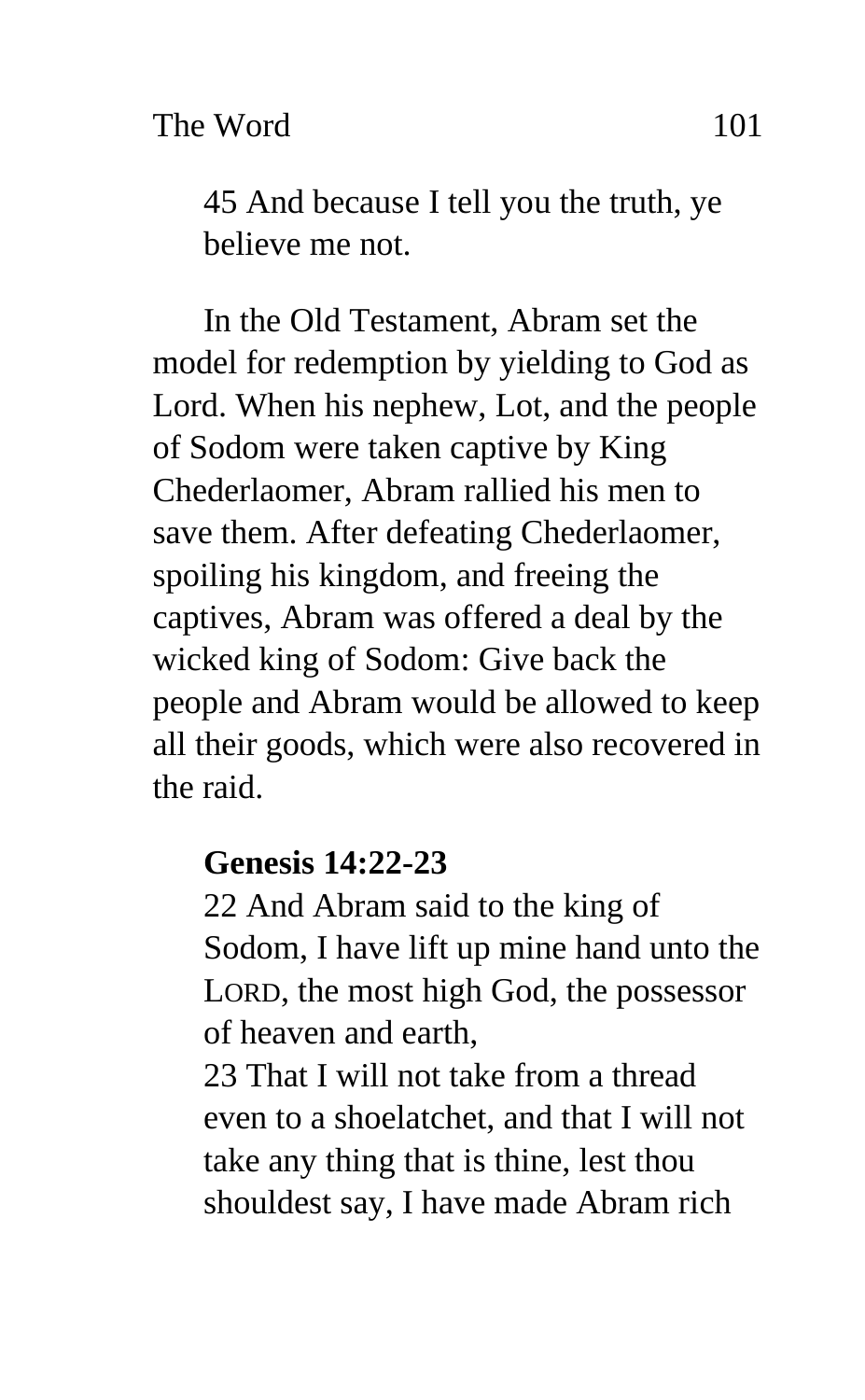Earlier in the story, Abram had offered a tenth of the spoils of Chederlaomer (not what he had recovered that belonged to the people of Sodom) to God through His high priest, Melchizedek, king of Salem.

#### **Genesis 14:19-20**

19 And he blessed him, and said, Blessed be Abram of the most high God, possessor of heaven and earth: 20 And blessed be the most high God, which hath delivered thine enemies into thy hand. And he gave him tithes of all.

Sodom (as we would later find out) was stained by its people's ungodly behavior. The local culture was heavily influenced by the Babylonian mystery religion sex cult. You see, King Nimrod was called a "mighty hunter" (Genesis 10:9) not because he bagged a buck on opening day each year, it was because he hunted people – he was a human trafficker.

Abram knew that by turning the people over to the king of Sodom, he was selling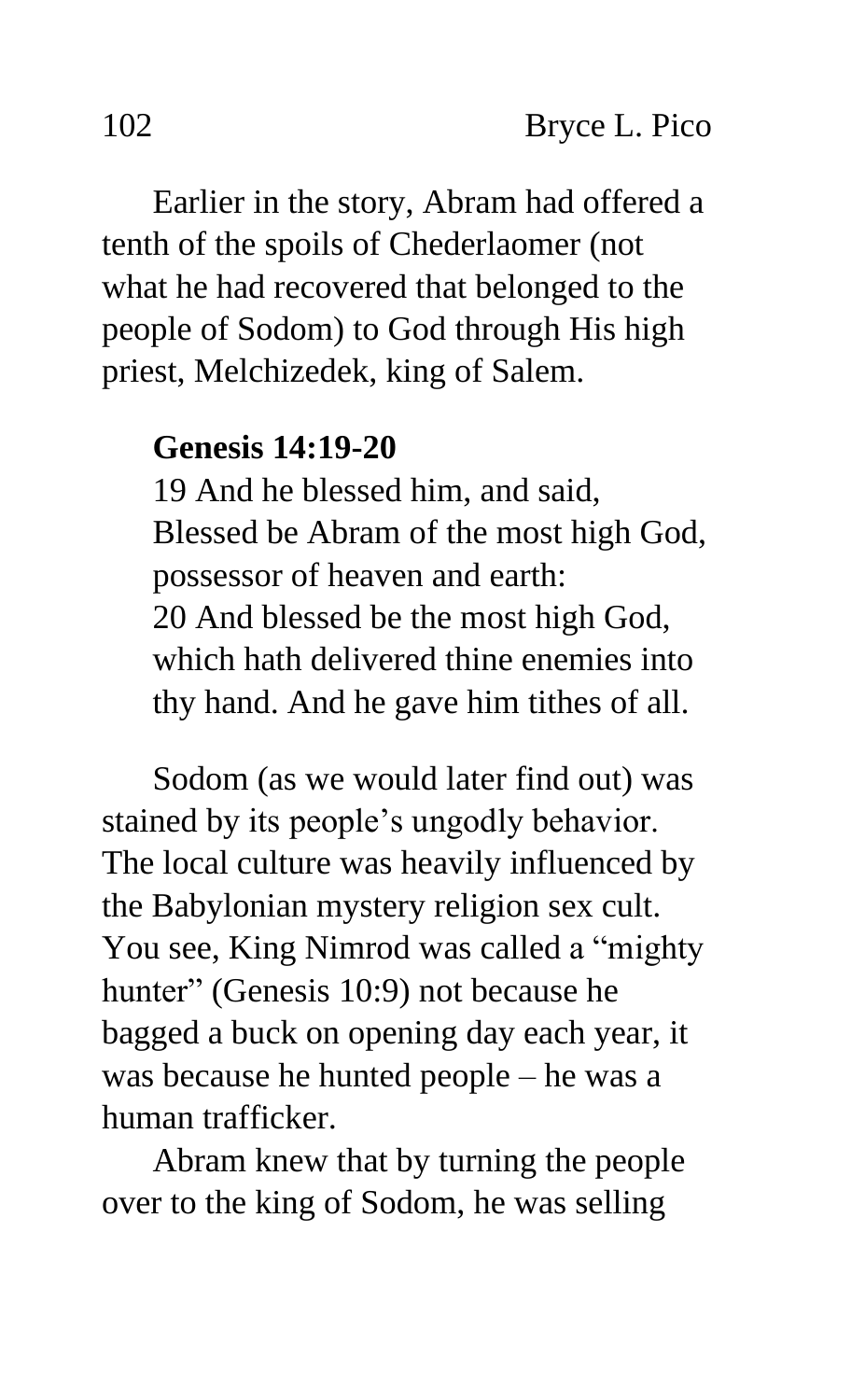them back into sex slavery. Although the people (including Lot) *chose* to go back to Sodom, it wasn't because Abram sought to profit from their misery. Instead, he gave glory to God.

In response to Abram professing Him as Lord, God promised Himself in return.

# **Genesis 15:1**

15 After these things the word of the LORD came unto Abram in a vision, saying, Fear not, Abram: I am thy shield, and thy exceeding great reward.

He also blessed Abram, who up to that point did not have a blood heir, with children.

# **Genesis 15:5**

5 And he brought him forth abroad, and said, Look now toward heaven, and tell the stars, if thou be able to number them: and he said unto him, So shall thy seed be.

6 And he believed in the LORD; and he counted it to him for righteousness.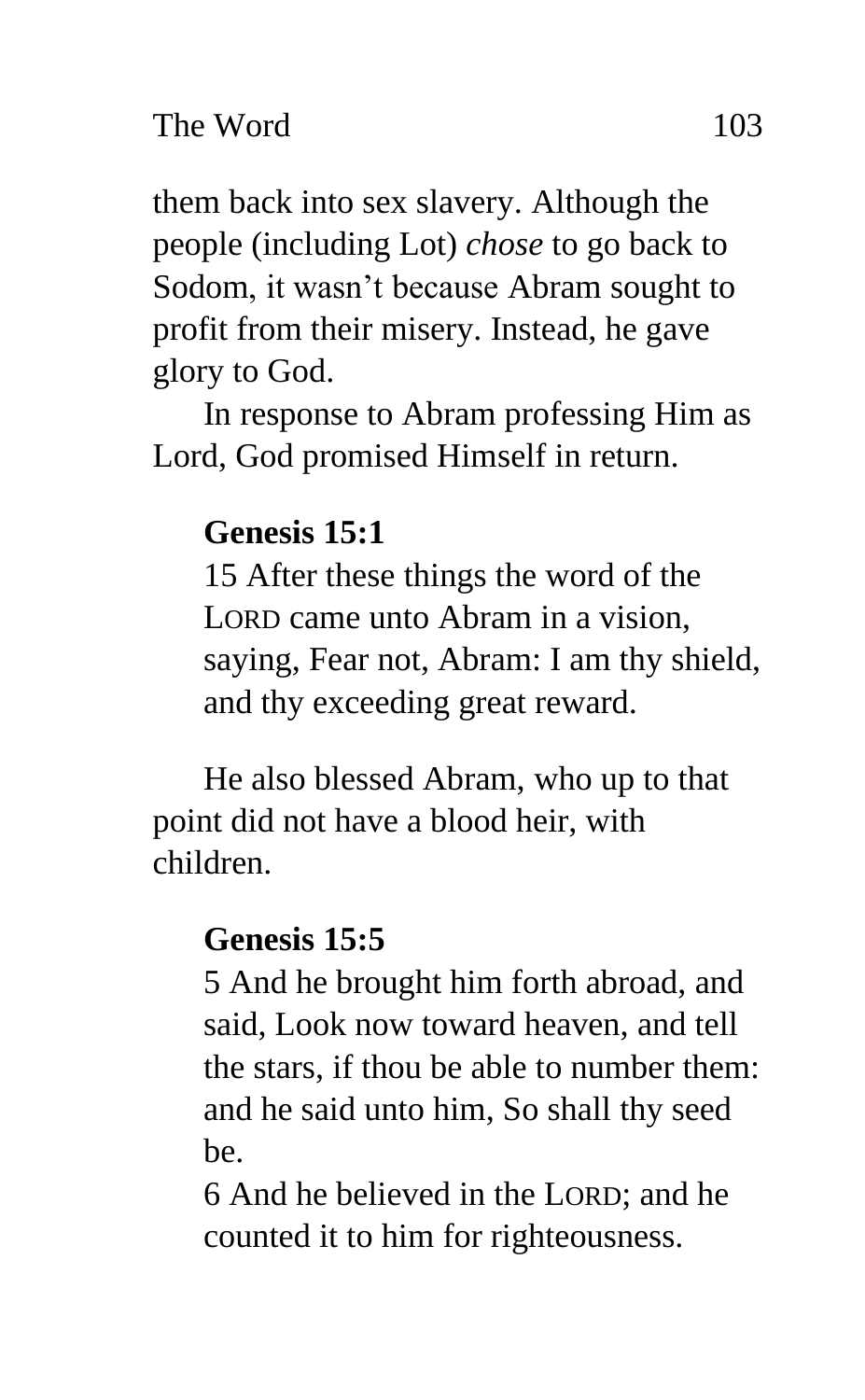Abram accepted the word of his Lord, and came into agreement with it. He would confess this word later in life when God changed his name to Abraham, which means "father of multitudes." Out of these descendants would come One who would set everything right between God and mankind, sealing His lordship over them.

## **Genesis 22:17-18**

17 That in blessing I will bless thee, and in multiplying I will multiply thy seed as the stars of the heaven, and as the sand which is upon the sea shore; and thy seed shall possess the gate of his enemies;

18 And in thy seed shall all the nations of the earth be blessed; because thou hast obeyed my voice.

The prophecy was fulfilled in Jesus, who became the Seed of Abraham (Hebrews 2:16). This revelation was not well received by many of those who first heard it.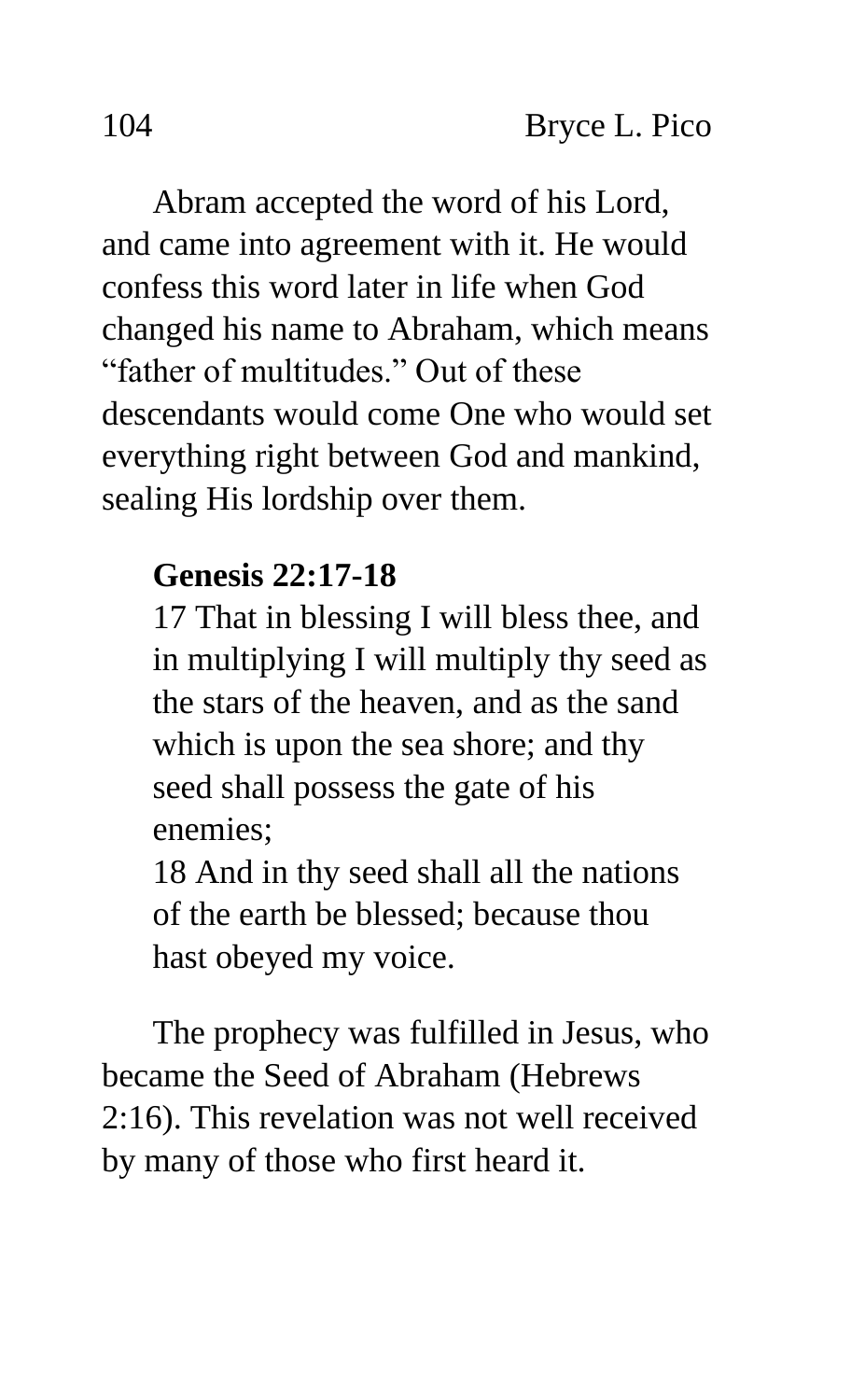# **John 8:56-58**

56 Your father Abraham rejoiced to see my day: and he saw it, and was glad. 57 Then said the Jews unto him, Thou art not yet fifty years old, and hast thou seen Abraham?

58 Jesus said unto them, Verily, verily, I say unto you, Before Abraham was, I am.

To defeat Satan, Jesus gave Himself as the perfect sacrifice, as the Lamb of God who came to take away the sin of the world (John 1:29).

# **Hebrews 2:19**

9 But we see Jesus, who was made a little lower than the angels for the suffering of death, crowned with glory and honour; that he by the grace of God should taste death for every man.

Jesus didn't just die for us, however. He did something far more threatening to Satan's stolen kingdom.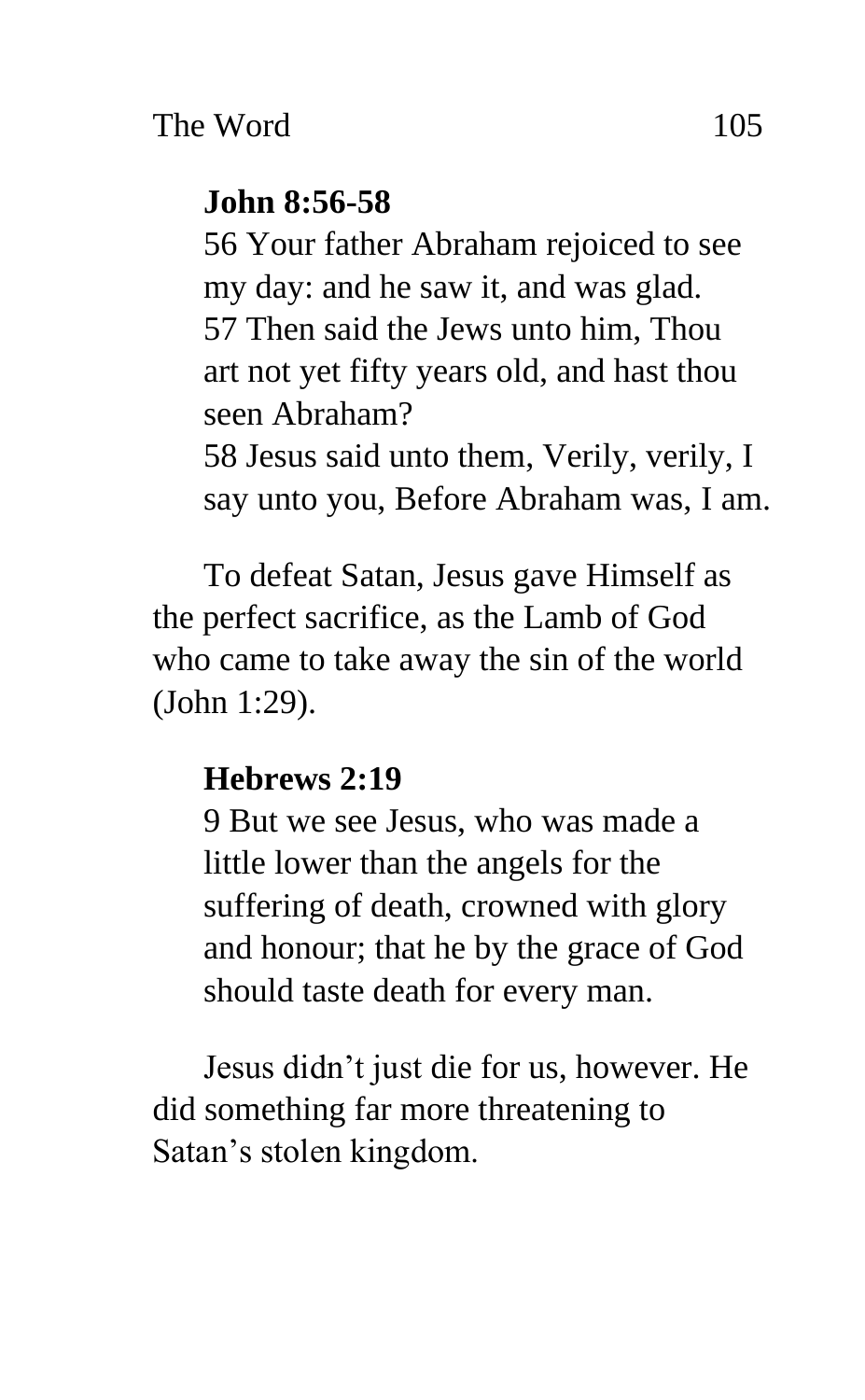## **Hebrews 2:14-15**

14 Forasmuch then as the children are partakers of flesh and blood, he also himself likewise took part of the same; that through death he might destroy him that had the power of death, that is, the devil;

15 And deliver them who through fear of death were all their lifetime subject to bondage.

Jesus declared that He would rise from the dead.

#### **Mark 8:31**

31 And he began to teach them, that the Son of man must suffer many things, and be rejected of the elders, and of the chief priests, and scribes, and be killed, and after three days rise again.

#### **Matthew 12:40**

40 For as Jonas was three days and three nights in the whale's belly; so shall the Son of man be three days and three nights in the heart of the earth.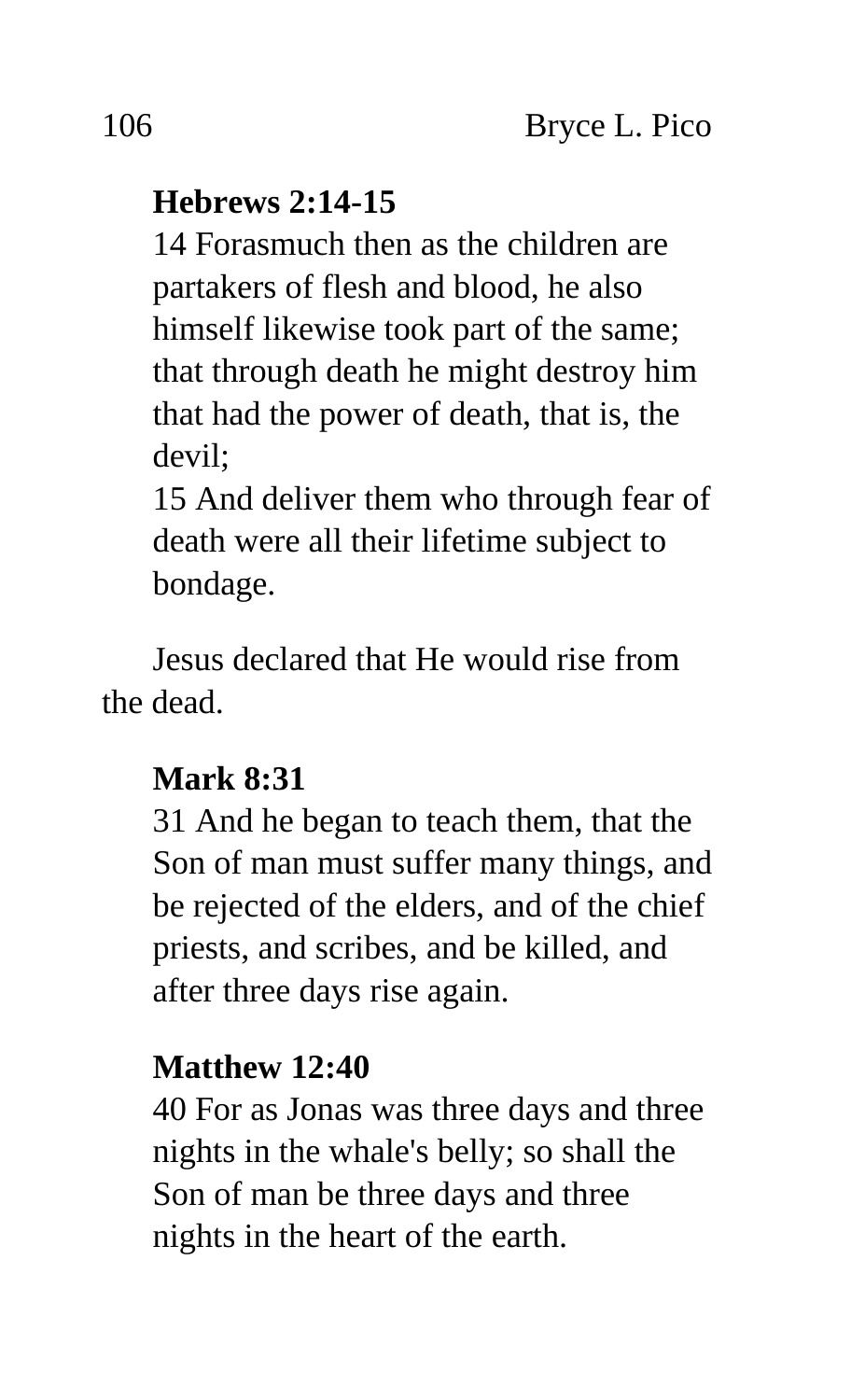## **John 2:18-19**

18 Then answered the Jews and said unto him, What sign shewest thou unto us, seeing that thou doest these things? 19 Jesus answered and said unto them, Destroy this temple, and in three days I will raise it up.

Of all the things Jesus did on earth, it was these claims that made His enemies the most angry. They even troubled one of His faithful disciples, Peter.

## **Mark 8:32-33**

32 And he spake that saying openly. And Peter took him, and began to rebuke him. 33 But when he had turned about and looked on his disciples, he rebuked Peter, saying, Get thee behind me, Satan: for thou savourest not the things that be of God, but the things that be of men.

As Jesus went to the cross, His followers lost heart. Their leader, the One they thought was the Messiah, was gone. Jesus was as dead as any other man and, apparently,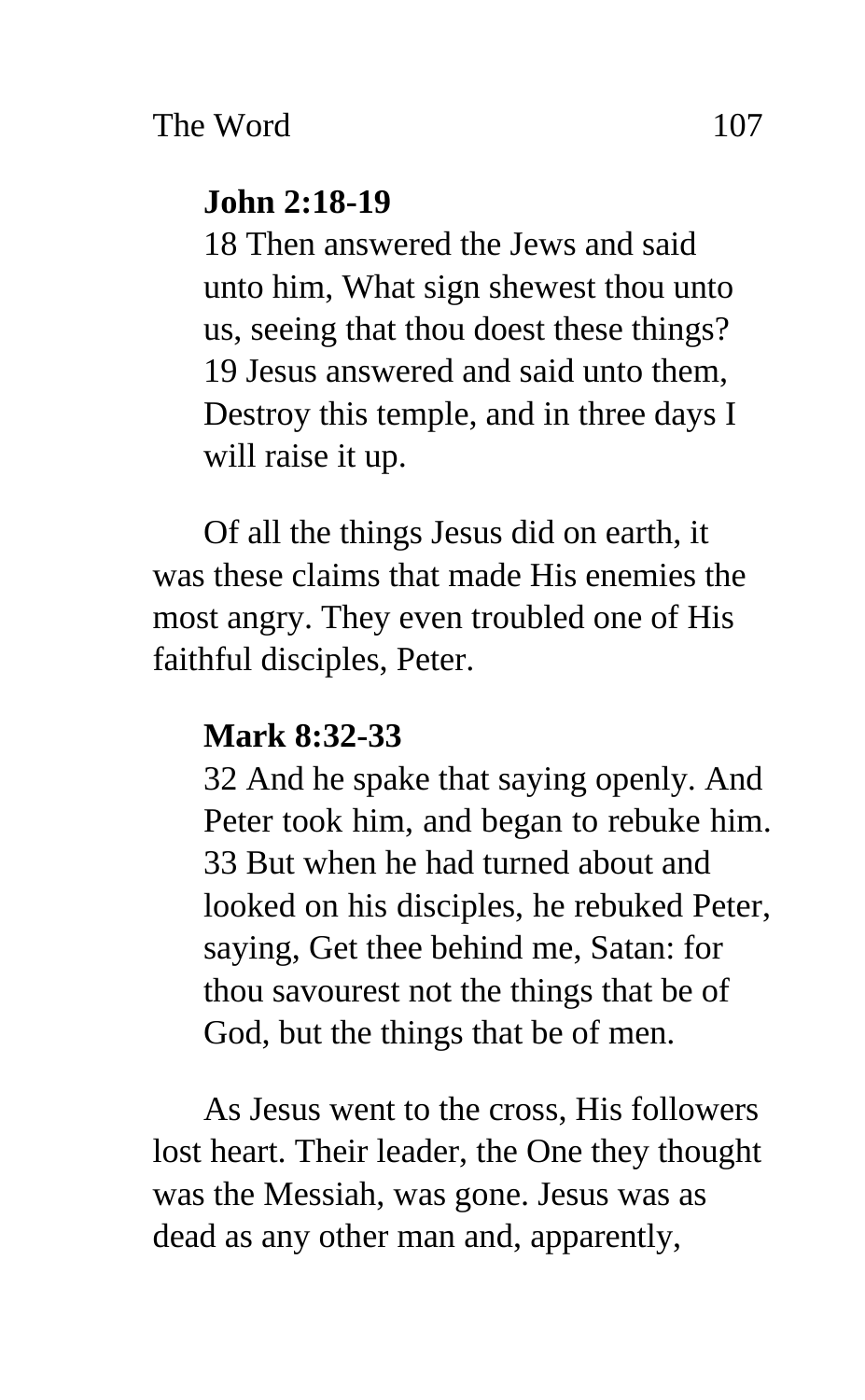subject to the same end and master as they were.

What they did not know, however, was that while Jesus body lay in the tomb and His spirit sat in the realm of the dead, His father was ready to create again. Just as He breathed life into the first man, God was ready to make a new creature, never before seen on earth (2 Cor. 5:17).

The Father spoke words that quickened Jesus' spirit, bringing Him to life, raising Him from the dead. This time, not as the only begotten Son, but the first born of many brethren.

#### **Hebrews 1:6-9**

6 And again, when he bringeth in the firstbegotten into the world, he saith, And let all the angels of God worship him.

7 And of the angels he saith, Who maketh his angels spirits, and his ministers a flame of fire.

8 But unto the Son he saith, Thy throne, O God, is for ever and ever: a sceptre of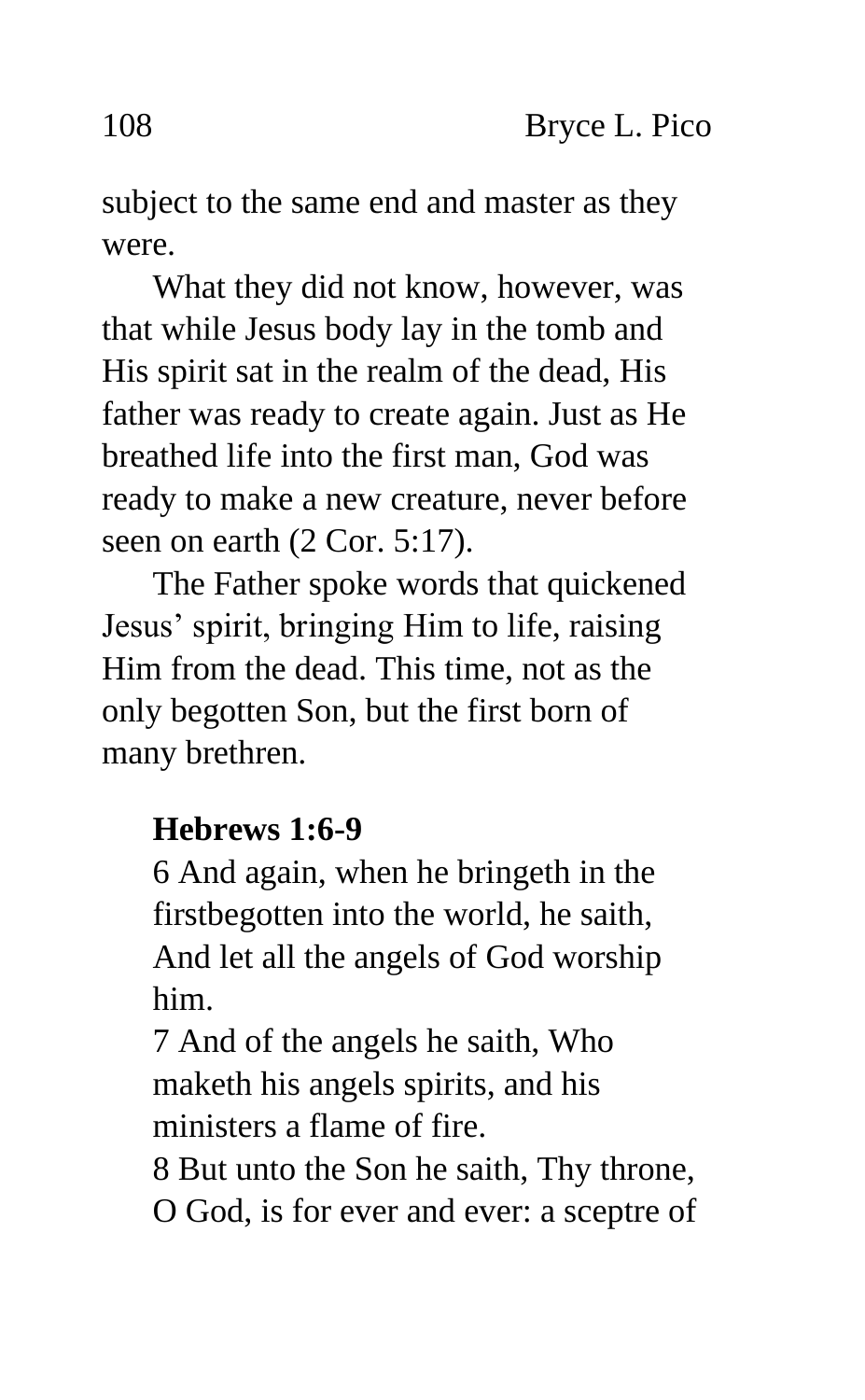righteousness is the sceptre of thy kingdom.

9 Thou hast loved righteousness, and hated iniquity; therefore God, even thy God, hath anointed thee with the oil of gladness above thy fellows.

With death's power broken, and Satan – as the head of mankind – crushed, Jesus assumed His rightful place as the lord, king, and head of mankind, the inheritor of heaven and earth.

# **Hebrews 1:3**

1 God, who at sundry times and in divers manners spake in time past unto the fathers by the prophets,

2 Hath in these last days spoken unto us by his Son, whom he hath appointed heir of all things, by whom also he made the worlds;

3 Who being the brightness of his glory, and the express image of his person, and upholding all things by the word of his power, when he had by himself purged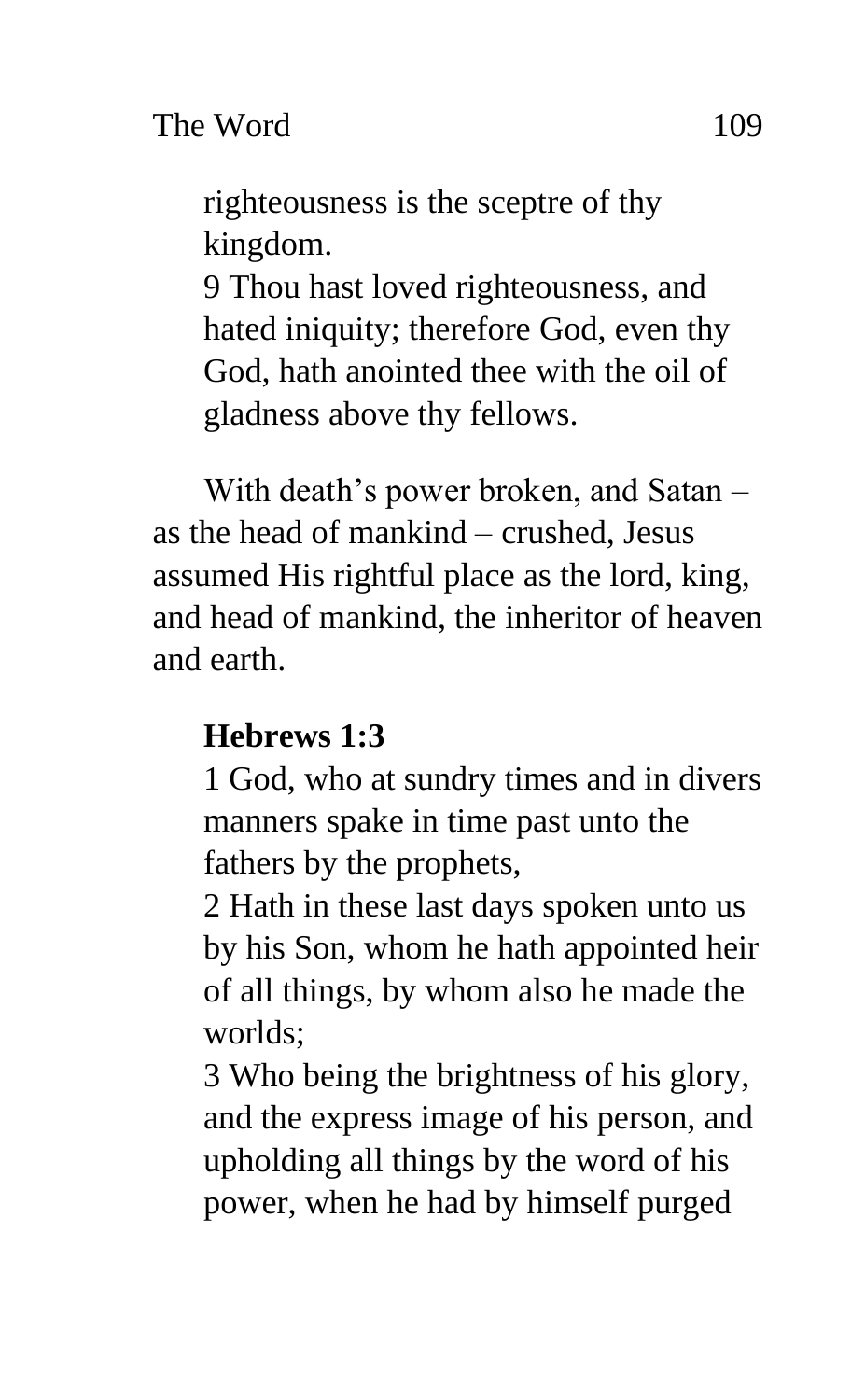our sins, sat down on the right hand of the Majesty on high:

4 Being made so much better than the angels, as he hath by inheritance obtained a more excellent name than they.

It was in that moment that Jesus fully and completely took over the family business from His Father, allowed us to be adopted into His family if we accepted Him as Lord, and put the angels (including Satan, a fallen angel) in their rightful place.

#### **Hebrews 1:10**

10 And, Thou, Lord, in the beginning hast laid the foundation of the earth; and the heavens are the works of thine hands: 11 They shall perish; but thou remainest; and they all shall wax old as doth a garment;

12 And as a vesture shalt thou fold them up, and they shall be changed: but thou art the same, and thy years shall not fail. 13 But to which of the angels said he at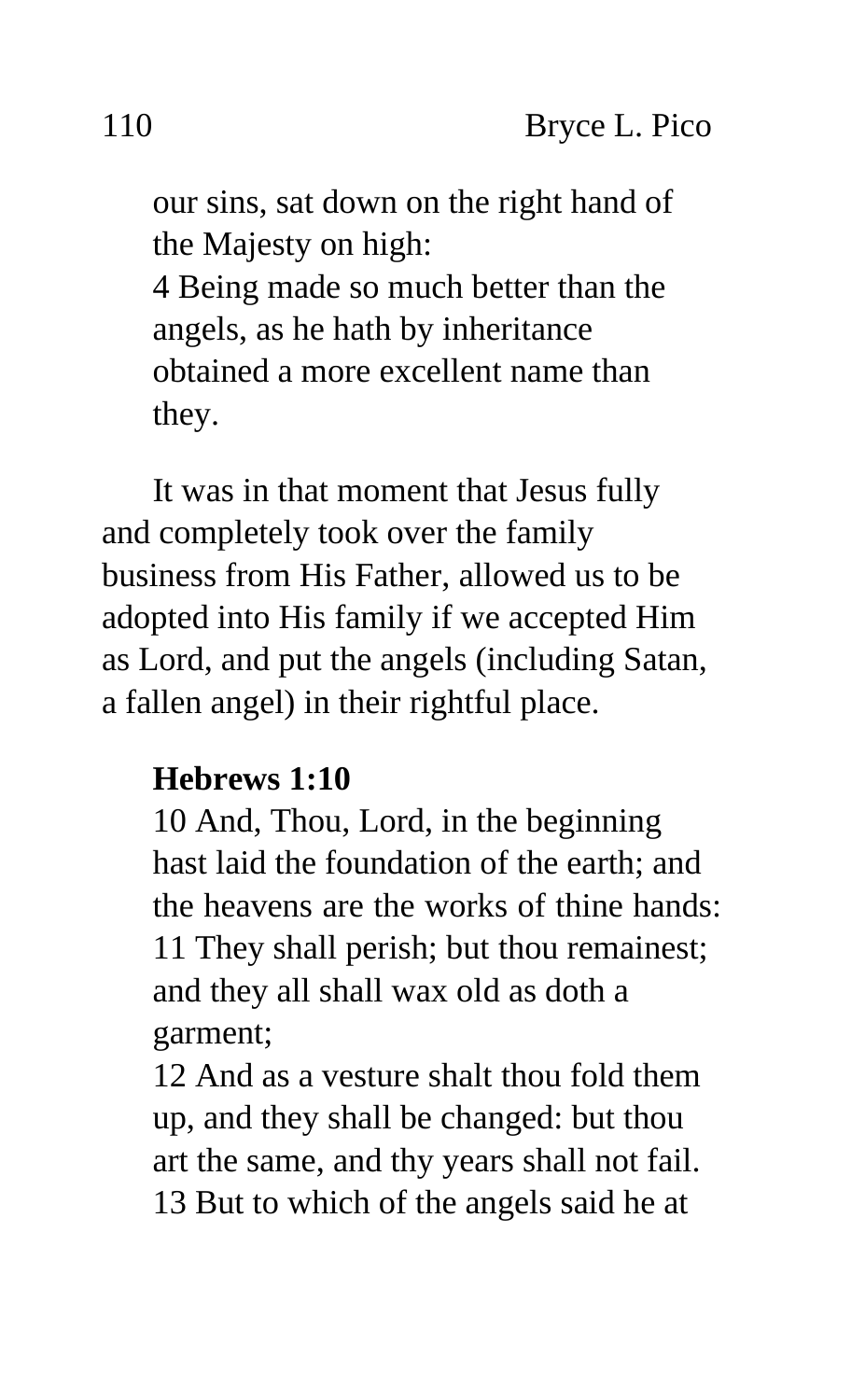any time, Sit on my right hand, until I make thine enemies thy footstool? 14 Are they not all ministering spirits, sent forth to minister for them who shall be heirs of salvation?

We, as believers in the Resurrection, serve under our Lord Jesus – the heir of God's Creation – and join His family.

## **1 Corinthians 15:20-22**

20 But now is Christ risen from the dead, and become the firstfruits of them that slept.

21 For since by man came death, by man came also the resurrection of the dead. 22 For as in Adam all die, even so in Christ shall all be made alive.

We submit our wills to Jesus, with the understanding that His Father will take care of us and meet our needs. We, as His adopted brethren, receive all the benefits accorded to the Son.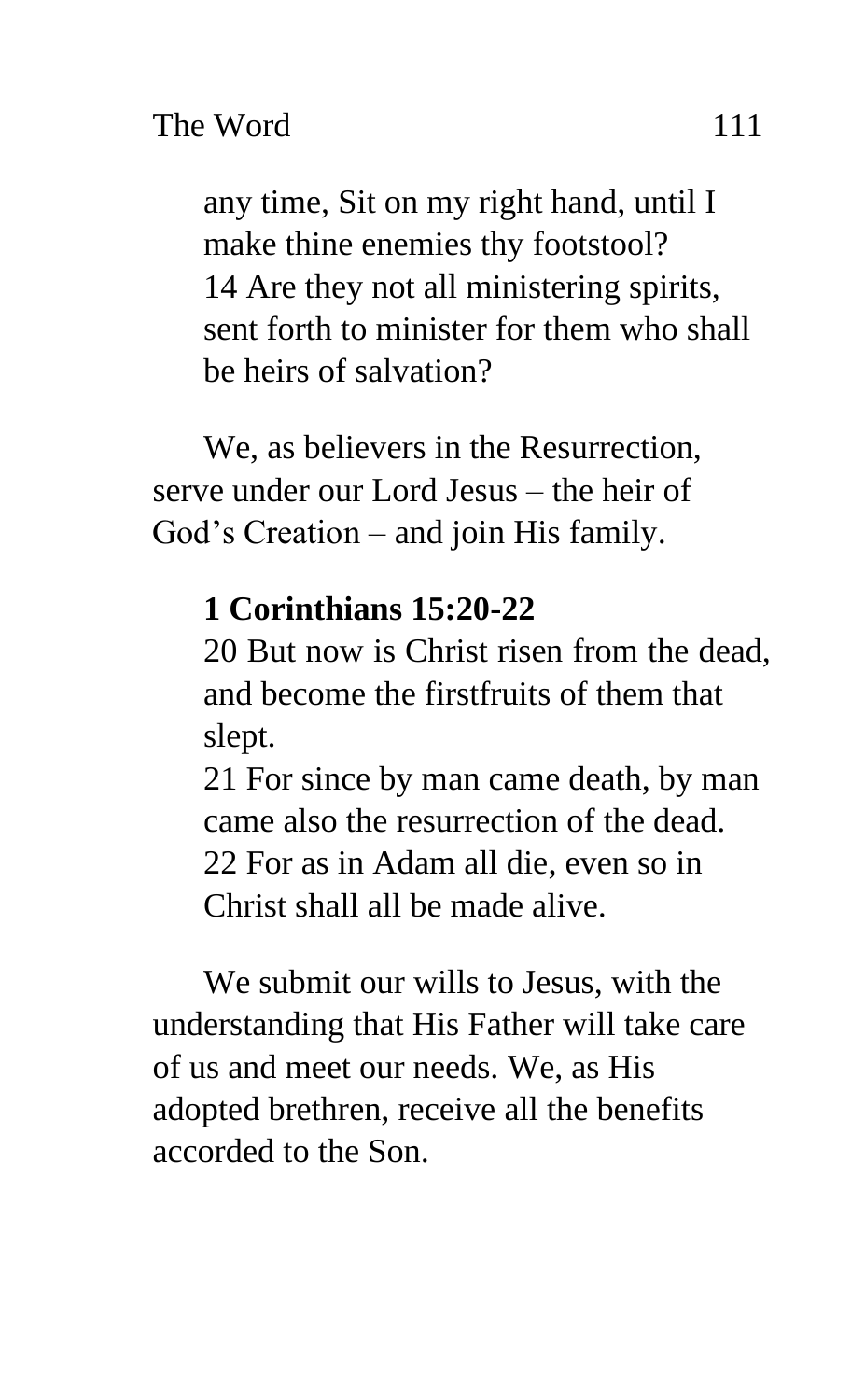## **John 12:25-26**

25 He that loveth his life shall lose it; and he that hateth his life in this world shall keep it unto life eternal. 26 If any man serve me, let him follow me; and where I am, there shall also my servant be: if any man serve me, him will my Father honour.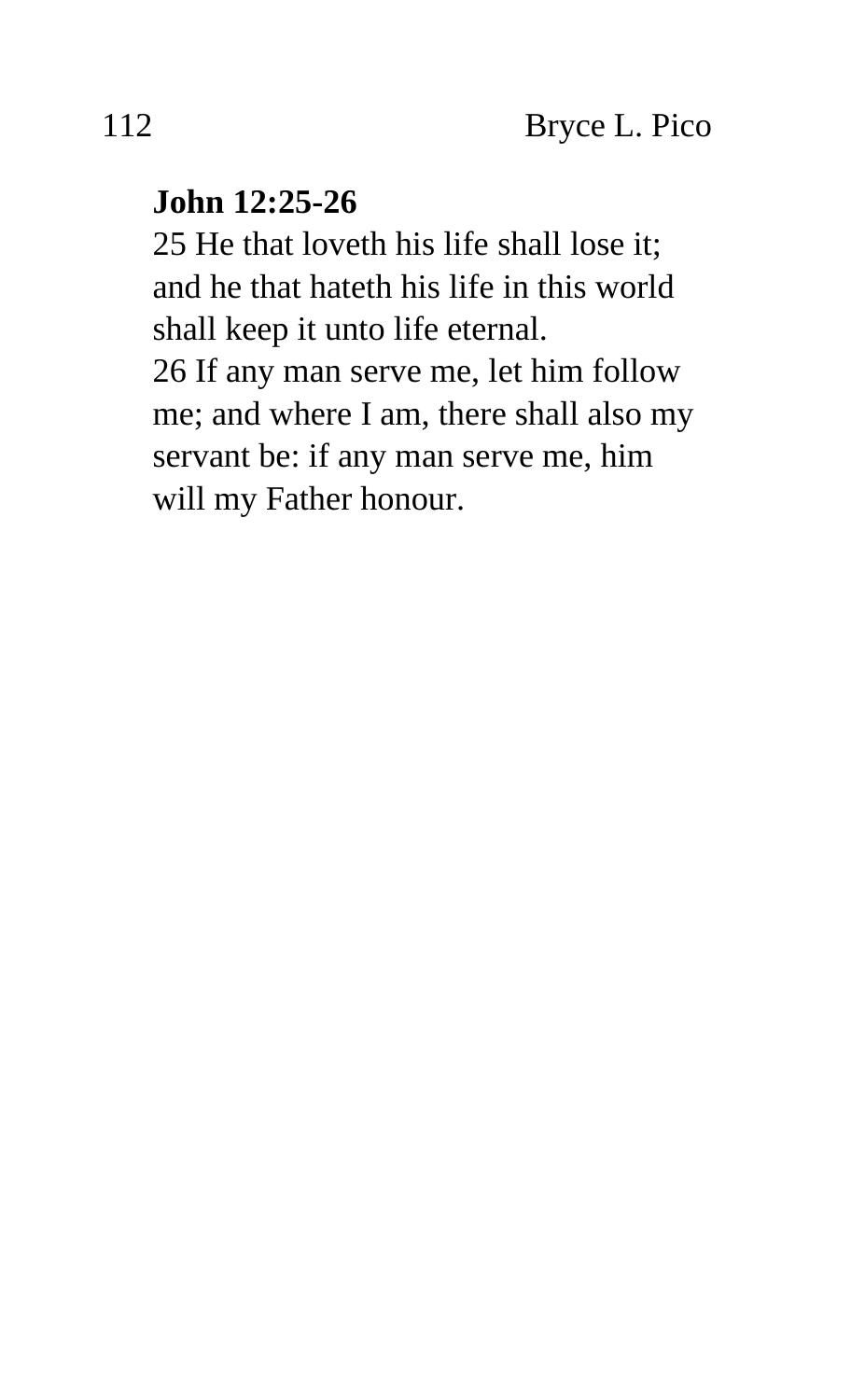# **Chapter 12 The Word Is Seed**

*And he said, "Unto you it is given to know the mysteries of the kingdom of God: but to others in parables; that seeing they might not see, and hearing they might not understand. Now the parable is this: The seed is the word of God."*

*- Luke 8:10-11*

Often, Jesus taught in parables. These stories helped Jesus describe the Kingdom of God to His listeners using concepts they already understood. One particular parable stands out among the rest.

Jesus told the story of a sower who went out to spread seed in his field.

## **Luke 8:5-8**

5 A sower went out to sow his seed: and as he sowed, some fell by the way side; and it was trodden down, and the fowls of the air devoured it.

6 And some fell upon a rock; and as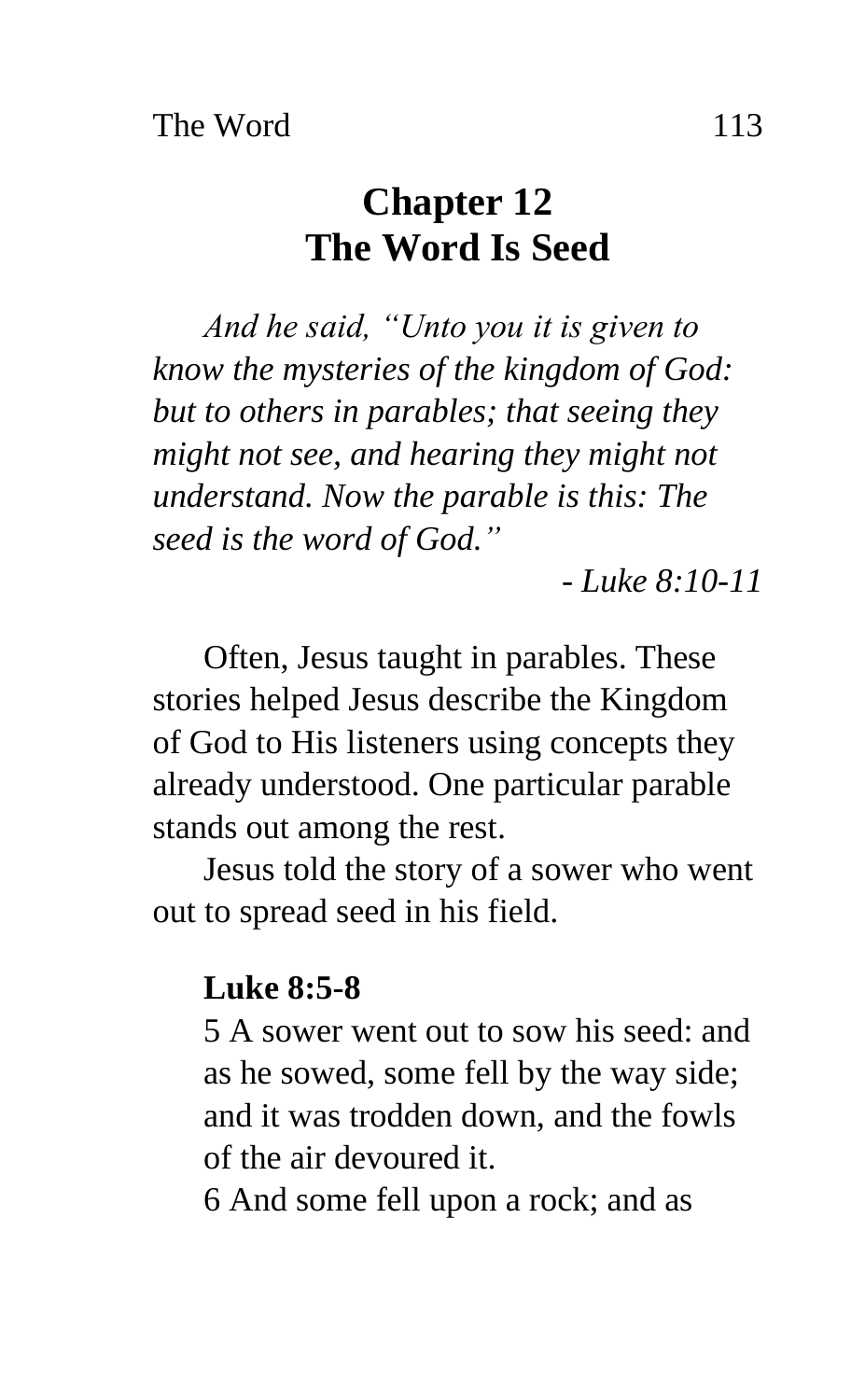soon as it was sprung up, it withered away, because it lacked moisture. 7 And some fell among thorns; and the thorns sprang up with it, and choked it. 8 And other fell on good ground, and sprang up, and bare fruit an hundredfold. And when he had said these things, he cried, He that hath ears to hear, let him hear.

Jesus' disciples, who have unfairly received a bad reputation for being slow to catch on, usually let His parables go by with few questions. But this one caught their interest.

#### **Luke 8:9**

9 And his disciples asked him, saying, What might this parable be?

Jesus wasn't just teaching people how to run a successful farm, he was teaching about the Kingdom of God. In a kingdom, the people are ruled by a king. The king sends forth decrees – his word – that determine how things run. Whole armies respond to the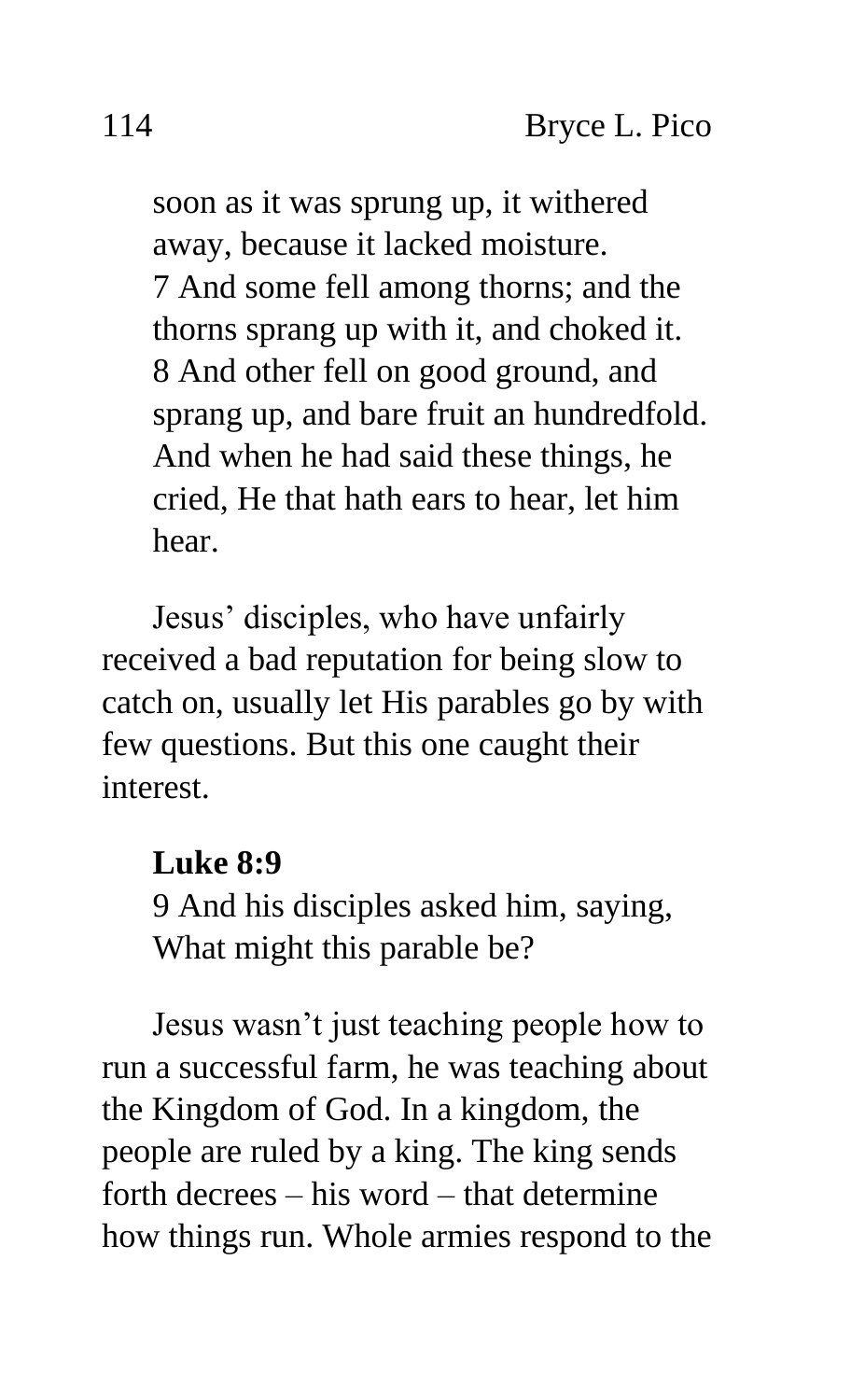word of the king. Life and death hinge on every word from the king's throne.

In a kingdom, the word of the king is the coin of the realm. A servant speaking the will of the king in his name can open any door and conduct any business on his behalf, so long as he is authorized

In the parable of the sower, Jesus was illustrating that *the* Word of *the* King worked like seed. In God's Kingdom, mankind is authorized by the Son to serve and sow. As servants under Jesus' lordship, the seed we are provided is the very best seed of all – His Word.

## **Isaiah 55:10-11**

10 For as the rain cometh down, and the snow from heaven, and returneth not thither, but watereth the earth, and maketh it bring forth and bud, that it may give seed to the sower, and bread to the eater:

11 So shall my word be that goeth forth out of my mouth: it shall not return unto me void, but it shall accomplish that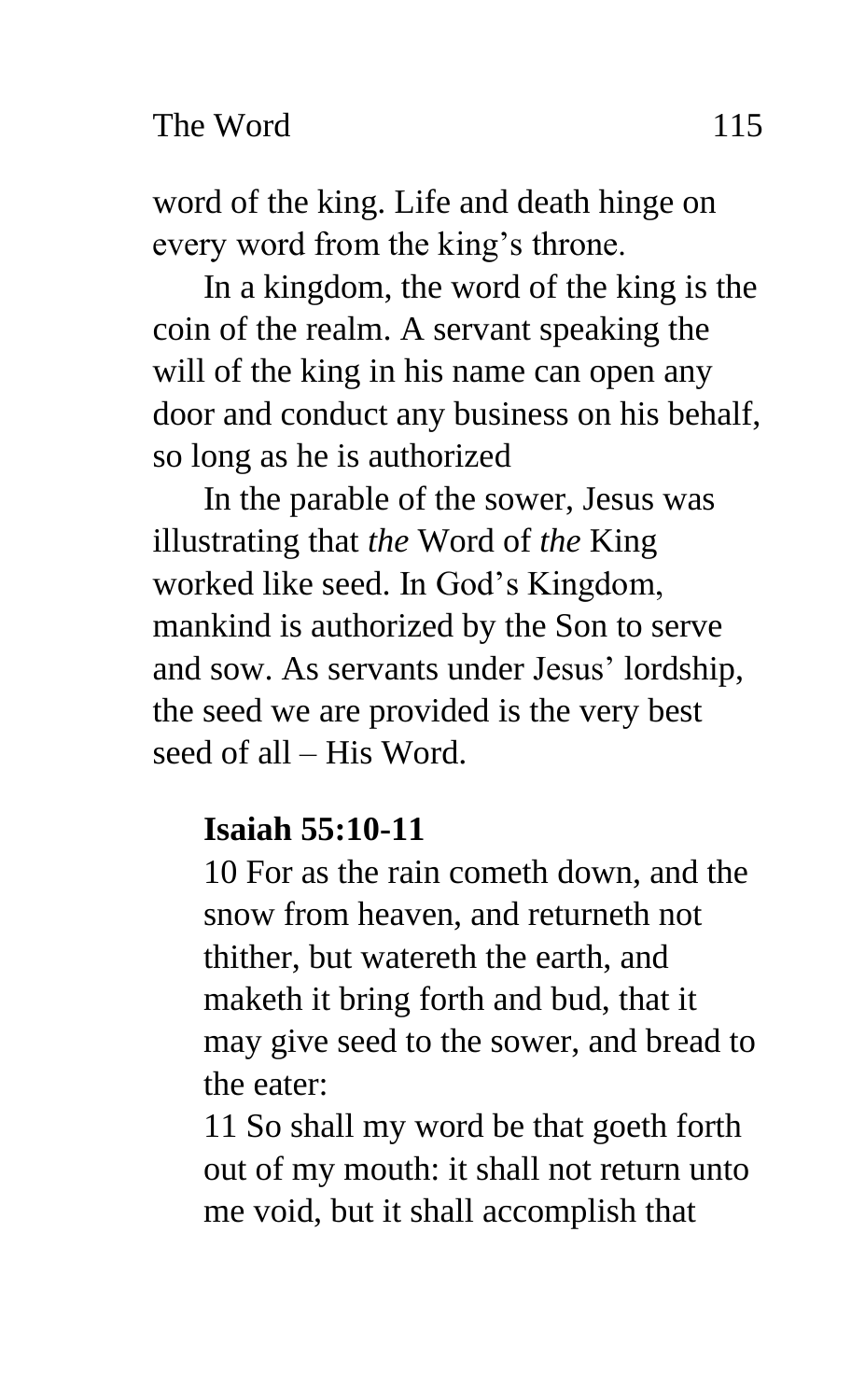which I please, and it shall prosper in the thing whereto I sent it.

When we sow God's Word, it will be successful and yield a bountiful harvest – but only if we follow the direction of our Lord. Remember, when we become servants, we agree to work His land at His command. He provides seed, and tells us where sow.

## **Luke 8:12-15**

12 Those by the way side are they that hear; then cometh the devil, and taketh away the word out of their hearts, lest they should believe and be saved. 13 They on the rock are they, which, when they hear, receive the word with joy; and these have no root, which for a while believe, and in time of temptation fall away.

14 And that which fell among thorns are they, which, when they have heard, go forth, and are choked with cares and riches and pleasures of this life, and bring no fruit to perfection.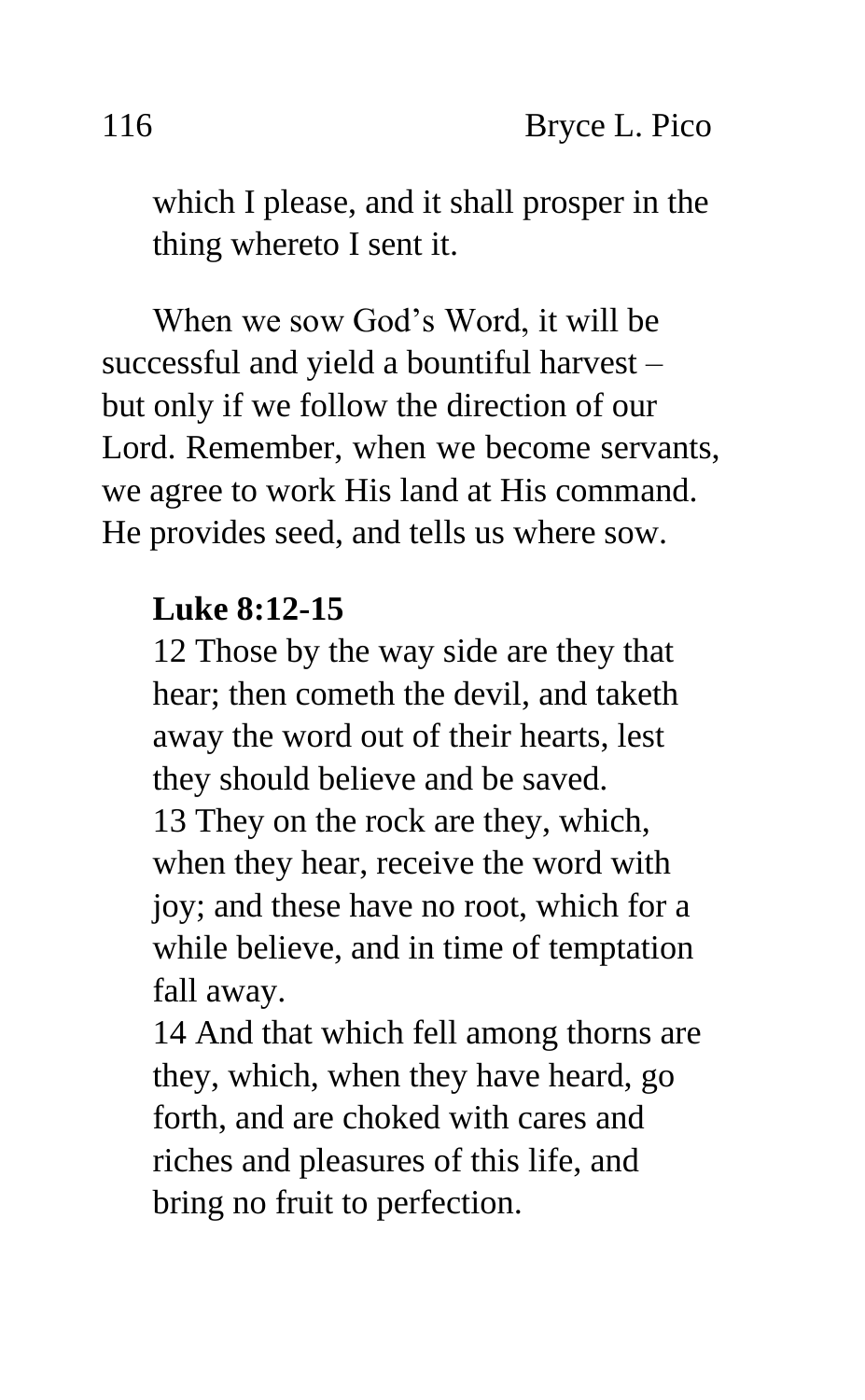15 But that on the good ground are they, which in an honest and good heart, having heard the word, keep it, and bring forth fruit with patience.

When God created the universe, he set mankind at its center. God gave man authority over everything, and empowered him with seed.

## **Genesis 2:15**

15 And the LORD God took the man, and put him into the garden of Eden to dress it and to keep it.

All man and woman had to do was follow their Lord's directions and sow seed where He instructed. Everything – all plants, animals, angels, and elements – were in their rightful places and playing their prescribed roles. The sowing of the physical seeds (cultivating plants and breeding animals) would teach the man and woman how to sow spiritual seeds (increasing by use of words).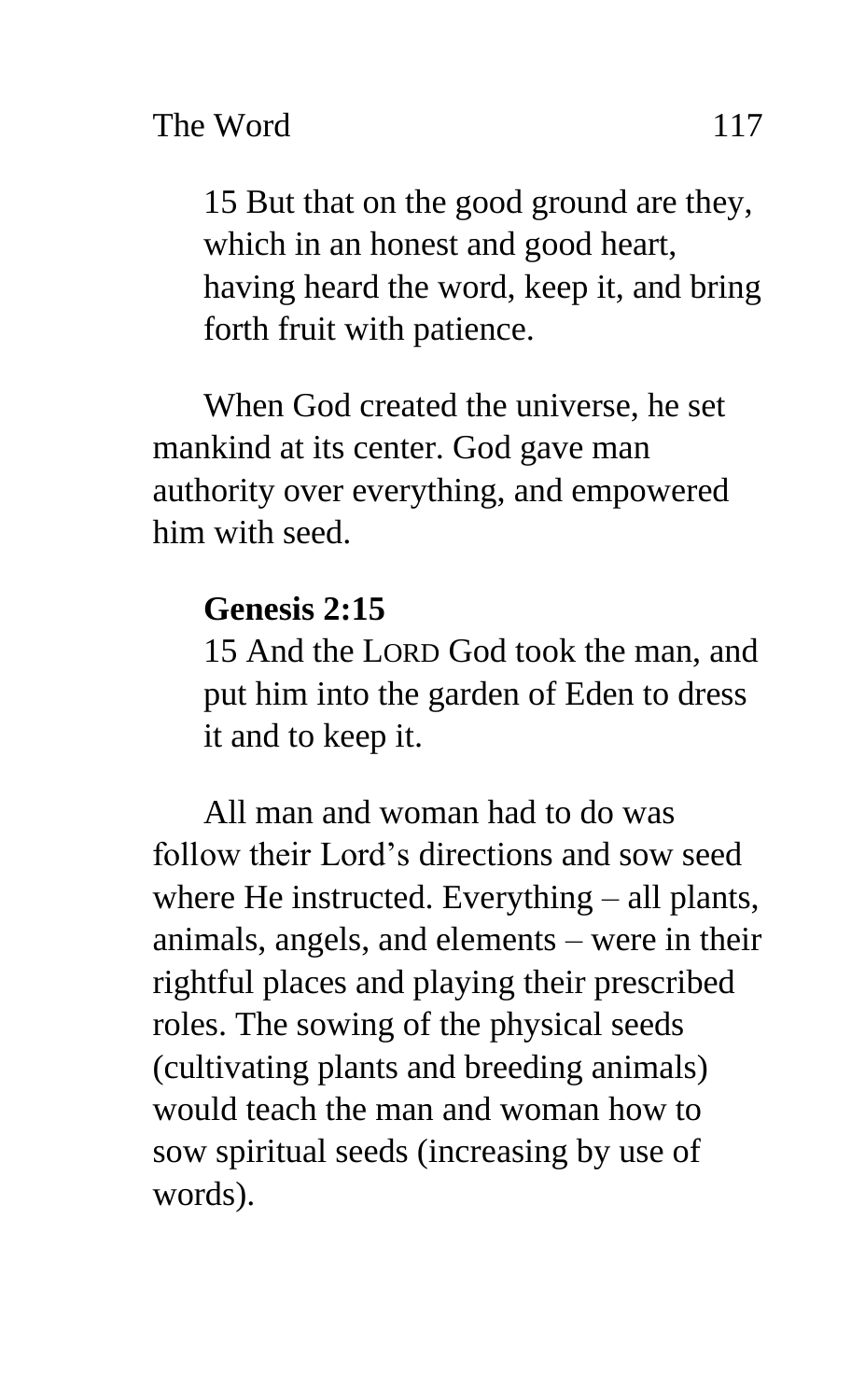Through sowing seed and speaking God's Word, man and woman would maintain God's order over His creation. Through their disobedience, they lost authority over the spiritual realm and, in turn, the physical. The world descended into chaos – in line with Satan's desire for all-out rebellion against God and His design. This may explain the earth's current biodiversity and the seeming appearance of random evolutionary development.

However, when we receive Jesus as Lord, we are restored to God's order away from Adam's disorder.

#### **1 Peter 1:23**

23 Being born again, not of corruptible seed, but of incorruptible, by the word of God, which liveth and abideth forever.

We, as faithful servants, are now expected to say the same things as Him. We are instructed to speak the Word as Jesus would. When we come into agreement with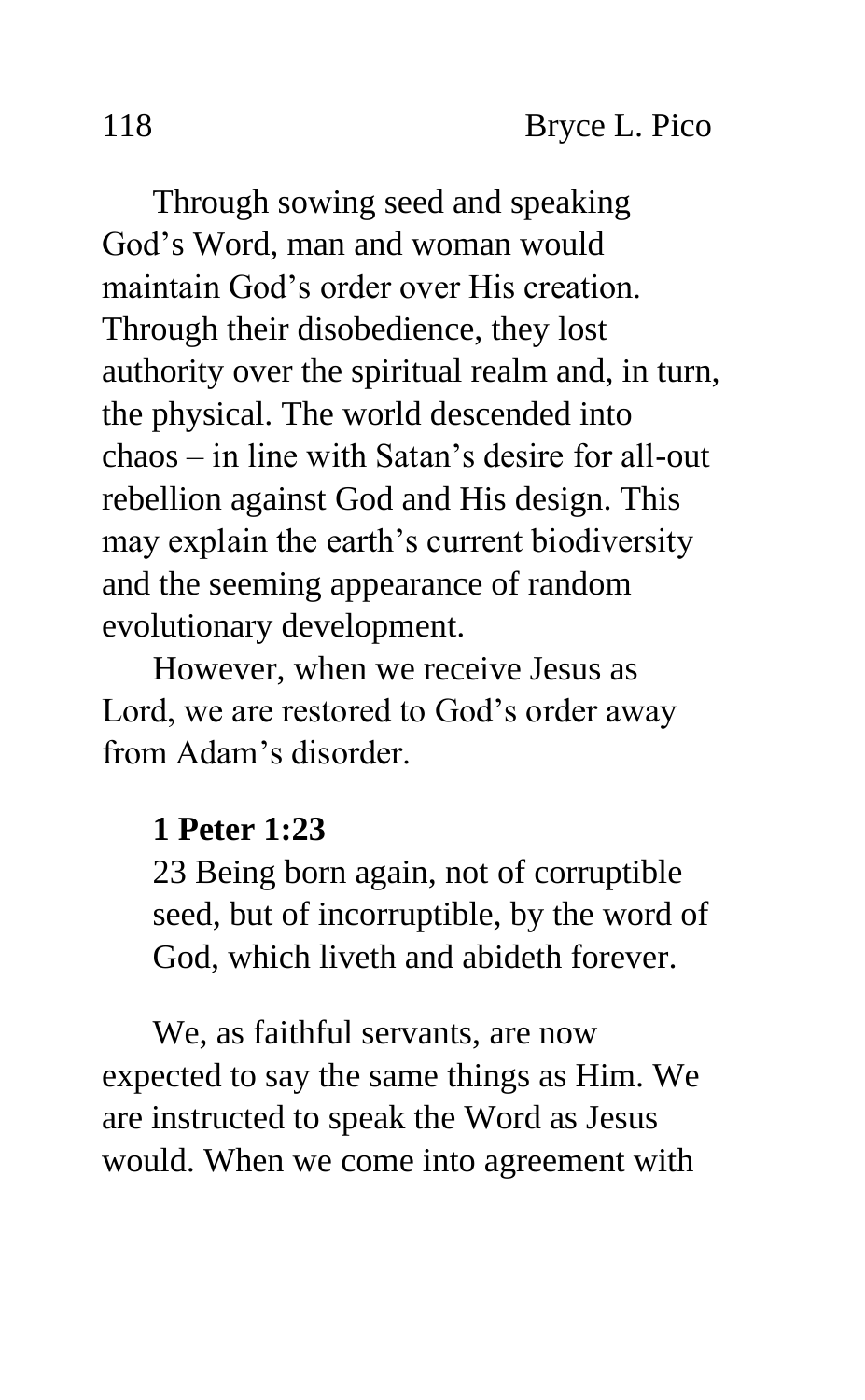our words and actions, God backs us and meet our needs.

The first instance of a man confessing the Lord Jesus and His Word after He rose from the dead is found on the Day of Pentecost.

Jesus had commissioned the disciples as apostles, to sow His Word into others as He commanded.

## **Matthew 28:18-20**

18 And Jesus came and spake unto them, saying, All power is given unto me in heaven and in earth.

19 Go ye therefore, and teach all nations, baptizing them in the name of the Father, and of the Son, and of the Holy Ghost: 20 Teaching them to observe all things whatsoever I have commanded you: and, lo, I am with you always, even unto the end of the world. Amen.

In the same scene recorded by Luke, Jesus tells the apostles they should receive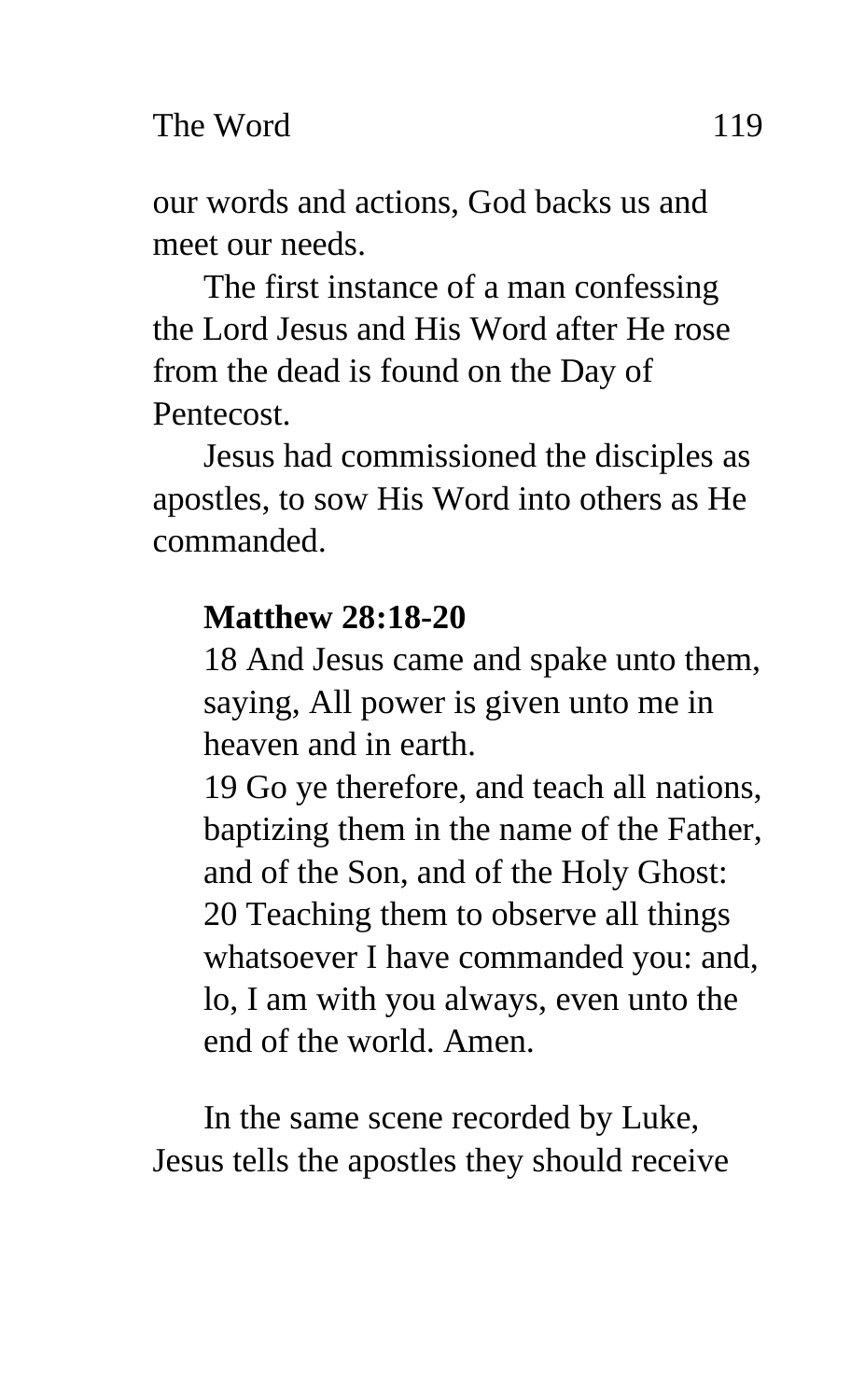something specific from Him before sowing His Word.

#### **Acts 1:8**

8 But ye shall receive power, after that the Holy Ghost is come upon you: and ye shall be witnesses unto me both in Jerusalem, and in all Judaea, and in Samaria, and unto the uttermost part of the earth.

Among the many things a lord provided to his servants were garments that identified them with his household. These would be worn while working, conducting business, or trading. They would also be the uniform of his militia and be a sign of his authority. In this case, the garment Jesus was placing upon His servants was the Holy Spirit – what was promised to Abram by God in Genesis 15:1.

#### **Acts 2:1-4**

1 And when the day of Pentecost was fully come, they were all with one accord in one place.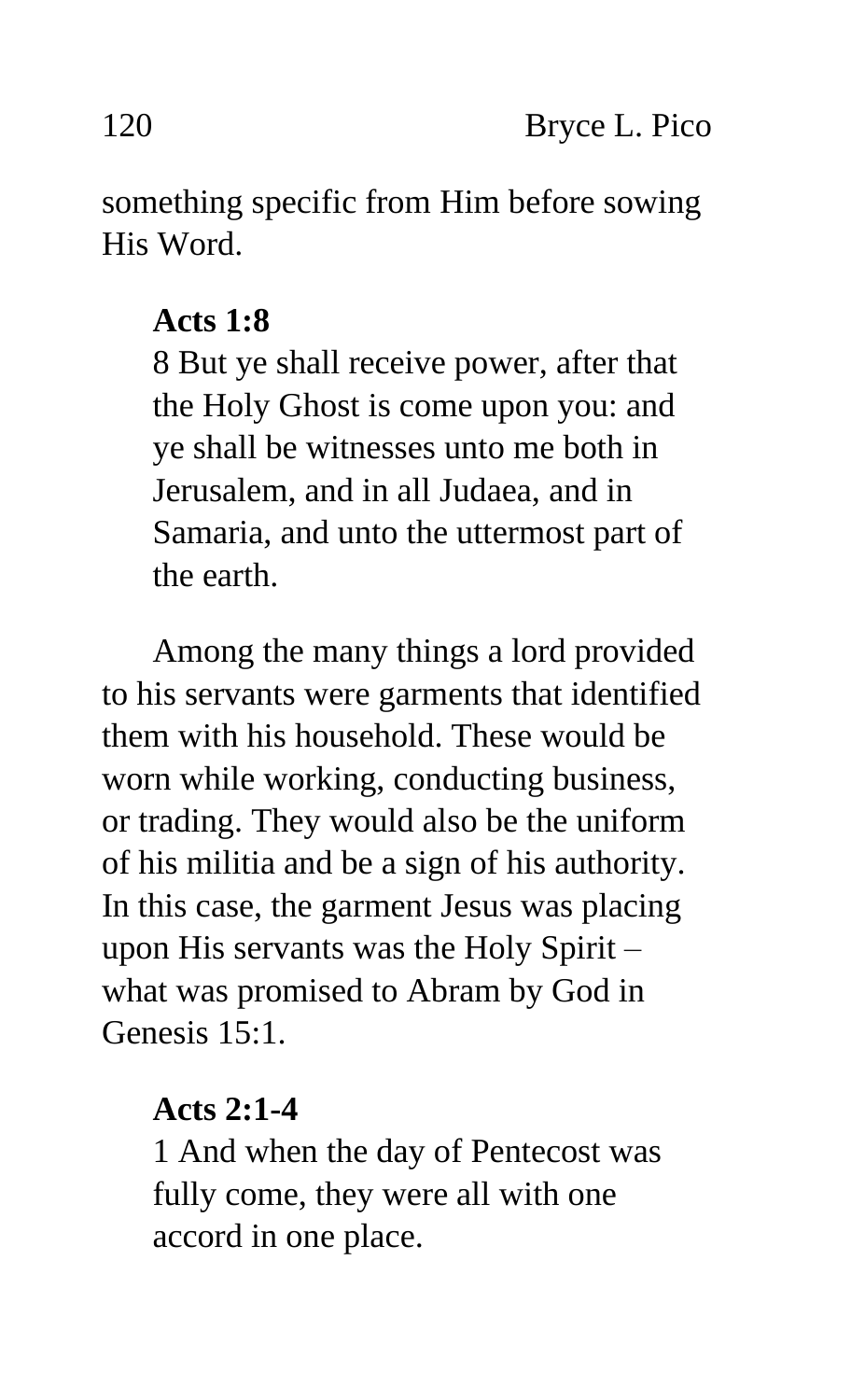2 And suddenly there came a sound from heaven as of a rushing mighty wind, and it filled all the house where they were sitting.

3 And there appeared unto them cloven tongues like as of fire, and it sat upon each of them.

4 And they were all filled with the Holy Ghost, and began to speak with other tongues, as the Spirit gave them utterance.

The work of sowing seed and restoring order began immediately. The Jews who had gathered for the festival heard the scriptures in a way as never before – illuminated by the Spirit and fulfilled by the testimony of Jesus.

## **Acts 2:11**

11 … we do hear them speak in our tongues the wonderful works of God. 12 And they were all amazed, and were in doubt, saying one to another, What meaneth this?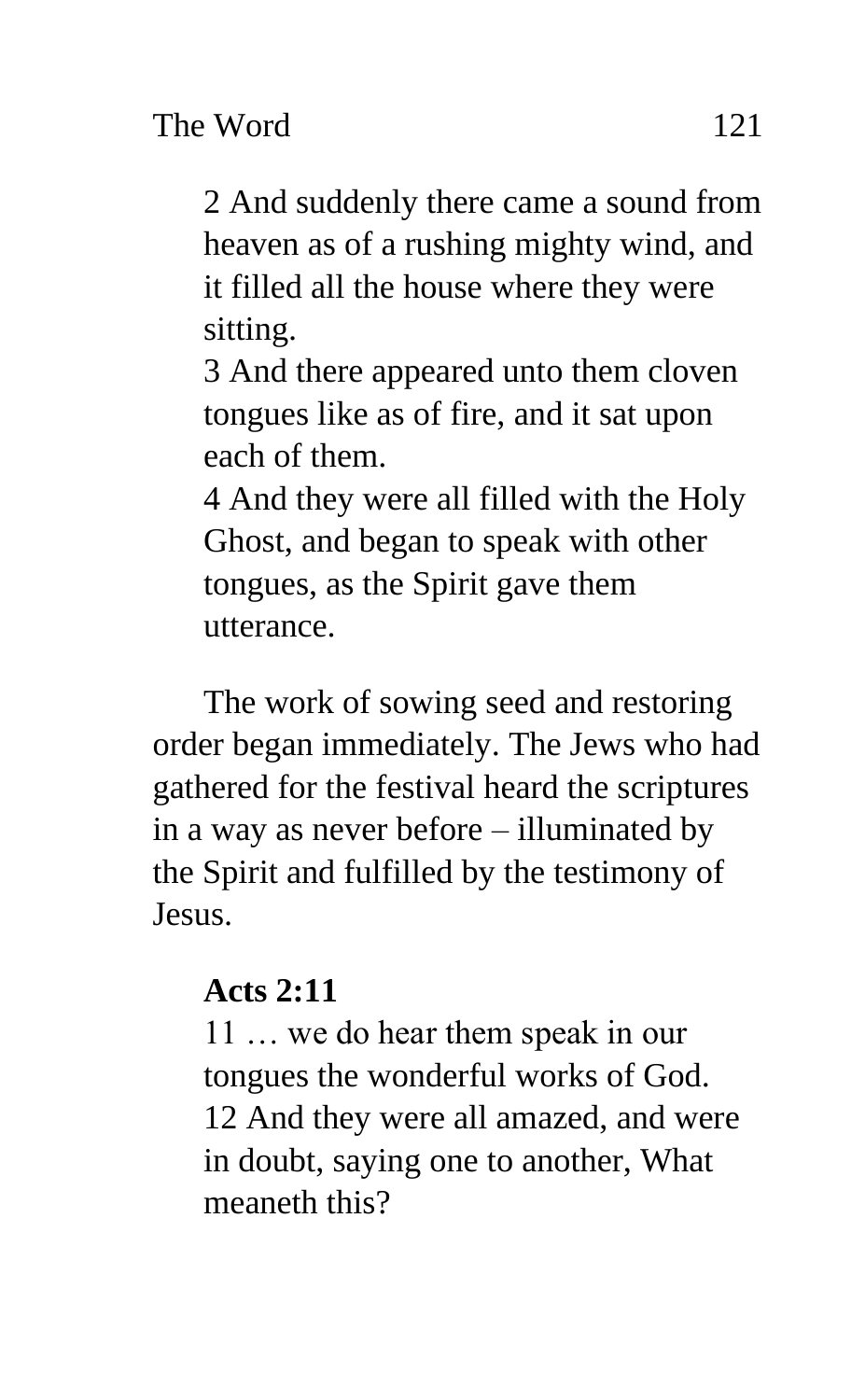In the wake of the outpouring of the Spirit, Peter – the man who seemed to make a habit of inserting a foot every time his mouth was open – spoke the Word of God clearly and powerfully.

## **Acts 2:22-24**

22 Ye men of Israel, hear these words; Jesus of Nazareth, a man approved of God among you by miracles and wonders and signs, which God did by him in the midst of you, as ye yourselves also know:

23 Him, being delivered by the determinate counsel and foreknowledge of God, ye have taken, and by wicked hands have crucified and slain: 24 Whom God hath raised up, having loosed the pains of death: because it was not possible that he should be holden of

# it.

## **Acts 2:38-41**

38 Then Peter said unto them, Repent, and be baptized every one of you in the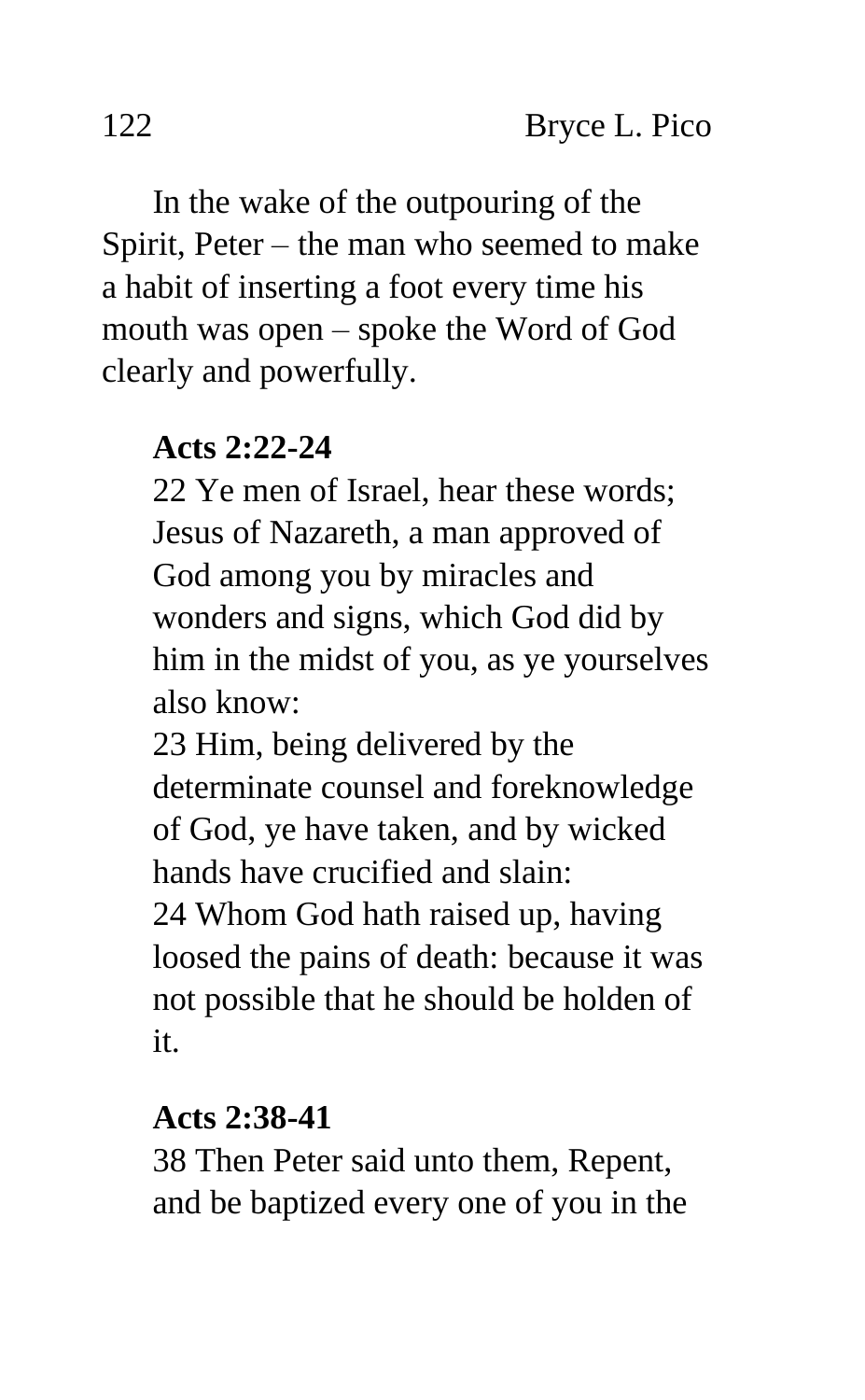name of Jesus Christ for the remission of sins, and ye shall receive the gift of the Holy Ghost.

39 For the promise is unto you, and to your children, and to all that are afar off, even as many as the Lord our God shall call.

40 And with many other words did he testify and exhort, saying, Save yourselves from this untoward generation.

41 Then they that gladly received his word were baptized: and the same day there were added unto them about three thousand souls.

Just as mankind's rebellion under the lordship of Satan set the world on a course for chaos, Jesus' obedience started it on a path toward order. Peter and the apostles, as His servants, began spreading the Word as sowers in a field, cultivating a harvest, and restoring God's order. At Pentecost, they were led to good soil, and 3,000 people received the seed of the Word that day.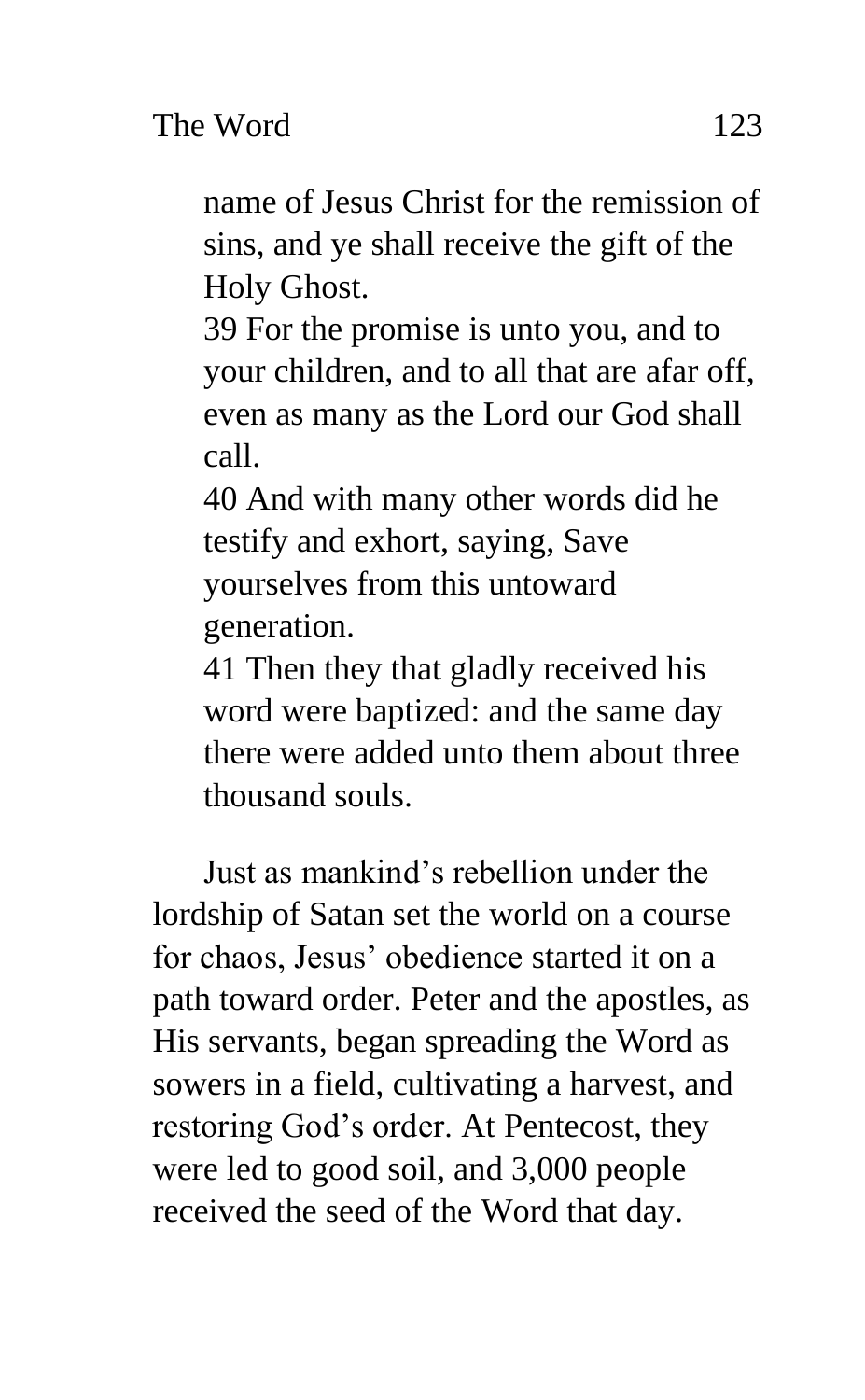When we receive the gift of the Spirit as they did, we take on the garment of our Lord. God lives inside, on, and through us, by His Spirit. And we live in Jesus, as members of His household. We become sowers, given seed to sow by our Lord.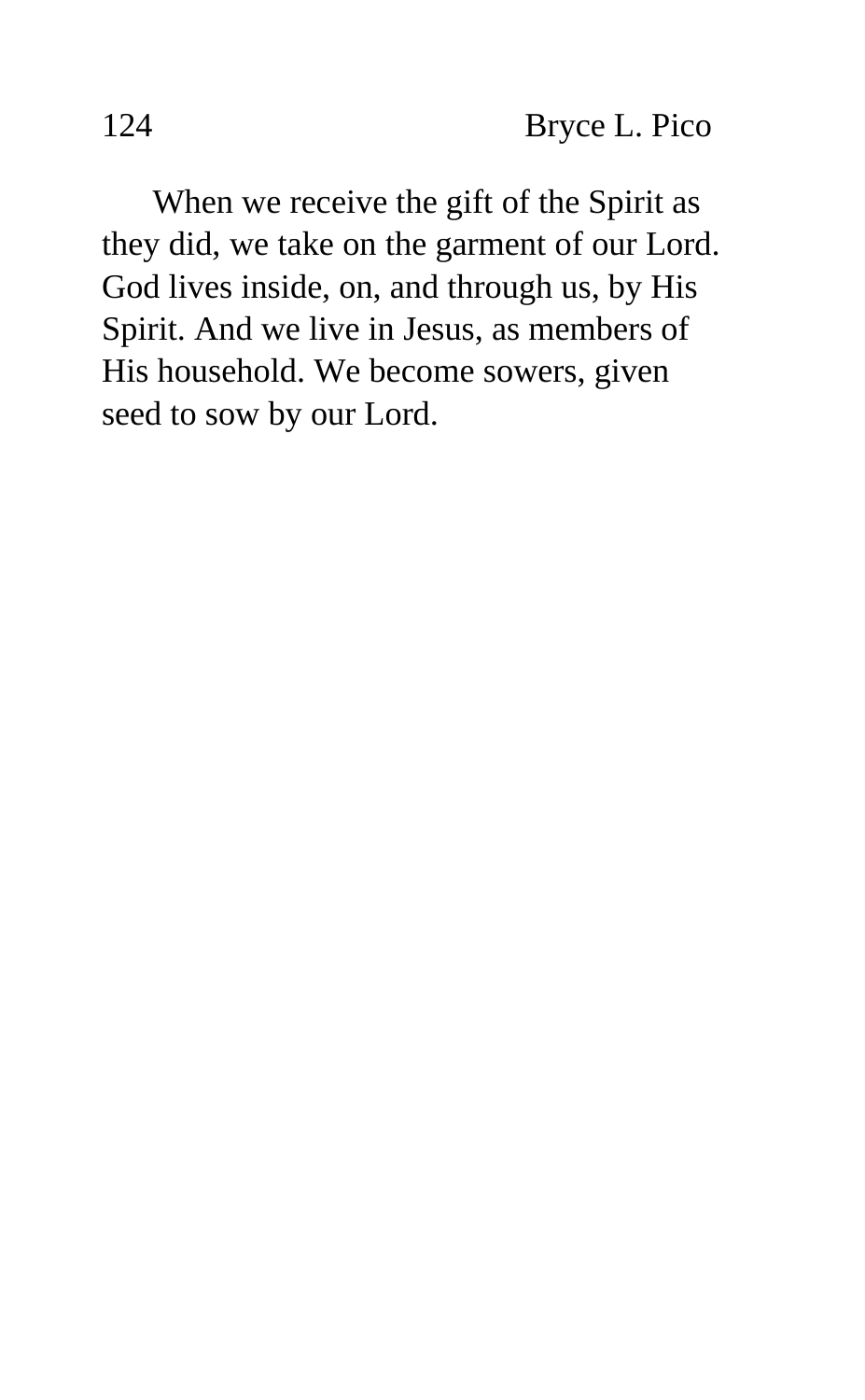# **Chapter 13 Sowing the Word**

*Take heed therefore how ye hear: for whosoever hath, to him shall be given; and whosoever hath not, from him shall be taken even that which he seemeth to have. - Luke 8:18*

The Word is the structuring order of our lives. How, as servants of the Lord, do we build our world using the seed of the Word? We start the same way as God, with faith.

## **Hebrews 11:1-3**

1 Now faith is the substance of things hoped for, the evidence of things not seen.

2 For by it the elders obtained a good report.

3 Through faith we understand that the worlds were framed by the word of God, so that things which are seen were not made of things which do appear.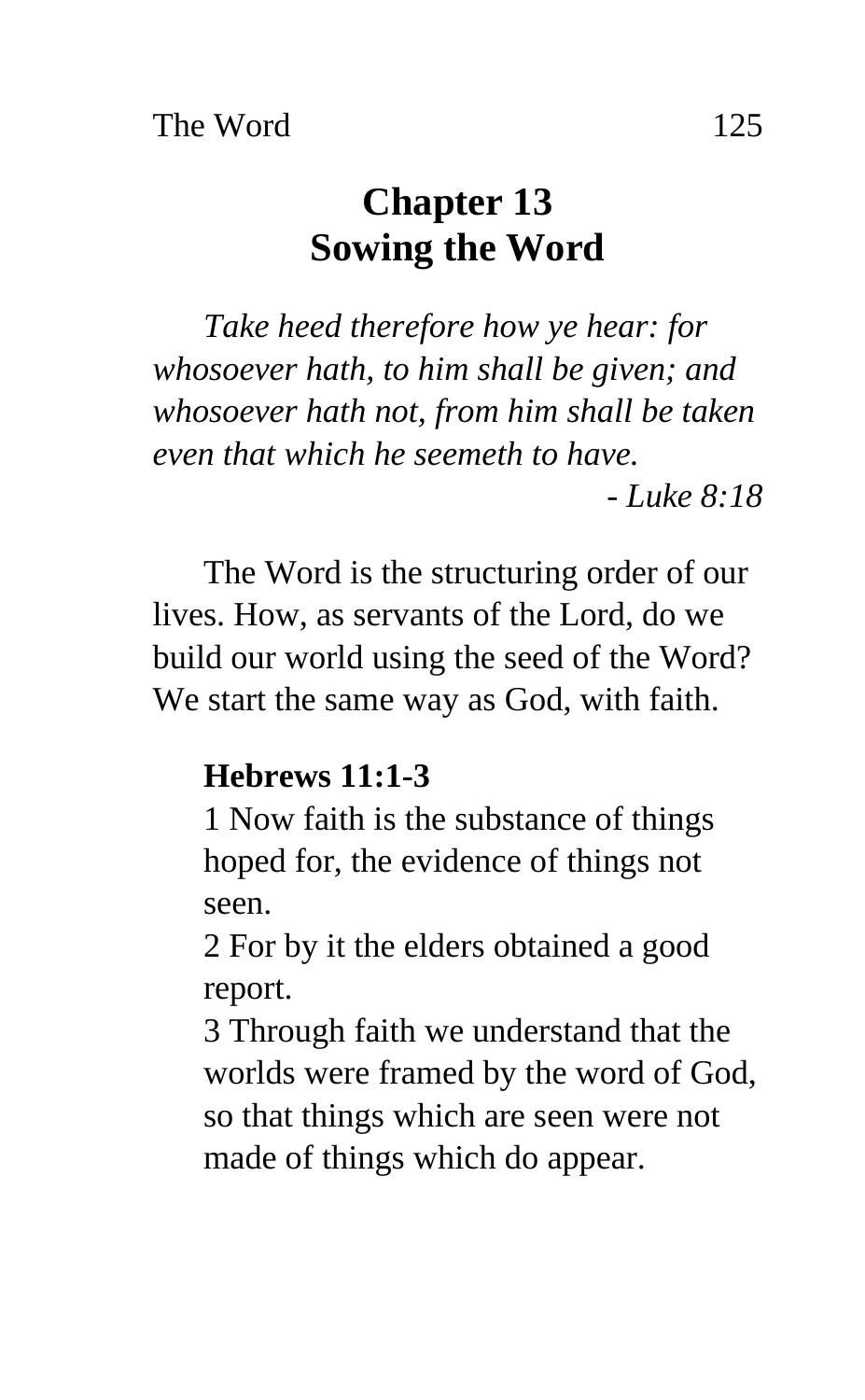In the beginning, God – the *Logos* – started with a vision of what he wanted. These were the things He hoped for. He then spoke faith-filled words as the substance of those things. Those words were seeds that grew into the reality we see around us.

Our hearts are like soil, according to Jesus. How do we get faith to grow from within us? We start by sowing the Word.

#### **Romans 10:17**

17 So then faith cometh by hearing, and hearing by the word of God.

The Kingdom of God works like a sower planting seed. According to the parable of the sower, to get the best results with His best seed, we need to sow into ground free from stones and weeds. When we confess Jesus as Lord, our hearts are reborn in the Spirit and we move into Kingdom territory – the best real estate available for sowing.

#### **1 Corinthians 6:9-11**

9 Know ye not that the unrighteous shall not inherit the kingdom of God? Be not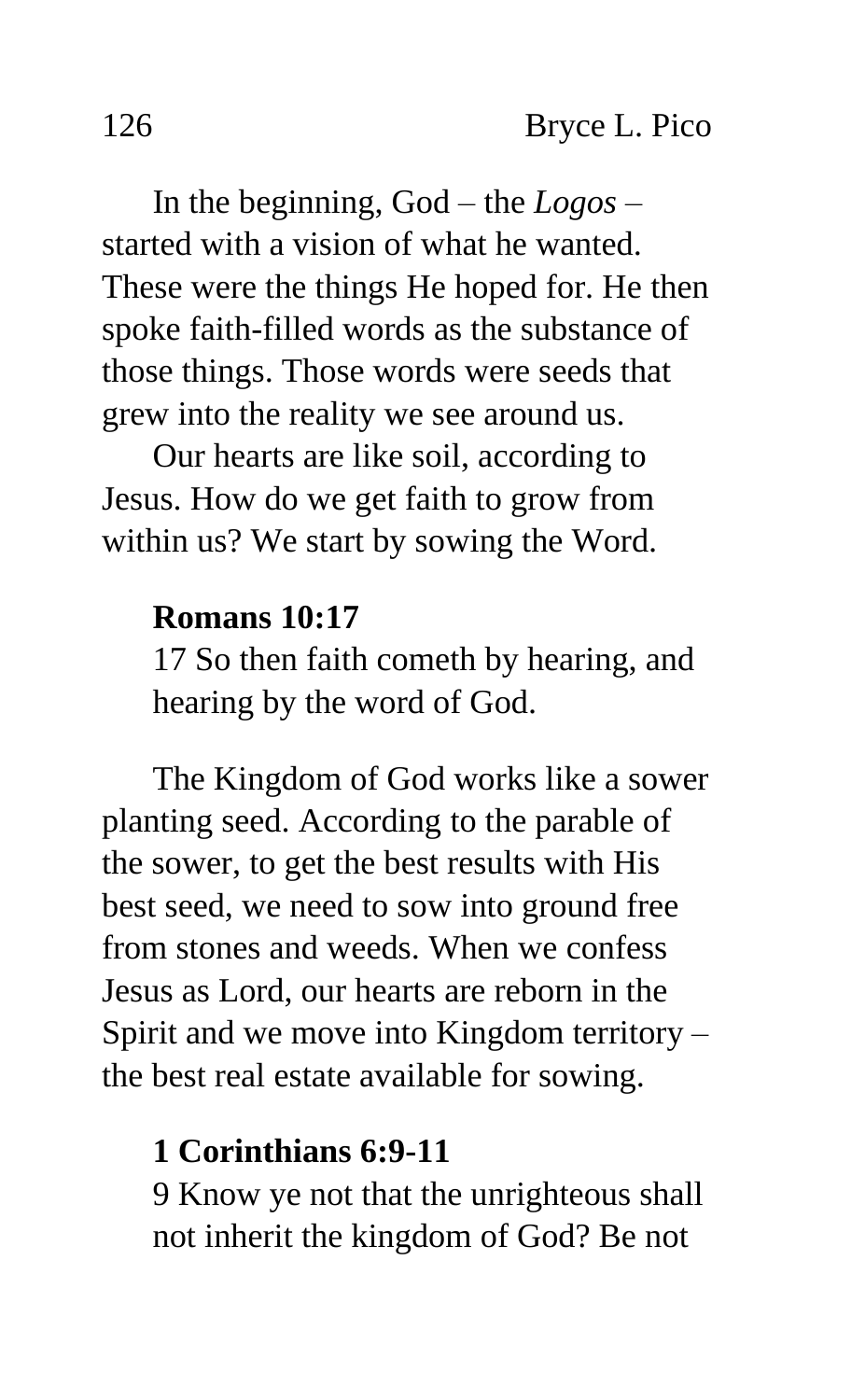deceived: neither fornicators, nor idolaters, nor adulterers, nor effeminate, nor abusers of themselves with mankind, 10 Nor thieves, nor covetous, nor drunkards, nor revilers, nor extortioners, shall inherit the kingdom of God. 11 And such were some of you: but ye are washed, but ye are sanctified, but ye are justified in the name of the Lord Jesus, and by the Spirit of our God.

Jesus, in another parable about the Kingdom, again spoke of seed.

### **Matthew 13:31-32**

31 … The kingdom of heaven is like to a grain of mustard seed, which a man took, and sowed in his field:

32 Which indeed is the least of all seeds: but when it is grown, it is the greatest among herbs, and becometh a tree, so that the birds of the air come and lodge in the branches thereof.

The mustard seed was considered unusual among all seeds in that it grew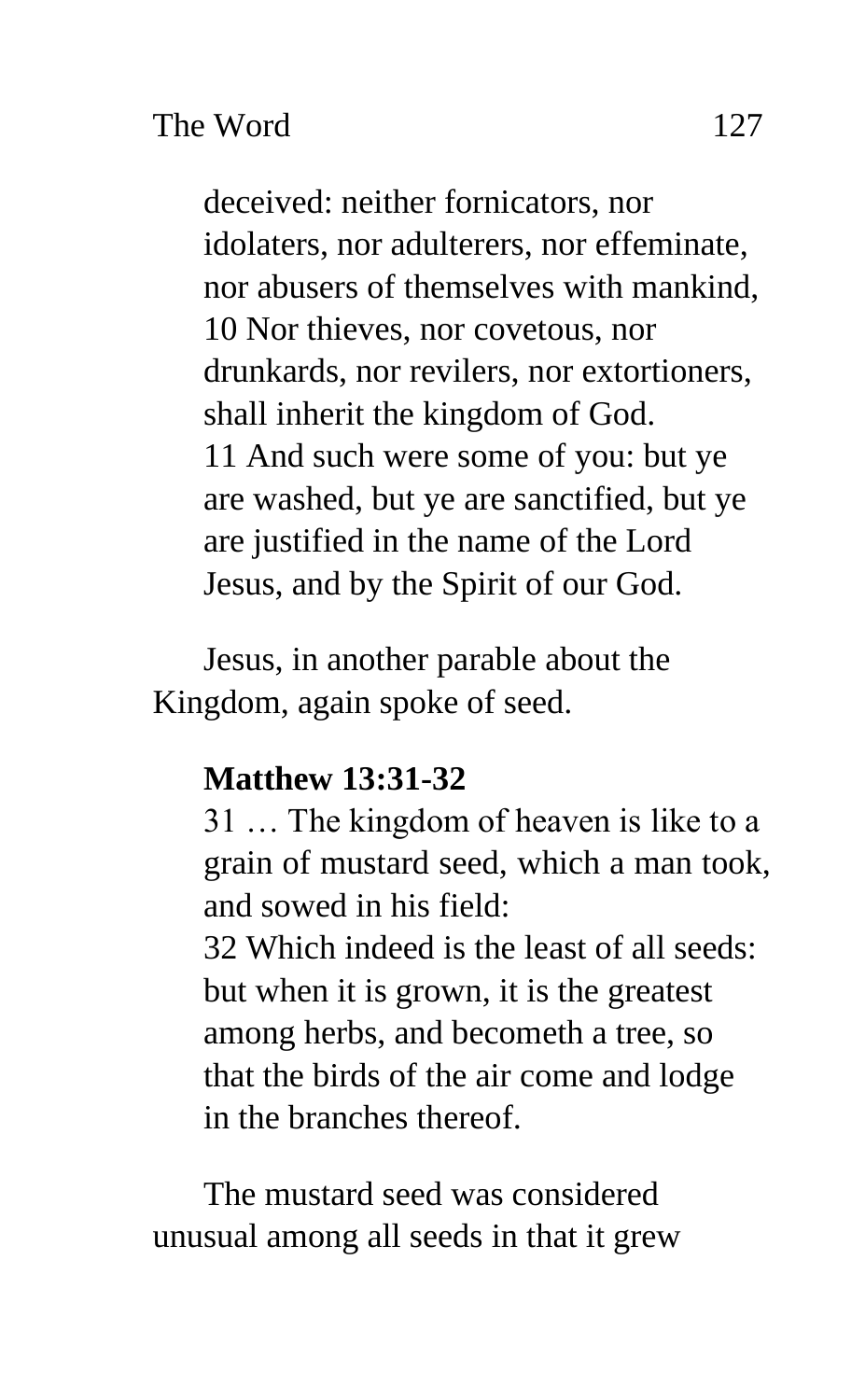unusually large for its relatively small size. In Jesus' parable, it demonstrated the growth potential and power of faith.

#### **Matthew 17:20**

20 … If ye have faith as a grain of mustard seed, ye shall say unto this mountain, Remove hence to yonder place; and it shall remove; and nothing shall be impossible unto you.

Based upon the teaching of our Lord, we servants should be diligently sowing the Word, which is of faith, into the good soil of the Kingdom. When we do, we are promised a "hundred-fold" harvest.

So, how do we do it? How do we sow and reap the Word, like Jesus wants us to? We start by listening to God's Spirit, letting Him find the exact seeds we need. The Spirit will help us understand the Word and sow it (by speaking) appropriately.

#### **1 Corinthians 2:12-13**

12 Now we have received, not the spirit of the world, but the spirit which is of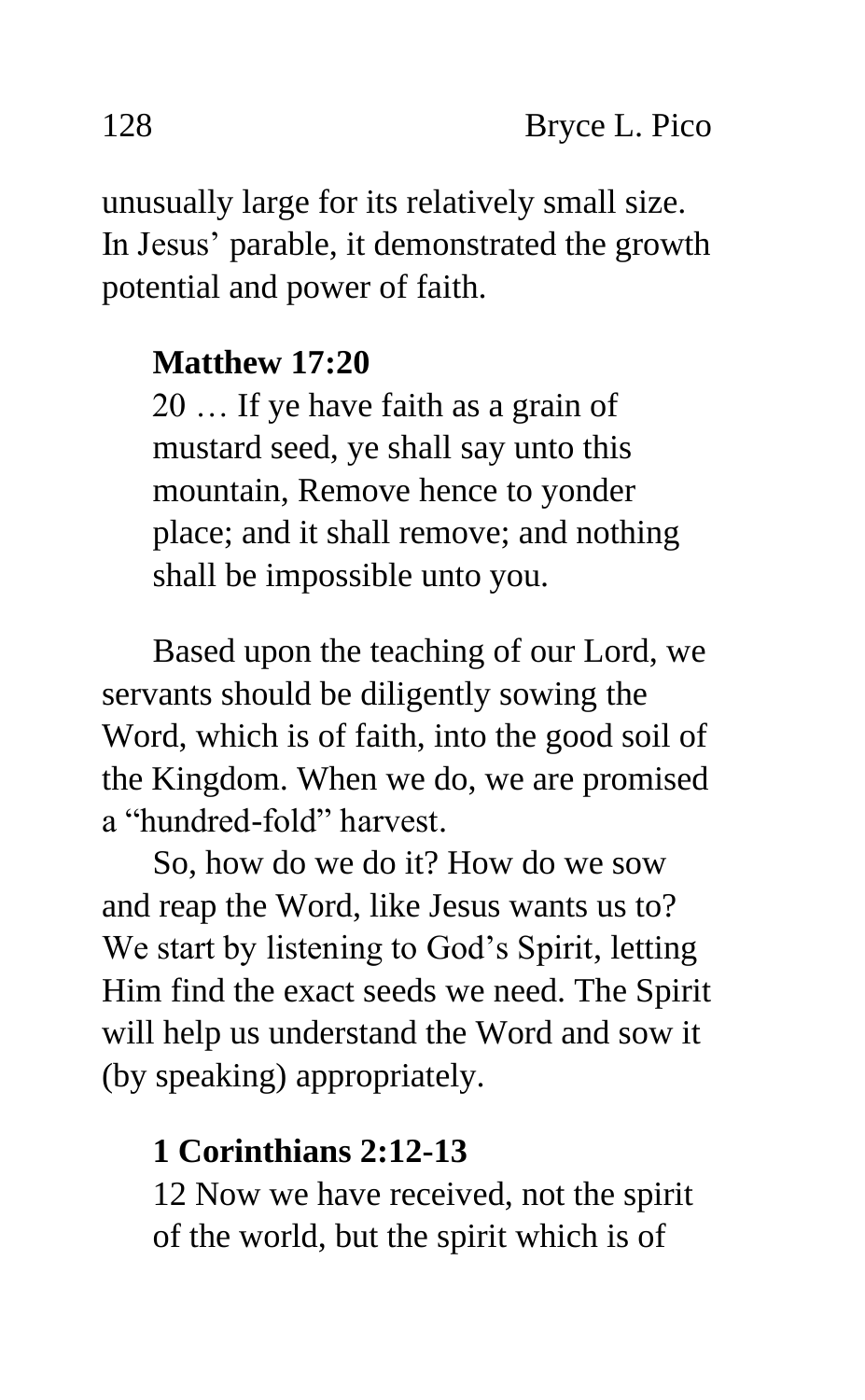God; that we might know the things that are freely given to us of God.

13 Which things also we speak, not in the words which man's wisdom teacheth, but which the Holy Ghost teacheth; comparing spiritual things with spiritual. 14 But the natural man receiveth not the things of the Spirit of God: for they are foolishness unto him: neither can he know them, because they are spiritually discerned.

15 But he that is spiritual judgeth all things, yet he himself is judged of no man.

16 For who hath known the mind of the Lord, that he may instruct him? but we have the mind of Christ.

When we have a need, our Lord provides seed. For example, if we need healing in our bodies, we search out scriptures (Word seed) that promise us health. Finding multiple scriptures builds a strong case against the attacks of Satan, who tries to put sickness on us.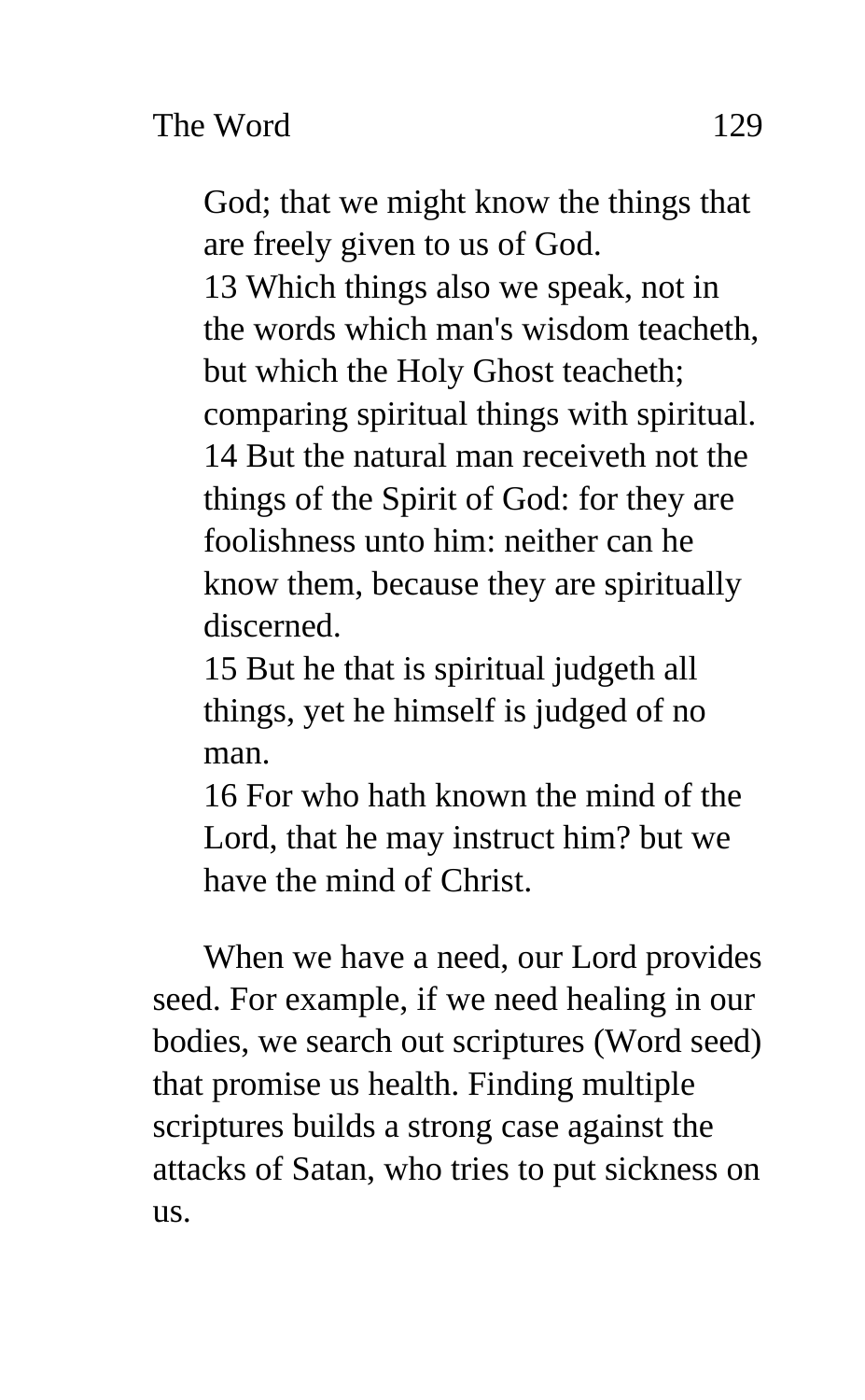## **2 Corinthians 13:1**

1 … In the mouth of two or three witnesses shall every word be established.

Let's look at three passages on healing benefits we receive through our Lord Jesus.

#### **Isaiah 53:4-5**

4 Surely he (Jesus) hath borne our griefs, and carried our sorrows: yet we did esteem him stricken, smitten of God, and afflicted.

5 But he was wounded for our transgressions, he was bruised for our iniquities: the chastisement of our peace was upon him; and with his stripes we are healed.

#### **Acts 10:38**

38 How God anointed Jesus of Nazareth with the Holy Ghost and with power: who went about doing good, and healing all that were oppressed of the devil; for God was with him.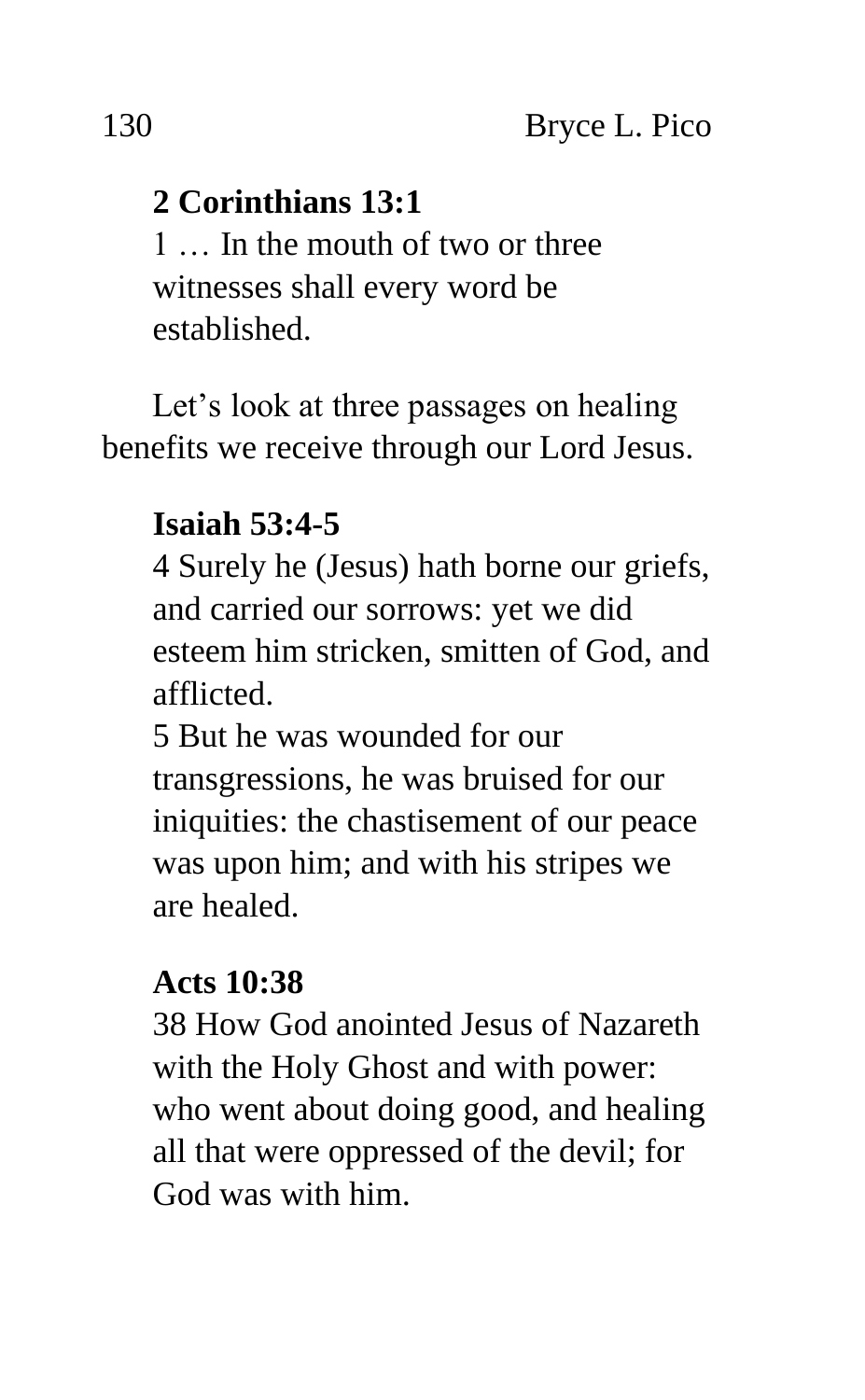# **Romans 8:10-11**

10 And if Christ be in you, the body is dead because of sin; but the Spirit is life because of righteousness.

11 But if the Spirit of him that raised up Jesus from the dead dwell in you, he that raised up Christ from the dead shall also quicken your mortal bodies by his Spirit that dwelleth in you.

Once you have found seed, you then sow it with your mouth by speaking faith-filled words based on His Word. The Word of the King is the law of the land. Your body (or that of a person who is willing to receive a prayer for healing) is empowered to respond to the commands of Jesus.

As servants, you and I have the authority to do business and speak in Jesus name. When we confess the Word, sickness must leave.

## **Philippians 2:10**

10 That at the name of Jesus every knee should bow, of things in heaven, and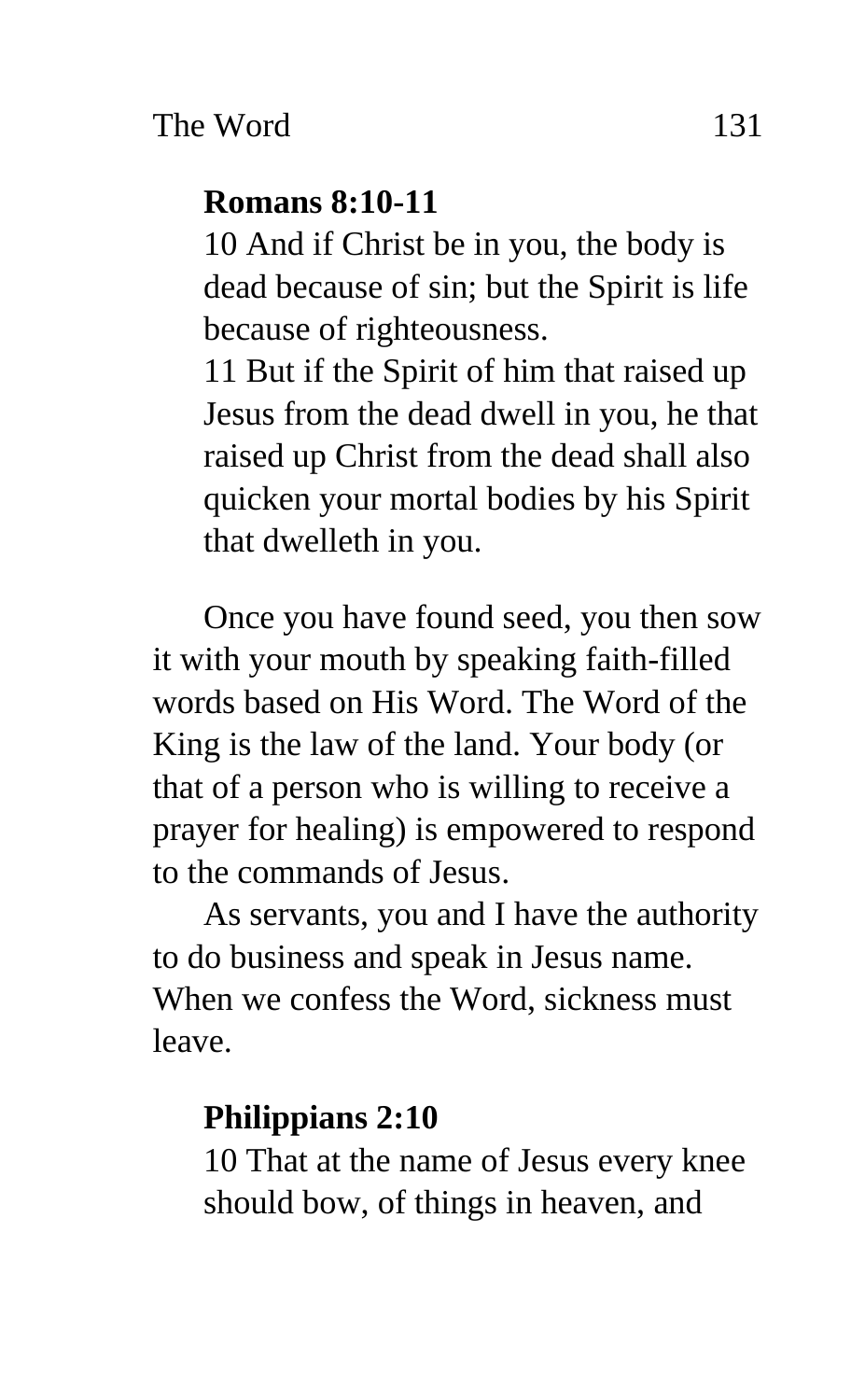things in earth, and things under the earth

This works not just with healing, but with finances, freedom from addiction, emotional/mental well-being, and many other things in the abundant life Jesus promises.

### **Hebrews 4:12**

12 For the word of God is quick, and powerful, and sharper than any twoedged sword, piercing even to the dividing asunder of soul and spirit, and of the joints and marrow, and is a discerner of the thoughts and intents of the heart.

In this verse, "two-edged" is translated from the Greek word *dístomos*, which also means two-mouthed. Satan tries to give us an alternative solution which is always bad, but God's Word is stronger and can cut through confusion.

The Word of God gives our world structure and order. If Jesus is your Lord,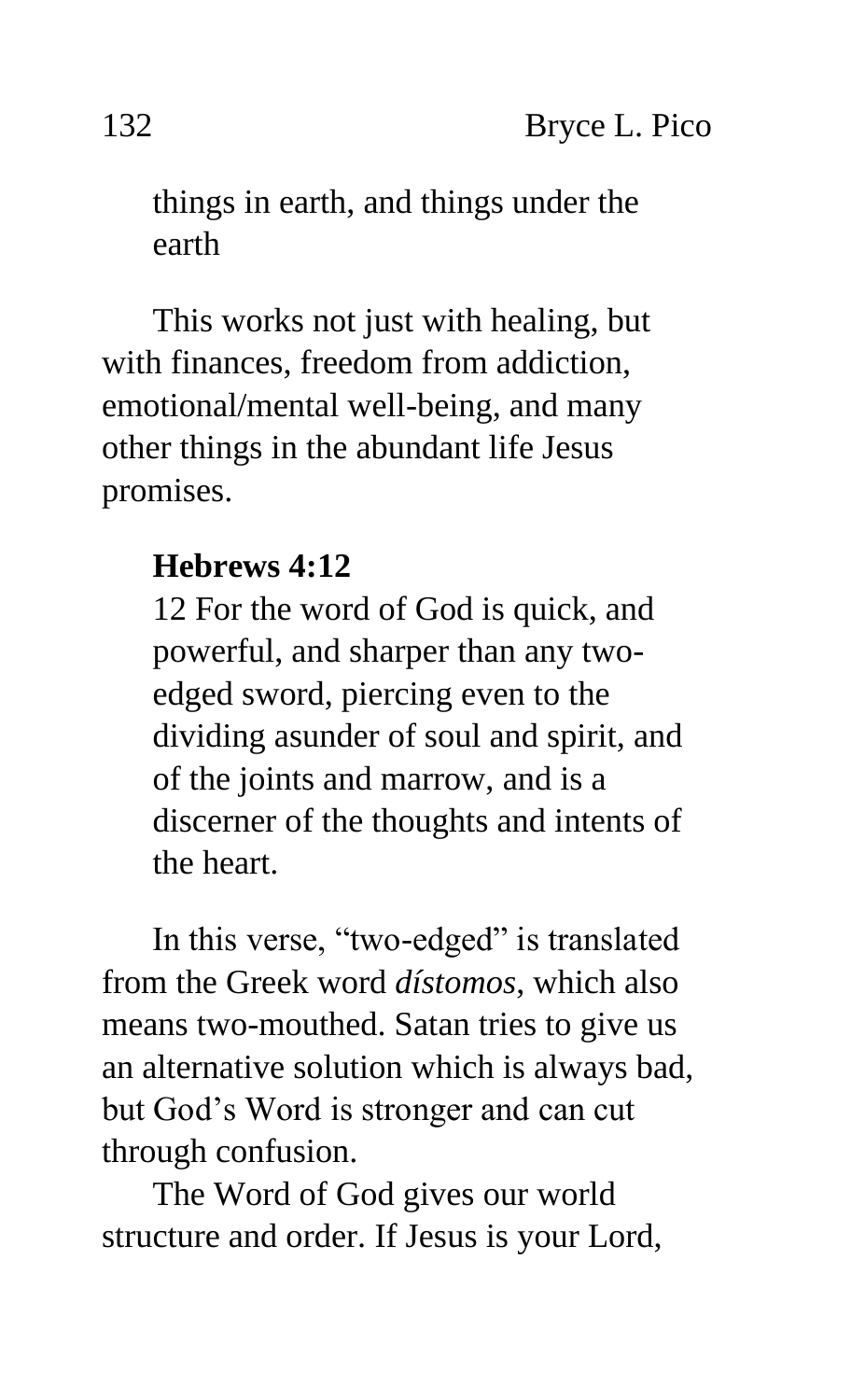you have every right to live in His goodness. We can live as He did – empowered by the Word.

## **1 John 4:17**

17 Herein is our love made perfect, that we may have boldness in the day of judgment: because as he is, so are we in this world.

If you want order in your life, go to your Lord and find seed that you may sow to put things right, just as God intended in His Creation. Then, follow the leading of the Spirit to sow it into good soil, and expect a harvest of abundance.

Now that we know Jesus redeemed us from death, is willing to bring us into His household, and give us the seed of His Word, how do we receive all His benefits?

## **Romans 10:8-13**

9 That if thou shalt confess with thy mouth the Lord Jesus, and shalt believe in thine heart that God hath raised him from the dead, thou shalt be saved.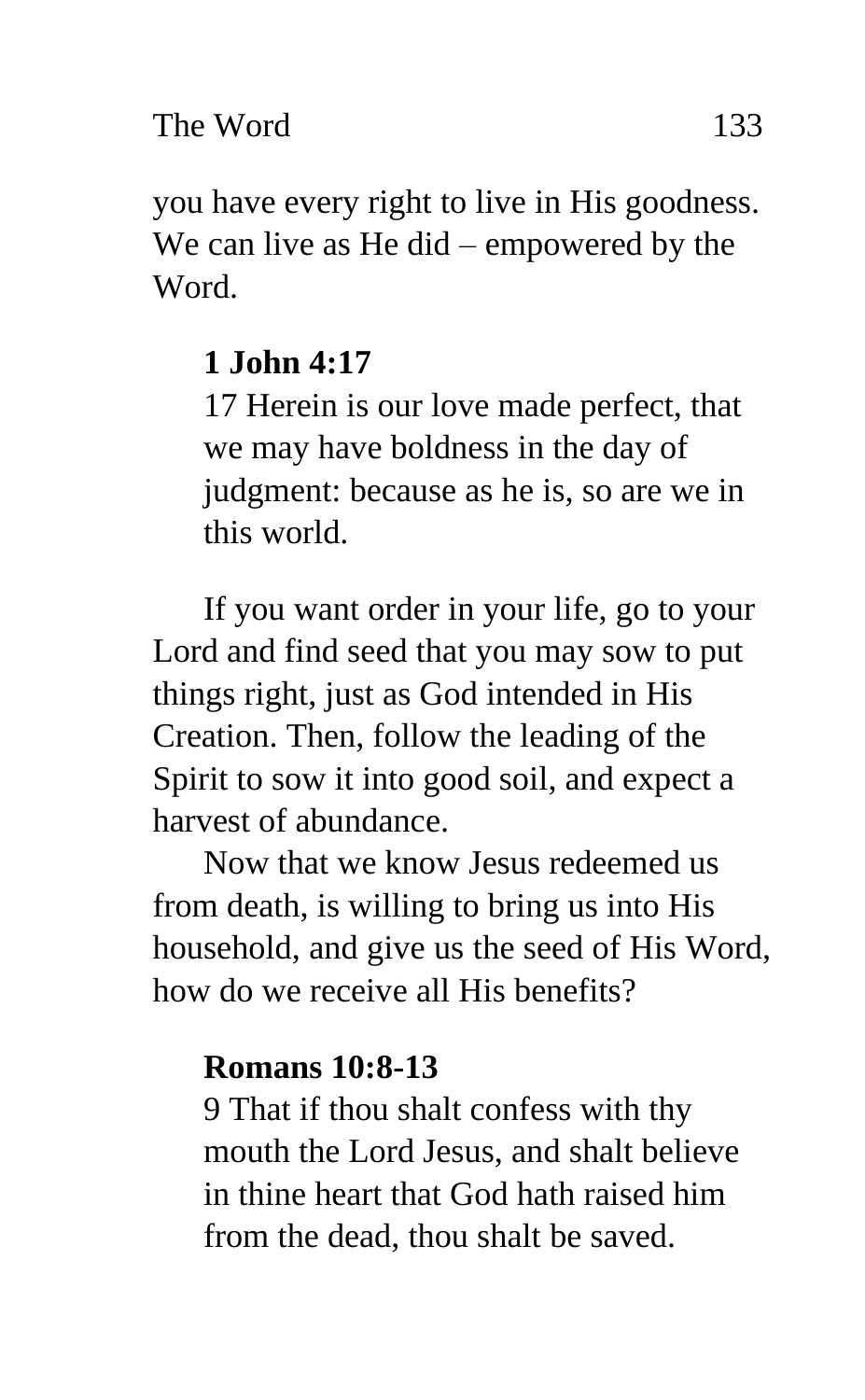10 For with the heart man believeth unto righteousness; and with the mouth confession is made unto salvation. 11 For the scripture saith, Whosoever believeth on him shall not be ashamed. 12 For there is no difference between the Jew and the Greek: for the same Lord over all is rich unto all that call upon him.

13 For whosoever shall call upon the name of the Lord shall be saved.

If you want to make Jesus your Lord, just say out loud, or however you can express yourself, that Jesus Christ is Lord and that He rose from the dead (defeating Satan). By doing so, you are saying that you believe in your heart that what God says is true and you're saying the same thing (confessing His Word). Receive the Spirit as a gift (so He may be your reward and shield) and begin speaking in your heavenly prayer language, building yourself up to be a spiritually strong and faithful servant.